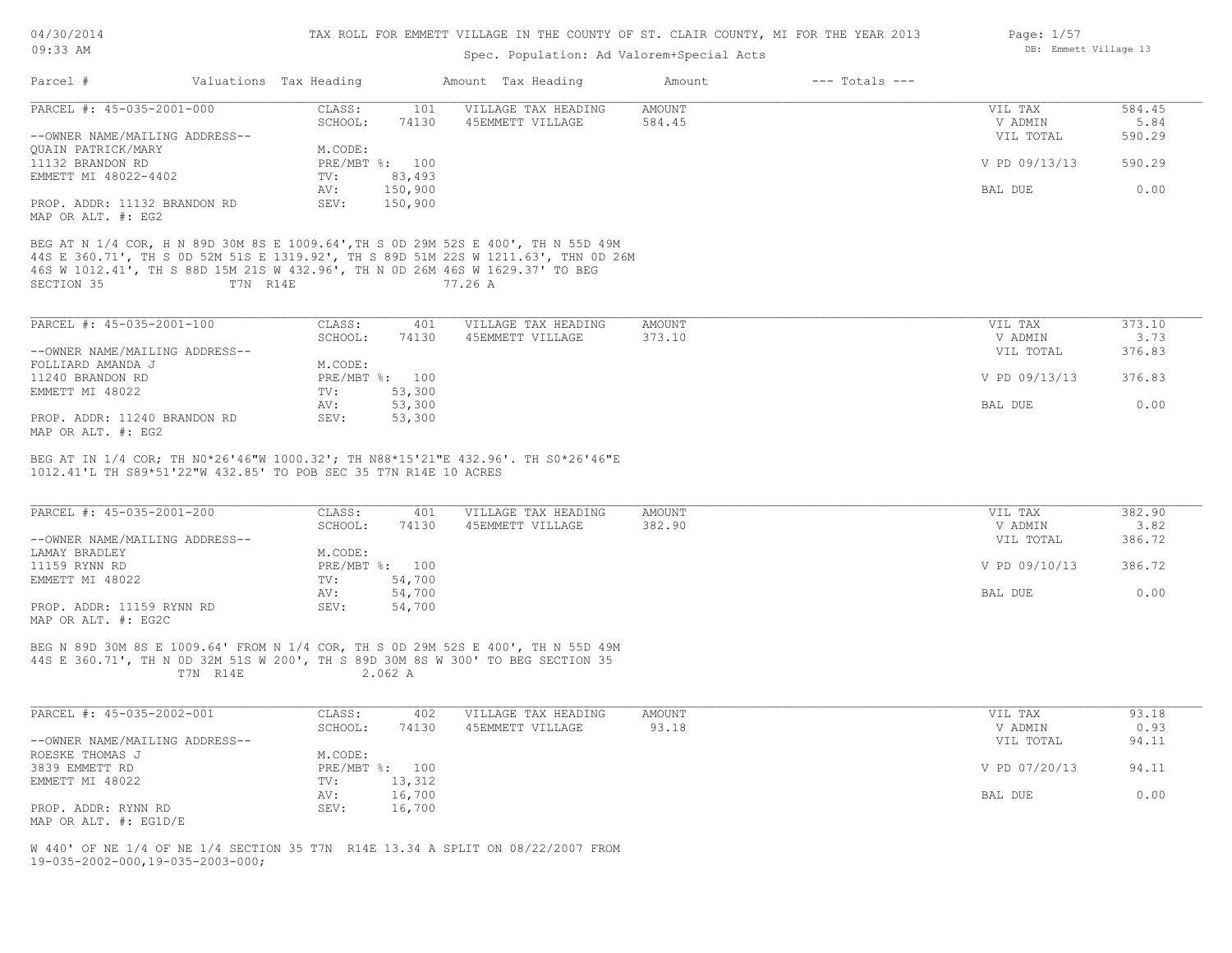| 04/30/2014 |  |
|------------|--|
| $09:33$ AM |  |

# TAX ROLL FOR EMMETT VILLAGE IN THE COUNTY OF ST. CLAIR COUNTY, MI FOR THE YEAR 2013

Page: 2/57

| 09:33 AM                                                                                                          |                                   | Spec. Population: Ad Valorem+Special Acts |                         |                    | DB: Emmett Village 13           |                        |
|-------------------------------------------------------------------------------------------------------------------|-----------------------------------|-------------------------------------------|-------------------------|--------------------|---------------------------------|------------------------|
| Parcel #<br>Valuations Tax Heading                                                                                |                                   | Amount Tax Heading                        | Amount                  | $---$ Totals $---$ |                                 |                        |
| PARCEL #: 45-035-2005-000                                                                                         | CLASS:<br>401<br>SCHOOL:<br>74130 | VILLAGE TAX HEADING<br>45EMMETT VILLAGE   | <b>AMOUNT</b><br>263.23 |                    | VIL TAX<br>V ADMIN              | 263.23<br>2.63         |
| --OWNER NAME/MAILING ADDRESS--                                                                                    |                                   |                                           |                         |                    | VIL TOTAL                       | 265.86                 |
| BRANDON ELLEN L.LIV. TRUST                                                                                        | M.CODE:                           |                                           |                         |                    |                                 |                        |
| 11041 RYNN RD                                                                                                     | PRE/MBT %: 100                    |                                           |                         |                    | V PD 09/05/13                   | 265.86                 |
| EMMETT MI 48022                                                                                                   | 37,605<br>TV:                     |                                           |                         |                    |                                 |                        |
|                                                                                                                   | 51,300<br>AV:                     |                                           |                         |                    | BAL DUE                         | 0.00                   |
| PROP. ADDR: 11041 RYNN RD                                                                                         | SEV:<br>51,300                    |                                           |                         |                    |                                 |                        |
| MAP OR ALT. #: EG1A                                                                                               |                                   |                                           |                         |                    |                                 |                        |
| BEG 220' W OF NE SEC COR, THE S 1320', TH W 440', TH N 1320', TH E 440' TO BEG EXC<br>N 300' OF W 150' SECTION 35 | T7N R14E                          | 12.3 A                                    |                         |                    |                                 |                        |
| PARCEL #: 45-035-2005-100                                                                                         | CLASS:<br>402                     | VILLAGE TAX HEADING                       | AMOUNT                  |                    | VIL TAX                         | 98.00                  |
|                                                                                                                   | SCHOOL:<br>74130                  | 45EMMETT VILLAGE                          | 98.00                   |                    | V ADMIN                         | 0.98                   |
| --OWNER NAME/MAILING ADDRESS--                                                                                    |                                   |                                           |                         |                    | VIL TOTAL                       | 98.98                  |
| BRANDON ELLEN/PHELPS NANCY MAE                                                                                    | M.CODE:                           |                                           |                         |                    |                                 |                        |
| 11041 RYNN RD                                                                                                     | PRE/MBT %: 0                      |                                           |                         |                    | V PD 09/05/13                   | 98.98                  |
| EMMETT MI 48022                                                                                                   | TV:<br>14,000                     |                                           |                         |                    |                                 |                        |
|                                                                                                                   | 14,000<br>AV:                     |                                           |                         |                    | BAL DUE                         | 0.00                   |
| PROP. ADDR: RYNN RD                                                                                               | SEV:<br>14,000                    |                                           |                         |                    |                                 |                        |
| MAP OR ALT. #: EG1F                                                                                               |                                   |                                           |                         |                    |                                 |                        |
| PARCEL #: 45-035-2005-200<br>--OWNER NAME/MAILING ADDRESS--                                                       | CLASS:<br>402<br>SCHOOL:<br>74130 | VILLAGE TAX HEADING<br>45EMMETT VILLAGE   | <b>AMOUNT</b><br>51.10  |                    | VIL TAX<br>V ADMIN<br>VIL TOTAL | 51.10<br>0.51<br>51.61 |
| BRANDON ELLEN L. LIV. TRUST                                                                                       | M.CODE:                           |                                           |                         |                    |                                 |                        |
| 11041 RYNN RD                                                                                                     | PRE/MBT %: 100                    |                                           |                         |                    | V PD 09/05/13                   | 51.61                  |
| EMMETT MI 48022                                                                                                   | 7,300<br>TV:                      |                                           |                         |                    |                                 |                        |
|                                                                                                                   | 7,300<br>AV:                      |                                           |                         |                    | BAL DUE                         | 0.00                   |
| PROP. ADDR: RYNN RD                                                                                               | SEV:<br>7,300                     |                                           |                         |                    |                                 |                        |
| MAP OR ALT. #: EG1A2                                                                                              |                                   |                                           |                         |                    |                                 |                        |
| BEG W 510' FROM NE SEC COR, TH W 150', TH S 300', TH E 150', TH N 300' TO BEG<br>SECTION 35                       | T7N R14E                          | 1.03 A                                    |                         |                    |                                 |                        |
|                                                                                                                   |                                   |                                           |                         |                    |                                 |                        |
| PARCEL #: 45-035-2005-500                                                                                         | CLASS:<br>401                     | VILLAGE TAX HEADING                       | AMOUNT                  |                    | VIL TAX                         | 191.10                 |
|                                                                                                                   | SCHOOL:<br>74130                  | 45EMMETT VILLAGE                          | 191.10                  |                    | V ADMIN                         | 1.91                   |
| --OWNER NAME/MAILING ADDRESS--                                                                                    |                                   |                                           |                         |                    | VIL TOTAL                       | 193.01                 |
| BRANDON ELLEN/PHELPS NANCY MAE                                                                                    | M.CODE:                           |                                           |                         |                    |                                 |                        |
| 11041 RYNN RD                                                                                                     | PRE/MBT %: 0                      |                                           |                         |                    | V PD 09/05/13                   | 193.01                 |
| EMMETT MI 48022                                                                                                   | 27,300<br>TV:                     |                                           |                         |                    |                                 |                        |
|                                                                                                                   | 27,300<br>AV:                     |                                           |                         |                    | BAL DUE                         | 0.00                   |
| PROP. ADDR: 11013 RYNN RD<br>MAP OR ALT. #: EG1B                                                                  | SEV:<br>27,300                    |                                           |                         |                    |                                 |                        |
|                                                                                                                   |                                   |                                           |                         |                    |                                 |                        |

E220' OF NE 1/4 OF NE 1/4 SEC 35 T7N R14E 6.67 A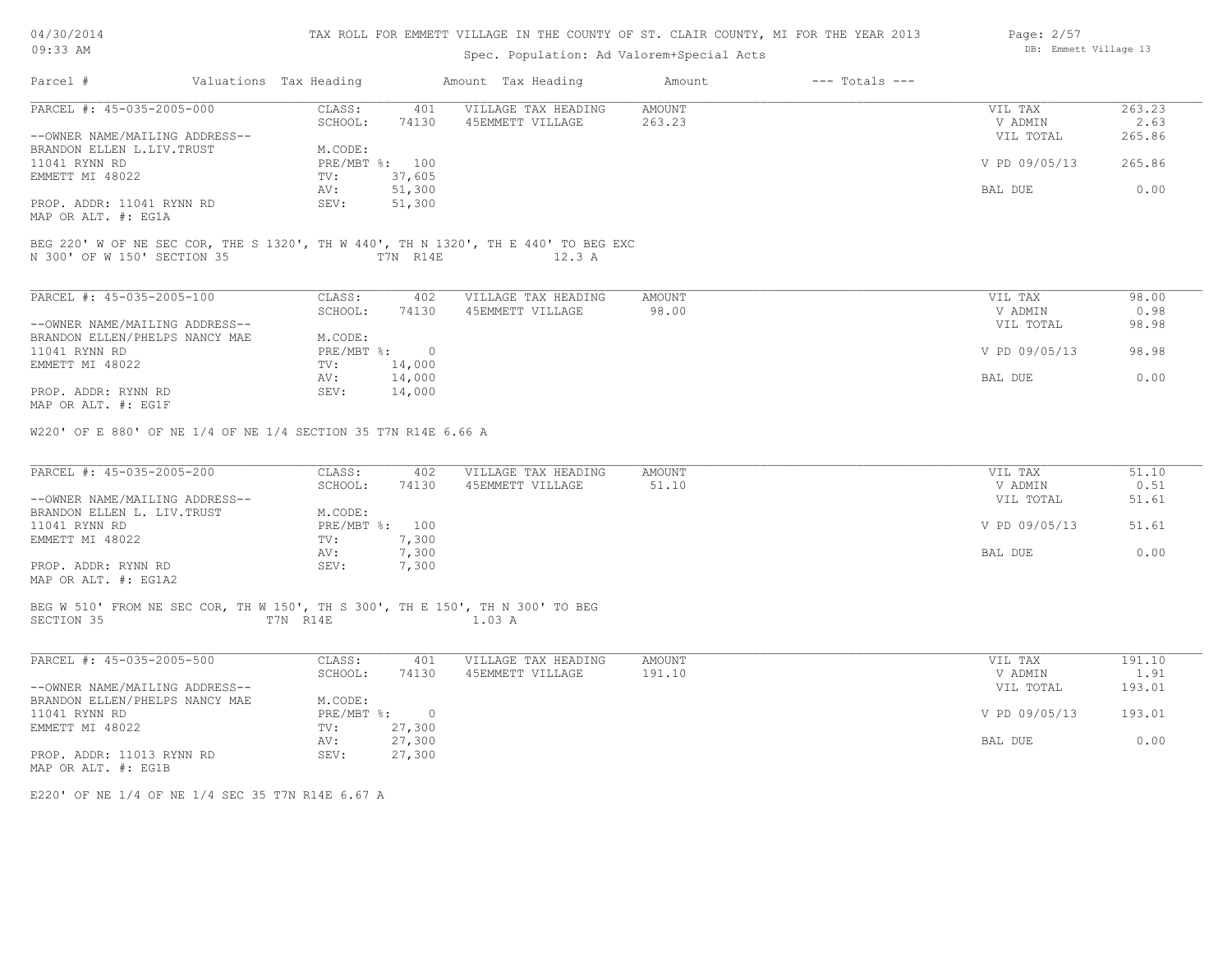# 04/30/2014

#### TAX ROLL FOR EMMETT VILLAGE IN THE COUNTY OF ST. CLAIR COUNTY, MI FOR THE YEAR 2013

| 09:33 AM                                            |                        |                | Spec. Population: Ad Valorem+Special Acts                                                                                                                     | DB: Emmett Village 13 |                    |               |        |
|-----------------------------------------------------|------------------------|----------------|---------------------------------------------------------------------------------------------------------------------------------------------------------------|-----------------------|--------------------|---------------|--------|
| Parcel #                                            | Valuations Tax Heading |                | Amount Tax Heading                                                                                                                                            | Amount                | $---$ Totals $---$ |               |        |
| PARCEL #: 45-035-2007-000                           | CLASS:                 | 402            | VILLAGE TAX HEADING                                                                                                                                           | <b>AMOUNT</b>         |                    | VIL TAX       | 105.00 |
|                                                     | SCHOOL:                | 74130          | 45EMMETT VILLAGE                                                                                                                                              | 105.00                |                    | V ADMIN       | 1.05   |
| --OWNER NAME/MAILING ADDRESS--                      |                        |                |                                                                                                                                                               |                       |                    | VIL TOTAL     | 106.05 |
| <b>OUAIN MICHAEL</b>                                | M.CODE:                |                |                                                                                                                                                               |                       |                    |               |        |
| 11006 BRANDON RD                                    |                        | PRE/MBT %: 100 |                                                                                                                                                               |                       |                    | V PD 09/13/13 | 106.05 |
| EMMETT MI 48022-4400                                | TV:                    | 15,000         |                                                                                                                                                               |                       |                    |               |        |
|                                                     | AV:                    | 15,000         |                                                                                                                                                               |                       |                    | BAL DUE       | 0.00   |
| PROP. ADDR: 11006 BRANDON RD<br>MAP OR ALT. #: EG3A | SEV:                   | 15,000         |                                                                                                                                                               |                       |                    |               |        |
| R14E 10.09 A                                        |                        |                | BEG S89*51'22"W 650' FROM E 1/4 COR, TH S89*51'22"W 334.17'; TH NO*32'51"W<br>1319.92'; TH N89*40'45"E 331.85'; TH S0*38'52"E 1320.96' TO POB. SECTION 35 T7N |                       |                    |               |        |
| PARCEL #: 45-035-2007-100                           | CLASS:                 | 401            | VILLAGE TAX HEADING                                                                                                                                           | <b>AMOUNT</b>         |                    | VIL TAX       | 387.10 |
|                                                     | SCHOOL:                | 74130          | 45EMMETT VILLAGE                                                                                                                                              | 387.10                |                    | V ADMIN       | 3.87   |
| --OWNER NAME/MAILING ADDRESS--                      |                        |                |                                                                                                                                                               |                       |                    | VIL TOTAL     | 390.97 |
| QUAIN MICHAEL J.                                    | M.CODE:                |                |                                                                                                                                                               |                       |                    |               |        |
| 11030 BRANDON RD                                    |                        | PRE/MBT %: 100 |                                                                                                                                                               |                       |                    | BAL DUE       | 390.97 |
| EMMETT MI 48022                                     | TV:                    | 55,300         |                                                                                                                                                               |                       |                    |               |        |
|                                                     | AV:                    | 55,300         |                                                                                                                                                               |                       |                    |               |        |
| PROP. ADDR: 11030 BRANDON RD<br>MAP OR ALT. #: EG3B | SEV:                   | 55,300         |                                                                                                                                                               |                       |                    |               |        |
| 9.8 A                                               |                        |                |                                                                                                                                                               |                       |                    |               |        |
| PARCEL #: 45-035-2007-200                           | CLASS:                 | 401            | VILLAGE TAX HEADING                                                                                                                                           | AMOUNT                |                    | VIL TAX       | 395.03 |
|                                                     | SCHOOL:                | 74130          | 45EMMETT VILLAGE                                                                                                                                              | 395.03                |                    | V ADMIN       | 3.95   |
| --OWNER NAME/MAILING ADDRESS--                      |                        |                |                                                                                                                                                               |                       |                    | VIL TOTAL     | 398.98 |
| <b>OUAIN ROBERT/DONNA</b>                           | M.CODE:                |                |                                                                                                                                                               |                       |                    |               |        |
| 11006 BRANDON RD                                    |                        | PRE/MBT %: 100 |                                                                                                                                                               |                       |                    | V PD 09/03/13 | 398.98 |
| EMMETT MI 48022-4400                                | TV:                    | 56,433         |                                                                                                                                                               |                       |                    |               |        |
|                                                     | AV:                    | 57,800         |                                                                                                                                                               |                       |                    | BAL DUE       | 0.00   |
| PROP. ADDR: 11006 BRANDON RD                        | SEV:                   | 57,800         |                                                                                                                                                               |                       |                    |               |        |

E325' OF SE 1/4 OF NE 1/4 SECTION 35 T7N R14E 9.8 A

MAP OR ALT. #: EG3C

| PARCEL #: 45-035-3001-000      | CLASS:     | 402    | VILLAGE TAX HEADING | AMOUNT | VIL TAX       | 444.10 |
|--------------------------------|------------|--------|---------------------|--------|---------------|--------|
|                                | SCHOOL:    | 74130  | 45EMMETT VILLAGE    | 444.10 | V ADMIN       | 4.44   |
| --OWNER NAME/MAILING ADDRESS-- |            |        |                     |        | VIL TOTAL     | 448.54 |
| KILIAN EDWARD M/ANNA           | M.CODE:    |        |                     |        |               |        |
| 11141 BRANDON RD               | PRE/MBT %: | 100    |                     |        | V PD 09/05/13 | 448.54 |
| EMMETT MI 48022                | TV:        | 63,443 |                     |        |               |        |
|                                | AV:        | 70,700 |                     |        | BAL DUE       | 0.00   |
| PROP. ADDR: 11141 BRANDON RD   | SEV:       | 70,700 |                     |        |               |        |
| MAP OR ALT. #: EG5             |            |        |                     |        |               |        |

EXC G.T.R.R. ROW SECTION 35 T7N R14E 22.94 A 32M 54S E 1325.15', TH S 89D 58M 19S W 779.84', TH N 0D 32M 54S W 1325.51' TO BEG BEG N 89D 59M 53S E 534.45' FROM INT 1/4 COR, TH N 89D 59M 53S E 779.84', TH S 0D Page: 3/57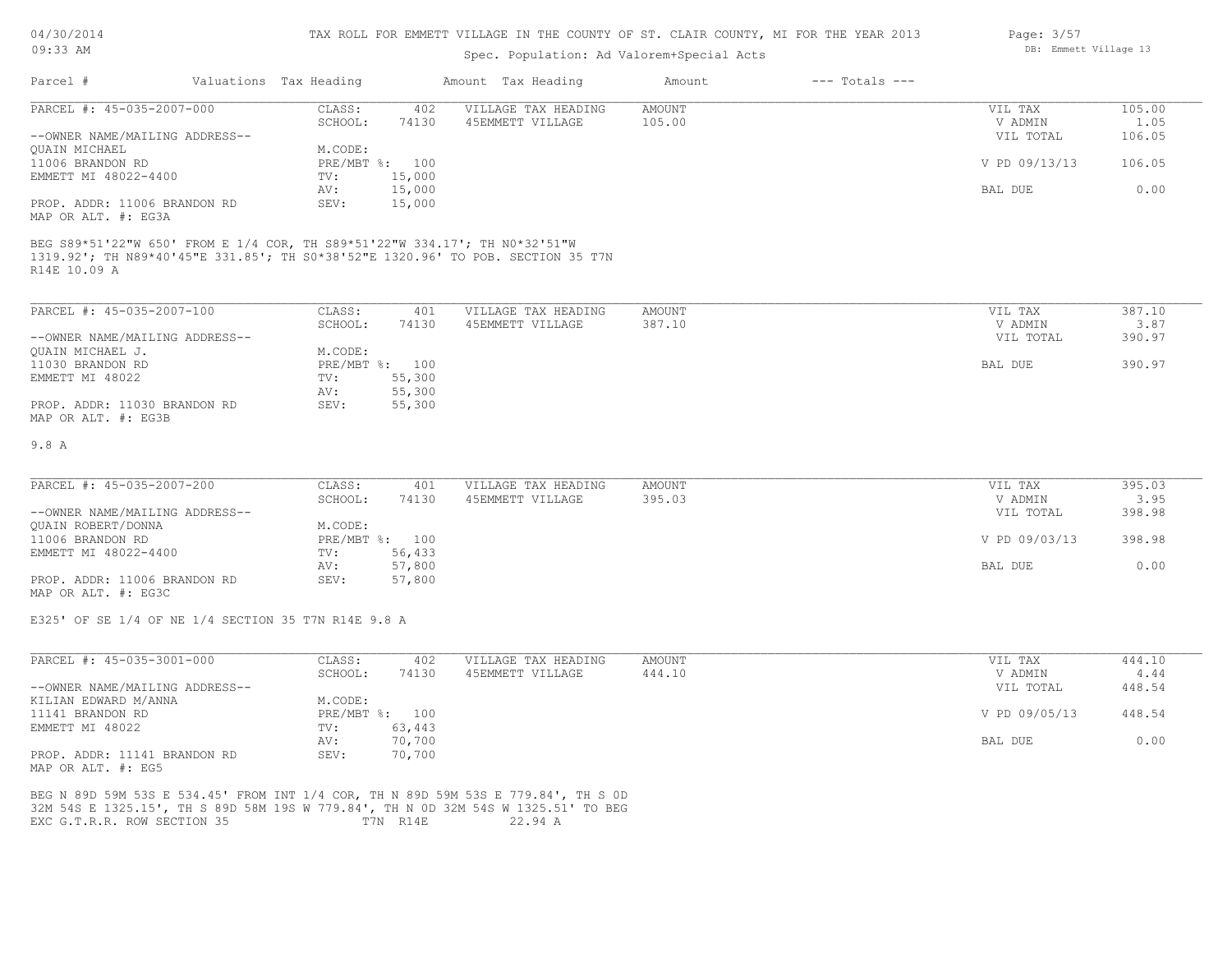| 04/30/2014 |  |
|------------|--|
|------------|--|

| 09:33 AM                                                            |  |                        |                | Spec. Population: Ad Valorem+Special Acts                                                     | DB: Emmett Village 13 |                    |               |        |
|---------------------------------------------------------------------|--|------------------------|----------------|-----------------------------------------------------------------------------------------------|-----------------------|--------------------|---------------|--------|
| Parcel #                                                            |  | Valuations Tax Heading |                | Amount Tax Heading                                                                            | Amount                | $---$ Totals $---$ |               |        |
| PARCEL #: 45-035-3001-100                                           |  | CLASS:                 | 402            | VILLAGE TAX HEADING                                                                           | AMOUNT                |                    | VIL TAX       | 116.83 |
|                                                                     |  | SCHOOL:                | 74130          | 45EMMETT VILLAGE                                                                              | 116.83                |                    | V ADMIN       | 1.16   |
| --OWNER NAME/MAILING ADDRESS--                                      |  |                        |                |                                                                                               |                       |                    | VIL TOTAL     | 117.99 |
| KILIAN JOHN T/MAUREEN                                               |  | M.CODE:                |                |                                                                                               |                       |                    |               |        |
| 1584 WESTBROOK                                                      |  |                        | PRE/MBT %: 100 |                                                                                               |                       |                    | V PD 09/13/13 | 117.99 |
| MADISON HEIGHTS MI 48071                                            |  | $TV$ :                 | 16,691         |                                                                                               |                       |                    |               |        |
|                                                                     |  | AV:                    | 17,000         |                                                                                               |                       |                    | BAL DUE       | 0.00   |
| PROP. ADDR: BRANDON RD                                              |  | SEV:                   | 17,000         |                                                                                               |                       |                    |               |        |
| MAP OR ALT. #: EG58                                                 |  |                        |                |                                                                                               |                       |                    |               |        |
| 538.98', TH NO^21'9"W TO BEG EXC G.T.R.R. ROW SECTION 35<br>14.06 A |  |                        |                | BEG AT INT 1/4 COR, TH N89^59'53"E 534.45', TH S0^32'54"E 1325.51', TH S89^58'19W<br>T7N R14E |                       |                    |               |        |
| PARCEL #: 45-035-3002-000                                           |  | CLASS:                 | 401            | VILLAGE TAX HEADING                                                                           | AMOUNT                |                    | VIL TAX       | 350.00 |
|                                                                     |  | SCHOOL:                | 74130          | 45EMMETT VILLAGE                                                                              | 350.00                |                    | V ADMIN       | 3.50   |
| --OWNER NAME/MAILING ADDRESS--                                      |  |                        |                |                                                                                               |                       |                    | VIL TOTAL     | 353.50 |
| LA MAY DANIEL/HELEN                                                 |  | M.CODE:                |                |                                                                                               |                       |                    |               |        |
| 11007 BRANDON RD                                                    |  |                        | PRE/MBT %: 100 |                                                                                               |                       |                    | V PD 07/20/13 | 353.50 |
| EMMETT MI 48022-4401                                                |  | $\texttt{TV}$ :        | 50,000         |                                                                                               |                       |                    |               |        |
|                                                                     |  | AV:                    | 50,000         |                                                                                               |                       |                    | BAL DUE       | 0.00   |
| PROP. ADDR: 11007 BRANDON RD<br>MAP OR ALT. #: EG4                  |  | SEV:                   | 50,000         |                                                                                               |                       |                    |               |        |
| N233 FT OF E 139 FT OF SE 1/4 0.74 A SEC 35 T7N R14E                |  |                        |                |                                                                                               |                       |                    |               |        |
| PARCEL #: 45-035-3003-000                                           |  | CLASS:                 | 102            | VILLAGE TAX HEADING                                                                           | <b>AMOUNT</b>         |                    | VIL TAX       | 157.80 |
|                                                                     |  | SCHOOL:                | 74130          | 45EMMETT VILLAGE                                                                              | 157.80                |                    | V ADMIN       | 1.57   |
| --OWNER NAME/MAILING ADDRESS--                                      |  |                        |                |                                                                                               |                       |                    | VIL TOTAL     | 159.37 |
| OUAIN PATRICK/MARY                                                  |  | M.CODE:                |                |                                                                                               |                       |                    |               |        |
| 11132 BRANDON RD                                                    |  |                        | PRE/MBT %: 100 |                                                                                               |                       |                    | V PD 09/13/13 | 159.37 |
| EMMETT MI 48022-4402                                                |  | $\text{TV}$ :          | 22,543         |                                                                                               |                       |                    |               |        |
|                                                                     |  | AV:                    | 74,000         |                                                                                               |                       |                    | BAL DUE       | 0.00   |
| PROP. ADDR: BRANDON RD                                              |  | SEV:                   | 74,000         |                                                                                               |                       |                    |               |        |
| MAP OR ALT. #: EG8A                                                 |  |                        |                |                                                                                               |                       |                    |               |        |
|                                                                     |  |                        |                |                                                                                               |                       |                    |               |        |

1/4 EXC W 150' OF E 499' OF N 415' SECTION 35 T7N R14E 55.84 A NE 1/4 OF SE 1/4 EXC GTRR R/W & EXC N 233 FT OF E 139 FT & N 1/2 OF SE 1/4 OF SE

| PARCEL #: 45-035-3003-100      | CLASS:  | 401            | VILLAGE TAX HEADING | AMOUNT | VIL TAX       | 331.80 |
|--------------------------------|---------|----------------|---------------------|--------|---------------|--------|
|                                | SCHOOL: | 74130          | 45EMMETT VILLAGE    | 331.80 | V ADMIN       | 3.31   |
| --OWNER NAME/MAILING ADDRESS-- |         |                |                     |        | VIL TOTAL     | 335.11 |
| ARCHAMBAULT HOLLY M.           | M.CODE: |                |                     |        |               |        |
| 11043 BRANDON RD               |         | PRE/MBT %: 100 |                     |        | V PD 09/03/13 | 335.11 |
| Emmett MI 48022                | TV:     | 47,400         |                     |        |               |        |
|                                | AV:     | 47,400         |                     |        | BAL DUE       | 0.00   |
| PROP. ADDR: 11043 BRANDON RD   | SEV:    | 47,400         |                     |        |               |        |
| MAP OR ALT. #: EG8B            |         |                |                     |        |               |        |

W150' OF E 499' OF N 415' OF SE 1/4 SECTION 35 T7N R14E 1.42 A

Page: 4/57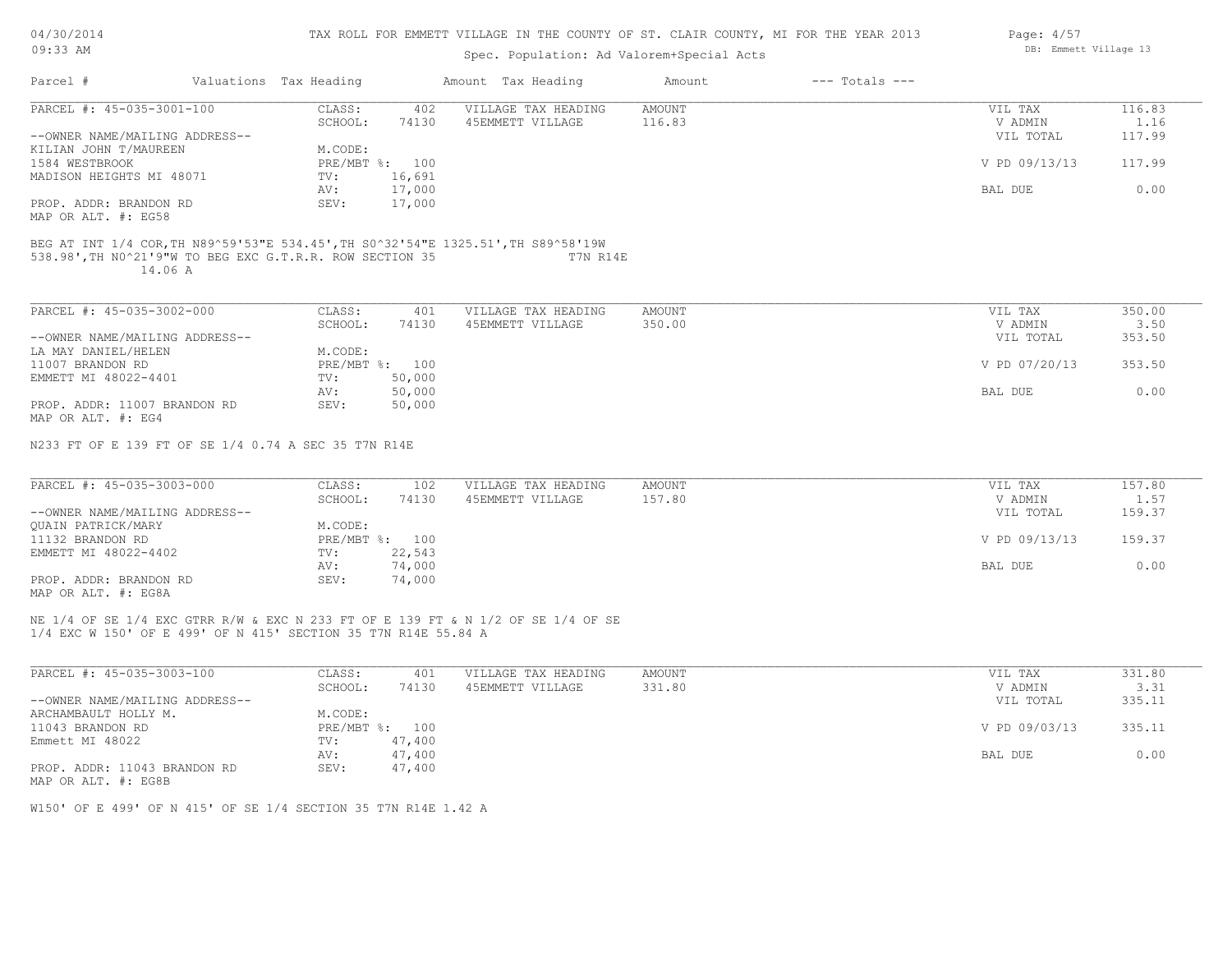### Spec. Population: Ad Valorem+Special

| 04/30/2014 |                        | TAX ROLL FOR EMMETT VILLAGE IN THE COUNTY OF ST. CLAIR COUNTY, MI FOR THE YEAR 2013 |        |                | Page: $5/57$          |
|------------|------------------------|-------------------------------------------------------------------------------------|--------|----------------|-----------------------|
| 09:33 AM   |                        | Spec. Population: Ad Valorem+Special Acts                                           |        |                | DB: Emmett Village 13 |
| Parcel     | Valuations Tax Heading | Amount Tax Heading                                                                  | Amount | --- Totals --- |                       |

| PARCEL #: 45-035-3004-000                                                                                       | CLASS:     | 402    | VILLAGE TAX HEADING | AMOUNT | VIL TAX       | 105.00 |
|-----------------------------------------------------------------------------------------------------------------|------------|--------|---------------------|--------|---------------|--------|
|                                                                                                                 | SCHOOL:    | 74130  | 45EMMETT VILLAGE    | 105.00 | V ADMIN       | 1.05   |
| --OWNER NAME/MAILING ADDRESS--                                                                                  |            |        |                     |        | VIL TOTAL     | 106.05 |
| R & R PROPERTY ENTERPRISES, LLC                                                                                 | M.CODE:    |        |                     |        |               |        |
| 36516 SAMOA                                                                                                     | PRE/MBT %: |        |                     |        | V PD 09/18/13 | 106.05 |
| STERLING HEIGHTS MI 48312                                                                                       | TV:        | 15,000 |                     |        |               |        |
|                                                                                                                 | AV:        | 15,000 |                     |        | BAL DUE       | 0.00   |
| PROP. ADDR: BURT RD                                                                                             | SEV:       | 15,000 |                     |        |               |        |
| the contract of the contract of the contract of the contract of the contract of the contract of the contract of |            |        |                     |        |               |        |

MAP OR ALT. #: EG7A

S041'25"E 651.06' TO BEG SECTION 35 T7N R14E 10.006 A BEG W 648.38' FROM SE SEC COR,TH W 675',TH N028'16"W 648',TH N8944'24"E 667.13' TH

| PARCEL #: 45-035-3004-100         | CLASS:     | 302      | VILLAGE TAX HEADING | AMOUNT | 86.80<br>VIL TAX       |  |
|-----------------------------------|------------|----------|---------------------|--------|------------------------|--|
|                                   | SCHOOL:    | 74130    | 45EMMETT VILLAGE    | 86.80  | 0.86<br>V ADMIN        |  |
| --OWNER NAME/MAILING ADDRESS--    |            |          |                     |        | 87.66<br>VIL TOTAL     |  |
| DORSEY DANNY W H/W, DORSEY MARY A | M.CODE:    |          |                     |        |                        |  |
| 4518 EMMETT RD                    | PRE/MBT %: | $\Omega$ |                     |        | V PD 08/30/13<br>87.66 |  |
| EMMETT MI 48022                   | TV:        | 12,400   |                     |        |                        |  |
|                                   | AV:        | 12,400   |                     |        | 0.00<br>BAL DUE        |  |
| PROP. ADDR: 11118 BURT RD         | SEV:       | 12,400   |                     |        |                        |  |
| MAP OR ALT. #: EG7B               |            |          |                     |        |                        |  |

24S E 318.38', TH S 0D 41M 25S E 652.5' TO BEG SECTION 35 T7N R14E 4.76 A BEG W 330' FROM SE SEC COR, TH W 318.38', TH N 0D 41M 25S W 651.06', TH N 89D 44M

| PARCEL #: 45-035-3004-200          | CLASS:     | 201    | VILLAGE TAX HEADING | AMOUNT | VIL TAX       | 558.30 |
|------------------------------------|------------|--------|---------------------|--------|---------------|--------|
|                                    | SCHOOL:    | 74130  | 45EMMETT VILLAGE    | 558.30 | V ADMIN       | 5.58   |
| --OWNER NAME/MAILING ADDRESS--     |            |        |                     |        | VIL TOTAL     | 563.88 |
| REEVES KENNETH A./JASON S./CHELSEA | M.CODE:    |        |                     |        |               |        |
| 3961 HITCHINGS                     | PRE/MBT %: |        |                     |        | V PD 09/13/13 | 563.88 |
| Fort Gratiot MI 48059              | TV:        | 79,758 |                     |        |               |        |
|                                    | AV:        | 98,600 |                     |        | BAL DUE       | 0.00   |
| PROP. ADDR: 11116 BURT RD          | SEV:       | 98,600 |                     |        |               |        |
|                                    |            |        |                     |        |               |        |

MAP OR ALT. #: EG7C

654' TO BEG SECTION 35 T7N R14E 4.94 A BEG AT SE SEC COR,TH W 330',TH N041'25"W 652.5',TH N89 44'24"E 330',TH S041'25"E

| PARCEL #: 45-035-3005-000      | CLASS:     | 401    | VILLAGE TAX HEADING | AMOUNT | VIL TAX       | 494.20 |
|--------------------------------|------------|--------|---------------------|--------|---------------|--------|
|                                | SCHOOL:    | 74130  | 45EMMETT VILLAGE    | 494.20 | V ADMIN       | 4.94   |
| --OWNER NAME/MAILING ADDRESS-- |            |        |                     |        | VIL TOTAL     | 499.14 |
| GUDME BRAD                     | M.CODE:    |        |                     |        |               |        |
| 305 FITZ RD                    | PRE/MBT %: | 100    |                     |        | V PD 09/03/13 | 499.14 |
| GOODELLS MI 48027              | TV:        | 70,600 |                     |        |               |        |
|                                | AV:        | 70,600 |                     |        | BAL DUE       | 0.00   |
| PROP. ADDR: 11172 BURT RD      | SEV:       | 70,600 |                     |        |               |        |
| MAP OR ALT. #: EG6C            |            |        |                     |        |               |        |

5.41 A S0^15'9"E 1325.13',TH W 177.95' TO BEG SECTION 35 T7N R14E BEG E 964.94' FROM S 1/4 COR,TH N0^15'9"W 1325.21',TH S 89^58'24"E 177.95',TH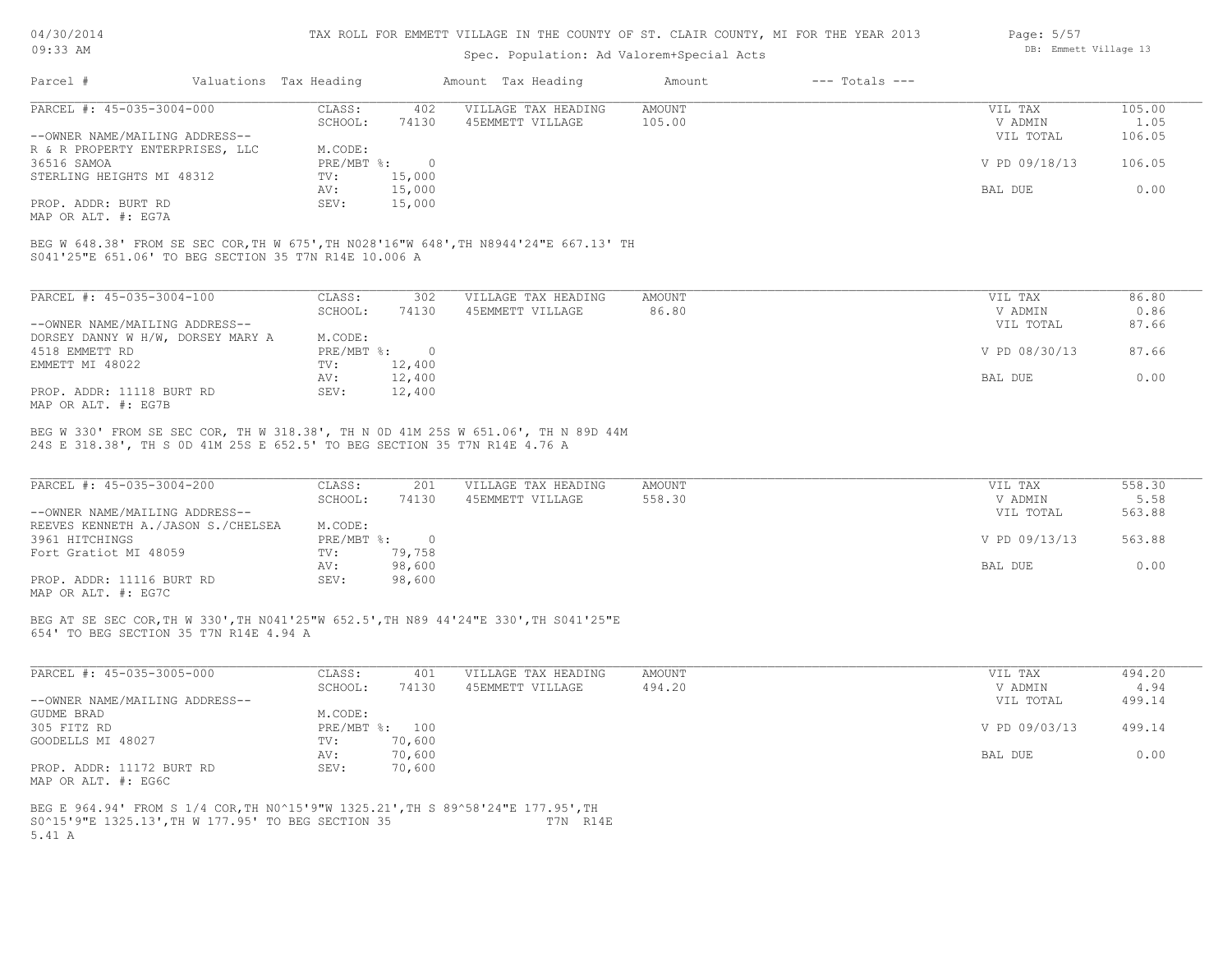Spec. Population: Ad Valorem+Special Acts

| Page: 6/57 |                       |  |
|------------|-----------------------|--|
|            | DB: Emmett Village 13 |  |

| Parcel #                                                           | Valuations Tax Heading |                | Amount Tax Heading                                                             | Amount | $---$ Totals $---$ |               |        |
|--------------------------------------------------------------------|------------------------|----------------|--------------------------------------------------------------------------------|--------|--------------------|---------------|--------|
| PARCEL #: 45-035-3005-100                                          | CLASS:                 | 402            | VILLAGE TAX HEADING                                                            | AMOUNT |                    | VIL TAX       | 61.56  |
|                                                                    | SCHOOL:                | 74130          | 45EMMETT VILLAGE                                                               | 61.56  |                    | V ADMIN       | 0.61   |
| --OWNER NAME/MAILING ADDRESS--                                     |                        |                |                                                                                |        |                    | VIL TOTAL     | 62.17  |
| OUAIN GALIA L/TUCKER A/FRANKLIN J                                  | M.CODE:                |                |                                                                                |        |                    |               |        |
| 410 N. BATCHEWANA                                                  | PRE/MBT %:             | $\overline{0}$ |                                                                                |        |                    | V PD 08/13/13 | 62.17  |
| Clawson MI 48017                                                   | TV:                    | 8,795          |                                                                                |        |                    |               |        |
|                                                                    | AV:                    | 11,700         |                                                                                |        |                    | BAL DUE       | 0.00   |
| PROP. ADDR: BURT RD                                                | SEV:                   | 11,700         |                                                                                |        |                    |               |        |
| MAP OR ALT. #: EG6D                                                |                        |                |                                                                                |        |                    |               |        |
|                                                                    |                        |                | BEG E 1142.89' FROM S 1/4 COR, TH N015'9"W 1325.13', TH S8958'24"E 175.43', TH |        |                    |               |        |
| S028'16"E 1325.08', TH W 180.49' TO BEG SECTION 35 T7N R14E 5.14 A |                        |                |                                                                                |        |                    |               |        |
|                                                                    |                        |                |                                                                                |        |                    |               |        |
| PARCEL #: 45-035-3005-200                                          | CLASS:                 | 401            | VILLAGE TAX HEADING                                                            | AMOUNT |                    | VIL TAX       | 469.00 |
|                                                                    | SCHOOL:                | 74130          | 45EMMETT VILLAGE                                                               | 469.00 |                    | V ADMIN       | 4.69   |
| --OWNER NAME/MAILING ADDRESS--                                     |                        |                |                                                                                |        |                    | VIL TOTAL     | 473.69 |
| MC CLELLAND LARRY                                                  | M.CODE:                |                |                                                                                |        |                    |               |        |
| 11176 BURT RD                                                      |                        | PRE/MBT %: 100 |                                                                                |        |                    | V PD 09/10/13 | 473.69 |
| EMMETT MI 48022                                                    | TV:                    | 67,000         |                                                                                |        |                    |               |        |
|                                                                    | AV:                    | 67,000         |                                                                                |        |                    | BAL DUE       | 0.00   |

MAP OR ALT. #: EG6E PROP. ADDR: 11176 BURT RD SEV: 67,000

#### 1325.21',TH W 177.94' TO BEG SECTION 35 T7N R14E 5.41 A BEG E 787' FROM S 1/4 COR,TH N0^15'9"W 13325.29',TH S89^58'24"E 177.94'TH S0^15'9"E

| PARCEL #: 45-035-3006-000      | CLASS:  | 401            | VILLAGE TAX HEADING | AMOUNT | VIL TAX       | 293.30 |
|--------------------------------|---------|----------------|---------------------|--------|---------------|--------|
|                                | SCHOOL: | 74130          | 45EMMETT VILLAGE    | 293.30 | V ADMIN       | 2.93   |
| --OWNER NAME/MAILING ADDRESS-- |         |                |                     |        | VIL TOTAL     | 296.23 |
| WALENTY DANIEL/BETTE TRUSTEE   | M.CODE: |                |                     |        |               |        |
| 11188 BURT RD                  |         | PRE/MBT %: 100 |                     |        | V PD 09/05/13 | 296.23 |
| EMMETT MI 48022-4407           | TV:     | 41,900         |                     |        |               |        |
|                                | AV:     | 41,900         |                     |        | BAL DUE       | 0.00   |
| PROP. ADDR: 11188 BURT RD      | SEV:    | 41,900         |                     |        |               |        |
| MAP OR ALT. #: EG6B            |         |                |                     |        |               |        |

AV: 67,000 BAL DUE 0.00

E324 FT MEAS ON S SEC LINE OF W 787 FT OF SW 1/4 OF SE 1/4 9.82 A SEC 35 T7N R14E

| PARCEL #: 45-035-3007-000      | CLASS:     | 402    | VILLAGE TAX HEADING | AMOUNT | 32.23<br>VIL TAX       |
|--------------------------------|------------|--------|---------------------|--------|------------------------|
|                                | SCHOOL:    | 74130  | 45EMMETT VILLAGE    | 32.23  | 0.32<br>V ADMIN        |
| --OWNER NAME/MAILING ADDRESS-- |            |        |                     |        | 32.55<br>VIL TOTAL     |
| GRACE JOSEPH/MARY              | M.CODE:    |        |                     |        |                        |
| PO BOX 92                      | PRE/MBT %: |        |                     |        | 32.55<br>V PD 08/30/13 |
| 10715 BRANDON RD               | TV:        | 4,605  |                     |        |                        |
| EMMETT MI 48022                | AV:        | 17,000 |                     |        | 0.00<br>BAL DUE        |
|                                | SEV:       | 17,000 |                     |        |                        |
| PROP. ADDR: BURT RD            |            |        |                     |        |                        |

MAP OR ALT. #: EG6A

W463 FT MEAS ON S SEC LINE, OF SW 1/4 OF SE 1/4 14.03 A SEC 35 T7N R14E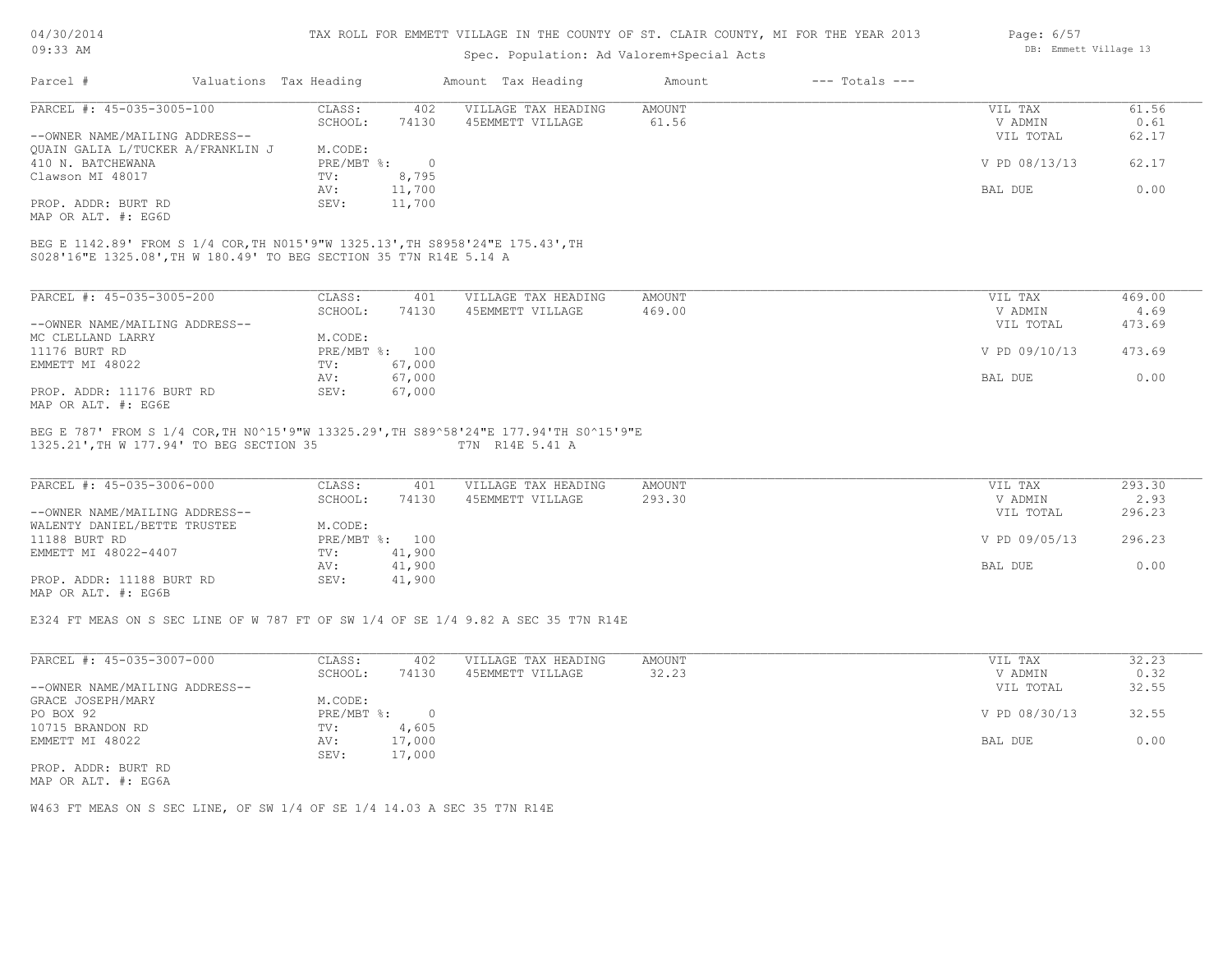### Spec. Population: Ad Valorem+Special Acts

| Parcel #                       | Valuations Tax Heading |        | Amount Tax Heading  | Amount | $---$ Totals $---$ |               |       |
|--------------------------------|------------------------|--------|---------------------|--------|--------------------|---------------|-------|
| PARCEL #: 45-035-3007-100      | CLASS:                 | 402    | VILLAGE TAX HEADING | AMOUNT |                    | VIL TAX       | 32.24 |
|                                | SCHOOL:                | 74130  | 45EMMETT VILLAGE    | 32.24  |                    | V ADMIN       | 0.32  |
| --OWNER NAME/MAILING ADDRESS-- |                        |        |                     |        |                    | VIL TOTAL     | 32.56 |
| GRACE JOSEPH/MARY TRUST        | M.CODE:                |        |                     |        |                    |               |       |
| 10715 BRANDON RD               | PRE/MBT %:             |        |                     |        |                    | V PD 08/30/13 | 32.56 |
| P.O. BOX 92                    | TV:                    | 4,606  |                     |        |                    |               |       |
| EMMETT MI 48022                | AV:                    | 11,200 |                     |        |                    | BAL DUE       | 0.00  |
|                                | SEV:                   | 11,200 |                     |        |                    |               |       |
| PROP, ADDR: BURT RD            |                        |        |                     |        |                    |               |       |

MAP OR ALT. #: EG6A2

S0^15'9"E 1325.52',TH W 154.33' TO BEG SECTION 35 T7N R14E 4.70 A BEG E 154.33' FROM S 1/4 COR,TH N0^15'9"W 1325.59',TH S89^58'24"E 154.33',TH

| PARCEL #: 45-035-3007-200      | CLASS:     | 402    | VILLAGE TAX HEADING | AMOUNT | VIL TAX       | 32.24 |
|--------------------------------|------------|--------|---------------------|--------|---------------|-------|
|                                | SCHOOL:    | 74130  | 45EMMETT VILLAGE    | 32.24  | V ADMIN       | 0.32  |
| --OWNER NAME/MAILING ADDRESS-- |            |        |                     |        | VIL TOTAL     | 32.56 |
| GRACE JOSEPH/MARY TRUST        | M.CODE:    |        |                     |        |               |       |
| 10715 BRANDON RD               | PRE/MBT %: |        |                     |        | V PD 08/30/13 | 32.56 |
| P.O. BOX 92                    | TV:        | 4,606  |                     |        |               |       |
| EMMETT MI 48022                | AV:        | 11,200 |                     |        | BAL DUE       | 0.00  |
|                                | SEV:       | 11,200 |                     |        |               |       |
| PROP, ADDR: BURT RD            |            |        |                     |        |               |       |

MAP OR ALT. #: EG6A3

#### 4.70 A S0^15'9"E 1325.44;,TH W 154.34' TO BEG SECTION 35 T7N R14E BEG E 308.66' FROM S 1/4 COR,TH N0^15'9"W 1325.52',TH S89^58'24"E 154.34',TH

MAP OR ALT. #: EG16A PROP. ADDR: 2775 BRICKER RD SEV: 82,700 AV: 82,700 BAL DUE 0.00 GOODELLS MI 48027 TV: 45,813<br>
AV: 82,700 2775 BRICKER RD PRE/MBT %: 100 V PD 08/06/13 323.89 CENTENNIAL PINES FARMS, INC<br>2775 BRICKER RD<br>PRE/MBT %: 100 --OWNER NAME/MAILING ADDRESS-- VIL TOTAL 323.89 SCHOOL: 74130 45EMMETT VILLAGE 320.69 320.00 320 320 5 320 320 5 320 5 320 5 320 5 320 5 320 5 320 5 320 5 320 PARCEL #: 45-036-1001-001 CLASS: 102 VILLAGE TAX HEADING AMOUNT VIL TAX 320.69  $\mathcal{L}_\mathcal{L} = \mathcal{L}_\mathcal{L} = \mathcal{L}_\mathcal{L} = \mathcal{L}_\mathcal{L} = \mathcal{L}_\mathcal{L} = \mathcal{L}_\mathcal{L} = \mathcal{L}_\mathcal{L} = \mathcal{L}_\mathcal{L} = \mathcal{L}_\mathcal{L} = \mathcal{L}_\mathcal{L} = \mathcal{L}_\mathcal{L} = \mathcal{L}_\mathcal{L} = \mathcal{L}_\mathcal{L} = \mathcal{L}_\mathcal{L} = \mathcal{L}_\mathcal{L} = \mathcal{L}_\mathcal{L} = \mathcal{L}_\mathcal{L}$ 

 T7N R14E 76.37 A SPLIT ON 10/14/2005 FROM 0S W 454.62', TH S 2D 24M 40S W 454.81', TH N 87D 5M 0S W 921.01' TO BEG SECTION 36 OF A 1482.39' RADIUS CV TO THE LEFT, L.C. BEARS S 24D 33M 40S W 82.72', TH N 75D 8M 40S W 2191.29', TH S 75D 8M 0S E 76.94' TO W'LY LINE OF M-19, SW'LY 82.73' ALG ARC BEG W 1/4 COR, TH N 2D 33M 5S E 2646.05', TH S 87D 1M 35S E 1315.31', TH S 2D 25M

74-19-036-1001-000;

Page: 7/57 DB: Emmett Village 13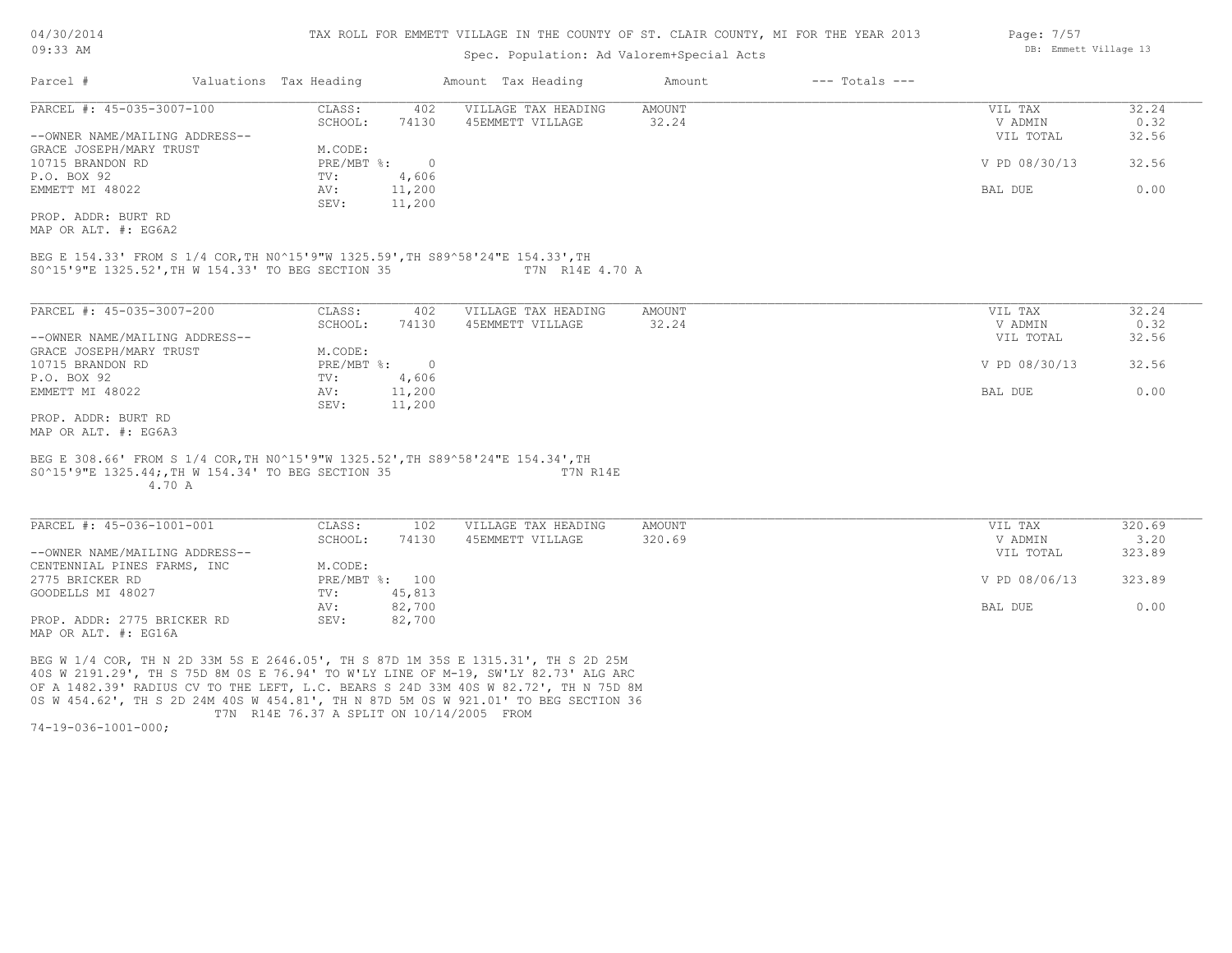## Spec. Population: Ad Valorem+Special Acts

| Parcel #                       | Valuations Tax Heading |        | Amount Tax Heading  | Amount | $---$ Totals $---$ |               |        |
|--------------------------------|------------------------|--------|---------------------|--------|--------------------|---------------|--------|
| PARCEL #: 45-036-1001-101      | CLASS:                 | 401    | VILLAGE TAX HEADING | AMOUNT |                    | VIL TAX       | 413.00 |
|                                | SCHOOL:                | 74130  | 45EMMETT VILLAGE    | 413.00 |                    | V ADMIN       | 4.13   |
| --OWNER NAME/MAILING ADDRESS-- |                        |        |                     |        |                    | VIL TOTAL     | 417.13 |
| OLEJNIK ROBERT                 | M.CODE:                |        |                     |        |                    |               |        |
| 3257 KINNEY RD                 | PRE/MBT %:             |        |                     |        |                    | V PD 08/30/13 | 417.13 |
| EMMETT MI 48022                | TV:                    | 59,000 |                     |        |                    |               |        |
|                                | AV:                    | 59,000 |                     |        |                    | BAL DUE       | 0.00   |
| PROP. ADDR: 3257 KINNEY RD     | SEV:                   | 59,000 |                     |        |                    |               |        |
| MAP OR ALT. #: EG16B           |                        |        |                     |        |                    |               |        |

10/14/2005 FROM 74-19-036-1001-100, 74-19-036-1001-000; W 222.92', TH N 87D 5M 0S W 400' TO BEG SECTION 36 T7N R14E 3.85 A SPLIT 1482.39' RADIUS CV TO THE LEFT, L.C. BEARS S 20D 10M 25S W 144.24' TH S 2D 25M 40S E 454.62' TO W'LY LNE OF M-19, TH SW'LY 144.3' ALG W'LY LINE OF M-19 & THE ARC OF A BEG S 87D 5M 0S E 921.01' FROM W 1/4 COR, TH N 2D 25M 40S E 454.81', TH S 75D 8M 0S

| PARCEL #: 45-036-1002-000      | CLASS:       | 201    | VILLAGE TAX HEADING | AMOUNT | VIL TAX       | 425.13 |
|--------------------------------|--------------|--------|---------------------|--------|---------------|--------|
|                                | SCHOOL:      | 74130  | 45EMMETT VILLAGE    | 425.13 | V ADMIN       | 4.25   |
| --OWNER NAME/MAILING ADDRESS-- |              |        |                     |        | VIL TOTAL     | 429.38 |
| GREENIA DANIEL                 | M.CODE:      |        |                     |        |               |        |
| P.O. BOX 155                   | $PRE/MBT$ %: |        |                     |        | V PD 09/13/13 | 429.38 |
| 10820 DUNNIGAN RD              | TV:          | 60,733 |                     |        |               |        |
| EMMETT MI 48022                | AV:          | 74,200 |                     |        | BAL DUE       | 0.00   |
|                                | SEV:         | 74,200 |                     |        |               |        |
| PROP. ADDR: 10820 DUNNIGAN RD  |              |        |                     |        |               |        |

MAP OR ALT. #: EG14K1

T7N R14E 7.53 A 385.43', TH S 29D 9M W 240.92', TH N 50D 39M W 428.02' TO BEG SECTION 36 708.45' & S 50D 39M E 310.7' FROM N 1/4 COR, TH N 39D 21M E 250', TH S 48D 43M E 310.7', TH N 2D 22M E 408.45' TO BEG; AND BEG N 87D 8M W 1349.35' & S 2D 22M W S 2D 22M W 250', TH S 42D 50M 48S W 185.55', TH S 39D 21M W 250', TH N 50D 39M W BEG N 87D 8M W 1349.35' & S 2D 22M W 300' FROM N 1/4 COR, TH S 87D 8M E 519.05' TH

| PARCEL #: 45-036-1002-100      | CLASS:     | 201      | VILLAGE TAX HEADING | AMOUNT | VIL TAX       | 40.55 |
|--------------------------------|------------|----------|---------------------|--------|---------------|-------|
|                                | SCHOOL:    | 74130    | 45EMMETT VILLAGE    | 40.55  | V ADMIN       | 0.40  |
| --OWNER NAME/MAILING ADDRESS-- |            |          |                     |        | VIL TOTAL     | 40.95 |
| GREENIA DANIEL                 | M.CODE:    |          |                     |        |               |       |
| P.O. BOX 155                   | PRE/MBT %: | $\Omega$ |                     |        | V PD 09/13/13 | 40.95 |
| 10820 DUNNIGAN RD              | TV:        | 5,793    |                     |        |               |       |
| EMMETT MI 48022                | AV:        | 6,000    |                     |        | BAL DUE       | 0.00  |
|                                | SEV:       | 6,000    |                     |        |               |       |
| PROP. ADDR: RYNN RD            |            |          |                     |        |               |       |

 $\mathcal{L}_\mathcal{L} = \mathcal{L}_\mathcal{L} = \mathcal{L}_\mathcal{L} = \mathcal{L}_\mathcal{L} = \mathcal{L}_\mathcal{L} = \mathcal{L}_\mathcal{L} = \mathcal{L}_\mathcal{L} = \mathcal{L}_\mathcal{L} = \mathcal{L}_\mathcal{L} = \mathcal{L}_\mathcal{L} = \mathcal{L}_\mathcal{L} = \mathcal{L}_\mathcal{L} = \mathcal{L}_\mathcal{L} = \mathcal{L}_\mathcal{L} = \mathcal{L}_\mathcal{L} = \mathcal{L}_\mathcal{L} = \mathcal{L}_\mathcal{L}$ 

MAP OR ALT. #: EG14K2

TH N 2D 22M E 300', TH S 87D 3M E 219.05' TO BEG SECTION 36 T7N R14E 1.50 A BEG N 87D 8M W 1130.3' FROM N 1/4 COR, TH S 2D 22M W 300', TH N 87D 3M W 219.05', Page: 8/57 DB: Emmett Village 13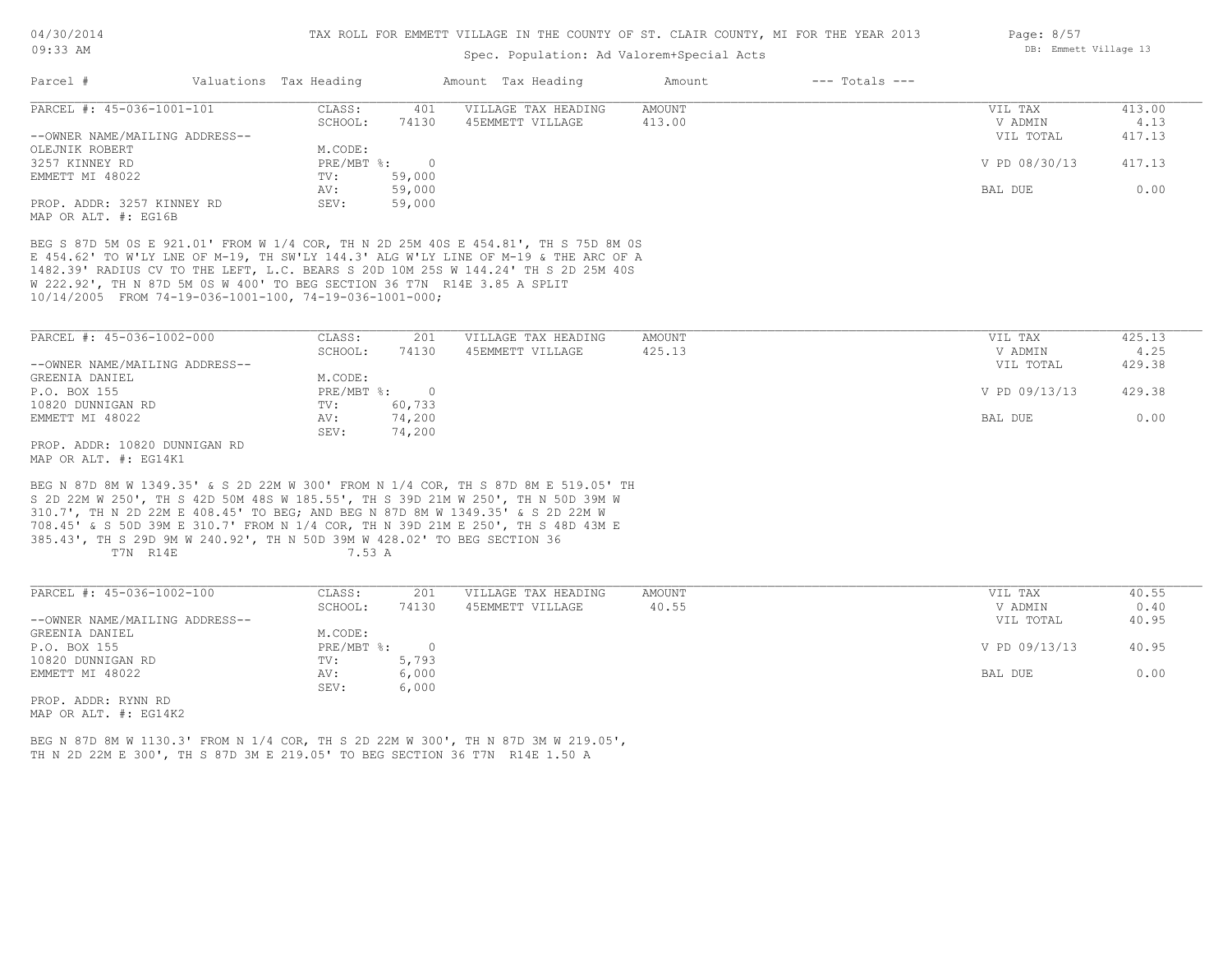#### TAX ROLL FOR EMMETT VILLAGE IN THE COUNTY OF ST. CLAIR COUNTY, MI FOR THE YEAR 2013

## Spec. Population: Ad Valorem+Special Acts

| Page: 9/57 |                       |  |
|------------|-----------------------|--|
|            | DB: Emmett Village 13 |  |

 $\sim$   $\sim$   $\sim$ 

| Parcel #                       | Valuations Tax Heading |                | Amount Tax Heading  | Amount | $---$ Totals $---$ |               |        |
|--------------------------------|------------------------|----------------|---------------------|--------|--------------------|---------------|--------|
| PARCEL #: 45-036-1003-000      | CLASS:                 | 401            | VILLAGE TAX HEADING | AMOUNT |                    | VIL TAX       | 487.74 |
|                                | SCHOOL:                | 74130          | 45EMMETT VILLAGE    | 487.74 |                    | V ADMIN       | 4.87   |
| --OWNER NAME/MAILING ADDRESS-- |                        |                |                     |        |                    | VIL TOTAL     | 492.61 |
| LEVIN PAUL/MICHELLE            | M.CODE:                |                |                     |        |                    |               |        |
| 10835 RYNN RD                  |                        | PRE/MBT %: 100 |                     |        |                    | V PD 09/10/13 | 492.61 |
| EMMETT MI 48022                | TV:                    | 69,678         |                     |        |                    |               |        |
|                                | AV:                    | 86,400         |                     |        |                    | BAL DUE       | 0.00   |
| PROP. ADDR: 10835 RYNN RD      | SEV:                   | 86,400         |                     |        |                    |               |        |
| MAP OR ALT. #: EG14C/F         |                        |                |                     |        |                    |               |        |
|                                |                        |                |                     |        |                    |               |        |

FT TO BEG. 3.09 A SEC 36 T7N R14E FT, TH N 87 DEG 8 MIN W 450 FT, TH N 2 DEG 22 MIN E 300 FT, TH S 87 DEG 8 MIN E 450 BEG ON N SEC LINE N 87 DEG 8 MIN W 680.3 FT FROM N 1/4 COR, TH S 2 DEG 22 MIN W 300

| PARCEL #: 45-036-1006-000          | CLASS:  | 401            | VILLAGE TAX HEADING | AMOUNT | VIL TAX   | 441.70 |
|------------------------------------|---------|----------------|---------------------|--------|-----------|--------|
|                                    | SCHOOL: | 74130          | 45EMMETT VILLAGE    | 441.70 | V ADMIN   | 4.41   |
| --OWNER NAME/MAILING ADDRESS--     |         |                |                     |        | VIL TOTAL | 446.11 |
| STEMM DAVID/LRURA/REYNOLDS CRYSTEL | M.CODE: |                |                     |        |           |        |
| 3405 KINNEY RD                     |         | PRE/MBT %: 100 |                     |        | BAL DUE   | 446.11 |
| Emmett MI 48022                    | TV:     | 63,100         |                     |        |           |        |
|                                    | AV:     | 63,100         |                     |        |           |        |
| PROP. ADDR: 3405 KINNEY RD         | SEV:    | 63,100         |                     |        |           |        |
| MAP OR ALT. $\#$ : EG14H/J         |         |                |                     |        |           |        |

185.55',TH N222'E 250',TH S878'E 497.03' TO BEG SECTION 36 T7N R14E 7.71 A TO W'LY LINE M-19 FROM N 1/4 COR,TH S299'W 704.51' TH N4843'W 385.43',TH N4250'48"E W OF N 1/4 COR,TH S222'W 300',TH S878'E TO M-19 & BEG N878'W 330.65' & S252'W 300' THAT PART OF NW 1/4 LYING W OF NEW M-19 & N & E OF A LINE, BEG ON N SEC LINE 680.3'

| PARCEL #: 45-036-1008-001           | CLASS:     | 401    | VILLAGE TAX HEADING | AMOUNT | VIL TAX       | 91.00 |
|-------------------------------------|------------|--------|---------------------|--------|---------------|-------|
|                                     | SCHOOL:    | 74130  | 45EMMETT VILLAGE    | 91.00  | V ADMIN       | 0.91  |
| --OWNER NAME/MAILING ADDRESS--      |            |        |                     |        | VIL TOTAL     | 91.91 |
| BIRKENSHAW ROBERT                   | M.CODE:    |        |                     |        |               |       |
| P.O. BOX 188                        | PRE/MBT %: |        |                     |        | V PD 09/25/13 | 91.91 |
| EMMETT MI 48022                     | TV:        | 13,000 |                     |        |               |       |
|                                     | AV:        | 13,000 |                     |        | BAL DUE       | 0.00  |
| PROP. ADDR: 3301 EMMETT RD          | SEV:       | 13,000 |                     |        |               |       |
| MAP OR ALT. $\#$ : EG14A/B/24/25/26 |            |        |                     |        |               |       |

19-036-1009-000, 19-036-1010-000; R14E 3.63 A SPLIT ON 11/21/2007 FROM 19-036-1008-000, 19-036-1007-000, PART OF N 1/2 OF SE 1/4 OF NW 1/4 LYING SW OF M-21 & E OF EMMETT RD SECTION 36 T7N 1/4 ALSO W 99' OF E 231' OF N 99' OF S 660' OF SE 1/4 OF NW 1/4 & E 393 FT OF THAT 594' OF THE E 132' OF THE SE 1/4 & N 66' OF THE S 660' OF E 132' OF SE 1/4 OF NW THE N 66' OF THE S 458' OF THE E 132' OF THE SE 1/4 OF NW 1/4 & THE N 136' OF THE S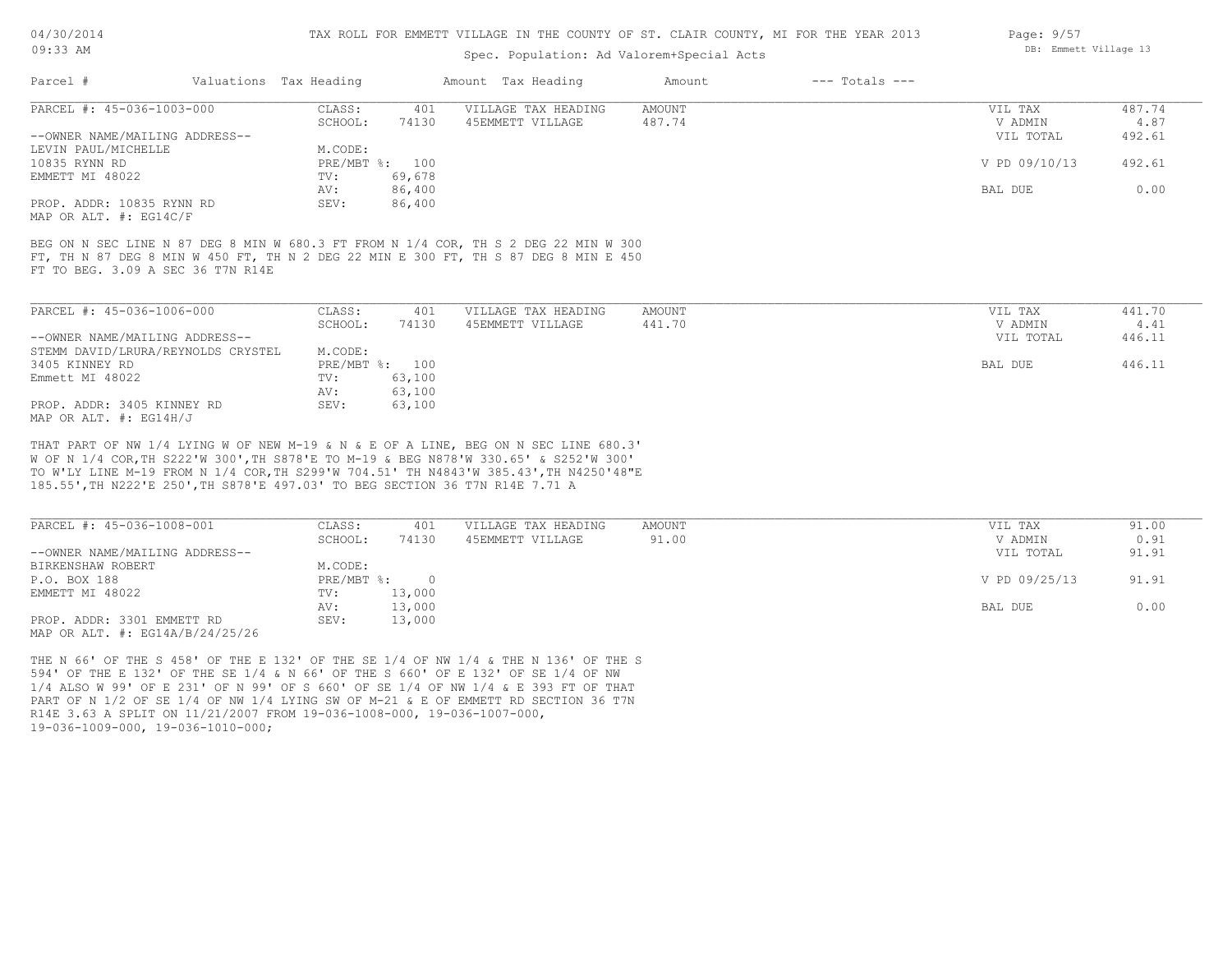| 04/30/201  |  |
|------------|--|
| $09:33$ AM |  |

### Spec. Population: Ad Valorem+Special Acts

| Page: 10/57 |                       |  |
|-------------|-----------------------|--|
|             | DB: Emmett Village 13 |  |

| Parcel #                       | Valuations Tax Heading |        | Amount Tax Heading  | Amount | $---$ Totals $---$ |           |        |
|--------------------------------|------------------------|--------|---------------------|--------|--------------------|-----------|--------|
| PARCEL #: 45-036-1011-000      | CLASS:                 | 201    | VILLAGE TAX HEADING | AMOUNT |                    | VIL TAX   | 216.49 |
|                                | SCHOOL:                | 74130  | 45EMMETT VILLAGE    | 216.49 |                    | V ADMIN   | 2.16   |
| --OWNER NAME/MAILING ADDRESS-- |                        |        |                     |        |                    | VIL TOTAL | 218.65 |
| FULLERTON JAMES/S ET-AL        | M.CODE:                |        |                     |        |                    |           |        |
| 21735 GREGORY                  | PRE/MBT %:             |        |                     |        |                    | BAL DUE   | 218.65 |
| DEARBORN MI 48124              | TV:                    | 30,928 |                     |        |                    |           |        |
|                                | AV:                    | 32,400 |                     |        |                    |           |        |
| PROP. ADDR: 3279 EMMETT RD     | SEV:                   | 32,400 |                     |        |                    |           |        |
| $\frac{1}{2}$                  |                        |        |                     |        |                    |           |        |

MAP OR ALT. #: EG23

T7N R14E THE N 227 FT OF THE S 392 FT OF THE E 132 FT OF THE SE 1/4 OF NW 1/4 .69 A SEC 36

| PARCEL #: 45-036-1012-000      | CLASS:     | 401    | VILLAGE TAX HEADING | AMOUNT | VIL TAX   | 340.20 |
|--------------------------------|------------|--------|---------------------|--------|-----------|--------|
|                                | SCHOOL:    | 74130  | 45EMMETT VILLAGE    | 340.20 | V ADMIN   | 3.40   |
| --OWNER NAME/MAILING ADDRESS-- |            |        |                     |        | VIL TOTAL | 343.60 |
| BECK DAVID J/GAIL R.           | M.CODE:    |        |                     |        |           |        |
| 10772 BRANDON RD               | PRE/MBT %: |        |                     |        | BAL DUE   | 343.60 |
| EMMETT MI 48022                | TV:        | 48,600 |                     |        |           |        |
|                                | AV:        | 48,600 |                     |        |           |        |
| PROP. ADDR: 10772 BRANDON RD   | SEV:       | 48,600 |                     |        |           |        |
| MAP OR ALT. #: EG22            |            |        |                     |        |           |        |

THEREOF. 3.63 A SEC 36 T7N R14E 946.9 FT & EXC E 132 FT OF N 495 FT THEREOF & EXC W 99 FT OF E 231 FT OF N 99 FT THAT PART OF S 1/2 OF SE 1/4 OF NW 1/4 LYING N & W OF BRANDON & EMMETT RDS, EXC W

| PARCEL #: 45-036-1012-100                                                      | CLASS:  | 402            | VILLAGE TAX HEADING | AMOUNT | VIL TAX       | 61.60 |
|--------------------------------------------------------------------------------|---------|----------------|---------------------|--------|---------------|-------|
|                                                                                | SCHOOL: | 74130          | 45EMMETT VILLAGE    | 61.60  | V ADMIN       | 0.61  |
| --OWNER NAME/MAILING ADDRESS--                                                 |         |                |                     |        | VIL TOTAL     | 62.21 |
| PIERCE DENNIS R.TRUST                                                          | M.CODE: |                |                     |        |               |       |
| 10895 BRANDON RD                                                               |         | PRE/MBT %: 100 |                     |        | V PD 09/10/13 | 62.21 |
| EMMETT MI 48022                                                                | TV:     | 8,800          |                     |        |               |       |
|                                                                                | AV:     | 8,800          |                     |        | BAL DUE       | 0.00  |
| PROP. ADDR: BRANDON RD                                                         | SEV:    | 8,800          |                     |        |               |       |
| $M \wedge D$ $\wedge D$ $\wedge T$ $\wedge T$ $\wedge T$ $\wedge T$ $\wedge T$ |         |                |                     |        |               |       |

MAP OR ALT. #: EG22B

N2^34'25"E 396',TH N87^4'W 99',TH N2^34'25"E 99' TO BEG SECTION 36 T7N R14E 2.80 A 214.43', RADIUS 263.43', CHORD BEARING N56^10'54"E 208.56',TH N87^4'E 63.04',TH S2^34'25"W 429.17',TH S87^4'W E 161',TH S4^1'50"W 190.65',TH ALG CURV TO LEFT BEG S2^34'25"W 1983.26' & N87^4'W 231' FROM N 1/4 COR, TH N87^4'W 162',TH

| PARCEL #: 45-036-1013-000      | CLASS:  | 401            | VILLAGE TAX HEADING | AMOUNT | VIL TAX       | 215.43 |
|--------------------------------|---------|----------------|---------------------|--------|---------------|--------|
|                                | SCHOOL: | 74130          | 45EMMETT VILLAGE    | 215.43 | V ADMIN       | 2.15   |
| --OWNER NAME/MAILING ADDRESS-- |         |                |                     |        | VIL TOTAL     | 217.58 |
| HAZELMAN JACK E/MATILDA        | M.CODE: |                |                     |        |               |        |
| 10782 BRANDON RD               |         | PRE/MBT %: 100 |                     |        | V PD 09/09/13 | 217.58 |
| EMMETT MI 48022-4506           | TV:     | 30,776         |                     |        |               |        |
|                                | AV:     | 30,800         |                     |        | BAL DUE       | 0.00   |
| PROP. ADDR: 10782 BRANDON RD   | SEV:    | 30,800         |                     |        |               |        |
| MAP OR ALT. #: EG21A           |         |                |                     |        |               |        |

THE E 100 FT OF W 946.9 FT OF S 1/2 OF SE 1/4 OF NW 1/4 1.51 A SEC 36 T7N R14E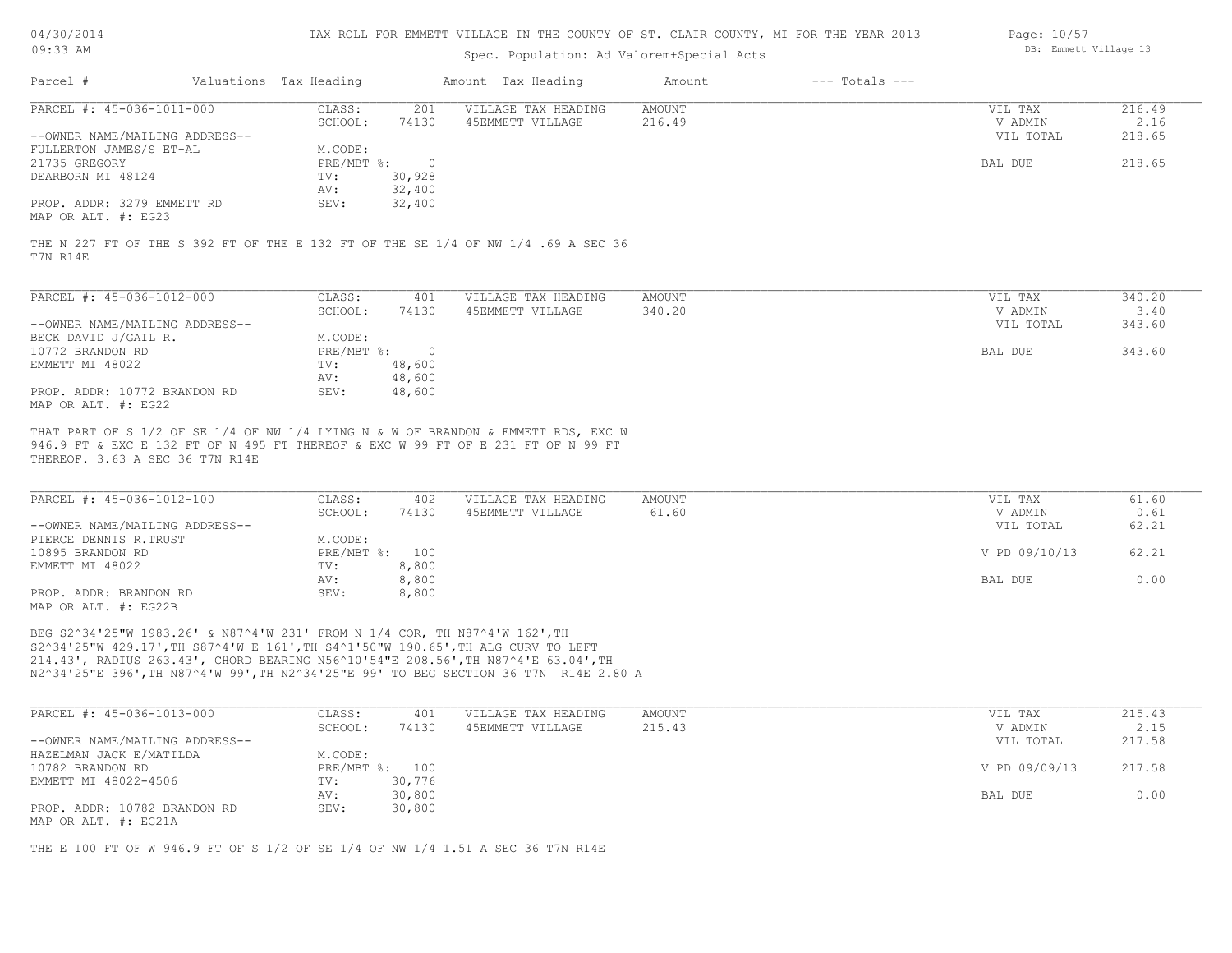### Spec. Population: Ad Valorem+Special Acts

| Parcel #                       | Valuations Tax Heading |        | Amount Tax Heading  | Amount | $---$ Totals $---$ |               |        |
|--------------------------------|------------------------|--------|---------------------|--------|--------------------|---------------|--------|
| PARCEL #: 45-036-1014-000      | CLASS:                 | 401    | VILLAGE TAX HEADING | AMOUNT |                    | VIL TAX       | 145.60 |
|                                | SCHOOL:                | 74130  | 45EMMETT VILLAGE    | 145.60 |                    | V ADMIN       | 1.45   |
| --OWNER NAME/MAILING ADDRESS-- |                        |        |                     |        |                    | VIL TOTAL     | 147.05 |
| PRATT MARIAN A TRUST           | M.CODE:                |        |                     |        |                    |               |        |
| 3900 ASPEN DR APT.305          | PRE/MBT %: 100         |        |                     |        |                    | V PD 08/30/13 | 147.05 |
| Port Huron MI 48060            | TV:                    | 20,800 |                     |        |                    |               |        |
|                                | AV:                    | 20,800 |                     |        |                    | BAL DUE       | 0.00   |
| PROP. ADDR: 10786 BRANDON RD   | SEV:                   | 20,800 |                     |        |                    |               |        |
|                                |                        |        |                     |        |                    |               |        |

MAP OR ALT. #: EG21C

E70 FT OF W 846.9 FT OF S 1/2 OF SE 1/4 OF NW 1/4 1.06 A SEC 36 T7N R14E

| PARCEL #: 45-036-1016-001      | CLASS:     | 401    | VILLAGE TAX HEADING | AMOUNT | VIL TAX       | 283.50 |
|--------------------------------|------------|--------|---------------------|--------|---------------|--------|
|                                | SCHOOL:    | 74130  | 45EMMETT VILLAGE    | 283.50 | V ADMIN       | 2.83   |
| --OWNER NAME/MAILING ADDRESS-- |            |        |                     |        | VIL TOTAL     | 286.33 |
| KEEGAN PATRICK V               | M.CODE:    |        |                     |        |               |        |
| 3207 QUAIN RD                  | PRE/MBT %: |        |                     |        | V PD 08/30/13 | 286.33 |
| Emmett MI 48022                | TV:        | 40,500 |                     |        |               |        |
|                                | AV:        | 40,500 |                     |        | BAL DUE       | 0.00   |
| PROP. ADDR: 10806 BRANDON RD   | SEV:       | 40,500 |                     |        |               |        |
| MAP OR ALT. $\#$ : EG20/21B    |            |        |                     |        |               |        |

11/08/2007 FROM 19-036-1016-000, 19-036-1015-000; E 235' OF W 776.9' OF S 1/2 OF SE 1/4 OF NW 1/4 SECTION 36 T7N R14E 3.51 A SPLIT ON

| PARCEL #: 45-036-1017-000                            | CLASS:     | 708   | VILLAGE TAX HEADING | AMOUNT | VIL TAX   | 0.00 |
|------------------------------------------------------|------------|-------|---------------------|--------|-----------|------|
|                                                      | SCHOOL:    | 74130 | 45EMMETT VILLAGE    | 0.00   | V ADMIN   | 0.00 |
| --OWNER NAME/MAILING ADDRESS--                       |            |       |                     |        | VIL TOTAL | 0.00 |
| ARCHBISHOP OF DET CHURCH                             | M.CODE:    |       |                     |        |           |      |
| 1234 WASHINGTON BLVD                                 | PRE/MBT %: |       |                     |        | BAL DUE   | 0.00 |
| DETROIT MI 48226-1825                                | TV:        |       |                     |        |           |      |
|                                                      | AV:        |       |                     |        |           |      |
| PROP. ADDR: 10828 BRANDON RD<br>MAP OR ALT. #: EG19A | SEV:       |       |                     |        |           |      |

SECTION 36 T7N R14E 3.7 A S874'E 1356.82' & N239'E 378.97' FROM W 1/4 COR,TH S716'E 285',TH S8016'E 103.31' ALL THAT PART OF THE W 541.9' OF SE 1/4 OF NW 1/4 LYING E OF M-19 & S OF A LINE BEG

| PARCEL #: 45-036-1017-100      | CLASS:     | 704   | VILLAGE TAX HEADING | AMOUNT | VIL TAX   | 0.00 |
|--------------------------------|------------|-------|---------------------|--------|-----------|------|
|                                | SCHOOL:    | 74130 | 45EMMETT VILLAGE    | 0.00   | V ADMIN   | 0.00 |
| --OWNER NAME/MAILING ADDRESS-- |            |       |                     |        | VIL TOTAL | 0.00 |
| YALE PUBLIC SCHOOLS            | M.CODE:    |       |                     |        |           |      |
| 198 SCHOOL DR                  | PRE/MBT %: |       |                     |        | BAL DUE   | 0.00 |
| YALE MI 48097-3342             | TV:        |       |                     |        |           |      |
|                                | AV:        |       |                     |        |           |      |
| PROP. ADDR: BRANDON RD         | SEV:       |       |                     |        |           |      |
| MAP OR ALT. #: EG19B           |            |       |                     |        |           |      |

393.98',TH N8016'W 103.31',TH N716'W 285' TO BEG. SECTION 36 T7N R14E 7.84 A TH S3925'W 18',TH S5035'E 13.49',TH S234'W 373.72',TH N874'W 400.11',TH S312'30"W 23.53',TH N2912'E 550.15',TH N7921'E 228.45',TH S5035'E 217.85',TH S234'W 21.24', BEG S874'E 1356.82' & N239'E 378.97' FROM W 1/4 COR,TH N239'E 323.25',TH S874'E

Page: 11/57 DB: Emmett Village 13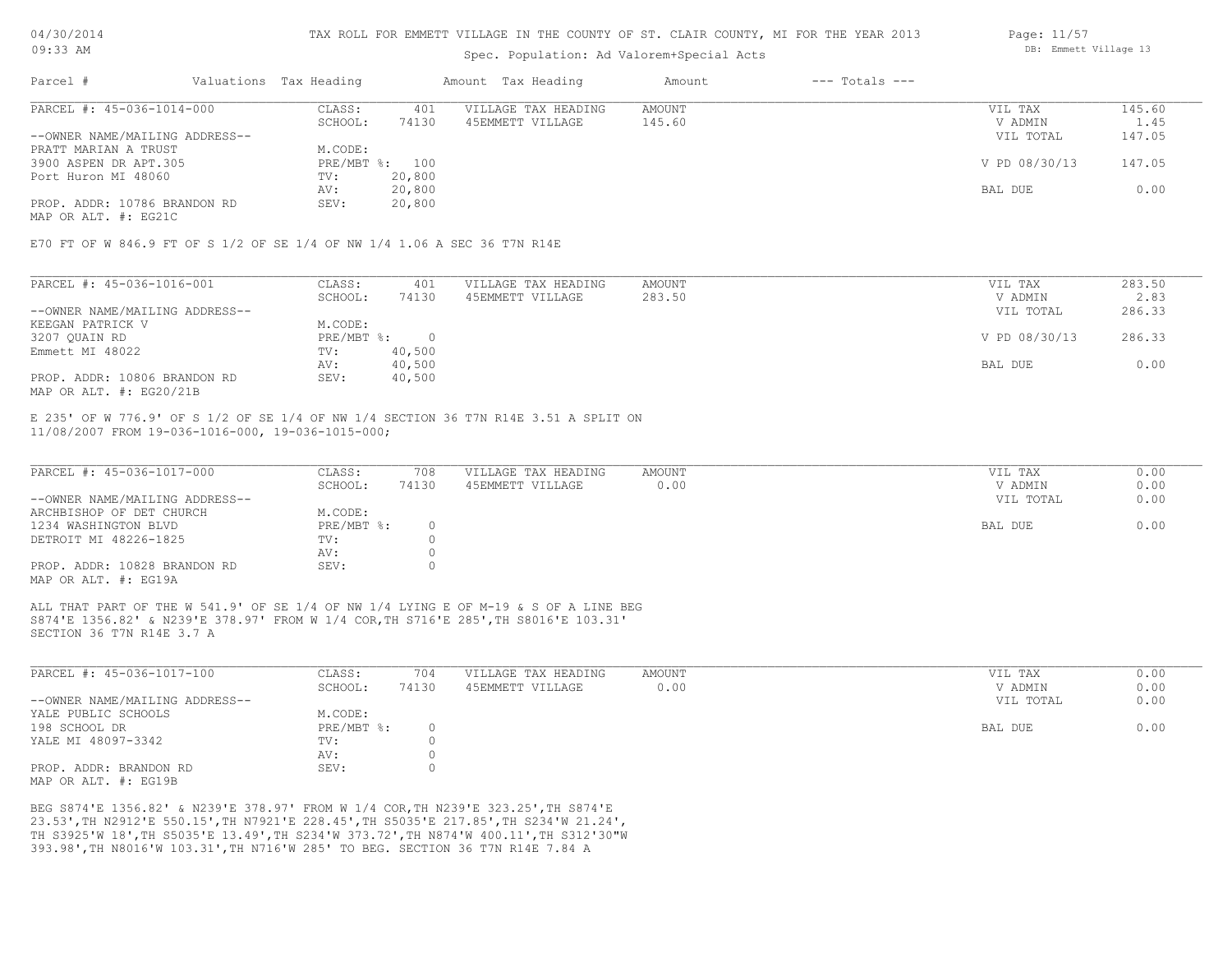## Spec. Population: Ad Valorem+Special Acts

| Parcel #                                           | Valuations Tax Heading |        | Amount Tax Heading  | Amount | $---$ Totals $---$ |               |        |
|----------------------------------------------------|------------------------|--------|---------------------|--------|--------------------|---------------|--------|
| PARCEL #: 45-036-1018-000                          | CLASS:                 | 401    | VILLAGE TAX HEADING | AMOUNT |                    | VIL TAX       | 273.00 |
|                                                    | SCHOOL:                | 74130  | 45EMMETT VILLAGE    | 273.00 |                    | V ADMIN       | 2.73   |
| --OWNER NAME/MAILING ADDRESS--                     |                        |        |                     |        |                    | VIL TOTAL     | 275.73 |
| SCOTT EARNSTINE G/ROSE EDWARD F.                   | M.CODE:                |        |                     |        |                    |               |        |
| 3301 KINNEY RD                                     | PRE/MBT %: 100         |        |                     |        |                    | V PD 07/20/13 | 275.73 |
| EMMETT MI 48022                                    | TV:                    | 39,000 |                     |        |                    |               |        |
|                                                    | AV:                    | 39,000 |                     |        |                    | BAL DUE       | 0.00   |
| PROP. ADDR: 3301 KINNEY RD<br>MAP OR ALT. #: EG17A | SEV:                   | 39,000 |                     |        |                    |               |        |

M-19 1.08 A SEC 36 T7N R14E ON W LINE 1172.84 FT S OF C.L. M-21, TH S 79 DEG 37 MIN E TO M-19, & LYING W OF THAT PART OF N 241.75 FT OF S 695.25 FT OF E 1/2 OF NW 1/4 LYING S OF A LINE, BEG

| PARCEL #: 45-036-1019-000      | CLASS:  | 401            | VILLAGE TAX HEADING | AMOUNT | VIL TAX       | 295.40 |
|--------------------------------|---------|----------------|---------------------|--------|---------------|--------|
|                                | SCHOOL: | 74130          | 45EMMETT VILLAGE    | 295.40 | V ADMIN       | 2.95   |
| --OWNER NAME/MAILING ADDRESS-- |         |                |                     |        | VIL TOTAL     | 298.35 |
| SCHEIBLE GERALD/AGNES          | M.CODE: |                |                     |        |               |        |
| 3319 KINNEY RD                 |         | PRE/MBT %: 100 |                     |        | V PD 08/12/13 | 298.35 |
| EMMETT MI 48022-3507           | TV:     | 42,200         |                     |        |               |        |
|                                | AV:     | 42,200         |                     |        | BAL DUE       | 0.00   |
| PROP. ADDR: 3319 KINNEY RD     | SEV:    | 42,200         |                     |        |               |        |
| MAP OR ALT. #: EG17B           |         |                |                     |        |               |        |

TH N 2 DEG 31 MIN E 146 FT TO BEG. 0.70 A SEC 36 T7N R14E 253.97 FT TH S 29 DEG 09 MIN W ALG M-19 152.74 FT, TH N 79 DEG 37 MIN W 184.85 FT BEG ON W LINE OF E 1/2 OF NW 1/4, 1026.84 FT S OF C.L. M-21, TH S 79 DEG 37 MIN E

| PARCEL #: 45-036-1020-000      | CLASS:  | 401            | VILLAGE TAX HEADING | AMOUNT | VIL TAX       | 270.90 |
|--------------------------------|---------|----------------|---------------------|--------|---------------|--------|
|                                | SCHOOL: | 74130          | 45EMMETT VILLAGE    | 270.90 | V ADMIN       | 2.70   |
| --OWNER NAME/MAILING ADDRESS-- |         |                |                     |        | VIL TOTAL     | 273.60 |
| PERRY LEONARD/MARG TRUST       | M.CODE: |                |                     |        |               |        |
| 3323 KINNEY RD                 |         | PRE/MBT %: 100 |                     |        | V PD 09/09/13 | 273.60 |
| EMMETT MI 48022-3507           | TV:     | 38,700         |                     |        |               |        |
|                                | AV:     | 38,700         |                     |        | BAL DUE       | 0.00   |
| PROP. ADDR: 3323 KINNEY RD     | SEV:    | 38,700         |                     |        |               |        |
| MAP OR ALT. #: EG18            |         |                |                     |        |               |        |

DEG 9 MIN E TO BEG. 1.25 A SEC 36 T7N R14E W 370.84 FT, TH S 2 DEG 27 MIN E 132 FT, TH S 79 DEG 37 MIN E TO RD C.L. TH N 29 BEG ON C.L. M-19 S 29 DEG 9 MIN W 544.8 FT FROM INT WITH C.L. M-21, TH N 79 1/2 DEG

| PARCEL #: 45-036-1021-000      | CLASS:       | 201     | VILLAGE TAX HEADING | AMOUNT | VIL TAX       | 644.98 |
|--------------------------------|--------------|---------|---------------------|--------|---------------|--------|
|                                | SCHOOL:      | 74130   | 45EMMETT VILLAGE    | 644.98 | V ADMIN       | 6.44   |
| --OWNER NAME/MAILING ADDRESS-- |              |         |                     |        | VIL TOTAL     | 651.42 |
| GREENIA DANIEL/DEBRA           | M.CODE:      |         |                     |        |               |        |
| PO BOX 155                     | $PRE/MBT$ %: |         |                     |        | V PD 09/13/13 | 651.42 |
| EMMETT MI 48022                | TV:          | 92,141  |                     |        |               |        |
|                                | AV:          | 101,700 |                     |        | BAL DUE       | 0.00   |
| PROP. ADDR: DUNNIGAN RD        | SEV:         | 101,700 |                     |        |               |        |
| MAP OR ALT. $\#$ : EG14G       |              |         |                     |        |               |        |

A SEC 36 T7N R14E 544.8 FT, TH N 79 DEG 30 MIN W 370.84 FT, TH N 2 DEG 27 MIN E 894.84 FT TO BEG. 8.5 FT ON C.L. OF M-21 TO INT OF C.L. OF RE-LOC M-19, TH S 29 DEG 9 MIN W ON SAID C.L. BEG AT INT OF W LINE OF E 1/2 OF NW 1/4 & C.L. OF M-21, TH S 50 DEG 39 MIN E 765.3

Page: 12/57 DB: Emmett Village 13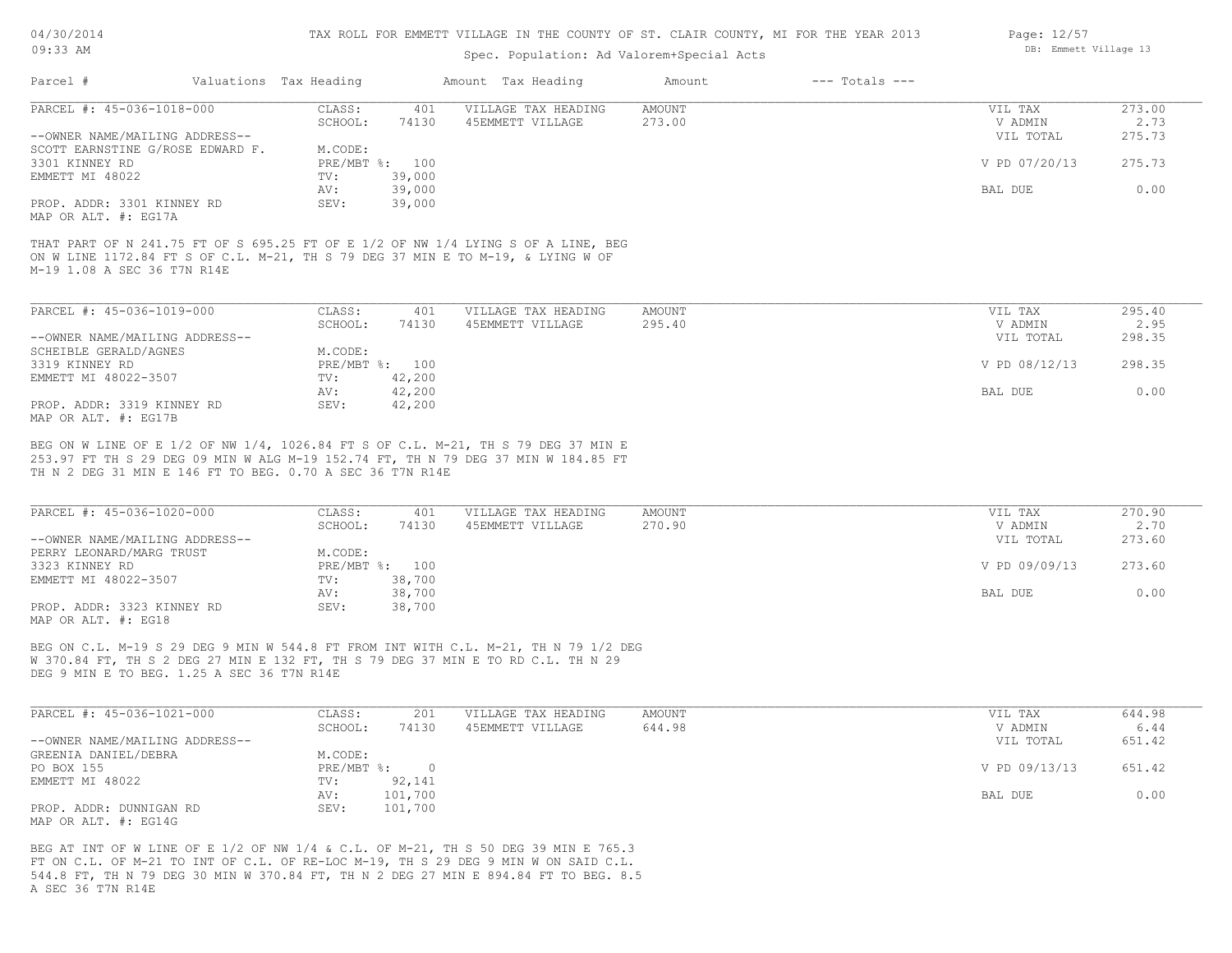#### TAX ROLL FOR EMMETT VILLAGE IN THE COUNTY OF ST. CLAIR COUNTY, MI FOR THE YEAR 2013

Spec. Population: Ad Valorem+Special Acts

| Parcel #                       | Valuations Tax Heading |        | Amount Tax Heading  | Amount | $---$ Totals $---$ |               |        |
|--------------------------------|------------------------|--------|---------------------|--------|--------------------|---------------|--------|
| PARCEL #: 45-036-2001-000      | CLASS:                 | 101    | VILLAGE TAX HEADING | AMOUNT |                    | VIL TAX       | 142.20 |
|                                | SCHOOL:                | 74130  | 45EMMETT VILLAGE    | 142.20 |                    | V ADMIN       | 1.42   |
| --OWNER NAME/MAILING ADDRESS-- |                        |        |                     |        |                    | VIL TOTAL     | 143.62 |
| KEEGAN JAMES L/NANCY           | M.CODE:                |        |                     |        |                    |               |        |
| 3516 EMMETT RD                 | PRE/MBT %: 100         |        |                     |        |                    | V PD 08/30/13 | 143.62 |
| EMMETT MI 48022-3900           | TV:                    | 20,315 |                     |        |                    |               |        |
|                                | AV:                    | 97,600 |                     |        |                    | BAL DUE       | 0.00   |
| PROP. ADDR: EMMETT RD          | SEV:                   | 97,600 |                     |        |                    |               |        |
| MAP OR ALT. #: EG10            |                        |        |                     |        |                    |               |        |

NW 1/4 OF NE 1/4 40 A SEC 36 T7N R14E

| PARCEL #: 45-036-2002-000      | CLASS:  | 402            | VILLAGE TAX HEADING | AMOUNT | VIL TAX       | 140.00 |
|--------------------------------|---------|----------------|---------------------|--------|---------------|--------|
|                                | SCHOOL: | 74130          | 45EMMETT VILLAGE    | 140.00 | V ADMIN       | 1.40   |
| --OWNER NAME/MAILING ADDRESS-- |         |                |                     |        | VIL TOTAL     | 141.40 |
| KEEGAN JAMES L./NANCY J.       | M.CODE: |                |                     |        |               |        |
| 3516 EMMETT RD                 |         | PRE/MBT %: 100 |                     |        | V PD 08/30/13 | 141.40 |
| Emmett MI 48022                | TV:     | 20,000         |                     |        |               |        |
|                                | AV:     | 20,000         |                     |        | BAL DUE       | 0.00   |
| PROP. ADDR: BRANDON RD         | SEV:    | 20,000         |                     |        |               |        |
| MAP OR ALT. #: EG9C            |         |                |                     |        |               |        |

W330 FT OF E 1/2 OF NE 1/4 20 A SEC 36 T7N R14E

| PARCEL #: 45-036-2003-000      | CLASS:  | 401            | VILLAGE TAX HEADING | AMOUNT | VIL TAX       | 369.60 |
|--------------------------------|---------|----------------|---------------------|--------|---------------|--------|
|                                | SCHOOL: | 74130          | 45EMMETT VILLAGE    | 369.60 | V ADMIN       | 3.69   |
| --OWNER NAME/MAILING ADDRESS-- |         |                |                     |        | VIL TOTAL     | 373.29 |
| SIWAK JOSEPH/MELANIE           | M.CODE: |                |                     |        |               |        |
| 10580 BRANDON RD               |         | PRE/MBT %: 100 |                     |        | V PD 09/10/13 | 373.29 |
| EMMETT MI 48022                | TV:     | 52,800         |                     |        |               |        |
|                                | AV:     | 52,800         |                     |        | BAL DUE       | 0.00   |
| PROP. ADDR: 10580 BRANDON RD   | SEV:    | 52,800         |                     |        |               |        |
| MAP OR ALT. #: EG9D            |         |                |                     |        |               |        |

SECTION 36 T7N R14E 17.50 A N8958'27"E 330',TH S015'35"E 1979.69',TH S8952'W 165',TH S015'35"E 660' TO BEG BEG S8952'W 812.28' FROM E 1/4 COR,TH S8952'W 165',TH N015'35"W 2640.31',TH

| PARCEL #: 45-036-2003-100      | CLASS:     | 401    | VILLAGE TAX HEADING | AMOUNT | VIL TAX   | 345.49 |
|--------------------------------|------------|--------|---------------------|--------|-----------|--------|
|                                | SCHOOL:    | 74130  | 45EMMETT VILLAGE    | 345.49 | V ADMIN   | 3.45   |
| --OWNER NAME/MAILING ADDRESS-- |            |        |                     |        | VIL TOTAL | 348.94 |
| DAENZER EDWARD/LISA            | M.CODE:    |        |                     |        |           |        |
| 10560 BRANDON RD               | PRE/MBT %: | 100    |                     |        | BAL DUE   | 348.94 |
| EMMETT MI 48022                | TV:        | 49,356 |                     |        |           |        |
|                                | AV:        | 83,700 |                     |        |           |        |
| PROP. ADDR: 10560 BRANDON RD   | SEV:       | 83,700 |                     |        |           |        |
| MAP OR ALT. #: EG9E            |            |        |                     |        |           |        |

165',TH S015'35"E 660' TO BEG SECTION 36 T7N R14E 2.5 A BEG S8952'W 647.28' FROM E 1/4 COR,TH S8952'W 165',TH N015'35"W 660',TH N8952'E Page: 13/57 DB: Emmett Village 13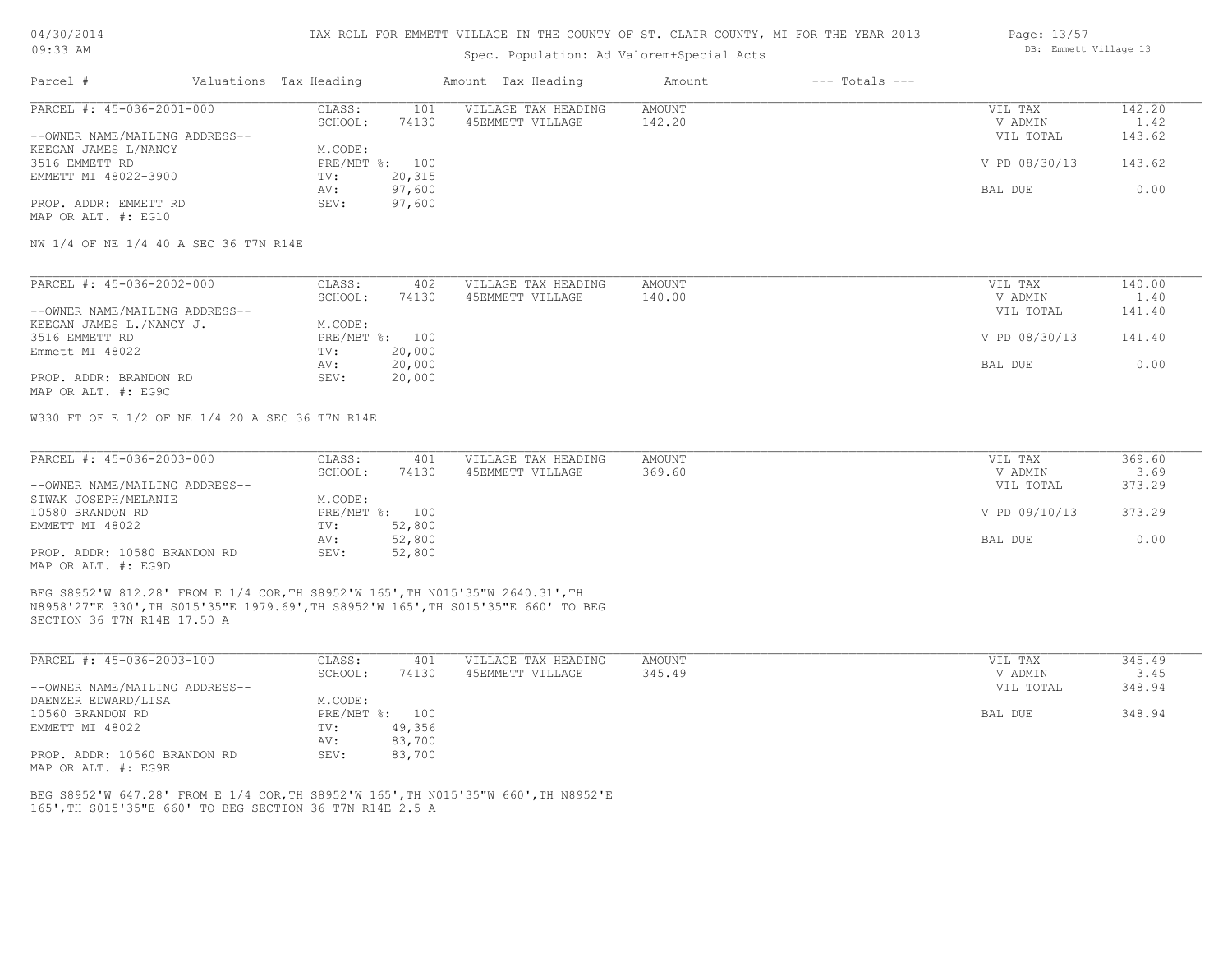#### TAX ROLL FOR EMMETT VILLAGE IN THE COUNTY OF ST. CLAIR COUNTY, MI FOR THE YEAR 2013

### Spec. Population: Ad Valorem+Special Acts

| Parcel #                       | Valuations Tax Heading |                | Amount Tax Heading  | Amount | $---$ Totals $---$ |               |        |
|--------------------------------|------------------------|----------------|---------------------|--------|--------------------|---------------|--------|
| PARCEL #: 45-036-2004-000      | CLASS:                 | 401            | VILLAGE TAX HEADING | AMOUNT |                    | VIL TAX       | 386.40 |
|                                | SCHOOL:                | 74130          | 45EMMETT VILLAGE    | 386.40 |                    | V ADMIN       | 3.86   |
| --OWNER NAME/MAILING ADDRESS-- |                        |                |                     |        |                    | VIL TOTAL     | 390.26 |
| SMIGELSKI PAUL/DIANE           | M.CODE:                |                |                     |        |                    |               |        |
| 10534 BRANDON RD               |                        | PRE/MBT %: 100 |                     |        |                    | V PD 09/10/13 | 390.26 |
| EMMETT MI 48022-4500           | TV:                    | 55,200         |                     |        |                    |               |        |
|                                | AV:                    | 55,200         |                     |        |                    | BAL DUE       | 0.00   |
| PROP. ADDR: 10534 BRANDON RD   | SEV:                   | 55,200         |                     |        |                    |               |        |
| MAP OR ALT. #: EG9A            |                        |                |                     |        |                    |               |        |

E1/2 OF NE 1/4 EXC W 660' & EXC E 265' SECTION 36 T7N R14E 23.94 A

| PARCEL #: 45-036-2005-000      | CLASS:  | 401            | VILLAGE TAX HEADING | AMOUNT | VIL TAX       | 501.09 |
|--------------------------------|---------|----------------|---------------------|--------|---------------|--------|
|                                | SCHOOL: | 74130          | 45EMMETT VILLAGE    | 501.09 | V ADMIN       | 5.01   |
| --OWNER NAME/MAILING ADDRESS-- |         |                |                     |        | VIL TOTAL     | 506.10 |
| DONNELLON JOHN/SHIRLEY         | M.CODE: |                |                     |        |               |        |
| 10502 BRANDON RD               |         | PRE/MBT %: 100 |                     |        | V PD 09/03/13 | 506.10 |
| EMMETT MI 48022-4500           | TV:     | 71,585         |                     |        |               |        |
|                                | AV:     | 77,000         |                     |        | BAL DUE       | 0.00   |
| PROP. ADDR: 10502 BRANDON RD   | SEV:    | 77,000         |                     |        |               |        |
| MAP OR ALT. #: EG9B            |         |                |                     |        |               |        |

E265' OF NE 1/4 OF SECTION 36 SECTION 36 T7N R14E 16.06 A

| PARCEL #: 45-036-2006-001      | CLASS:  | 401            | VILLAGE TAX HEADING | AMOUNT | VIL TAX       | 764.40 |
|--------------------------------|---------|----------------|---------------------|--------|---------------|--------|
|                                | SCHOOL: | 74130          | 45EMMETT VILLAGE    | 764.40 | V ADMIN       | 7.64   |
| --OWNER NAME/MAILING ADDRESS-- |         |                |                     |        | VIL TOTAL     | 772.04 |
| MAISON MICHAEL D/DIANA L       | M.CODE: |                |                     |        |               |        |
| 10616 DUNNIGAN RD              |         | PRE/MBT %: 100 |                     |        | V PD 09/09/13 | 772.04 |
| EMMETT MI 48022                | TV:     | 109,200        |                     |        |               |        |
|                                | AV:     | 109,200        |                     |        | BAL DUE       | 0.00   |
| PROP. ADDR: 10616 DUNNIGAN RD  | SEV:    | 109,200        |                     |        |               |        |
| MAP OR ALT. #: EG11E           |         |                |                     |        |               |        |

EXC. THAT OF REMAINDER LYING S OF M-21 23.89 A SEC 36 T7N R14E SW 1/4 OF NE 1/4 EXC. W660 FT,OF S 825 FT, & EXC. N 132 FT,OF THE W 660 FT, &

| PARCEL #: 45-036-2007-000      | CLASS:  | 401            | VILLAGE TAX HEADING | AMOUNT | VIL TAX       | 241.86 |
|--------------------------------|---------|----------------|---------------------|--------|---------------|--------|
|                                | SCHOOL: | 74130          | 45EMMETT VILLAGE    | 241.86 | V ADMIN       | 2.41   |
| --OWNER NAME/MAILING ADDRESS-- |         |                |                     |        | VIL TOTAL     | 244.27 |
| O'CONNOR PATRICK/LINDA         | M.CODE: |                |                     |        |               |        |
| 10676 BRANDON RD               |         | PRE/MBT %: 100 |                     |        | V PD 09/13/13 | 244.27 |
| EMMETT MI 48022-4502           | TV:     | 34,552         |                     |        |               |        |
|                                | AV:     | 42,100         |                     |        | BAL DUE       | 0.00   |
| PROP. ADDR: 10676 BRANDON RD   | SEV:    | 42,100         |                     |        |               |        |
| MAP OR ALT. #: EG11G           |         |                |                     |        |               |        |

SEC 36 T7N R14E THAT PART OF SW 1/4 OF NE 1/4 LYING S OF M-21 EXC E 330 FT & EXC W 660 FT. 1.52 A Page: 14/57 DB: Emmett Village 13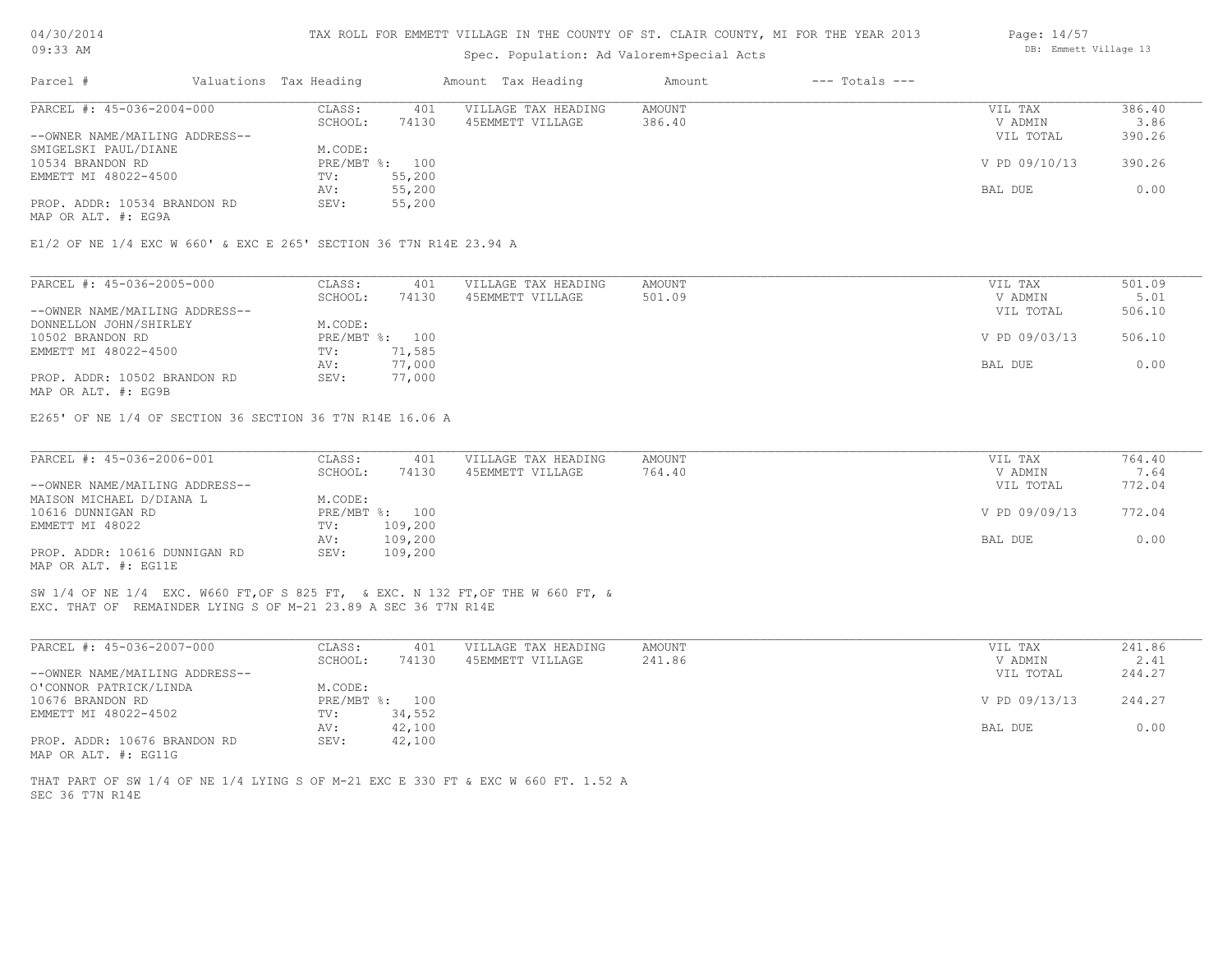Page: 15/57

DB: Emmett Village 13

# Spec. Population: Ad Valorem+Special Acts

| Parcel #                                                                                                                                                                                                                                                                                                                                                                                                                                                                                                       | Valuations Tax Heading                                                            | Amount Tax Heading                      | Amount          | $---$ Totals $---$ |                                 |                      |
|----------------------------------------------------------------------------------------------------------------------------------------------------------------------------------------------------------------------------------------------------------------------------------------------------------------------------------------------------------------------------------------------------------------------------------------------------------------------------------------------------------------|-----------------------------------------------------------------------------------|-----------------------------------------|-----------------|--------------------|---------------------------------|----------------------|
| PARCEL #: 45-036-2008-001                                                                                                                                                                                                                                                                                                                                                                                                                                                                                      | CLASS:<br>402<br>SCHOOL:<br>74130                                                 | VILLAGE TAX HEADING<br>45EMMETT VILLAGE | AMOUNT<br>47.66 |                    | VIL TAX<br>V ADMIN              | 47.66<br>0.47        |
| --OWNER NAME/MAILING ADDRESS--<br>COLLINS JAMES/JOSEPHI                                                                                                                                                                                                                                                                                                                                                                                                                                                        | M.CODE:                                                                           |                                         |                 |                    | VIL TOTAL                       | 48.13                |
| 10692 BRANDON RD                                                                                                                                                                                                                                                                                                                                                                                                                                                                                               | PRE/MBT %: 100                                                                    |                                         |                 |                    | V PD 07/19/13                   | 48.13                |
| EMMETT MI 48022                                                                                                                                                                                                                                                                                                                                                                                                                                                                                                | 6,809<br>TV:<br>14,700<br>AV:                                                     |                                         |                 |                    | BAL DUE                         | 0.00                 |
| PROP. ADDR: BRANDON RD<br>MAP OR ALT. #: EG11D1                                                                                                                                                                                                                                                                                                                                                                                                                                                                | SEV:<br>14,700                                                                    |                                         |                 |                    |                                 |                      |
| BEG S 89D 52M 0S W 2163.57' FROM E 1/4 COR, TH 89D 52M 0S W 451', TH N 0D 20M 37S W<br>331.2', TH N 89D 55M 14S E 133', TH N 0D 20M 37S W 300', TH S 89D 55M 14S W 133',<br>TH N OD 20M 37S W 193.8', TH N 89D 52M OS E 146.88', TH S 53D 33M 29S E 562.52' TO<br>A CURVE LEFT RADIUS = 2232.01' & CHORD BEARS S 54D 32M 56S E 77.18', TH ALG SAID<br>CURVE TO LEFT 77.18', TH S OD 20M 37S E 235.89', TH S 89D 52M OS W 209', TH S OD<br>20M 37S E 209' TO BEG SECTION 36<br>01/19/2006 FROM 19-036-2008-000; |                                                                                   | T7N R14E 8.34 A SPLIT ON                |                 |                    |                                 |                      |
| PARCEL #: 45-036-2008-010                                                                                                                                                                                                                                                                                                                                                                                                                                                                                      | CLASS:<br>401                                                                     | VILLAGE TAX HEADING                     | AMOUNT          |                    | VIL TAX                         | 252.00               |
| --OWNER NAME/MAILING ADDRESS--                                                                                                                                                                                                                                                                                                                                                                                                                                                                                 | SCHOOL:<br>74130                                                                  | 45EMMETT VILLAGE                        | 252.00          |                    | V ADMIN<br>VIL TOTAL            | 2.52<br>254.52       |
| PRINGLE MARK/IRENE                                                                                                                                                                                                                                                                                                                                                                                                                                                                                             | M.CODE:                                                                           |                                         |                 |                    |                                 |                      |
| 10692 BRANDON RD<br>EMMETT MI 48022                                                                                                                                                                                                                                                                                                                                                                                                                                                                            | PRE/MBT %: 100<br>TV:<br>36,000                                                   |                                         |                 |                    | V PD 09/13/13                   | 254.52               |
|                                                                                                                                                                                                                                                                                                                                                                                                                                                                                                                | 36,000<br>AV:                                                                     |                                         |                 |                    | BAL DUE                         | 0.00                 |
|                                                                                                                                                                                                                                                                                                                                                                                                                                                                                                                |                                                                                   |                                         |                 |                    |                                 |                      |
|                                                                                                                                                                                                                                                                                                                                                                                                                                                                                                                | SEV:<br>36,000                                                                    |                                         |                 |                    |                                 |                      |
| PROP. ADDR: 10692 BRANDON RD<br>PARCEL #: 45-036-2009-000<br>--OWNER NAME/MAILING ADDRESS--                                                                                                                                                                                                                                                                                                                                                                                                                    | 1A SPLIT ON 01/19/2006 FROM 19-036-2008-000;<br>CLASS:<br>402<br>SCHOOL:<br>74130 | VILLAGE TAX HEADING<br>45EMMETT VILLAGE | AMOUNT<br>7.70  |                    | VIL TAX<br>V ADMIN<br>VIL TOTAL | 7.70<br>0.07<br>7.77 |
|                                                                                                                                                                                                                                                                                                                                                                                                                                                                                                                | M.CODE:<br>PRE/MBT %: 0                                                           |                                         |                 |                    | BAL DUE                         | 7.77                 |
|                                                                                                                                                                                                                                                                                                                                                                                                                                                                                                                | 1,101<br>TV:                                                                      |                                         |                 |                    |                                 |                      |
|                                                                                                                                                                                                                                                                                                                                                                                                                                                                                                                | 1,600<br>AV:<br>SEV:<br>1,600                                                     |                                         |                 |                    |                                 |                      |
| DETROIT MI 48204-1728                                                                                                                                                                                                                                                                                                                                                                                                                                                                                          |                                                                                   |                                         |                 |                    |                                 |                      |
|                                                                                                                                                                                                                                                                                                                                                                                                                                                                                                                | CLASS:<br>401                                                                     | VILLAGE TAX HEADING                     | AMOUNT          |                    | VIL TAX                         | 126.00               |
| PARCEL #: 45-036-2010-000                                                                                                                                                                                                                                                                                                                                                                                                                                                                                      | SCHOOL:<br>74130                                                                  | 45EMMETT VILLAGE                        | 126.00          |                    | V ADMIN                         | 1.26                 |
| --OWNER NAME/MAILING ADDRESS--                                                                                                                                                                                                                                                                                                                                                                                                                                                                                 | M.CODE:                                                                           |                                         |                 |                    | VIL TOTAL                       | 127.26               |
| MAP OR ALT. #: EG11D2<br>BEG S 89D 52M 0S W 1954.57' FROM E 1/4 COR, TH S 89D 52M 0S W 209', TH N 0D 20M 37S<br>W 209', TH N 89D 52M OS E 209', TH S OD 20M 37S E 209' TO BEG SECTION 36 T7N R14E<br>ARKIN CHARLOTTE TRUST<br>10015 DALRYMPLE ST<br>PROP. ADDR: EMMETT RD<br>MAP OR ALT. #: EG11F<br>S50 FT OF N 990.5 FT OF E 100 FT OF W 133 FT OF SW 1/4 OF NE 1/4 0.15 A SEC 36 T7N<br>R14E<br>REID WILLIAM J/SAMANTHA<br>3288 EMMETT RD                                                                   | $PRE/MBT$ $\div$ 0                                                                |                                         |                 |                    | V PD 09/10/13                   | 127.26               |
| EMMETT MI 48022                                                                                                                                                                                                                                                                                                                                                                                                                                                                                                | 18,000<br>TV:<br>18,000<br>AV:                                                    |                                         |                 |                    | BAL DUE                         | 0.00                 |

R14E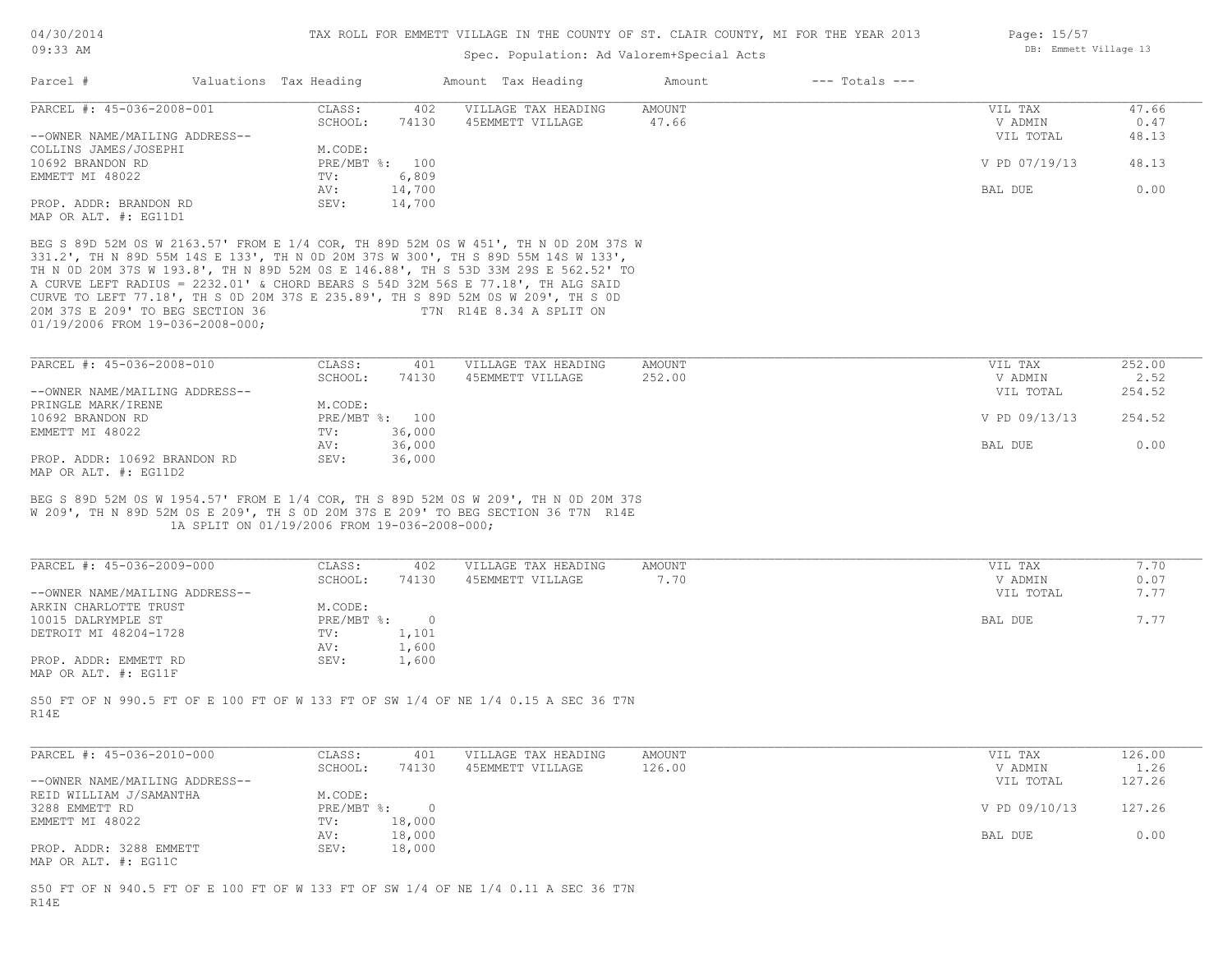| 04/30/2014 |  |
|------------|--|
| $09:33$ AM |  |

# Spec. Population: Ad Valorem+Special Acts

| Page: 16/57 |                       |  |
|-------------|-----------------------|--|
|             | DB: Emmett Village 13 |  |

| Parcel #                       | Valuations Tax Heading |         | Amount Tax Heading  | Amount | $---$ Totals $---$ |           |       |
|--------------------------------|------------------------|---------|---------------------|--------|--------------------|-----------|-------|
| PARCEL #: 45-036-2011-000      | CLASS:                 | 402     | VILLAGE TAX HEADING | AMOUNT |                    | VIL TAX   | 6.30  |
|                                | SCHOOL:                | 74130   | 45EMMETT VILLAGE    | 6.30   |                    | V ADMIN   | 0.06  |
| --OWNER NAME/MAILING ADDRESS-- |                        |         |                     |        |                    | VIL TOTAL | 6.36  |
| SWAMBA JOHN T. / PAULINE       | M.CODE:                |         |                     |        |                    |           |       |
| 2687 MILLER RD                 | PRE/MBT %:             | $\circ$ |                     |        |                    | BAL DUE   | 6.36  |
| Allenton MI 48002              | TV:                    | 900     |                     |        |                    |           |       |
|                                | AV:                    | 900     |                     |        |                    |           |       |
| PROP. ADDR: 3294 EMMETT RD     | SEV:                   | 900     |                     |        |                    |           |       |
| MAP OR ALT. #: EG13            |                        |         |                     |        |                    |           |       |
| 0.07 A SEC 36 T7N R14E         |                        |         |                     |        |                    |           |       |
| PARCEL #: 45-036-2012-000      | CLASS:                 | 401     | VILLAGE TAX HEADING | AMOUNT |                    | VIL TAX   | 79.80 |
|                                | SCHOOL:                | 74130   | 45EMMETT VILLAGE    | 79.80  |                    | V ADMIN   | 0.79  |
| --OWNER NAME/MAILING ADDRESS-- |                        |         |                     |        |                    | VIL TOTAL | 80.59 |
| SWAMBA JOHN T. / PAULINE       | M.CODE:                |         |                     |        |                    |           |       |
| 2687 MILLER RD                 | $PRE/MBT$ $\div$       | $\circ$ |                     |        |                    | BAL DUE   | 80.59 |
| Allenton MI 48002              | TV:                    | 11,400  |                     |        |                    |           |       |
|                                | AV:                    | 11,400  |                     |        |                    |           |       |
| PROP. ADDR: 3300 EMMETT RD     | SEV:                   | 11,400  |                     |        |                    |           |       |

MAP OR ALT. #: EG12A

R14E 0.10 A S45' OF THE N 860.5' OF THE E 100' OF THE W 133' OF SW 1/4 OF NE 1/4 SECTION 36 T7N

| PARCEL #: 45-036-2013-000      | CLASS:  | 401            | VILLAGE TAX HEADING | AMOUNT | VIL TAX   | 119.70 |
|--------------------------------|---------|----------------|---------------------|--------|-----------|--------|
|                                | SCHOOL: | 74130          | 45EMMETT VILLAGE    | 119.70 | V ADMIN   | 1.19   |
| --OWNER NAME/MAILING ADDRESS-- |         |                |                     |        | VIL TOTAL | 120.89 |
| DICKSON ALAN/SUSAN             | M.CODE: |                |                     |        |           |        |
| 3304 EMMETT RD                 |         | PRE/MBT %: 100 |                     |        | BAL DUE   | 120.89 |
| EMMETT MI 48022-4511           | TV:     | 17,100         |                     |        |           |        |
|                                | AV:     | 17,100         |                     |        |           |        |
| PROP. ADDR: 3304 EMMETT RD     | SEV:    | 17,100         |                     |        |           |        |
| MAP OR ALT. #: EG12B           |         |                |                     |        |           |        |

R14E S75 FT OF N 815.5 FT OF E 100 FT OF W 133 FT OF SW 1/4 OF NE 1/4 0.17 A SEC 36 T7N

| PARCEL #: 45-036-2014-000      | CLASS:       | 401   | VILLAGE TAX HEADING | AMOUNT | VIL TAX   | 9.89 |
|--------------------------------|--------------|-------|---------------------|--------|-----------|------|
|                                | SCHOOL:      | 74130 | 45EMMETT VILLAGE    | 9.89   | V ADMIN   | 0.09 |
| --OWNER NAME/MAILING ADDRESS-- |              |       |                     |        | VIL TOTAL | 9.98 |
| DICKSON ALAN/SUSAN             | M.CODE:      |       |                     |        |           |      |
| 3304 EMMETT RD                 | $PRE/MBT$ %: | 100   |                     |        | BAL DUE   | 9.98 |
| EMMETT MI 48022                | TV:          | 1,413 |                     |        |           |      |
|                                | AV:          | 1,600 |                     |        |           |      |
| PROP. ADDR: EMMETT RD          | SEV:         | 1,600 |                     |        |           |      |
| MAP OR ALT. #: EG11B           |              |       |                     |        |           |      |

R14E S50 FT OF N 740.5 FT OF E 100 FT OF W 133 FT OF SW 1/4 OF NE 1/4 0.11 A SEC 36 T7N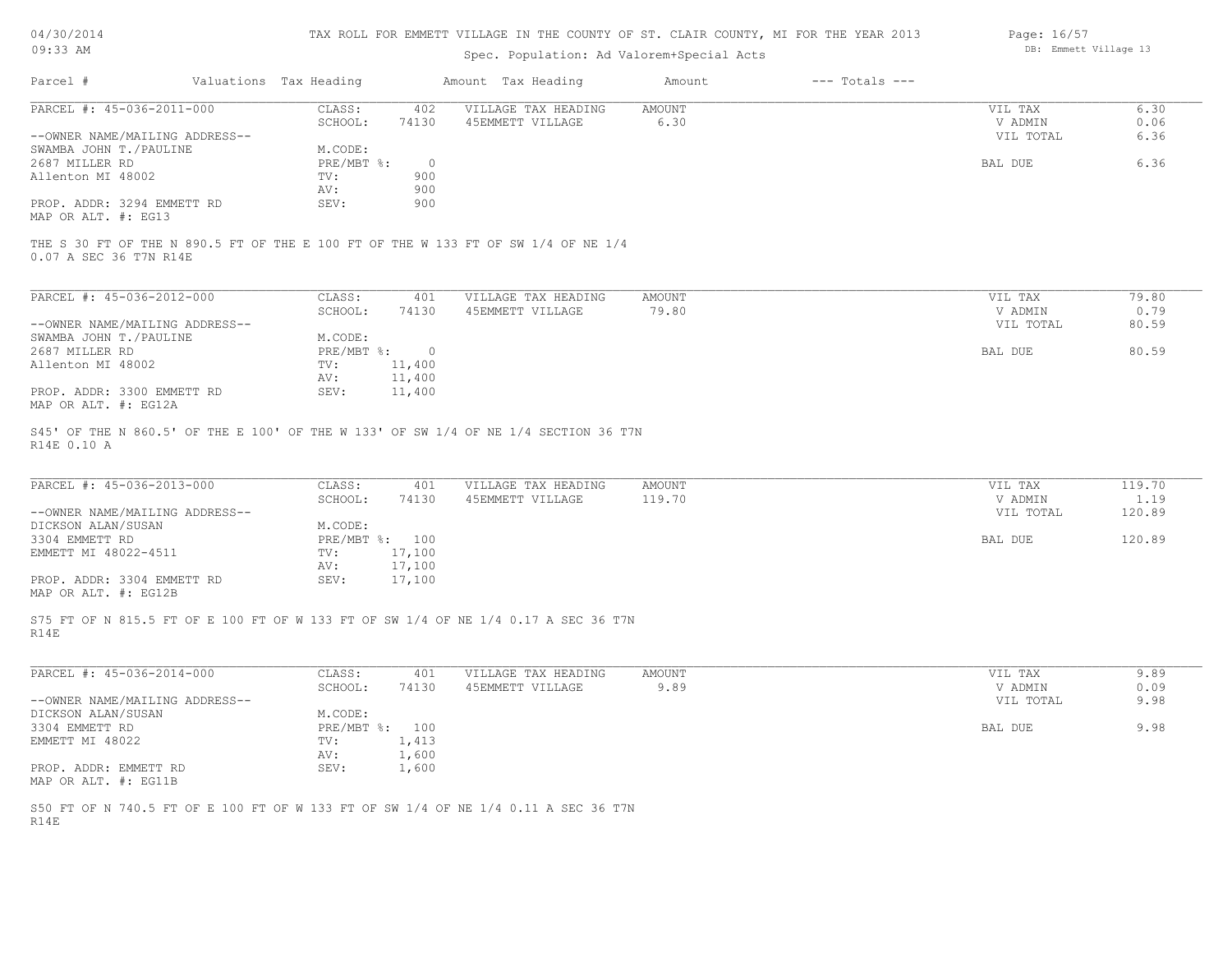### Spec. Population: Ad Valorem+Special Acts

| Parcel #                       | Valuations Tax Heading |       | Amount Tax Heading  | Amount | $---$ Totals $---$ |               |       |
|--------------------------------|------------------------|-------|---------------------|--------|--------------------|---------------|-------|
| PARCEL #: 45-036-2015-000      | CLASS:                 | 201   | VILLAGE TAX HEADING | AMOUNT |                    | VIL TAX       | 46.20 |
|                                | SCHOOL:                | 74130 | 45EMMETT VILLAGE    | 46.20  |                    | V ADMIN       | 0.46  |
| --OWNER NAME/MAILING ADDRESS-- |                        |       |                     |        |                    | VIL TOTAL     | 46.66 |
| BELL HELEN M/JOHN              | M.CODE:                |       |                     |        |                    |               |       |
| 3841 COGLEY RD                 | PRE/MBT %:             |       |                     |        |                    | V PD 09/16/13 | 46.66 |
| AVOCA MI 48006                 | TV:                    | 6,600 |                     |        |                    |               |       |
|                                | AV:                    | 6,600 |                     |        |                    | BAL DUE       | 0.00  |
| PROP. ADDR: 10696 DUNNIGAN RD  | SEV:                   | 6,600 |                     |        |                    |               |       |

MAP OR ALT. #: EG11I

PART OF S 825 FT OF W 660 FT OF NE 1/4 LYING N OF M-21 2.12 A SEC 36 T7N R14E

| PARCEL #: 45-036-2017-000      | CLASS:  | 401            | VILLAGE TAX HEADING | AMOUNT | VIL TAX       | 301.70 |
|--------------------------------|---------|----------------|---------------------|--------|---------------|--------|
|                                | SCHOOL: | 74130          | 45EMMETT VILLAGE    | 301.70 | V ADMIN       | 3.01   |
| --OWNER NAME/MAILING ADDRESS-- |         |                |                     |        | VIL TOTAL     | 304.71 |
| FRISBIE BRIAN                  | M.CODE: |                |                     |        |               |        |
| 3320 EMMETT RD                 |         | PRE/MBT %: 100 |                     |        | V PD 09/10/13 | 304.71 |
| EMMETT MI 48022                | TV:     | 43,100         |                     |        |               |        |
|                                | AV:     | 43,100         |                     |        | BAL DUE       | 0.00   |
| PROP. ADDR: 3320 EMMETT RD     | SEV:    | 43,100         |                     |        |               |        |
|                                |         |                |                     |        |               |        |

MAP OR ALT. #: EG11H

N132 FT OF W 660 FT OF SW 1/4 OF NE 1/4 2 A SEC 36 T7N R14E

| PARCEL #: 45-036-3001-000        | CLASS:  | 101            | VILLAGE TAX HEADING | AMOUNT | VIL TAX       | 211.25 |
|----------------------------------|---------|----------------|---------------------|--------|---------------|--------|
|                                  | SCHOOL: | 74130          | 45EMMETT VILLAGE    | 211.25 | V ADMIN       | 2.11   |
| --OWNER NAME/MAILING ADDRESS--   |         |                |                     |        | VIL TOTAL     | 213.36 |
| EASTERN MICHIGAN GRAIN LLC       | M.CODE: |                |                     |        |               |        |
| THE STAR OF THE WEST MILLING CO. |         | PRE/MBT %: 100 |                     |        | V PD 09/10/13 | 213.36 |
| P.O. BOX 146                     | TV:     | 30,179         |                     |        |               |        |
| FRANKENMUTH MI 48734             | AV:     | 71,200         |                     |        | BAL DUE       | 0.00   |
|                                  | SEV:    | 71,200         |                     |        |               |        |
| PROP. ADDR: BRANDON RD           |         |                |                     |        |               |        |

MAP OR ALT. #: EG61A

R14E 29.19 A 1307.26' & S330'46"W 1059.99' FROM E 1/4 COR,TH N8629' 14"W 1017.71' SECTION 36 T7N 380', TH N 2 30' E 475', TH W 100' TO BEG EXC THAT PART S OF A LINE, BEG N8713'20"W 242' TH W 66', TH S 242', TH W 441.95', TH S 2 30' W 231.81', TH N 87 13' 20" W LINE, TH S 2 DEG 28 MIN W 50 FT, TH N 87 DEG 05 MIN W 150 FT, TH N 2 DEG 28 MIN E LINE, TH N TO PTE 192 FT S OF E & W 1/4 LINE, TH W TO PTE 1153.45 FT E OF N & S 1/4 TH S 77 DEG 32 MIN E 618.45 FT, TH S 243.45 FT TO RR R/W, TH SE ON R/W TO E 1/8TH BEG 12.1 FT E OF INT 1/4 COR, TH S 178 FT, TH W 346 FT, TH S 2 DEG 30 MIN W 765 FT,

| PARCEL #: 45-036-3001-100      | CLASS:       | 401    | VILLAGE TAX HEADING | AMOUNT | VIL TAX       | 311.17 |
|--------------------------------|--------------|--------|---------------------|--------|---------------|--------|
|                                | SCHOOL:      | 74130  | 45EMMETT VILLAGE    | 311.17 | V ADMIN       | 3.11   |
| --OWNER NAME/MAILING ADDRESS-- |              |        |                     |        | VIL TOTAL     | 314.28 |
| TOTON ANTHONY/LILLIAN          | M.CODE:      |        |                     |        |               |        |
| 10729 BRANDON RD               | $PRE/MBT$ %: | 100    |                     |        | V PD 09/10/13 | 314.28 |
| EMMETT MI 48022-4508           | TV:          | 44,454 |                     |        |               |        |
|                                | AV:          | 56,500 |                     |        | BAL DUE       | 0.00   |
| PROP. ADDR: 10729 BRANDON RD   | SEV:         | 56,500 |                     |        |               |        |
| MAP OR ALT. #: EG61H           |              |        |                     |        |               |        |

380', TH N 2 30' E 475' TO BEG. SEC 36 T7N R14E 2.97 A 2 30' W 242.68', TH S 87 5' E 210.85', TH S 2 30' W 231.81', TH N 87 13' 20" W BEG AT INT/SEC 1/4 COR, TH S 87 13' 20" E 112.10', TH S 87 13' 20" E 169.15', TH S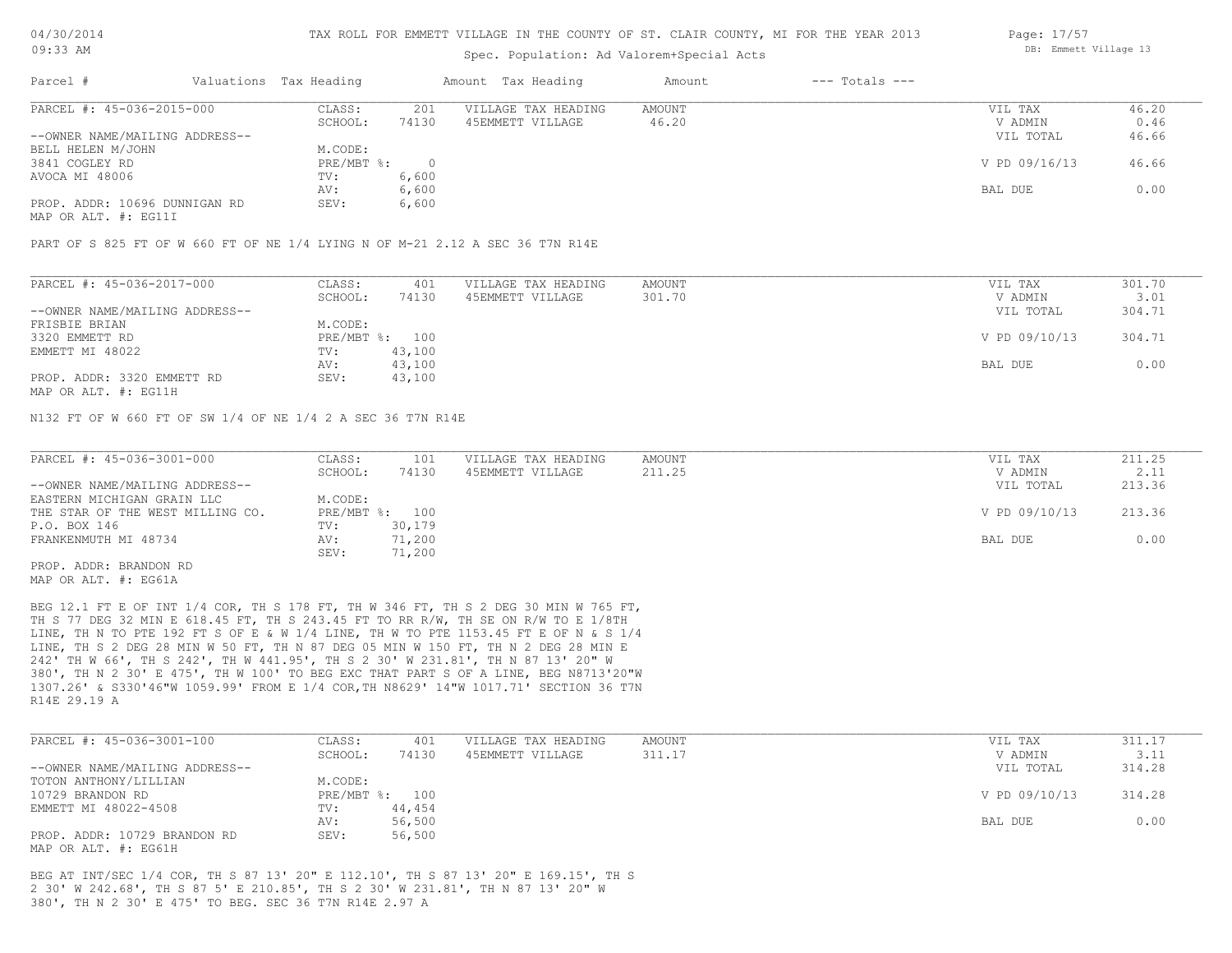| 04/30/2014                                           |                                                             |                        | TAX ROLL FOR EMMETT VILLAGE IN THE COUNTY OF ST. CLAIR COUNTY, MI FOR THE YEAR 2013 | Page: 18/57                                                                                                                                                              |               |                    |                       |        |
|------------------------------------------------------|-------------------------------------------------------------|------------------------|-------------------------------------------------------------------------------------|--------------------------------------------------------------------------------------------------------------------------------------------------------------------------|---------------|--------------------|-----------------------|--------|
| $09:33$ AM                                           |                                                             |                        |                                                                                     | Spec. Population: Ad Valorem+Special Acts                                                                                                                                |               |                    | DB: Emmett Village 13 |        |
| Parcel #                                             |                                                             | Valuations Tax Heading |                                                                                     | Amount Tax Heading                                                                                                                                                       | Amount        | $---$ Totals $---$ |                       |        |
| PARCEL #: 45-036-3002-000                            |                                                             | CLASS:                 | 401                                                                                 | VILLAGE TAX HEADING                                                                                                                                                      | <b>AMOUNT</b> |                    | VIL TAX               | 367.46 |
|                                                      |                                                             | SCHOOL:                | 74130                                                                               | 45EMMETT VILLAGE                                                                                                                                                         | 367.46        |                    | V ADMIN               | 3.67   |
| --OWNER NAME/MAILING ADDRESS--                       |                                                             |                        |                                                                                     |                                                                                                                                                                          |               |                    | VIL TOTAL             | 371.13 |
| GRACE JOSEPH/MARY                                    |                                                             | M.CODE:                |                                                                                     |                                                                                                                                                                          |               |                    |                       |        |
| PO BOX 92                                            |                                                             |                        | PRE/MBT %: 100                                                                      |                                                                                                                                                                          |               |                    | V PD 08/30/13         | 371.13 |
| 10715 BRANDON RD                                     |                                                             | TV:                    | 52,495                                                                              |                                                                                                                                                                          |               |                    |                       |        |
| EMMETT MI 48022                                      |                                                             | AV:                    | 60,700                                                                              |                                                                                                                                                                          |               |                    | BAL DUE               | 0.00   |
|                                                      |                                                             | SEV:                   | 60,700                                                                              |                                                                                                                                                                          |               |                    |                       |        |
| PROP. ADDR: 10715 BRANDON RD<br>MAP OR ALT. #: EG61B |                                                             |                        |                                                                                     |                                                                                                                                                                          |               |                    |                       |        |
|                                                      | 22 MIN E 242 FT TO BEG. 1.11 A SEC 36 T7N R14E              |                        |                                                                                     | 5 MIN E 200 FT TH S 3 DEG 22 MIN W 242 FT, TH N 87 DEG 5 MIN W 200 FT, TH N 3 DEG                                                                                        |               |                    |                       |        |
| PARCEL #: 45-036-3003-000                            |                                                             | CLASS:                 | 401                                                                                 | VILLAGE TAX HEADING                                                                                                                                                      | <b>AMOUNT</b> |                    | VIL TAX               | 300.63 |
|                                                      |                                                             | SCHOOL:                | 74130                                                                               | 45EMMETT VILLAGE                                                                                                                                                         | 300.63        |                    | V ADMIN               | 3.00   |
| --OWNER NAME/MAILING ADDRESS--                       |                                                             |                        |                                                                                     |                                                                                                                                                                          |               |                    | VIL TOTAL             | 303.63 |
| PIERCE MICHAEL/VICI                                  |                                                             | M.CODE:                |                                                                                     |                                                                                                                                                                          |               |                    |                       |        |
| 10711 BRANDON RD                                     |                                                             |                        | PRE/MBT %: 100                                                                      |                                                                                                                                                                          |               |                    | V PD 08/20/13         | 303.63 |
| EMMETT MI 48022-4508                                 |                                                             | TV:                    | 42,948                                                                              |                                                                                                                                                                          |               |                    |                       |        |
|                                                      |                                                             | AV:                    | 50,500                                                                              |                                                                                                                                                                          |               |                    | BAL DUE               | 0.00   |
| PROP. ADDR: 10711 BRANDON RD<br>MAP OR ALT. #: EG61C |                                                             | SEV:                   | 50,500                                                                              |                                                                                                                                                                          |               |                    |                       |        |
|                                                      | 22 MIN E 242 FT TO BEG. 0.83 A SEC 36 T7N R14E              |                        |                                                                                     | BEG ON E & W 1/4 LINE 484.65 FT S 87 DEG 5 MIN E FROM NW COR OF SE 1/4, TH S 87 DEG<br>5 MIN E 150 FT TH S 3 DEG 22 MIN W 242 FT, TH N 87 DEG 5 MIN W 150 FT, TH N 3 DEG |               |                    |                       |        |
| PARCEL #: 45-036-3004-000                            |                                                             | CLASS:                 | 401                                                                                 | VILLAGE TAX HEADING                                                                                                                                                      | AMOUNT        |                    | VIL TAX               | 289.49 |
|                                                      |                                                             | SCHOOL:                | 74130                                                                               | 45EMMETT VILLAGE                                                                                                                                                         | 289.49        |                    | V ADMIN               | 2.89   |
| --OWNER NAME/MAILING ADDRESS--                       |                                                             |                        |                                                                                     |                                                                                                                                                                          |               |                    | VIL TOTAL             | 292.38 |
| COWHY PATRICK/BRENDA                                 |                                                             | M.CODE:                |                                                                                     |                                                                                                                                                                          |               |                    |                       |        |
| 10695 BRANDON RD                                     |                                                             |                        | PRE/MBT %: 100                                                                      |                                                                                                                                                                          |               |                    | V PD 09/13/13         | 292.38 |
| EMMETT MI 48022-4503                                 |                                                             | TV:                    | 41,356                                                                              |                                                                                                                                                                          |               |                    |                       |        |
|                                                      |                                                             | AV:                    | 45,200                                                                              |                                                                                                                                                                          |               |                    | BAL DUE               | 0.00   |
| PROP. ADDR: 10695 BRANDON RD                         |                                                             | SEV:                   | 45,200                                                                              |                                                                                                                                                                          |               |                    |                       |        |
| MAP OR ALT. #: EG61F                                 |                                                             |                        |                                                                                     |                                                                                                                                                                          |               |                    |                       |        |
|                                                      |                                                             |                        |                                                                                     | BEG ON E & W 1/4 LINE S 87 DEG 5 MIN E 634.65 FT FROM NW COR OF SE 1/4 TH S 2 DEG<br>28 MIN W 242 FT TH S 87 DEG 05 MIN E 150 FT, TH N 2 DEG 28 MIN E 242 FT, TH N 87    |               |                    |                       |        |
|                                                      | DEG 05 MIN W 150 FT TO PLACE OF BEG. 0.83 A SEC 36 T7N R14E |                        |                                                                                     |                                                                                                                                                                          |               |                    |                       |        |
|                                                      |                                                             |                        |                                                                                     |                                                                                                                                                                          |               |                    |                       |        |
| PARCEL #: 45-036-3005-000                            |                                                             | CLASS:                 | 402                                                                                 | VILLAGE TAX HEADING                                                                                                                                                      | AMOUNT        |                    | VIL TAX               | 16.63  |
|                                                      |                                                             |                        |                                                                                     |                                                                                                                                                                          |               |                    |                       |        |

| PARCEL #: 45-036-3005-000      | JLASS :    | 4 U Z | VILLAGE TAX HEADING | AMOUN'I | VIL TAX       | 10.03 |
|--------------------------------|------------|-------|---------------------|---------|---------------|-------|
|                                | SCHOOL:    | 74130 | 45EMMETT VILLAGE    | 16.63   | V ADMIN       | 0.16  |
| --OWNER NAME/MAILING ADDRESS-- |            |       |                     |         | VIL TOTAL     | 16.79 |
| MORGAN GEORGE J                | M.CODE:    |       |                     |         |               |       |
| 2496 STAPLETON RD              | PRE/MBT %: | 0.    |                     |         | V PD 09/05/13 | 16.79 |
| GOODELLS MI 48027              | TV:        | 2,377 |                     |         |               |       |
|                                | AV:        | 7,100 |                     |         | BAL DUE       | 0.00  |
| PROP. ADDR: BRANDON RD         | SEV:       | 7,100 |                     |         |               |       |
| MAP OR ALT. #: EG61D           |            |       |                     |         |               |       |

DEG 22 MIN E 242 FT TO BEG. 0.85 A SEC 36 T7N R14E 5 MIN E 152.8 FT, TH S 3 DEG 22 MIN W 242 FT, TH S 87 DEG 5 MIN W 152.8 FT, TH N 3 BEG ON E & W 1/4 LINE S 87 DEG 5 MIN E 784.65 FT FROM NW COR OF SE 1/4, TH N 87 DEG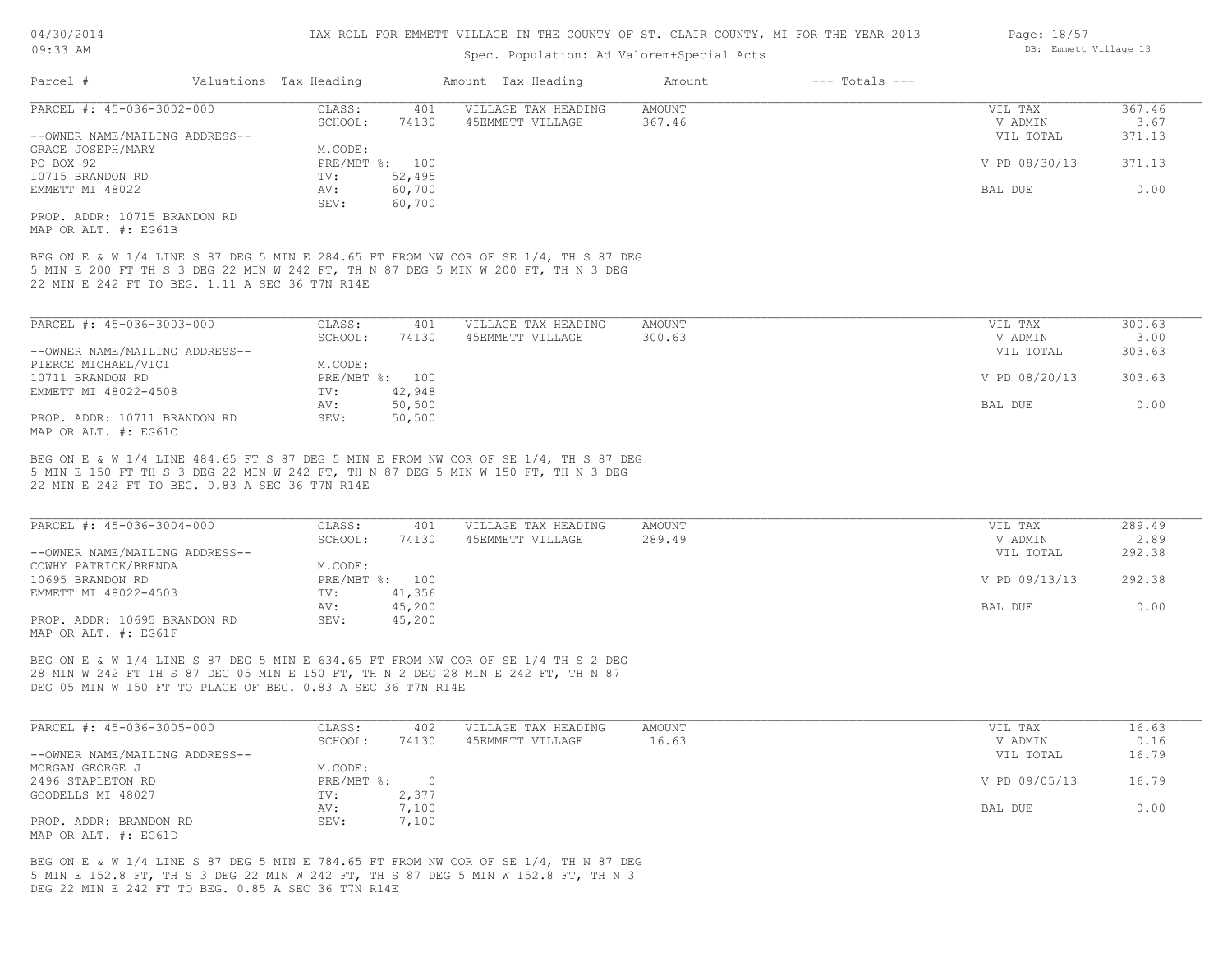#### TAX ROLL FOR EMMETT VILLAGE IN THE COUNTY OF ST. CLAIR COUNTY, MI FOR THE YEAR 2013

### Spec. Population: Ad Valorem+Special Acts

| Parcel #                       | Valuations Tax Heading |        | Amount Tax Heading  | Amount | $---$ Totals $---$ |               |        |
|--------------------------------|------------------------|--------|---------------------|--------|--------------------|---------------|--------|
| PARCEL #: 45-036-3006-000      | CLASS:                 | 401    | VILLAGE TAX HEADING | AMOUNT |                    | VIL TAX       | 258.30 |
|                                | SCHOOL:                | 74130  | 45EMMETT VILLAGE    | 258.30 |                    | V ADMIN       | 2.58   |
| --OWNER NAME/MAILING ADDRESS-- |                        |        |                     |        |                    | VIL TOTAL     | 260.88 |
| ELSEY TIMOTHY K                | M.CODE:                |        |                     |        |                    |               |        |
| 10643 BRANDON RD               | PRE/MBT %: 100         |        |                     |        |                    | V PD 09/10/13 | 260.88 |
| EMMETT MI 48022                | TV:                    | 36,900 |                     |        |                    |               |        |
|                                | AV:                    | 36,900 |                     |        |                    | BAL DUE       | 0.00   |
| PROP. ADDR: 10643 BRANDON RD   | SEV:                   | 36,900 |                     |        |                    |               |        |
|                                |                        |        |                     |        |                    |               |        |

MAP OR ALT. #: EG61E

#### E150 FT OF W 1153.45 FT OF N 242 FT OF SE 1/4 .84 A SEC 36 T7N R14E

| PARCEL #: 45-036-3007-000      | CLASS:     | 201    | VILLAGE TAX HEADING | AMOUNT | VIL TAX       | 30.59 |
|--------------------------------|------------|--------|---------------------|--------|---------------|-------|
|                                | SCHOOL:    | 74130  | 45EMMETT VILLAGE    | 30.59  | V ADMIN       | 0.30  |
| --OWNER NAME/MAILING ADDRESS-- |            |        |                     |        | VIL TOTAL     | 30.89 |
| SOUTHEASTERN MICH GAS CO       | M.CODE:    |        |                     |        |               |       |
| PO BOX 5004                    | PRE/MBT %: |        |                     |        | V PD 09/09/13 | 30.89 |
| PORT HURON MI 48060            | TV:        | 4,370  |                     |        |               |       |
|                                | AV:        | 14,300 |                     |        | BAL DUE       | 0.00  |
| PROP. ADDR: BRANDON RD         | SEV:       | 14,300 |                     |        |               |       |
|                                |            |        |                     |        |               |       |

MAP OR ALT. #: EG61G

N192 FT OF W 1/2 OF SE 1/4 EXC W 1153.45 FT. 0.66 A SEC 36 T7N R14E

| PARCEL #: 45-036-3008-001      | CLASS:  | 401            | VILLAGE TAX HEADING | AMOUNT | VIL TAX       | 362.60 |
|--------------------------------|---------|----------------|---------------------|--------|---------------|--------|
|                                | SCHOOL: | 74130          | 45EMMETT VILLAGE    | 362.60 | V ADMIN       | 3.62   |
| --OWNER NAME/MAILING ADDRESS-- |         |                |                     |        | VIL TOTAL     | 366.22 |
| WAITKUS MARTIN/JEAN            | M.CODE: |                |                     |        |               |        |
| 10597 BRANDON RD               |         | PRE/MBT %: 100 |                     |        | V PD 07/19/13 | 366.22 |
| EMMETT MI 48022                | TV:     | 51,800         |                     |        |               |        |
|                                | AV:     | 51,800         |                     |        | BAL DUE       | 0.00   |
| PROP. ADDR: 10597 BRANDON RD   | SEV:    | 51,800         |                     |        |               |        |
| MAP OR ALT. #: EG60B/C         |         |                |                     |        |               |        |

N 1320' OF W 330' OF E 1/2 OF SE 1/4 SECTION 36 T7N R14E 10 A SPLIT ON 08/22/2007

FROM 19-036-3008-000,19-036,3009-000;

| PARCEL #: 45-036-3010-001      | CLASS:  | 101            | VILLAGE TAX HEADING | AMOUNT | VIL TAX       | 272.60 |
|--------------------------------|---------|----------------|---------------------|--------|---------------|--------|
|                                | SCHOOL: | 74130          | 45EMMETT VILLAGE    | 272.60 | V ADMIN       | 2.72   |
| --OWNER NAME/MAILING ADDRESS-- |         |                |                     |        | VIL TOTAL     | 275.32 |
| VANDERBOSSCHE ROBERT/JOA       | M.CODE: |                |                     |        |               |        |
| 10541 BRANDON RD               |         | PRE/MBT %: 100 |                     |        | V PD 07/20/13 | 275.32 |
| EMMETT MI 48022                | TV:     | 38,944         |                     |        |               |        |
|                                | AV:     | 101,400        |                     |        | BAL DUE       | 0.00   |
| PROP. ADDR: 10541 BRANDON RD   | SEV:    | 101,400        |                     |        |               |        |
| MAP OR ALT. $\#$ : EG60D/E     |         |                |                     |        |               |        |

R14E 50 A SPLIT ON 08/22/2007 FROM 19-036-3010-000, 19-036-3010-250; E 1/2 OF SE 1/4 AS MEAS ALG RD EXC E 330'AND EXC W 330' OF N 1320' SECTION 36 T7N Page: 19/57 DB: Emmett Village 13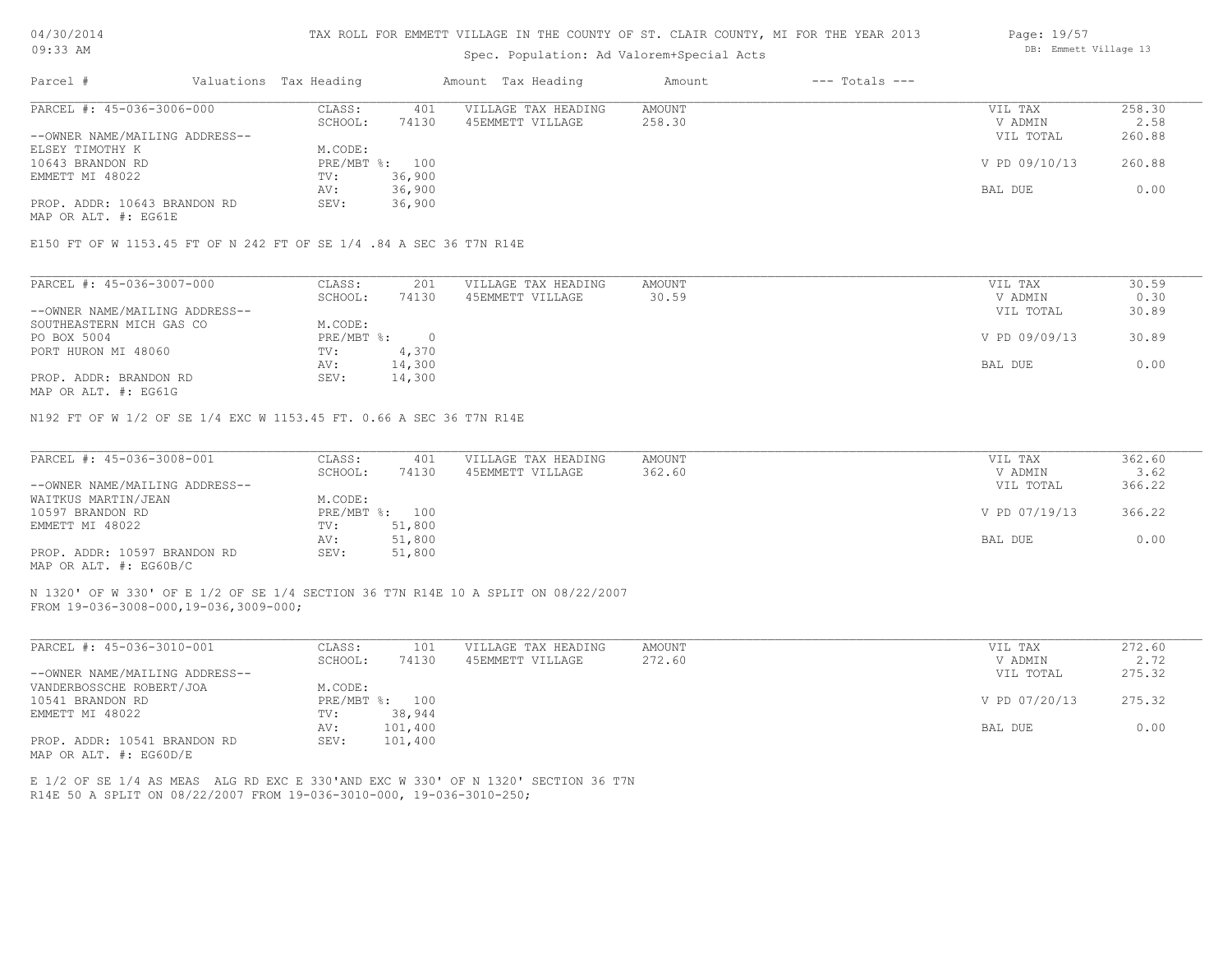#### TAX ROLL FOR EMMETT VILLAGE IN THE COUNTY OF ST. CLAIR COUNTY, MI FOR THE YEAR 2013

# Spec. Population: Ad Valorem+Special Acts

|                                |         |                        |                     | Amount             | $---$ Totals $---$ |               |        |
|--------------------------------|---------|------------------------|---------------------|--------------------|--------------------|---------------|--------|
| PARCEL #: 45-036-3011-000      | CLASS:  | 402                    | VILLAGE TAX HEADING | AMOUNT             |                    | VIL TAX       | 410.33 |
|                                | SCHOOL: | 74130                  | 45EMMETT VILLAGE    | 410.33             |                    | V ADMIN       | 4.10   |
| --OWNER NAME/MAILING ADDRESS-- |         |                        |                     |                    |                    | VIL TOTAL     | 414.43 |
| KESSLER CLAIR/IRENE TRUST      | M.CODE: |                        |                     |                    |                    |               |        |
|                                |         |                        |                     |                    |                    | V PD 09/13/13 | 414.43 |
| EMMETT MI 48022-4501           | TV:     | 58,619                 |                     |                    |                    |               |        |
|                                | AV:     | 74,800                 |                     |                    |                    | BAL DUE       | 0.00   |
| PROP. ADDR: 10535 BRANDON RD   | SEV:    | 74,800                 |                     |                    |                    |               |        |
|                                |         | Valuations Tax Heading | PRE/MBT %: 100      | Amount Tax Heading |                    |               |        |

MAP OR ALT. #: EG60A

E330 FT OF SE 1/4 20 A SEC 36 T7N R14E

| PARCEL #: 45-036-4001-000      | CLASS:     | 401    | VILLAGE TAX HEADING | AMOUNT | VIL TAX       | 196.70 |
|--------------------------------|------------|--------|---------------------|--------|---------------|--------|
|                                | SCHOOL:    | 74130  | 45EMMETT VILLAGE    | 196.70 | V ADMIN       | 1.96   |
| --OWNER NAME/MAILING ADDRESS-- |            |        |                     |        | VIL TOTAL     | 198.66 |
| MULLALLY MARY ALICE            | M.CODE:    |        |                     |        |               |        |
| 2924 SHENANDOAH                | PRE/MBT %: |        |                     |        | V PD 08/06/13 | 198.66 |
| ROYAL OAK MI 48073             | TV:        | 28,100 |                     |        |               |        |
|                                | AV:        | 28,100 |                     |        | BAL DUE       | 0.00   |
| PROP. ADDR: 10991 BRANDON RD   | SEV:       | 28,100 |                     |        |               |        |
| MAP OR ALT. $\#$ : EG43/44     |            |        |                     |        |               |        |

1.65 A S2^18'43"W 50',TH N87^0'W 9',TH N2^18'43"E 50' TO BEG SECTION 36 T7N R14E 291.37' & BEG S87^0'E 99' & S2^18'43"W 446.50' FROM W 1/4 COR,TH S87^0'E 9',TH FROM W 1/4 COR,TH S87^0'E 4.96', TH S1^31'4"W 291.45',TH N87^0'W 9',TH N2^18'43"E THE W 99' OF THE N 495' OF W 1/2 OF SW 1/4 & BEG S87^0'E 99' & S2^18'43"W 155.13'

| PARCEL #: 45-036-4002-000      | CLASS:  | 401            | VILLAGE TAX HEADING | AMOUNT | VIL TAX       | 382.20 |
|--------------------------------|---------|----------------|---------------------|--------|---------------|--------|
|                                | SCHOOL: | 74130          | 45EMMETT VILLAGE    | 382.20 | V ADMIN       | 3.82   |
| --OWNER NAME/MAILING ADDRESS-- |         |                |                     |        | VIL TOTAL     | 386.02 |
| WYLIN MICHAEL A                | M.CODE: |                |                     |        |               |        |
| 10975 BRANDON RD               |         | PRE/MBT %: 100 |                     |        | V PD 07/19/13 | 386.02 |
| EMMETT MI 48022-4507           | TV:     | 54,600         |                     |        |               |        |
|                                | AV:     | 54,600         |                     |        | BAL DUE       | 0.00   |
| PROP. ADDR: 10975 BRANDON RD   | SEV:    | 54,600         |                     |        |               |        |
| MAP OR ALT. #: EG42            |         |                |                     |        |               |        |

R14E 1.54 A S1^31'4"W 291.45',TH N87^0'W 9',TH N2^18'43"E 291.37' TO BEG SECTION 36 T7N EXC BEG S87^0'E 99' & S2^18'43"W 155.13' FROM W 1/4 COR, TH S87^0'E 4.96',TH N0^4'13"E 158', TH N89^19'25"W 2.74', TH N0^4'13"E 287', TH N89^19'25"W 155' TO BEG BEG S89^19'25"E 99' FROM W 1/4 COR, TH S0^4'13"W 445' TH S89^19'25"E 157.74', TH

| PARCEL #: 45-036-4003-000      | CLASS:  | 401            | VILLAGE TAX HEADING | AMOUNT | VIL TAX       | 261.65 |
|--------------------------------|---------|----------------|---------------------|--------|---------------|--------|
|                                | SCHOOL: | 74130          | 45EMMETT VILLAGE    | 261.65 | V ADMIN       | 2.61   |
| --OWNER NAME/MAILING ADDRESS-- |         |                |                     |        | VIL TOTAL     | 264.26 |
| RYAN JOSEPH/ROSEMARY           | M.CODE: |                |                     |        |               |        |
| 10965 BRANDON RD               |         | PRE/MBT %: 100 |                     |        | V PD 07/19/13 | 264.26 |
| EMMETT MI 48022-4507           | TV:     | 37,379         |                     |        |               |        |
|                                | AV:     | 39,900         |                     |        | BAL DUE       | 0.00   |
| PROP. ADDR: 10965 BRANDON RD   | SEV:    | 39,900         |                     |        |               |        |
| MAP OR ALT. #: EG41            |         |                |                     |        |               |        |

TH N 281.82'; TH W 2.74' TO POB .57 A SEC 36 T7N R14E S89\*19'25"E 254' FROM W 1/4 COR; TH S 287'; TH E 86.06'; TH N 5/18'; TH W 83.32'; THE E 83.32 FT OF THE W 340.06 FT OF THE N 281.82 FT OF THE W 1/2 OF SW 1/4 & BEG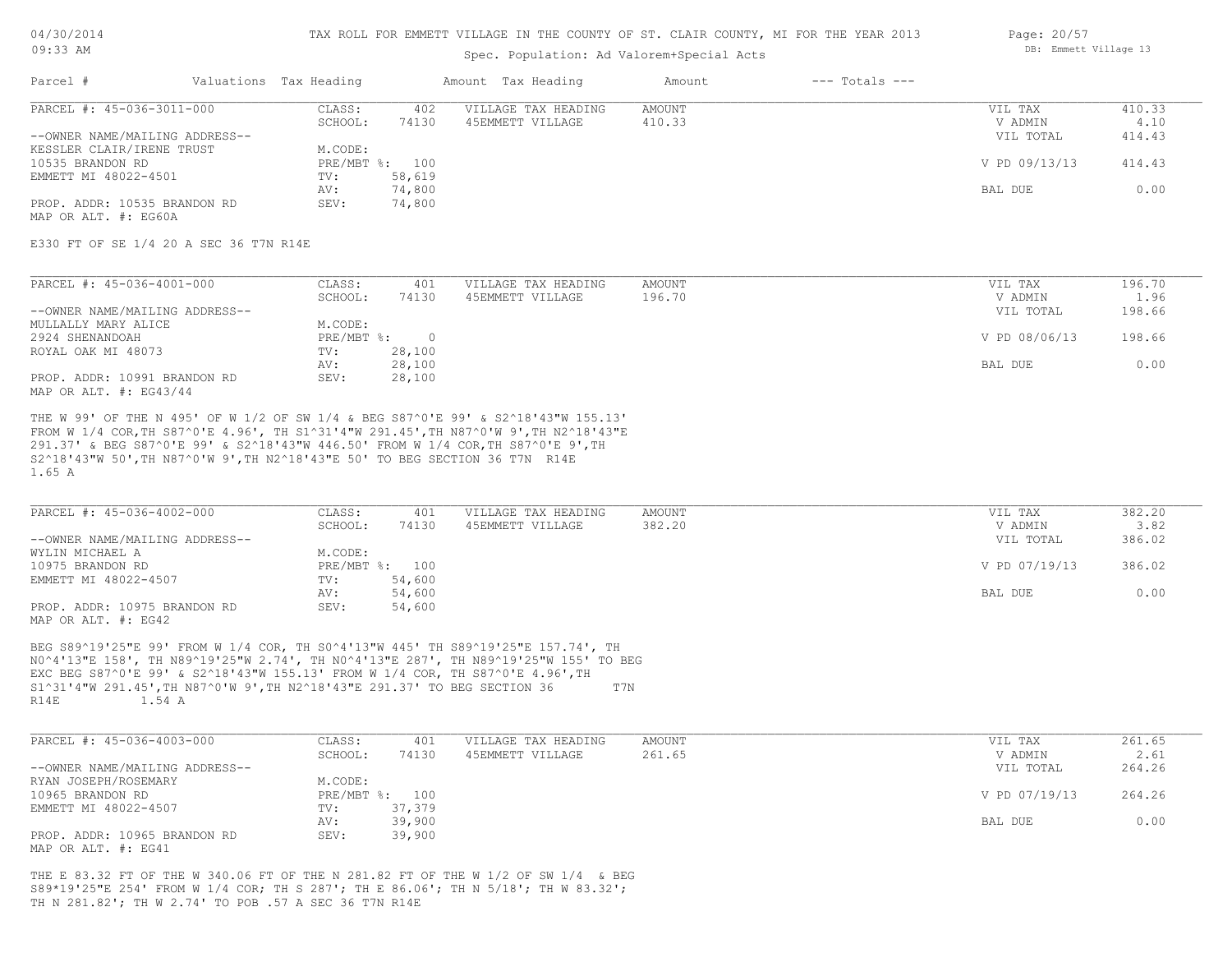## Spec. Population: Ad Valorem+Special Acts

| Parcel #                       |                                    | Valuations Tax Heading |                | Amount Tax Heading  | Amount | $---$ Totals $---$ |               |        |
|--------------------------------|------------------------------------|------------------------|----------------|---------------------|--------|--------------------|---------------|--------|
| PARCEL #: 45-036-4004-000      |                                    | CLASS:                 | 401            | VILLAGE TAX HEADING | AMOUNT |                    | VIL TAX       | 683.20 |
|                                |                                    | SCHOOL:                | 74130          | 45EMMETT VILLAGE    | 683.20 |                    | V ADMIN       | 6.83   |
| --OWNER NAME/MAILING ADDRESS-- |                                    |                        |                |                     |        |                    | VIL TOTAL     | 690.03 |
|                                | PIERCE DENNIS R./CECILIA REV.TRUST | M.CODE:                |                |                     |        |                    |               |        |
| PIERCE PATRICK R.              |                                    |                        | PRE/MBT %: 100 |                     |        |                    | V PD 09/10/13 | 690.03 |
| 10895 BRANDON RD               |                                    | TV:                    | 97,600         |                     |        |                    |               |        |
| Emmett MI 48022                |                                    | AV:                    | 97,600         |                     |        |                    | BAL DUE       | 0.00   |
|                                |                                    | SEV:                   | 97,600         |                     |        |                    |               |        |
| PROP. ADDR: 10895 BRANDON RD   |                                    |                        |                |                     |        |                    |               |        |
|                                |                                    |                        |                |                     |        |                    |               |        |

MAP OR ALT. #: EG40A

N0\*14'8"E 236.67' TO POB. 4.12 A 158', TH S89\*19'25"E 438.44', TH N0\*14'8"E 50.32', TH S 89\*19'25"E 20', TH TH N89\*19'25"W 99.31', TH S0\*19'1'"W 16.27', TH N89\*19'25"W 600.28', TH N0\*4'13"E BEG S 89\*19'25"E 716' FROM W 1/4 COR, TH S89\*19'25"E 241.63', TH S0\*14'8"W 428.72,

| PARCEL #: 45-036-4004-100      | CLASS:  | 401            | VILLAGE TAX HEADING | AMOUNT | VIL TAX       | 492.80 |
|--------------------------------|---------|----------------|---------------------|--------|---------------|--------|
|                                | SCHOOL: | 74130          | 45EMMETT VILLAGE    | 492.80 | V ADMIN       | 4.92   |
| --OWNER NAME/MAILING ADDRESS-- |         |                |                     |        | VIL TOTAL     | 497.72 |
| PIERCE PATRICK/NANCY           | M.CODE: |                |                     |        |               |        |
| 10951 BRANDON RD               |         | PRE/MBT %: 100 |                     |        | V PD 09/10/13 | 497.72 |
| EMMETT MI 48022                | TV:     | 70,400         |                     |        |               |        |
|                                | AV:     | 70,400         |                     |        | BAL DUE       | 0.00   |
| PROP. ADDR: 10951 BRANDON RD   | SEV:    | 70,400         |                     |        |               |        |
| MAP OR ALT. #: EG40B           |         |                |                     |        |               |        |

W200' OF E 979.68' OF N 287' OF W 1/2 OF SW 1/4 SECTION 36 T7N R14E 1.3 A

| PARCEL #: 45-036-4004-200      | CLASS:  | 401            | VILLAGE TAX HEADING | AMOUNT | VIL TAX       | 550.20 |
|--------------------------------|---------|----------------|---------------------|--------|---------------|--------|
|                                | SCHOOL: | 74130          | 45EMMETT VILLAGE    | 550.20 | V ADMIN       | 5.50   |
| --OWNER NAME/MAILING ADDRESS-- |         |                |                     |        | VIL TOTAL     | 555.70 |
| PIERCE RICHARD/ELIZABETH       | M.CODE: |                |                     |        |               |        |
| 10925 BRANDON RD               |         | PRE/MBT %: 100 |                     |        | V PD 09/16/13 | 555.70 |
| EMMETT MI 48022                | TV:     | 78,600         |                     |        |               |        |
|                                | AV:     | 78,600         |                     |        | BAL DUE       | 0.00   |
| PROP. ADDR: 10925 BRANDON RD   | SEV:    | 78,600         |                     |        |               |        |
| MAP OR ALT. #: EG40C           |         |                |                     |        |               |        |

175' TO BEG. SEC 36 T7N R14E. 1.13 A. 237', TH N 89\* 32' W 20', TH S 50', TH N 89\* 32' W 155', TH N 287', TH S 89\* 32' E BEG AT INT/SEC OF W 1/8 LN & E & W 1/4 LN, TH N 89\* 32' W 604.68' TO BEG, TH S

| PARCEL #: 45-036-4005-000      | CLASS:     | 401    | VILLAGE TAX HEADING | AMOUNT | VIL TAX       | 275.80 |
|--------------------------------|------------|--------|---------------------|--------|---------------|--------|
|                                | SCHOOL:    | 74130  | 45EMMETT VILLAGE    | 275.80 | V ADMIN       | 2.75   |
| --OWNER NAME/MAILING ADDRESS-- |            |        |                     |        | VIL TOTAL     | 278.55 |
| MC CABE BARBARA TRUST          | M.CODE:    |        |                     |        |               |        |
| 8025 JORDAN RD                 | PRE/MBT %: |        |                     |        | V PD 07/19/13 | 278.55 |
| Yale MI 48097                  | TV:        | 39,400 |                     |        |               |        |
|                                | AV:        | 39,400 |                     |        | BAL DUE       | 0.00   |
| PROP. ADDR: 3241 MAIN ST       | SEV:       | 39,400 |                     |        |               |        |
| MAP OR ALT. #: EG37            |            |        |                     |        |               |        |

THE N 176 FT OF THE E 363 FT OF THE W 1/2 OF SW 1/4 1.33 A SEC 36 T7N R14E

Page: 21/57 DB: Emmett Village 13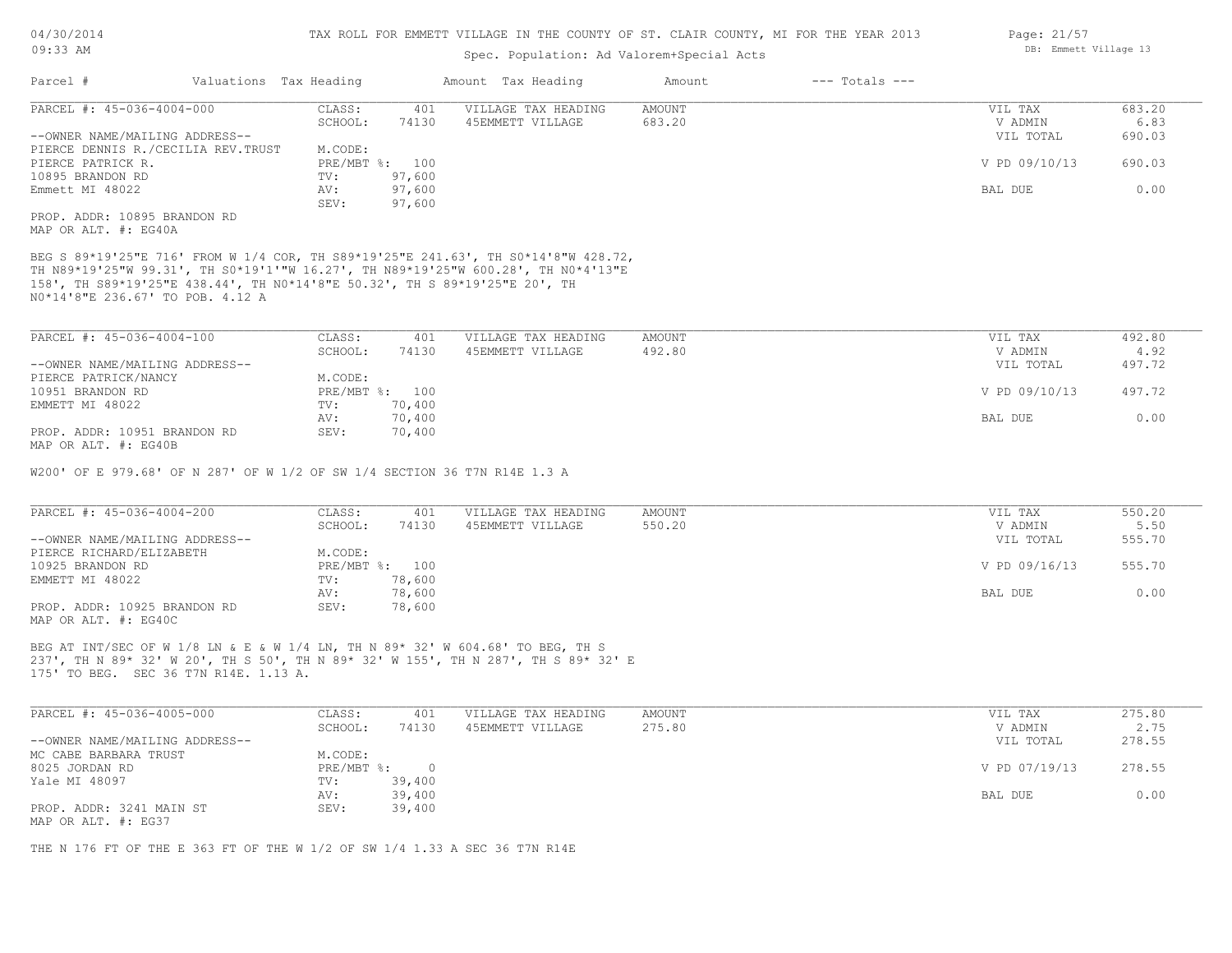| 04/30/201 |  |
|-----------|--|
| 09:33     |  |

Spec. Population: Ad Valorem+Special Acts

| Page: 22/57 |                       |  |
|-------------|-----------------------|--|
|             | DB: Emmett Village 13 |  |

| Parcel #                       | Valuations Tax Heading |        | Amount Tax Heading  | Amount | $---$ Totals $---$ |               |        |
|--------------------------------|------------------------|--------|---------------------|--------|--------------------|---------------|--------|
| PARCEL #: 45-036-4006-000      | CLASS:                 | 401    | VILLAGE TAX HEADING | AMOUNT |                    | VIL TAX       | 229.60 |
|                                | SCHOOL:                | 74130  | 45EMMETT VILLAGE    | 229.60 |                    | V ADMIN       | 2.29   |
| --OWNER NAME/MAILING ADDRESS-- |                        |        |                     |        |                    | VIL TOTAL     | 231.89 |
| BULAR STEVEN/MAUREEN           | M.CODE:                |        |                     |        |                    |               |        |
| 3235 MAIN ST                   | PRE/MBT %: 100         |        |                     |        |                    | V PD 07/19/13 | 231.89 |
| EMMETT MI 48022                | TV:                    | 32,800 |                     |        |                    |               |        |
|                                | AV:                    | 32,800 |                     |        |                    | BAL DUE       | 0.00   |
| PROP. ADDR: 3235 MAIN ST       | SEV:                   | 32,800 |                     |        |                    |               |        |
| MAP OR ALT. #: EG38            |                        |        |                     |        |                    |               |        |

T7N R14E THE S 111 FT OF THE N 287 FT OF THE E 363 FT OF THE W 1/2 OF SW 1/4 0.92 A SEC 36

| PARCEL #: 45-036-4007-000      | CLASS:  | 401            | VILLAGE TAX HEADING | AMOUNT | VIL TAX       | 192.59 |
|--------------------------------|---------|----------------|---------------------|--------|---------------|--------|
|                                | SCHOOL: | 74130          | 45EMMETT VILLAGE    | 192.59 | V ADMIN       | 1.92   |
| --OWNER NAME/MAILING ADDRESS-- |         |                |                     |        | VIL TOTAL     | 194.51 |
| MC CELLAND ROGER/G R           | M.CODE: |                |                     |        |               |        |
| 3227 MAIN ST                   |         | PRE/MBT %: 100 |                     |        | V PD 09/16/13 | 194.51 |
| EMMETT MI 48022-4520           | TV:     | 27,513         |                     |        |               |        |
|                                | AV:     | 36,400         |                     |        | BAL DUE       | 0.00   |
| PROP. ADDR: 3227 MAIN ST       | SEV:    | 36,400         |                     |        |               |        |
| MAP OR ALT. #: EG39            |         |                |                     |        |               |        |

R14E THE S 127 FT OF THE N 414 FT OF THE E 363 FT OF W 1/2 OF SW 1/4 1.05 A SEC 36 T7N

| PARCEL #: 45-036-4008-001      | CLASS:         | 402   | VILLAGE TAX HEADING | AMOUNT | VIL TAX       | 30.38 |
|--------------------------------|----------------|-------|---------------------|--------|---------------|-------|
|                                | SCHOOL:        | 74130 | 45EMMETT VILLAGE    | 30.38  | V ADMIN       | 0.30  |
| --OWNER NAME/MAILING ADDRESS-- |                |       |                     |        | VIL TOTAL     | 30.68 |
| VERNIER PATRICK/DOROTHY        | M.CODE:        |       |                     |        |               |       |
| PO BOX 24                      | PRE/MBT %: 100 |       |                     |        | V PD 08/06/13 | 30.68 |
| 10880 PROSPECT                 | TV:            | 4,341 |                     |        |               |       |
| Emmett MI 48022                | AV:            | 6,500 |                     |        | BAL DUE       | 0.00  |
|                                | SEV:           | 6,500 |                     |        |               |       |
| PROP. ADDR: 3219 MAIN ST       |                |       |                     |        |               |       |

MAP OR ALT. #: EG45B/A

SPLIT ON 11/08/2007 FROM 19-036-4008-000, 19-036-4009-000; N OF WALTER CHILLSON' ADDITION TO VILLAGE OF EMMETT SECTION 36 T7N R14E 1.00 A S 132' OF E 264' & 363' EXC N 414' & EXC 132' OF THAT PART OF W 1/2 OF SW 1/4 LYING

| PARCEL #: 45-036-4010-000      | CLASS:       | 708   | VILLAGE TAX HEADING | AMOUNT | VIL TAX   | 0.00 |
|--------------------------------|--------------|-------|---------------------|--------|-----------|------|
|                                | SCHOOL:      | 74130 | 45EMMETT VILLAGE    | 0.00   | V ADMIN   | 0.00 |
| --OWNER NAME/MAILING ADDRESS-- |              |       |                     |        | VIL TOTAL | 0.00 |
| OUR LADY OF MT CARMEL CH       | M.CODE:      |       |                     |        |           |      |
| 10817 BRANDON RD               | $PRE/MBT$ %: |       |                     |        | BAL DUE   | 0.00 |
| EMMETT MI 48022                | TV:          |       |                     |        |           |      |
|                                | AV:          |       |                     |        |           |      |
| PROP. ADDR: 10817 BRANDON RD   | SEV:         |       |                     |        |           |      |
| MAP OR ALT. #: EG28A           |              |       |                     |        |           |      |

OF SW 1/4 SECTION 36 T7N R14E 5.94 A 232.6',TH S875'E 618',TH N230'E 232.6' TO BEG & E 150' OF W 543' OF N 178' OF E 1/2 MIN W 178 FT FROM INT 1/4 COR, TH N 87 DEG 5 MIN W 618 FT, TH S 2 DEG 30 MIN W W393 FT OF N 280 FT OF E 1/2 OF SW 1/4 & BEG N 87 DEG 5 MIN W 334.5 FT & S 2 DEG 30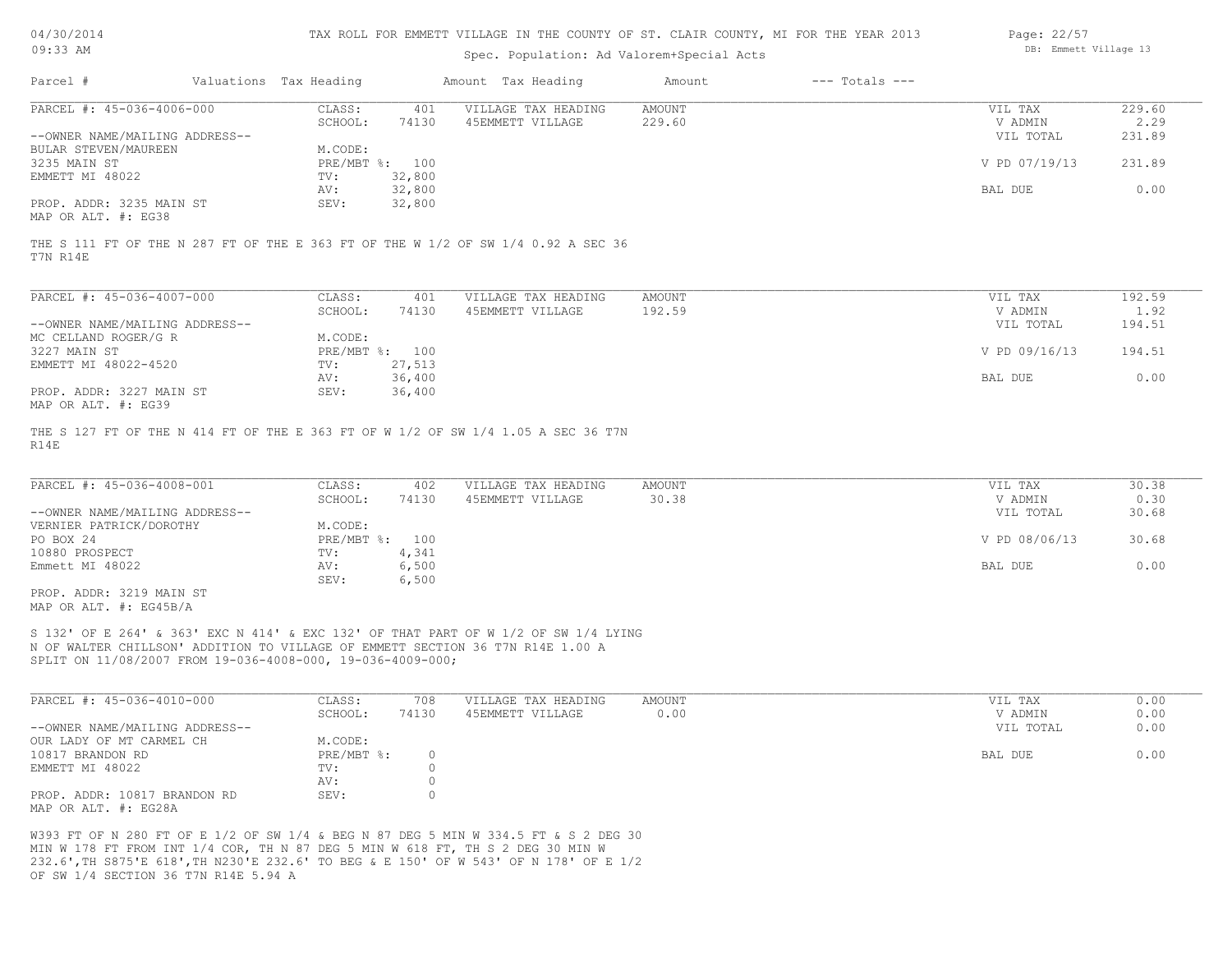## Spec. Population: Ad Valorem+Special Acts

| Parcel #                       | Valuations Tax Heading |          | Amount Tax Heading  | Amount | $---$ Totals $---$ |           |      |
|--------------------------------|------------------------|----------|---------------------|--------|--------------------|-----------|------|
| PARCEL #: 45-036-4010-100      | CLASS:                 | 703      | VILLAGE TAX HEADING | AMOUNT |                    | VIL TAX   | 0.00 |
|                                | SCHOOL:                | 74130    | 45EMMETT VILLAGE    | 0.00   |                    | V ADMIN   | 0.00 |
| --OWNER NAME/MAILING ADDRESS-- |                        |          |                     |        |                    | VIL TOTAL | 0.00 |
| VILLAGE OF EMMETT              | M.CODE:                |          |                     |        |                    |           |      |
| P.O. BOX 127                   | $PRE/MBT$ %:           | $\Omega$ |                     |        |                    | BAL DUE   | 0.00 |
| EMMETT MI 48022                | TV:                    |          |                     |        |                    |           |      |
|                                | AV:                    |          |                     |        |                    |           |      |
| PROP. ADDR: MAIN ST            | SEV:                   |          |                     |        |                    |           |      |
| MAP OR ALT. #: EG28B           |                        |          |                     |        |                    |           |      |

.00 A 76.39',TH S 2D 4M W 218.57',TH S 82D 14M E 59.12' TO BEG SECTION 36 T7N R14E 7 & N 6D 30M E 155.13', FROM INT. 1/4 COR.,TH N 6D 30M E 211.53',TH N 77D 43M E 532.46' TO BEG AND BEG N 87D 5M W 1342.56',S 2D 30M W 974.74',S 77D 32M E 486.72', 261.05',TH S7820'E 121.60', TH S717'W 166.62',TH S7728'30"E 519.80' TH N230'E BEG N875'W 334.50' & S230'W 410.60' FROM INT 1/4 COR, TH N875'W 618',TH S230'W

| PARCEL #: 45-036-4011-000      | CLASS:         | 401    | VILLAGE TAX HEADING | AMOUNT | VIL TAX       | 298.90 |
|--------------------------------|----------------|--------|---------------------|--------|---------------|--------|
|                                | SCHOOL:        | 74130  | 45EMMETT VILLAGE    | 298.90 | V ADMIN       | 2.98   |
| --OWNER NAME/MAILING ADDRESS-- |                |        |                     |        | VIL TOTAL     | 301.88 |
| PIERCE KATHLEEN/KOPPINGER ELLE | M.CODE:        |        |                     |        |               |        |
| 3224 MAIN ST                   | PRE/MBT %: 100 |        |                     |        | V PD 07/19/13 | 301.88 |
| EMMETT MI 48022-4519           | TV:            | 42,700 |                     |        |               |        |
|                                | AV:            | 42,700 |                     |        | BAL DUE       | 0.00   |
| PROP. ADDR: 3224 MAIN ST       | SEV:           | 42,700 |                     |        |               |        |
| MAP OR ALT. #: EG27C           |                |        |                     |        |               |        |

N394.70 FT OF W 390 FT OF E 1/2 OF SW 1/4 EXC N 280 FT THEREOF. 1 A SEC 36 T7N R14E

| PARCEL #: 45-036-4012-000      | CLASS:  | 401            | VILLAGE TAX HEADING | AMOUNT | VIL TAX       | 312.90 |
|--------------------------------|---------|----------------|---------------------|--------|---------------|--------|
|                                | SCHOOL: | 74130          | 45EMMETT VILLAGE    | 312.90 | V ADMIN       | 3.12   |
| --OWNER NAME/MAILING ADDRESS-- |         |                |                     |        | VIL TOTAL     | 316.02 |
| DONNELLON JAMES/ANN            | M.CODE: |                |                     |        |               |        |
| 3218 MAIN ST                   |         | PRE/MBT %: 100 |                     |        | V PD 09/09/13 | 316.02 |
| EMMETT MI 48022-4519           | TV:     | 44,700         |                     |        |               |        |
|                                | AV:     | 44,700         |                     |        | BAL DUE       | 0.00   |
| PROP. ADDR: 3218 MAIN ST       | SEV:    | 44,700         |                     |        |               |        |
| MAP OR ALT. #: EG29            |         |                |                     |        |               |        |

1/4 LYING N OF GTRR R/W. .91 A SEC 36 T7N R14E THE S 111 FT OF THE N 505.7 FT OF THE W 356.15 FT OF ALL THAT PART OF E 1/2 OF SW

| PARCEL #: 45-036-4013-000      | CLASS:  | 401            | VILLAGE TAX HEADING | AMOUNT | VIL TAX       | 186.90 |
|--------------------------------|---------|----------------|---------------------|--------|---------------|--------|
|                                | SCHOOL: | 74130          | 45EMMETT VILLAGE    | 186.90 | V ADMIN       | 1.86   |
| --OWNER NAME/MAILING ADDRESS-- |         |                |                     |        | VIL TOTAL     | 188.76 |
| SUSTARICH NOEL L               | M.CODE: |                |                     |        |               |        |
| 3208 MAIN ST                   |         | PRE/MBT %: 100 |                     |        | V PD 08/12/13 | 188.76 |
| EMMETT MI 48022-4519           | TV:     | 26,700         |                     |        |               |        |
|                                | AV:     | 26,700         |                     |        | BAL DUE       | 0.00   |
| PROP. ADDR: 3208 MAIN ST       | SEV:    | 26,700         |                     |        |               |        |
| MAP OR ALT. #: EG30            |         |                |                     |        |               |        |

TO THE PLACE OF BEG. 1.12 A SEC 36 T7N R14E MIN W 173.7 FT, TH N 76 DEG 35 MIN W 363.5 FT TO M-19, TH N 2 DEG 30 MIN E 100 FT M-19 WITH E & W 1/4 LINE OF SEC 36, TH S 88 DEG 18 MIN E 356.15 FT, TH S 2 DEG 17 BEG AT A PTE WHICH LIES S 2 DEG 30 MIN W 505.7 FT FROM THE INT/SEC OF THE E LINE OF Page: 23/57 DB: Emmett Village 13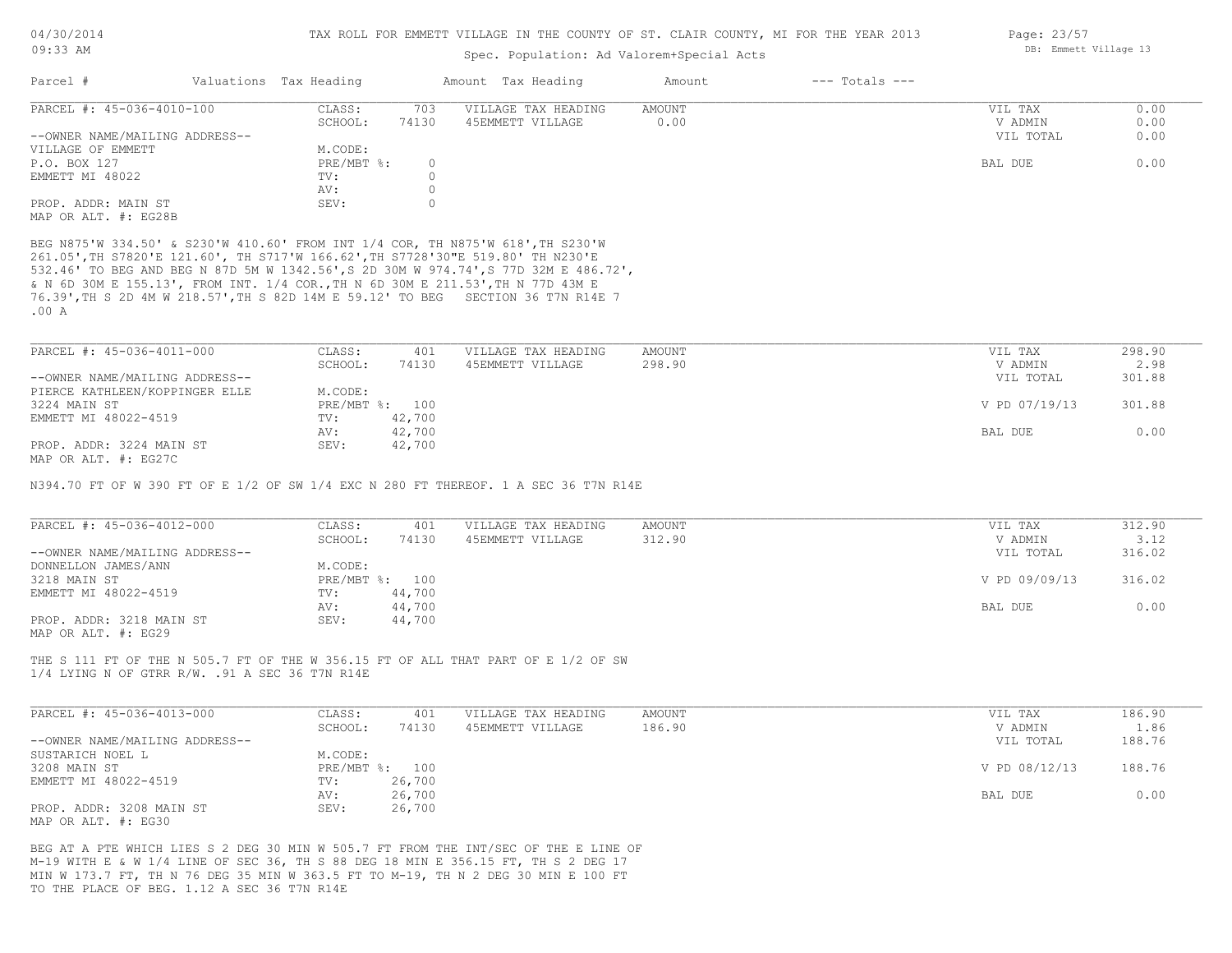## Spec. Population: Ad Valorem+Special Acts

| Parcel #                       | Valuations Tax Heading |        | Amount Tax Heading  | Amount | $---$ Totals $---$ |               |        |
|--------------------------------|------------------------|--------|---------------------|--------|--------------------|---------------|--------|
| PARCEL #: 45-036-4014-000      | CLASS:                 | 201    | VILLAGE TAX HEADING | AMOUNT |                    | VIL TAX       | 144.20 |
|                                | SCHOOL:                | 74130  | 45EMMETT VILLAGE    | 144.20 |                    | V ADMIN       | 1.44   |
| --OWNER NAME/MAILING ADDRESS-- |                        |        |                     |        |                    | VIL TOTAL     | 145.64 |
| MALLOY WILLIAM                 | M.CODE:                |        |                     |        |                    |               |        |
| 14950 SULLIVAN ROAD            | $PRE/MBT$ %:           |        |                     |        |                    | V PD 08/30/13 | 145.64 |
| CAPAC MI 48014                 | TV:                    | 20,600 |                     |        |                    |               |        |
|                                | AV:                    | 20,600 |                     |        |                    | BAL DUE       | 0.00   |
| PROP. ADDR: 3206 MAIN ST       | SEV:                   | 20,600 |                     |        |                    |               |        |
|                                |                        |        |                     |        |                    |               |        |

MAP OR ALT. #: EG31

35 MIN W 190 FT, TH N 2 DEG 30 MIN E 100 FT TO PLACE OF BEG. .42 A SEC 36 T7N R14E LINE OF SEC 36, TH S 76 DEG 35 MIN E 190 FT, TH S 2 DEG 30 MIN W 100 FT TH N 76 DEG BEG AT A PTE ON THE E LINE OF M-19, S 2 DEG 30 MIN W 605.7 FT FROM THE E & W 1/4

| PARCEL #: 45-036-4015-000      | CLASS:  | 401            | VILLAGE TAX HEADING | AMOUNT | VIL TAX       | 431.90 |
|--------------------------------|---------|----------------|---------------------|--------|---------------|--------|
|                                | SCHOOL: | 74130          | 45EMMETT VILLAGE    | 431.90 | V ADMIN       | 4.31   |
| --OWNER NAME/MAILING ADDRESS-- |         |                |                     |        | VIL TOTAL     | 436.21 |
| MORAN ROBERT/PATRICIA          | M.CODE: |                |                     |        |               |        |
| PO BOX 16                      |         | PRE/MBT %: 100 |                     |        | V PD 09/10/13 | 436.21 |
| 3188 MAIN ST                   | TV:     | 61,700         |                     |        |               |        |
| EMMETT MI 48022                | AV:     | 61,700         |                     |        | BAL DUE       | 0.00   |
|                                | SEV:    | 61,700         |                     |        |               |        |
| PROP. ADDR: 3188 MAIN ST       |         |                |                     |        |               |        |

MAP OR ALT. #: EG32

OF BEG. 1.4 A SEC 36 T7N R14E FT TH N 81 DEG 30 MIN W 156.3 FT TO M-19, TH N 2 DEG 30 MIN E 142.6 FT TO THE PLACE S 76 DEG 35 MIN E 213.6 FT, TH S 2 DEG 4 MIN W 162.6 FT, TH S 89 DEG 18 MIN W 243.1 & W 1/4 LINE OF SEC 36, TH S 76 DEG 35 MIN E 190 FT, TH N 2 DEG 30 MIN E 100 FT, TH BEG AT A PTE ON THE E LINE OF M-19 WHICH LIES S 2 DEG 30 MIN W 705.7 FT FROM THE E

| PARCEL #: 45-036-4016-000      | CLASS:     | 201      | VILLAGE TAX HEADING | AMOUNT | VIL TAX       | 160.56 |
|--------------------------------|------------|----------|---------------------|--------|---------------|--------|
|                                | SCHOOL:    | 74130    | 45EMMETT VILLAGE    | 160.56 | V ADMIN       | 1.60   |
| --OWNER NAME/MAILING ADDRESS-- |            |          |                     |        | VIL TOTAL     | 162.16 |
| GRACE PATRICK/JOSEPH           | M.CODE:    |          |                     |        |               |        |
| PO BOX 92                      | PRE/MBT %: | $\Omega$ |                     |        | V PD 08/30/13 | 162.16 |
| 3224 MARY ST                   | TV:        | 22,938   |                     |        |               |        |
| EMMETT MI 48022                | AV:        | 41,300   |                     |        | BAL DUE       | 0.00   |
|                                | SEV:       | 41,300   |                     |        |               |        |
| PROP. ADDR: 10842 MARY ST      |            |          |                     |        |               |        |

MAP OR ALT. #: EG33

R14E W 131.5 FT TO M-19, TH N 2 DEG 30 MIN E 132 FT TO PLACE OF BEG. .45 A SEC 36 T7N LINE, TH S 81 DEG 30 MIN E 156.3 FT, TH S 6 DEG 59 MIN W 148 FT, TH N 77 DEG 30 MIN BEG AT A PTE ON E LINE OF M-19 WHICH LIES S 2 DEG 30 MIN W 849.28 FT FROM E & W 1/4

Page: 24/57 DB: Emmett Village 13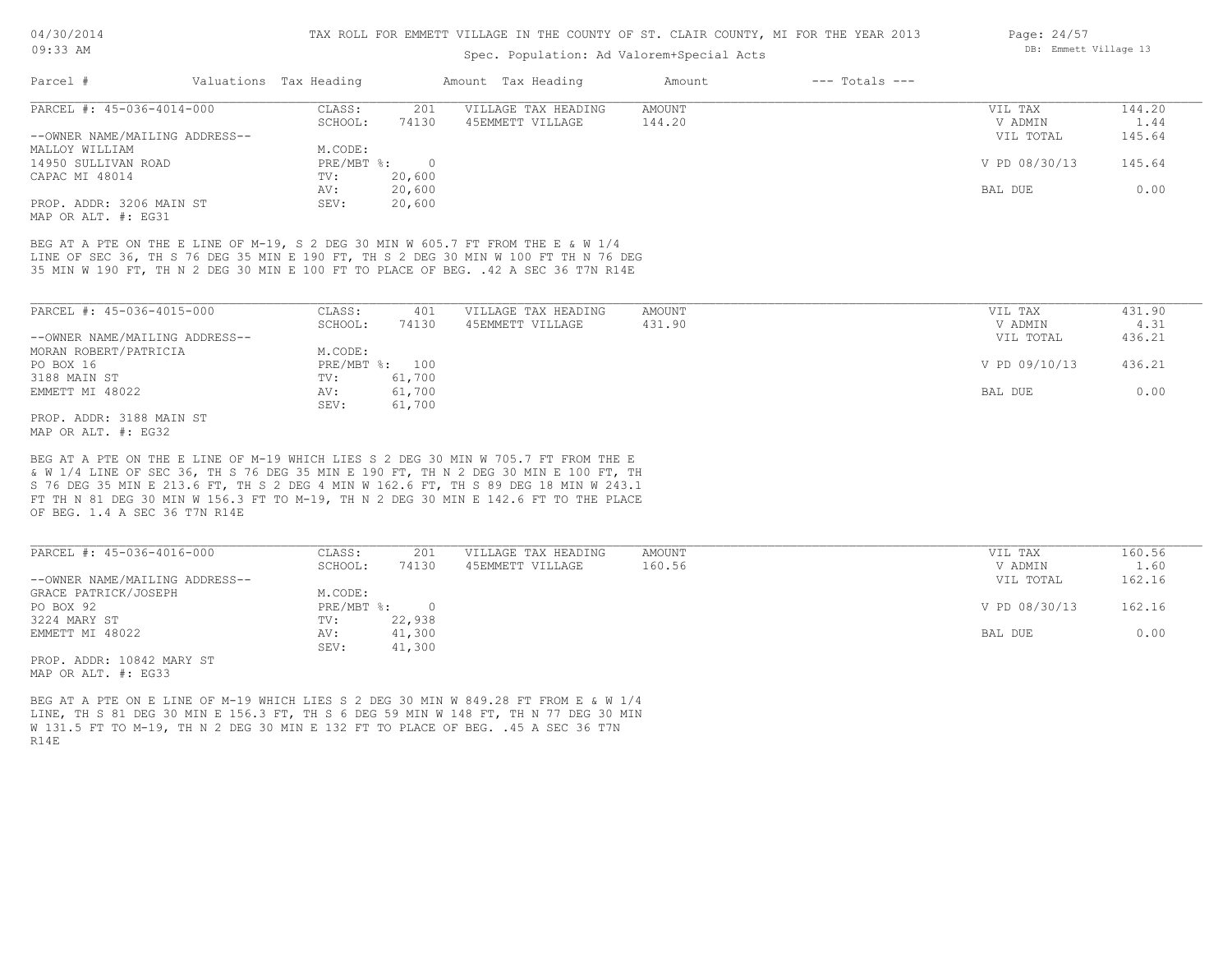### Spec. Population: Ad Valorem+Special Acts

| Parcel #                       | Valuations Tax Heading |       | Amount Tax Heading  | Amount | $---$ Totals $---$ |           |      |
|--------------------------------|------------------------|-------|---------------------|--------|--------------------|-----------|------|
| PARCEL #: 45-036-4017-000      | CLASS:                 | 705   | VILLAGE TAX HEADING | AMOUNT |                    | VIL TAX   | 0.00 |
|                                | SCHOOL:                | 74130 | 45EMMETT VILLAGE    | 0.00   |                    | V ADMIN   | 0.00 |
| --OWNER NAME/MAILING ADDRESS-- |                        |       |                     |        |                    | VIL TOTAL | 0.00 |
| EMMETT LION'S CLUB INC         | M.CODE:                |       |                     |        |                    |           |      |
| 3481 COGLEY RD                 | $PRE/MBT$ %:           |       |                     |        |                    | BAL DUE   | 0.00 |
| AVOCA MI 48006                 | TV:                    |       |                     |        |                    |           |      |
|                                | AV:                    |       |                     |        |                    |           |      |
| PROP. ADDR: MARY ST            | SEV:                   |       |                     |        |                    |           |      |
| MAP OR ALT. #: EG34            |                        |       |                     |        |                    |           |      |

N 77 DEG 30 MIN W 126 FT TO THE PLACE OF BEG. .46 A SEC 36 T7N R14E 6 DEG 59 MIN E 148 FT, TH N 89 DEG 18 MIN E 133 FT, TH S 14 DEG 15 MIN W 170 FT TH 30 MIN W 981.28 FT TH S 77 DEG 33 MIN E 131.5 FT TO PLACE OF BEG OF THIS DESC, TH N FROM THE INT/SEC OF THE E LINE OF M-19 WITH THE E & W 1/4 LINE OF SEC 36, S 2 DEG

| PARCEL #: 45-036-4018-000      | CLASS:     | 401   | VILLAGE TAX HEADING | AMOUNT | 57.40<br>VIL TAX   |
|--------------------------------|------------|-------|---------------------|--------|--------------------|
|                                | SCHOOL:    | 74130 | 45EMMETT VILLAGE    | 57.40  | 0.57<br>V ADMIN    |
| --OWNER NAME/MAILING ADDRESS-- |            |       |                     |        | 57.97<br>VIL TOTAL |
| BOYER MICHAEL                  | M.CODE:    |       |                     |        |                    |
| MAPLE STREET STATION           | PRE/MBT %: |       |                     |        | 57.97<br>BAL DUE   |
| PO BOX 4385                    | TV:        | 8,200 |                     |        |                    |
| DEARBORN MI 48126              | AV:        | 8,200 |                     |        |                    |
|                                | SEV:       | 8,200 |                     |        |                    |
| PROP. ADDR: MARY ST            |            |       |                     |        |                    |

MAP OR ALT. #: EG35

FT TO THE PLACE OF BEG. . 49 A SEC 36 T7N R14E TH N 82 DEG 14 MIN W 15 FT, TH S 6 DEG 30 MIN W 148 FT TH N 77 DEG 30 MIN W 121.65 TH N 14 DEG 15 MIN E 170 FT TH N 89 DEG 18 MIN E 110 FT TH S 2 DEG 4 MIN W 55.6 FT, 30 MIN W 981.28 FT, TH S 77 DEG 30 MIN E 257.5 FT TO THE PLACE OF BEG OF THIS DESC, FROM THE INT-SEC OF THE E LINE OF M-19 WITH THE E & W 1/4 LINE OF SEC 36, S 2 DEG

| PARCEL #: 45-036-4019-001          | CLASS:     | 401    | VILLAGE TAX HEADING | AMOUNT | VIL TAX       | 156.80 |
|------------------------------------|------------|--------|---------------------|--------|---------------|--------|
|                                    | SCHOOL:    | 74130  | 45EMMETT VILLAGE    | 156.80 | V ADMIN       | 1.56   |
| --OWNER NAME/MAILING ADDRESS--     |            |        |                     |        | VIL TOTAL     | 158.36 |
| PIERCE DENNIS R.CECILIA LIV. TRUST | M.CODE:    |        |                     |        |               |        |
| PIERCE PATRICK                     | PRE/MBT %: | $\cap$ |                     |        | V PD 09/10/13 | 158.36 |
| 10895 BRANDON RD                   | TV:        | 22,400 |                     |        |               |        |
| EMMETT MI 48022                    | AV:        | 22,400 |                     |        | BAL DUE       | 0.00   |
|                                    | SEV:       | 22,400 |                     |        |               |        |
| ים אסגוע 1000 - סחתג מהסמ          |            |        |                     |        |               |        |

 $\mathcal{L}_\mathcal{L} = \mathcal{L}_\mathcal{L} = \mathcal{L}_\mathcal{L} = \mathcal{L}_\mathcal{L} = \mathcal{L}_\mathcal{L} = \mathcal{L}_\mathcal{L} = \mathcal{L}_\mathcal{L} = \mathcal{L}_\mathcal{L} = \mathcal{L}_\mathcal{L} = \mathcal{L}_\mathcal{L} = \mathcal{L}_\mathcal{L} = \mathcal{L}_\mathcal{L} = \mathcal{L}_\mathcal{L} = \mathcal{L}_\mathcal{L} = \mathcal{L}_\mathcal{L} = \mathcal{L}_\mathcal{L} = \mathcal{L}_\mathcal{L}$ 

MAP OR ALT. #: EG36 PROP. ADDR: 10808 MARY ST

74.81' TO THE BEG. 0.26 A SEC 36 T7N R14E N 6D 46M 1S E 148.98', TH S 82D 14M E 73.73', TH S 6D 30M W 155.13',TH N 77D 32M W N 87D 5M W 1342.56',S 2D 30M W 974.74', & S 77D 32M E 411.91',FROM INT. 1/4 COR.,TH Page: 25/57 DB: Emmett Village 13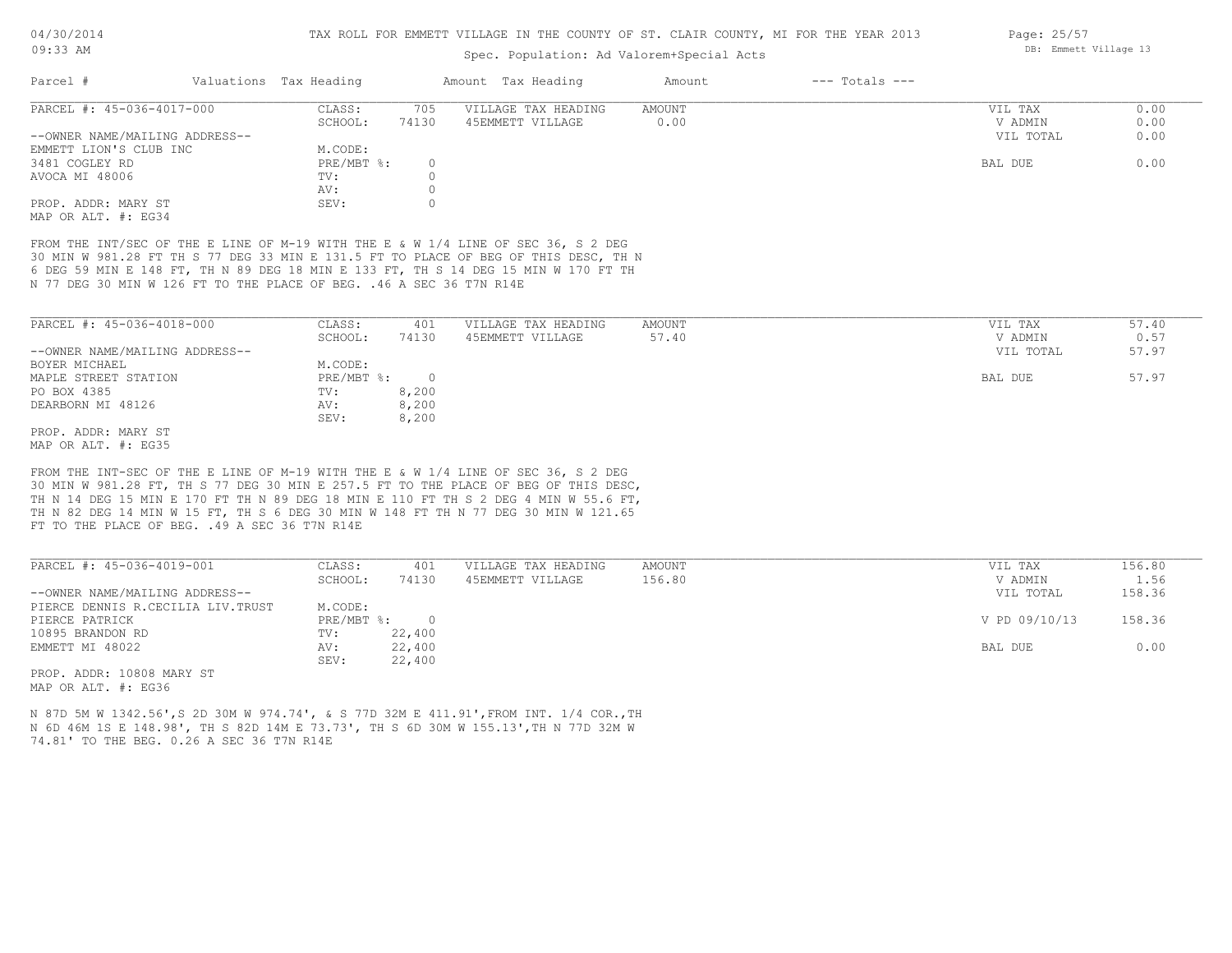## TAX ROLL FOR EMMETT VILLAGE IN THE COUNTY OF ST. CLAIR COUNTY, MI FOR THE YEAR 2013

# Spec. Population: Ad Valorem+Special Acts

| Parcel #                       | Valuations Tax Heading |        | Amount Tax Heading  | Amount | $---$ Totals $---$ |               |        |
|--------------------------------|------------------------|--------|---------------------|--------|--------------------|---------------|--------|
| PARCEL #: 45-036-4021-000      | CLASS:                 | 401    | VILLAGE TAX HEADING | AMOUNT |                    | VIL TAX       | 107.10 |
|                                | SCHOOL:                | 74130  | 45EMMETT VILLAGE    | 107.10 |                    | V ADMIN       | 1.07   |
| --OWNER NAME/MAILING ADDRESS-- |                        |        |                     |        |                    | VIL TOTAL     | 108.17 |
| WOOLMAN DAVID T                | M.CODE:                |        |                     |        |                    |               |        |
| 10807 BRANDON RD               | PRE/MBT %: 100         |        |                     |        |                    | V PD 07/20/13 | 108.17 |
| EMMETT MI 48022-4505           | TV:                    | 15,300 |                     |        |                    |               |        |
|                                | AV:                    | 15,300 |                     |        |                    | BAL DUE       | 0.00   |
| PROP. ADDR: 10807 BRANDON RD   | SEV:                   | 15,300 |                     |        |                    |               |        |
|                                |                        |        |                     |        |                    |               |        |

MAP OR ALT. #: EG27E

E75 FT OF W 618 FT OF N 178 FT OF E 1/2 OF SW 1/4 0.31 A SEC 36 T7N R14E

| PARCEL #: 45-036-4022-000      | CLASS:     | 401    | VILLAGE TAX HEADING | AMOUNT | VIL TAX   | 165.90 |
|--------------------------------|------------|--------|---------------------|--------|-----------|--------|
|                                | SCHOOL:    | 74130  | 45EMMETT VILLAGE    | 165.90 | V ADMIN   | 1.65   |
| --OWNER NAME/MAILING ADDRESS-- |            |        |                     |        | VIL TOTAL | 167.55 |
| STELZER EDWARD/MARG            | M.CODE:    |        |                     |        |           |        |
| 10791 BRANDON RD               | PRE/MBT %: | 100    |                     |        | BAL DUE   | 167.55 |
| EMMETT MI 48022-4508           | TV:        | 23,700 |                     |        |           |        |
|                                | AV:        | 23,700 |                     |        |           |        |
| PROP. ADDR: 10791 BRANDON RD   | SEV:       | 23,700 |                     |        |           |        |

MAP OR ALT. #: EG27I

E115 FT OF W 733 FT OF N 178 FT OF E 1/2 OF SW 1/4 0.47 A SEC 36 T7N R14E

| PARCEL #: 45-036-4023-000      | CLASS:     | 401    | VILLAGE TAX HEADING | AMOUNT | VIL TAX       | 196.70 |
|--------------------------------|------------|--------|---------------------|--------|---------------|--------|
|                                | SCHOOL:    | 74130  | 45EMMETT VILLAGE    | 196.70 | V ADMIN       | 1.96   |
| --OWNER NAME/MAILING ADDRESS-- |            |        |                     |        | VIL TOTAL     | 198.66 |
| TWARDY RANDALL G               | M.CODE:    |        |                     |        |               |        |
| P.O. BOX 81                    | PRE/MBT %: |        |                     |        | V PD 07/19/13 | 198.66 |
| MEMPHIS MI 48041               | TV:        | 28,100 |                     |        |               |        |
|                                | AV:        | 28,100 |                     |        | BAL DUE       | 0.00   |
| PROP. ADDR: 10785 BRANDON RD   | SEV:       | 28,100 |                     |        |               |        |
|                                |            |        |                     |        |               |        |

MAP OR ALT. #: EG27F

E125' OF W 858' OF N 178' OF E 1/2 OF SW 1/4 SECTION 36 T7N R14E 0.51 A

| PARCEL #: 45-036-4024-000      | CLASS:     | 401   | VILLAGE TAX HEADING | AMOUNT | VIL TAX       | 34.30 |
|--------------------------------|------------|-------|---------------------|--------|---------------|-------|
|                                | SCHOOL:    | 74130 | 45EMMETT VILLAGE    | 34.30  | V ADMIN       | 0.34  |
| --OWNER NAME/MAILING ADDRESS-- |            |       |                     |        | VIL TOTAL     | 34.64 |
| GRACE THERESA ANN TRUST        | M.CODE:    |       |                     |        |               |       |
| 2039 N. LINCOLN AVE UNIT F     | PRE/MBT %: |       |                     |        | V PD 08/06/13 | 34.64 |
| CHICAGO IL 60614               | TV:        | 4,900 |                     |        |               |       |
|                                | AV:        | 4,900 |                     |        | BAL DUE       | 0.00  |
| PROP. ADDR: 10777 BRANDON RD   | SEV:       | 4,900 |                     |        |               |       |
| MAP OR ALT. #: EG27G           |            |       |                     |        |               |       |

E150 FT OF W 1008 FT OF N 178 FT OF E 1/2 OF SW 1/4 0.61 A SEC 36 T7N R14E

Page: 26/57 DB: Emmett Village 13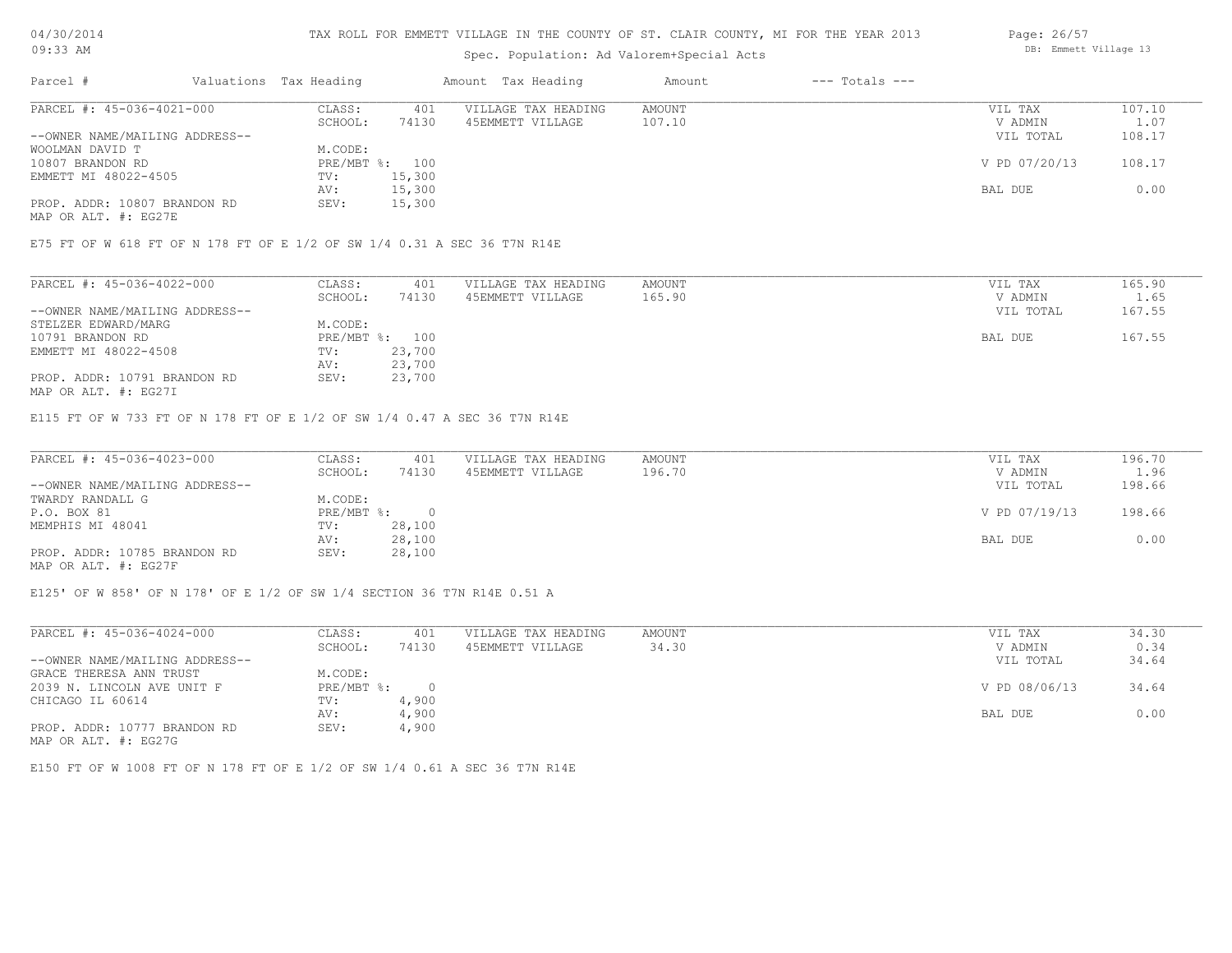### Spec. Population: Ad Valorem+Special Acts

| Parcel #                       | Valuations Tax Heading |       | Amount Tax Heading  | Amount | $---$ Totals $---$ |               |       |
|--------------------------------|------------------------|-------|---------------------|--------|--------------------|---------------|-------|
| PARCEL #: 45-036-4025-000      | CLASS:                 | 402   | VILLAGE TAX HEADING | AMOUNT |                    | VIL TAX       | 34.30 |
|                                | SCHOOL:                | 74130 | 45EMMETT VILLAGE    | 34.30  |                    | V ADMIN       | 0.34  |
| --OWNER NAME/MAILING ADDRESS-- |                        |       |                     |        |                    | VIL TOTAL     | 34.64 |
| GRACE THERESA ANN REV.TRUST    | M.CODE:                |       |                     |        |                    |               |       |
| 2039 N. LINCOLN AVE UNIT F     | PRE/MBT %:             |       |                     |        |                    | V PD 08/06/13 | 34.64 |
| CHICAGO IL 60614               | TV:                    | 4,900 |                     |        |                    |               |       |
|                                | AV:                    | 4,900 |                     |        |                    | BAL DUE       | 0.00  |
| PROP. ADDR: BRANDON RD         | SEV:                   | 4,900 |                     |        |                    |               |       |
|                                |                        |       |                     |        |                    |               |       |

MAP OR ALT. #: EG27H

E150' OF W 1158' OF N 178' OF E 1/2 OF SW 1/4 SECTION 36 T7N R14E 0.61 A

| PARCEL #: 45-036-4026-000      | CLASS:  | 401            | VILLAGE TAX HEADING | AMOUNT | VIL TAX       | 358.40 |
|--------------------------------|---------|----------------|---------------------|--------|---------------|--------|
|                                | SCHOOL: | 74130          | 45EMMETT VILLAGE    | 358.40 | V ADMIN       | 3.58   |
| --OWNER NAME/MAILING ADDRESS-- |         |                |                     |        | VIL TOTAL     | 361.98 |
| KINNEY JOHN/MARGARET           | M.CODE: |                |                     |        |               |        |
| 10745 BRANDON RD               |         | PRE/MBT %: 100 |                     |        | V PD 08/12/13 | 361.98 |
| EMMETT MI 48022-4508           | TV:     | 51,200         |                     |        |               |        |
|                                | AV:     | 51,200         |                     |        | BAL DUE       | 0.00   |
| PROP. ADDR: 10745 BRANDON RD   | SEV:    | 51,200         |                     |        |               |        |
| MAP OR ALT. #: EG27A/B         |         |                |                     |        |               |        |

R14E E183.9 FT OF N 178 FT OF SW 1/4 & W 12.1 FT OF N 178 FT OF SE 1/4 0.8 A SEC 36 T7N

| PARCEL #: 45-036-4027-000        | CLASS:     | 201     | VILLAGE TAX HEADING | AMOUNT | VIL TAX       | 637.85 |
|----------------------------------|------------|---------|---------------------|--------|---------------|--------|
|                                  | SCHOOL:    | 74130   | 45EMMETT VILLAGE    | 637.85 | V ADMIN       | 6.37   |
| --OWNER NAME/MAILING ADDRESS--   |            |         |                     |        | VIL TOTAL     | 644.22 |
| EASTERN MICHIGAN GRAIN           | M.CODE:    |         |                     |        |               |        |
| THE STAR OF THE WEST MILLING CO. | PRE/MBT %: |         |                     |        | V PD 09/10/13 | 644.22 |
| P.O. BOX 146                     | TV:        | 91,122  |                     |        |               |        |
| FRANKENMUTH MI 48734             | AV:        | 107,200 |                     |        | BAL DUE       | 0.00   |
|                                  | SEV:       | 107,200 |                     |        |               |        |
| PROP. ADDR: 10668 MARY ST        |            |         |                     |        |               |        |

MAP OR ALT. #:

403.67 TO BEG.T7N R14E 11.41 A. 1017.71',TH S 3D 36M 50S W 243.45',TH S 77D 32M 40S E 1030.67'TH N 3D 30M 46S E 20SW 1307.26'&S 3D 30M 46S W 1059.99 FROM E 1/4 COR. FROM 1/4 COR.TH 86D 29M 14S 52M E 243.45', TH N 77D 30M 30S W 769.35', TH S7 18M 30S W200;TO BEG. N 87D 13M COR.TH S77D 30M 30S E 550;,TH S 10D 10M W 41.58',TH N 77 30M 30S E 235.88' TH N 3D BEG. S 87D 5M E 1321.57;,TH S 2D 30M W 974.91',&S 77D 30M 30S E 855.35',FROM W 1/4

| PARCEL #: 45-036-4027-100      | CLASS:       | 703   | VILLAGE TAX HEADING | AMOUNT | VIL TAX   | 0.00 |
|--------------------------------|--------------|-------|---------------------|--------|-----------|------|
|                                | SCHOOL:      | 74130 | 45EMMETT VILLAGE    | 0.00   | V ADMIN   | 0.00 |
| --OWNER NAME/MAILING ADDRESS-- |              |       |                     |        | VIL TOTAL | 0.00 |
| VILLAGE OF EMMETT              | M.CODE:      |       |                     |        |           |      |
| 3099 MAIN ST                   | $PRE/MBT$ %: |       |                     |        | BAL DUE   | 0.00 |
| EMMETT MI 48022                | TV:          |       |                     |        |           |      |
|                                | AV:          |       |                     |        |           |      |
| PROP. ADDR: MARY ST            | SEV:         |       |                     |        |           |      |
| MAP OR ALT. #: EG27D2          |              |       |                     |        |           |      |

BEG. SECTION 36 T7N R14E 1.7 A S7730'30"E 368.75',TH N718' 30"E 200',TH N7730'30"W 368.75',TH S718'30"W 200' TO BEG S875'E 1321.57', S230'W 974.91' & S7730'30"E 486.6' FROM W 1/4 COR,TH

Page: 27/57 DB: Emmett Village 13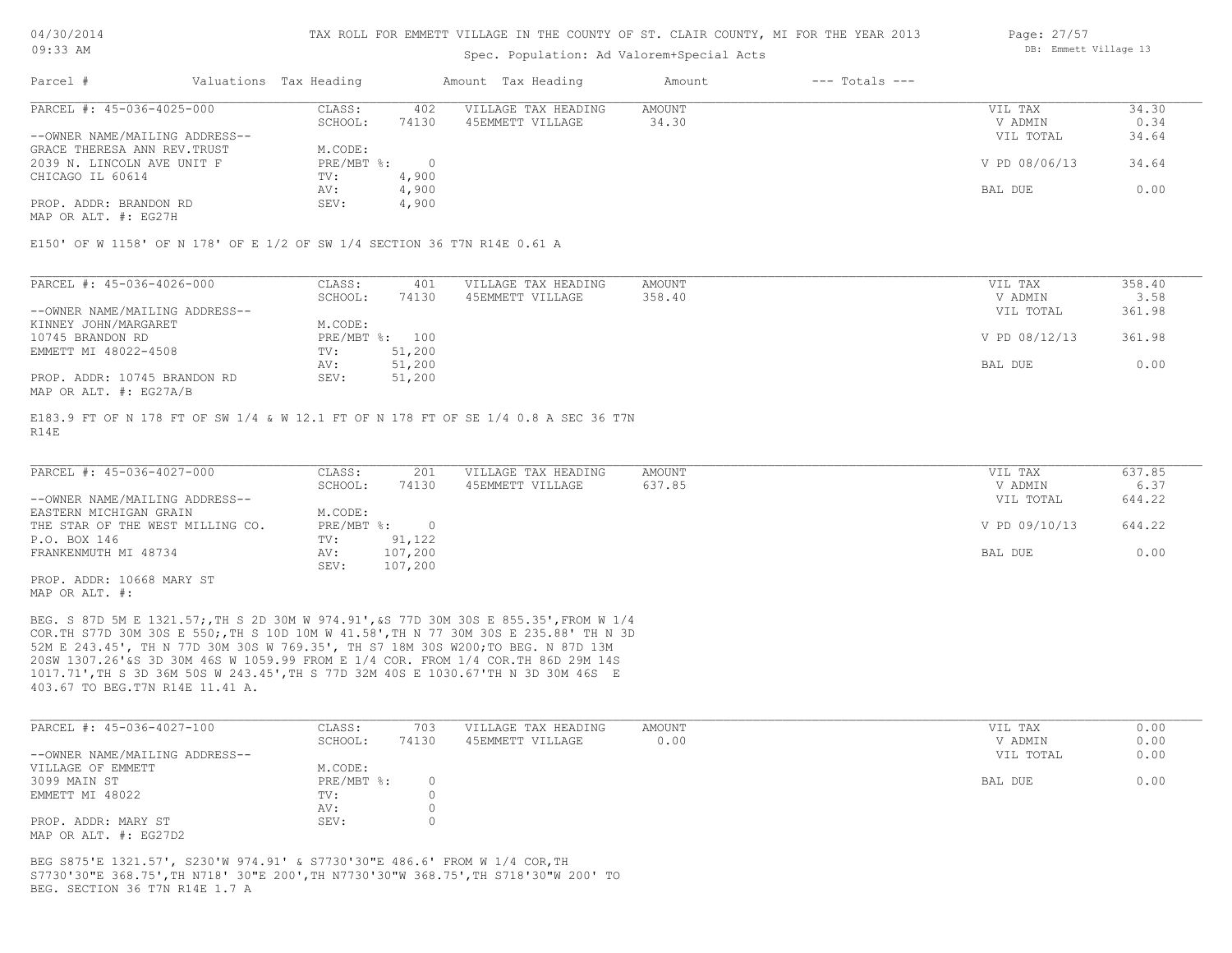## Spec. Population: Ad Valorem+Special Acts

| Parcel #                       | Valuations Tax Heading |        | Amount Tax Heading  | Amount | $---$ Totals $---$ |               |        |
|--------------------------------|------------------------|--------|---------------------|--------|--------------------|---------------|--------|
| PARCEL #: 45-036-4028-001      | CLASS:                 | 402    | VILLAGE TAX HEADING | AMOUNT |                    | VIL TAX       | 431.90 |
|                                | SCHOOL:                | 74130  | 45EMMETT VILLAGE    | 431.90 |                    | V ADMIN       | 4.31   |
| --OWNER NAME/MAILING ADDRESS-- |                        |        |                     |        |                    | VIL TOTAL     | 436.21 |
| GROT STANLEY/SYLWIA            | M.CODE:                |        |                     |        |                    |               |        |
| 11927 HIAWATHA                 | PRE/MBT %: 100         |        |                     |        |                    | V PD 09/09/13 | 436.21 |
| UTICA MI 48315                 | TV:                    | 61,700 |                     |        |                    |               |        |
|                                | AV:                    | 61,700 |                     |        |                    | BAL DUE       | 0.00   |
| PROP. ADDR: KINNEY RD          | SEV:                   | 61,700 |                     |        |                    |               |        |
| MAP OR ALT. #: EG59A           |                        |        |                     |        |                    |               |        |

SECTION 36 T7N R16E 51.93 A SPLIT ON 10/05/2007 FROM 19-036-4028-000; 33D 27M 40S W 214.5', S 3D 6M 21S E 124.54', TH S 86D 39M 8S W 1105.88 TO BEG 40S W 313.5', S 30D 57M 40S W 132', S 49D 57M 40S W 726', S 73D 27M 40S W 247.5', S TH ALG COWHY DRAIN TH FOLLOWING SEVEN COURSES; S 37D 27M 40S W 107.87', S 61D 27M TH S 83D 49M 17S E 445.67', TH N 5D 59M 36S E 37.75', TH S 84D 0M 24S E 1234.32', 98.48', TH N 3D 26M 4S W 98.7', TH S 84D 0M 24S E 535.6', TH N 3D 26M 4S W 101.76', 29S W 250', TH N 85D 35M 34S E 70.38', TH N 3D 26M 4S W 49.5', TH N 85D 35M 34S E 39M 35S W 70.2', TH N 3D 58M 29S W 627.4', TH N 85D 35M 34S E 209.2', TH N 3D 58M BEG N 86D 39M 8S E 1382.76' FROM SW SEC COR, TH N 3D 58M 29S W 300.16', TH S 86D

| PARCEL #: 45-036-4028-010          | CLASS:         | 703   | VILLAGE TAX HEADING | AMOUNT | VIL TAX   | 0.00 |
|------------------------------------|----------------|-------|---------------------|--------|-----------|------|
|                                    | SCHOOL:        | 74130 | 45EMMETT VILLAGE    | 0.00   | V ADMIN   | 0.00 |
| --OWNER NAME/MAILING ADDRESS--     |                |       |                     |        | VIL TOTAL | 0.00 |
| SOUTH BRANCH PINE RIVER DRAIN      | M.CODE:        |       |                     |        |           |      |
| DRAINAGE DISTRICT                  | PRE/MBT %: 100 |       |                     |        | BAL DUE   | 0.00 |
| ST CLAIR COUNTY DRAIN COMMISSIONER | TV:            |       |                     |        |           |      |
| 21 AIRPORT DR                      | AV:            |       |                     |        |           |      |
| SAINT CLAIR MI 48079               | SEV:           |       |                     |        |           |      |

MAP OR ALT. #: EG59B PROP. ADDR: KINNEY RD

10/05/2007 FROM 19-036-4028-000; 1342.74', TH S 86D 39M 8S W 84.96' TO BEG SECTION 36 T7N R16E 21.16 A SPLIT ON 107.87', TH S 84D 0M 24S E 55.01', TH S 2D 57M 44S E 1093.74', TH S 86D 18M 37S W 49D 57M 40S E 726', N 30D 57M 40S E 132', N 61D 27M 40S E 313.5', N 37D 27M 40S E COURSE; N 3D 6M 21S W 124.54', N 33D 27M 40S E 214.5', N 73D 27M 40S E 247.5', N BEG N 86D 39M 8S E 2488.64' FROM SW SEC COR, TH ALG COWHY DRAIN FOLLOWING SEVEN

| PARCEL #: 45-036-4029-000      | CLASS:     | 201    | VILLAGE TAX HEADING | AMOUNT | VIL TAX       | 257.60 |
|--------------------------------|------------|--------|---------------------|--------|---------------|--------|
|                                | SCHOOL:    | 74130  | 45EMMETT VILLAGE    | 257.60 | V ADMIN       | 2.57   |
| --OWNER NAME/MAILING ADDRESS-- |            |        |                     |        | VIL TOTAL     | 260.17 |
| PIERCE INVESMENT LLC           | M.CODE:    |        |                     |        |               |        |
| 10895 BRANDON RD               | PRE/MBT %: |        |                     |        | V PD 09/10/13 | 260.17 |
| EMMETT MI 48022                | TV:        | 36,800 |                     |        |               |        |
|                                | AV:        | 36,800 |                     |        | BAL DUE       | 0.00   |
| PROP. ADDR: 3120 MAIN ST       | SEV:       | 36,800 |                     |        |               |        |

MAP OR ALT. #: EG59C

OF MECHANIC ST. 1 A SEC 36 T7N R14E N250 FT OF W 176.20 FT OF THAT PART OF E 1/2 OF SW 1/4 LYING E OF E LINE M-19 & S Page: 28/57 DB: Emmett Village 13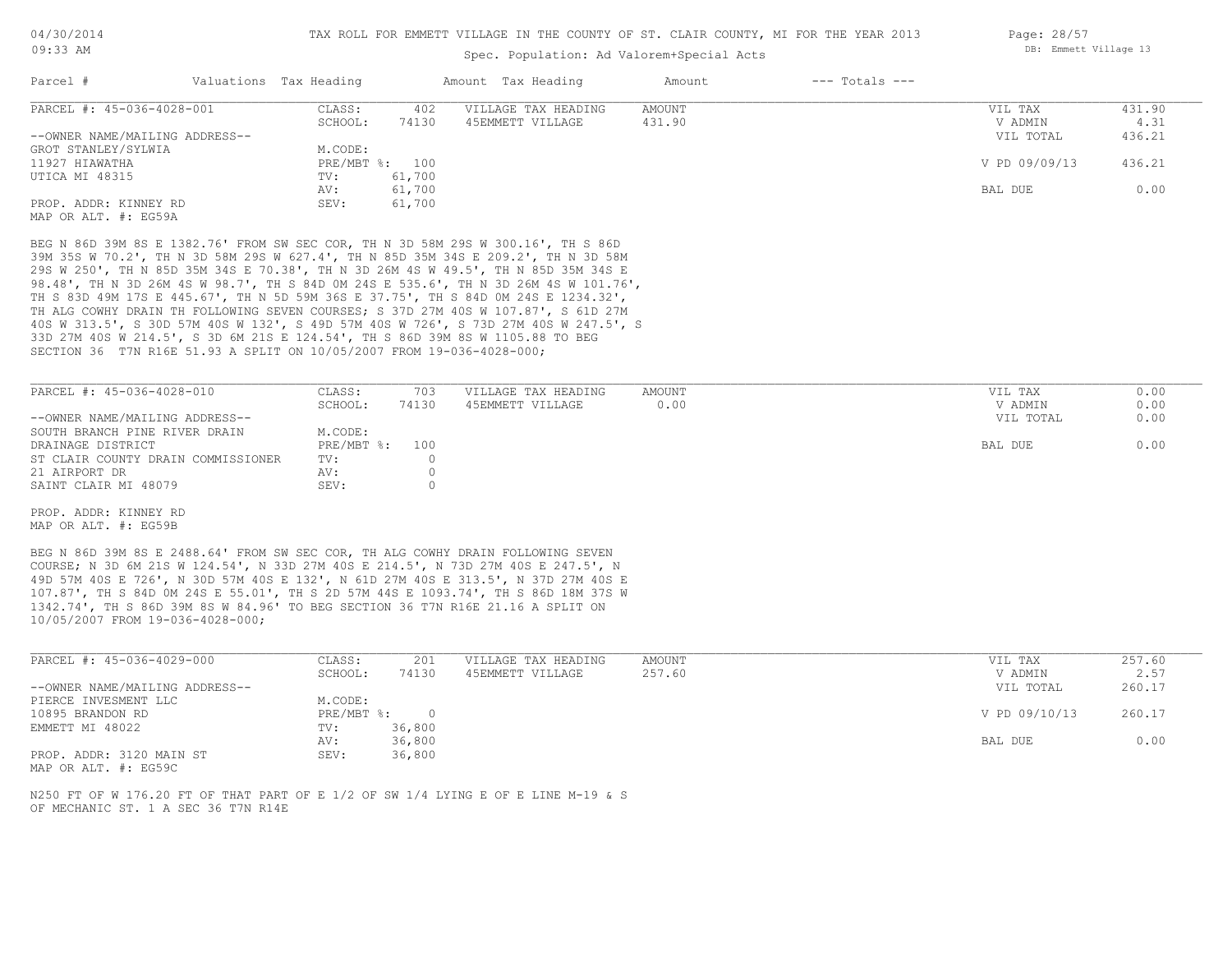## Spec. Population: Ad Valorem+Special Acts

| Parcel #                                                                                                                                                                                   | Valuations Tax Heading |                | Amount Tax Heading  | Amount | $---$ Totals $---$ |           |        |
|--------------------------------------------------------------------------------------------------------------------------------------------------------------------------------------------|------------------------|----------------|---------------------|--------|--------------------|-----------|--------|
| PARCEL #: 45-036-4030-000                                                                                                                                                                  | CLASS:                 | 401            | VILLAGE TAX HEADING | AMOUNT |                    | VIL TAX   | 253.40 |
|                                                                                                                                                                                            | SCHOOL:                | 74130          | 45EMMETT VILLAGE    | 253.40 |                    | V ADMIN   | 2.53   |
| --OWNER NAME/MAILING ADDRESS--                                                                                                                                                             |                        |                |                     |        |                    | VIL TOTAL | 255.93 |
| THIERRY TIMOTHY F/DEBRA                                                                                                                                                                    | M.CODE:                |                |                     |        |                    |           |        |
| 8995 MORRIS RD                                                                                                                                                                             | $PRE/MBT$ %:           | $\Omega$       |                     |        |                    | BAL DUE   | 255.93 |
| GOODELLS MI 48027                                                                                                                                                                          | TV:                    | 36,200         |                     |        |                    |           |        |
|                                                                                                                                                                                            | AV:                    | 36,200         |                     |        |                    |           |        |
| PROP. ADDR: 3130 PATRICK ST                                                                                                                                                                | SEV:                   | 36,200         |                     |        |                    |           |        |
| MAP OR ALT. #: EG58                                                                                                                                                                        |                        |                |                     |        |                    |           |        |
| TH S 2 DEG 30 MIN W 113.91 FT TO JOHN ST TH N 87 DEG 30 MIN W ALG JOHN ST 98.48 FT<br>TO PATRICK ST TH N 2 DEG 30 MIN E ALG PATRICK ST 131.3 FT TO PLACE OF BEG. . 28 A<br>SEC 36 T7N R14E |                        |                |                     |        |                    |           |        |
| PARCEL #: 45-036-4031-000                                                                                                                                                                  | CLASS:                 | 201            | VILLAGE TAX HEADING | AMOUNT |                    | VIL TAX   | 38.50  |
|                                                                                                                                                                                            | SCHOOL:                | 74130          | 45EMMETT VILLAGE    | 38.50  |                    | V ADMIN   | 0.38   |
| --OWNER NAME/MAILING ADDRESS--                                                                                                                                                             |                        |                |                     |        |                    | VIL TOTAL | 38.88  |
|                                                                                                                                                                                            |                        |                |                     |        |                    |           |        |
| GAUTHIER FREDERICK JR/MARTHA                                                                                                                                                               | M.CODE:                |                |                     |        |                    |           |        |
| 6800 BIG HAND RD                                                                                                                                                                           | $PRE/MBT$ %:           | $\overline{0}$ |                     |        |                    | BAL DUE   | 38.88  |
| ST CLAIR MI 48079                                                                                                                                                                          | TV:                    | 5,500          |                     |        |                    |           |        |
|                                                                                                                                                                                            | AV:                    | 5,500          |                     |        |                    |           |        |

MAP OR ALT. #: EG59B PROP. ADDR: 10808 JOSEPH ST SEV: 5,500

DEG 32 MIN W 435.6 FT TO BEG. 1 A SEC 36 T7N R14E 30 MIN W 100 FT TH S 77 DEG 32 MIN E 435.6 FT TH N 2 DEG 30 MIN E 100 FT, TH N 77 SAID S LINE 484.5 FT, TH S 2 DEG 30 MIN W 39.4 FT TO BEG OF THIS DESC, TH S 2 DEG BEG AT INT OF CENTER OF MAIN ST WITH S LINE OF GTRR R/W, TH S 77 DEG 32 MIN E ON

| PARCEL #: 45-036-4036-001      | CLASS:  | 401            | VILLAGE TAX HEADING | AMOUNT | VIL TAX       | 505.40 |
|--------------------------------|---------|----------------|---------------------|--------|---------------|--------|
|                                | SCHOOL: | 74130          | 45EMMETT VILLAGE    | 505.40 | V ADMIN       | 5.05   |
| --OWNER NAME/MAILING ADDRESS-- |         |                |                     |        | VIL TOTAL     | 510.45 |
| THOMAS WILLIAM/JENNIFER        | M.CODE: |                |                     |        |               |        |
| 3079 WASHINGTON ST             |         | PRE/MBT %: 100 |                     |        | V PD 09/10/13 | 510.45 |
| EMMETT MI 48022                | TV:     | 72,200         |                     |        |               |        |
|                                | AV:     | 72,200         |                     |        | BAL DUE       | 0.00   |
| PROP. ADDR: 3079 WASHINGTON ST | SEV:    | 72,200         |                     |        |               |        |
| MAP OR ALT. #: EG57            |         |                |                     |        |               |        |

VILLAGE OF MT CROWLEY SEC 36 T7N R14E .35 A. 88\* 28' 30" W 280', TH N 1\* 41' 30" E 401.98' TO BEG.2.17A ALSO SE COR.OF LOTS 28 51" E 162.66', TH S 0\* 45' E 150', TH N 89\* 11' E 100', TH S 0\* 45' E 256.35', TH N BEG N 0\* 41' 2" W 993.38' & S 88\* 27' 51" E 695.86' FROM SW SEC COR, TH S 88\* 27'

Page: 29/57 DB: Emmett Village 13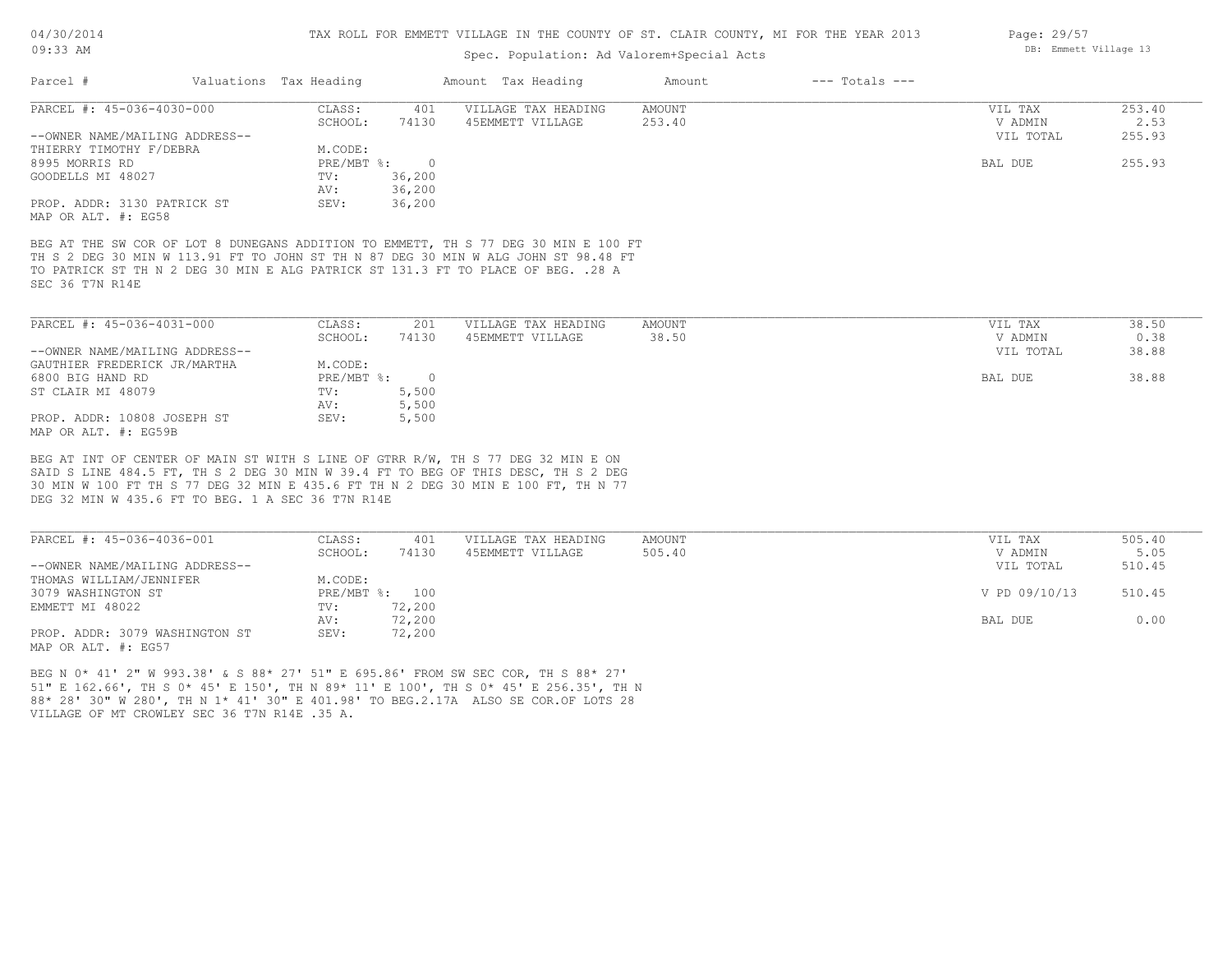| 04/30/2014 |  |
|------------|--|
| $09:33$ AM |  |

### Spec. Population: Ad Valorem+Special Acts

| Page: 30/57 |                       |  |
|-------------|-----------------------|--|
|             | DB: Emmett Village 13 |  |

| Parcel #                                                                                                                                                                                     | Valuations Tax Heading |                              | Amount Tax Heading  | Amount | $---$ Totals $---$ |                |        |
|----------------------------------------------------------------------------------------------------------------------------------------------------------------------------------------------|------------------------|------------------------------|---------------------|--------|--------------------|----------------|--------|
| PARCEL #: 45-036-4036-100                                                                                                                                                                    | CLASS:                 | 201                          | VILLAGE TAX HEADING | AMOUNT |                    | VIL TAX        | 188.08 |
|                                                                                                                                                                                              | SCHOOL:                | 74130                        | 45EMMETT VILLAGE    | 188.08 |                    | V ADMIN        | 1.88   |
| --OWNER NAME/MAILING ADDRESS--                                                                                                                                                               |                        |                              |                     |        |                    | VIL TOTAL      | 189.96 |
| KASPAR ENTERPRISES, LLC                                                                                                                                                                      | M.CODE:                |                              |                     |        |                    |                |        |
| 11114 BURT RD                                                                                                                                                                                |                        | $PRE/MBT$ $\frac{1}{6}$ : 0  |                     |        |                    | V PD 09/13/13  | 189.96 |
| Emmett MI 48022                                                                                                                                                                              | TV:                    | 26,869                       |                     |        |                    |                |        |
|                                                                                                                                                                                              | AV:                    | 30,800                       |                     |        |                    | BAL DUE        | 0.00   |
| PROP. ADDR: WASHINGTON ST<br>MAP OR ALT. #: EG57B                                                                                                                                            | SEV:                   | 30,800                       |                     |        |                    |                |        |
| BEG N0^41'25"W 400' FROM SW SEC COR TH N0^41'25"W593.38', TH S88^27'51"E 695.86' TH<br>S1^41'30"W 401.98', TH S89^28'30"E 280', TH S0^45'E 165', TH S89^58'20"W 958.53' TO<br>BEG SECTION 36 | T7N R14E               |                              | 10.26A              |        |                    |                |        |
|                                                                                                                                                                                              |                        |                              |                     |        |                    |                |        |
| PARCEL #: 45-036-4037-000                                                                                                                                                                    | CLASS:                 | 402                          | VILLAGE TAX HEADING | AMOUNT |                    | VIL TAX        | 11.18  |
|                                                                                                                                                                                              | SCHOOL:                | 74130                        | 45EMMETT VILLAGE    | 11.18  |                    | V ADMIN        | 0.11   |
| --OWNER NAME/MAILING ADDRESS--                                                                                                                                                               |                        |                              |                     |        |                    | VIL TOTAL      | 11.29  |
| PROSCH TINA M                                                                                                                                                                                | M.CODE:                |                              |                     |        |                    |                |        |
| 10877 MECHANIC ST                                                                                                                                                                            |                        | PRE/MBT %:<br>$\overline{0}$ |                     |        |                    | V PD 09/10/13  | 11.29  |
| EMMETT MI 48022                                                                                                                                                                              | TV:                    | 1,598                        |                     |        |                    |                |        |
|                                                                                                                                                                                              | AV:                    | 2,300                        |                     |        |                    | <b>BAL DUE</b> | 0.00   |
| PROP. ADDR: WASHINGTON ST<br>MAP OR ALT. #: EG54/55                                                                                                                                          | SEV:                   | 2,300                        |                     |        |                    |                |        |
| W100 FT OF E 265 FT OF THAT PART OF SW 1/4 LYING W OF M-19 & S OF VILLAGE OF MT                                                                                                              |                        |                              |                     |        |                    |                |        |
| CROWLEY EXC S 835.1 FT. . 17 A SEC 36 T7N R14E                                                                                                                                               |                        |                              |                     |        |                    |                |        |
| PARCEL #: 45-036-4038-000                                                                                                                                                                    | CLASS:                 | 401                          | VILLAGE TAX HEADING | AMOUNT |                    | VIL TAX        | 14.70  |
|                                                                                                                                                                                              | SCHOOL:                | 74130                        | 45EMMETT VILLAGE    | 14.70  |                    | V ADMIN        | 0.14   |
| --OWNER NAME/MAILING ADDRESS--                                                                                                                                                               |                        |                              |                     |        |                    | VIL TOTAL      | 14.84  |

| --OWNER NAME/MAILING ADDRESS-- |              |        | VIL TOTAL | 14.84 |
|--------------------------------|--------------|--------|-----------|-------|
| EVANS ELLIOTT G.               | M.CODE:      |        |           |       |
| 14620 SCHAFER ST               | $PRE/MBT$ %: | $\cap$ | BAL DUE   | 14.84 |
| Detroit MI 48227               | TV:          | 2,100  |           |       |
|                                | AV:          | 2,100  |           |       |
| PROP. ADDR: 3084 WASHINGTON ST | SEV:         | 2,100  |           |       |

MAP OR ALT. #: EG53B

W OF M-19 & CONT 0.25 A. 0.25 A SEC 36 T7N R14E N66 FT OF S 835.1 FT OF W 165 FT OF E 330 FT OF THAT PART OF W 1/2 OF SW 1/4 LYING

| PARCEL #: 45-036-4040-000      | CLASS:  | 401            | VILLAGE TAX HEADING | AMOUNT | VIL TAX       | 242.90 |
|--------------------------------|---------|----------------|---------------------|--------|---------------|--------|
|                                | SCHOOL: | 74130          | 45EMMETT VILLAGE    | 242.90 | V ADMIN       | 2.42   |
| --OWNER NAME/MAILING ADDRESS-- |         |                |                     |        | VIL TOTAL     | 245.32 |
| WITKOWSKI MARK/JANET           | M.CODE: |                |                     |        |               |        |
| 3077 MAIN ST                   |         | PRE/MBT %: 100 |                     |        | V PD 09/16/13 | 245.32 |
| EMMETT MI 48022                | TV:     | 34,700         |                     |        |               |        |
|                                | AV:     | 34,700         |                     |        | BAL DUE       | 0.00   |
| PROP. ADDR: 3077 MAIN ST       | SEV:    | 34,700         |                     |        |               |        |
| MAP OR ALT. #: EG52            |         |                |                     |        |               |        |

LYING W OF M-19. .75 A SEC 36 T7N R14E LYING W OF M-19 & N 66' OF S 835.1' OF E 165' OF ALL THAT PART OF W 1/2 OF SW 1/4 THE N 66 FT OF THE S 769.1 FT OF THE E 330 FT OF ALL THAT PART OF W 1/2 OF SW 1/4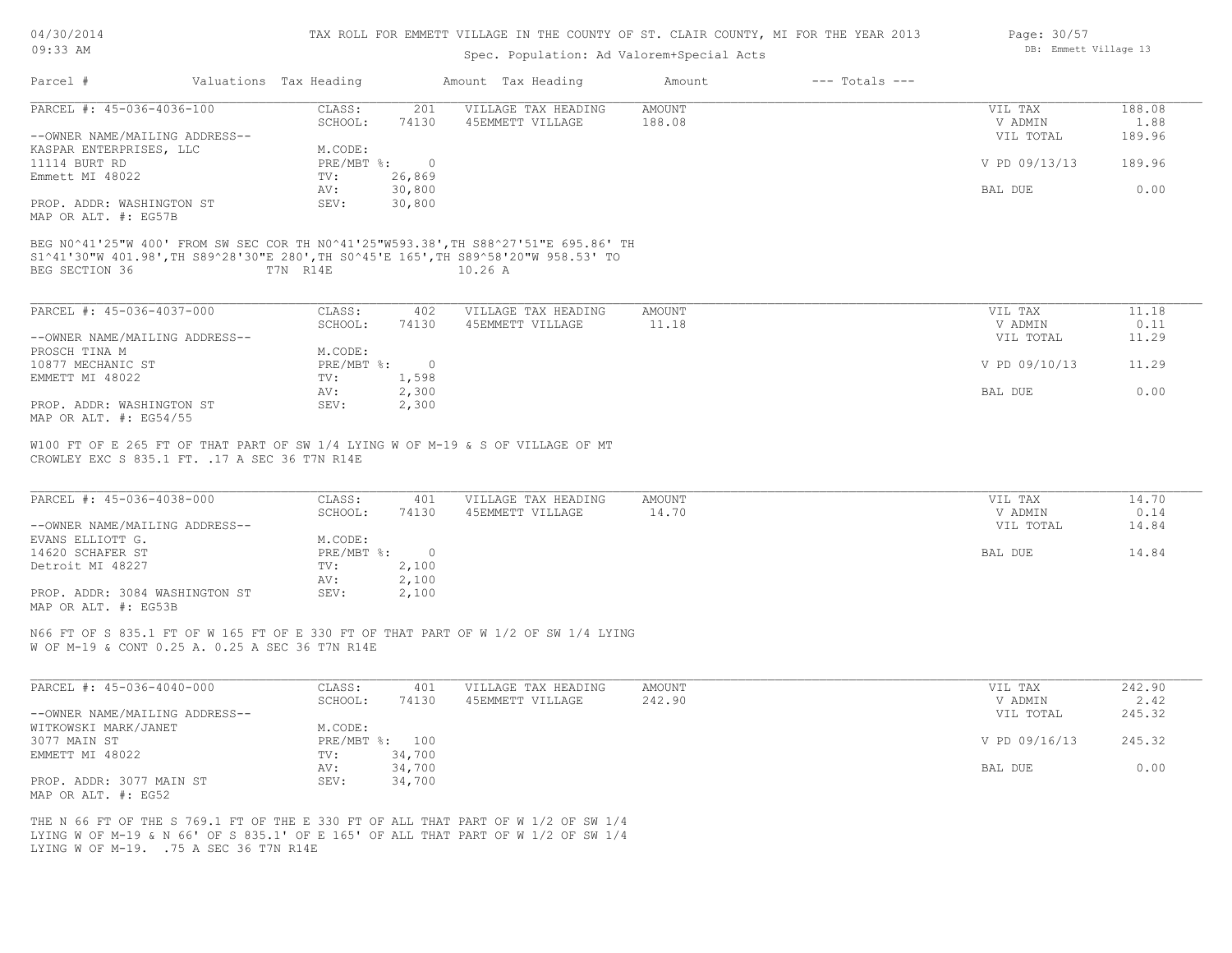| 04/30/2014 |  |
|------------|--|
|            |  |

| Page: 31/57 |                       |  |
|-------------|-----------------------|--|
|             | DB: Emmett Village 13 |  |

| 09:33 AM                                                                                   |                                                                                                                                                                       | Spec. Population: Ad Valorem+Special Acts               |                              | DB: Emmett Village 13                      |                                    |  |  |
|--------------------------------------------------------------------------------------------|-----------------------------------------------------------------------------------------------------------------------------------------------------------------------|---------------------------------------------------------|------------------------------|--------------------------------------------|------------------------------------|--|--|
| Parcel #                                                                                   | Valuations Tax Heading                                                                                                                                                | Amount Tax Heading                                      | $---$ Totals $---$<br>Amount |                                            |                                    |  |  |
| PARCEL #: 45-036-4041-000                                                                  | CLASS:                                                                                                                                                                | 401<br>VILLAGE TAX HEADING                              | <b>AMOUNT</b>                | VIL TAX                                    | 319.90                             |  |  |
|                                                                                            | SCHOOL:                                                                                                                                                               | 74130<br>45EMMETT VILLAGE                               | 319.90                       | V ADMIN                                    | 3.19                               |  |  |
| --OWNER NAME/MAILING ADDRESS--                                                             |                                                                                                                                                                       |                                                         |                              | VIL TOTAL                                  | 323.09                             |  |  |
| MCNABB DALE R/AMY A                                                                        | M.CODE:                                                                                                                                                               |                                                         |                              |                                            |                                    |  |  |
| 3069 MAIN ST                                                                               | PRE/MBT %: 100                                                                                                                                                        |                                                         |                              | V PD 09/10/13                              | 323.09                             |  |  |
| EMMETT MI 48022                                                                            | TV:                                                                                                                                                                   | 45,700                                                  |                              |                                            |                                    |  |  |
|                                                                                            | AV:                                                                                                                                                                   | 45,700                                                  |                              | BAL DUE                                    | 0.00                               |  |  |
| PROP. ADDR: 3069 MAIN ST<br>MAP OR ALT. #: EG51                                            | SEV:                                                                                                                                                                  | 45,700                                                  |                              |                                            |                                    |  |  |
| 1/4 LYING W OF M-19 1 A SEC 36 T7N R14E                                                    | THE N 132 FT OF THE S 703.1 FT OF THE E 330 FT OF ALL THAT PART OF THE W 1/2 OF SW                                                                                    |                                                         |                              |                                            |                                    |  |  |
| PARCEL #: 45-036-4042-000                                                                  | CLASS:                                                                                                                                                                | 401<br>VILLAGE TAX HEADING                              | <b>AMOUNT</b>                | VIL TAX                                    | 238.00                             |  |  |
|                                                                                            | SCHOOL:                                                                                                                                                               | 74130<br>45EMMETT VILLAGE                               | 238.00                       | V ADMIN                                    | 2.38                               |  |  |
| --OWNER NAME/MAILING ADDRESS--                                                             |                                                                                                                                                                       |                                                         |                              | VIL TOTAL                                  | 240.38                             |  |  |
| ROSE-WHITE TANIA                                                                           | M.CODE:                                                                                                                                                               |                                                         |                              |                                            |                                    |  |  |
| 3057 MAIN ST                                                                               | PRE/MBT %: 100                                                                                                                                                        |                                                         |                              | V PD 08/12/13                              | 240.38                             |  |  |
| EMMETT MI 48022                                                                            | TV:                                                                                                                                                                   | 34,000                                                  |                              |                                            |                                    |  |  |
|                                                                                            | AV:                                                                                                                                                                   | 34,000                                                  |                              | BAL DUE                                    | 0.00                               |  |  |
| PROP. ADDR: 3057 MAIN ST<br>MAP OR ALT. #: EG50                                            | SEV:                                                                                                                                                                  | 34,000                                                  |                              |                                            |                                    |  |  |
| PARCEL #: 45-036-4043-000<br>--OWNER NAME/MAILING ADDRESS--<br>TAYLOR RESA<br>3025 MAIN ST | CLASS:<br>SCHOOL:<br>M.CODE:<br>PRE/MBT %: 100                                                                                                                        | 401<br>VILLAGE TAX HEADING<br>45EMMETT VILLAGE<br>74130 | <b>AMOUNT</b><br>148.40      | VIL TAX<br>V ADMIN<br>VIL TOTAL<br>BAL DUE | 148.40<br>1.48<br>149.88<br>149.88 |  |  |
| EMMETT MI 48022                                                                            | TV:                                                                                                                                                                   | 21,200                                                  |                              |                                            |                                    |  |  |
|                                                                                            | AV:                                                                                                                                                                   | 21,200                                                  |                              |                                            |                                    |  |  |
| PROP. ADDR: 3025 MAIN ST<br>MAP OR ALT. #: EG49                                            | SEV:                                                                                                                                                                  | 21,200                                                  |                              |                                            |                                    |  |  |
| 1/4 LYING W OF M-19 0.30 A SEC 36 T7N R14E                                                 | THE N 78 FT OF THE S 288.5 FT OF THE E 165 FT OF ALL THAT PART OF THE W 1/2 OF SW                                                                                     |                                                         |                              |                                            |                                    |  |  |
| PARCEL #: 45-036-4044-000                                                                  | CLASS:<br>SCHOOL:                                                                                                                                                     | 401<br>VILLAGE TAX HEADING<br>74130<br>45EMMETT VILLAGE | <b>AMOUNT</b><br>7.88        | VIL TAX<br>V ADMIN                         | 7.88<br>0.07                       |  |  |
| --OWNER NAME/MAILING ADDRESS--                                                             |                                                                                                                                                                       |                                                         |                              | VIL TOTAL                                  | 7.95                               |  |  |
| MUNEIO MICHAEL/KEVIN                                                                       | M.CODE:                                                                                                                                                               |                                                         |                              |                                            |                                    |  |  |
| 7053 GRATIOT AVE                                                                           | PRE/MBT %:                                                                                                                                                            | $\overline{0}$                                          |                              | V PD 09/16/13                              | 7.95                               |  |  |
| SAINT CLAIR MI 48079                                                                       | TV:                                                                                                                                                                   | 1,126                                                   |                              |                                            |                                    |  |  |
|                                                                                            | AV:                                                                                                                                                                   | 1,200                                                   |                              | BAL DUE                                    | 0.00                               |  |  |
| PROP. ADDR: MAIN ST<br>MAP OR ALT. #: EG48                                                 | SEV:                                                                                                                                                                  | 1,200                                                   |                              |                                            |                                    |  |  |
| N3050'8"E 253.83' SECTION 36 T7N R14E 0.55 A                                               | THE S 210.5' OF E 165' OF ALL THAT PART OF W 1/2 OF SW 1/4 LYING W OF M-19 & EXC<br>THAT PART S & E OF A LINE, BEG S8647'35"W 125' FROM NE COR SECTION 2 T6N R14E, TH |                                                         |                              |                                            |                                    |  |  |
|                                                                                            |                                                                                                                                                                       |                                                         |                              |                                            |                                    |  |  |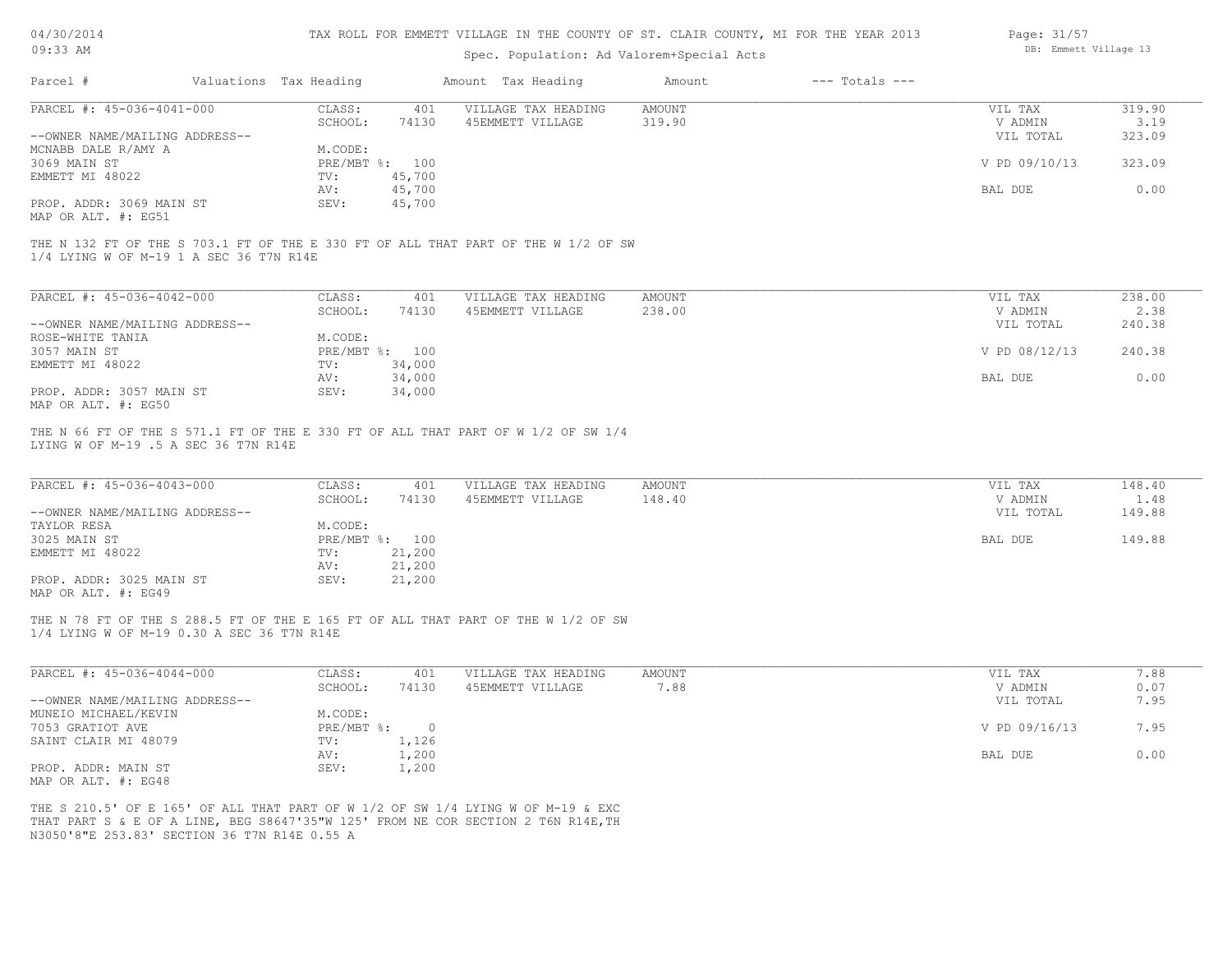### Spec. Population: Ad Valorem+Special Acts

|                                |         |                        |                     | Amount             | $---$ Totals $---$ |               |        |
|--------------------------------|---------|------------------------|---------------------|--------------------|--------------------|---------------|--------|
| PARCEL #: 45-036-4045-000      | CLASS:  | 201                    | VILLAGE TAX HEADING | AMOUNT             |                    | VIL TAX       | 340.20 |
|                                | SCHOOL: | 74130                  | 45EMMETT VILLAGE    | 340.20             |                    | V ADMIN       | 3.40   |
| --OWNER NAME/MAILING ADDRESS-- |         |                        |                     |                    |                    | VIL TOTAL     | 343.60 |
| KASPAR ENTERPRISES, LLC        | M.CODE: |                        |                     |                    |                    |               |        |
|                                |         |                        |                     |                    |                    | V PD 09/13/13 | 343.60 |
|                                | TV:     | 48,600                 |                     |                    |                    |               |        |
|                                | AV:     | 48,600                 |                     |                    |                    | BAL DUE       | 0.00   |
| PROP. ADDR: 11114 BURT RD      | SEV:    | 48,600                 |                     |                    |                    |               |        |
|                                |         | Valuations Tax Heading | PRE/MBT %:          | Amount Tax Heading |                    |               |        |

MAP OR ALT. #: EG47A

S8958'20"W 558.95' TO BEG SECTION 36 T7N R14E 5.13 A BEG AT SW SEC COR,TH N041'25"W 400',TH N8958'20"E 558.53',TH S045'E 400',TH

| PARCEL #: 45-036-4045-100      | CLASS:     | 401    | VILLAGE TAX HEADING | AMOUNT | VIL TAX       | 486.50 |
|--------------------------------|------------|--------|---------------------|--------|---------------|--------|
|                                | SCHOOL:    | 74130  | 45EMMETT VILLAGE    | 486.50 | V ADMIN       | 4.86   |
| --OWNER NAME/MAILING ADDRESS-- |            |        |                     |        | VIL TOTAL     | 491.36 |
| LEENKNEGT MATTHEW/JESSICA      | M.CODE:    |        |                     |        |               |        |
| 3035 MAIN ST                   | PRE/MBT %: | 100    |                     |        | V PD 07/19/13 | 491.36 |
| EMMETT MI 48022                | TV:        | 69,500 |                     |        |               |        |
|                                | AV:        | 69,500 |                     |        | BAL DUE       | 0.00   |
| PROP. ADDR: 3035 KINNEY RD     | SEV:       | 69,500 |                     |        |               |        |
| MAP OR ALT. #: EG47D           |            |        |                     |        |               |        |

N216.6' OF S 505.1' OF E 330' OF SW 1/4 OF SW 1/4 SEC 36 T7N R14E 1.64 A

| PARCEL #: 45-036-4045-200      | CLASS:     | 201    | VILLAGE TAX HEADING | AMOUNT | VIL TAX       | 105.97 |
|--------------------------------|------------|--------|---------------------|--------|---------------|--------|
|                                | SCHOOL:    | 74130  | 45EMMETT VILLAGE    | 105.97 | V ADMIN       | 1.05   |
| --OWNER NAME/MAILING ADDRESS-- |            |        |                     |        | VIL TOTAL     | 107.02 |
| MUNEIO MICHAEL/KEVIN           | M.CODE:    |        |                     |        |               |        |
| 7053 GRATIOT AVE               | PRE/MBT %: |        |                     |        | V PD 09/16/13 | 107.02 |
| SAINT CLAIR MI 48079           | TV:        | 15,139 |                     |        |               |        |
|                                | AV:        | 18,500 |                     |        | BAL DUE       | 0.00   |
| PROP. ADDR: 11110 BURT RD      | SEV:       | 18,500 |                     |        |               |        |
| MAP OR ALT. #: EG47E           |            |        |                     |        |               |        |

SECTION 36 T7N R14E 0.59 A PLAT,TH S876'E 101.34',TH S2 16'W 255.5',TH N876'W 101.19',TH N214'E 255.5' TO BEG. BEG S8526'E 28.02', S214'W 681.6' & S876'E 28' FROM SE COR LOT 28 MT CROWLEY

| PARCEL #: 45-036-4045-300      | CLASS:     | 201    | VILLAGE TAX HEADING | AMOUNT | VIL TAX       | 150.01 |
|--------------------------------|------------|--------|---------------------|--------|---------------|--------|
|                                | SCHOOL:    | 74130  | 45EMMETT VILLAGE    | 150.01 | V ADMIN       | 1.50   |
| --OWNER NAME/MAILING ADDRESS-- |            |        |                     |        | VIL TOTAL     | 151.51 |
| MELDRUM TODD/TINA              | M.CODE:    |        |                     |        |               |        |
| 332 STINSON                    | PRE/MBT %: |        |                     |        | V PD 08/06/13 | 151.51 |
| MEMPHIS MI 48041               | TV:        | 21,431 |                     |        |               |        |
|                                | AV:        | 35,100 |                     |        | BAL DUE       | 0.00   |
| PROP. ADDR: 11112 BURT RD      | SEV:       | 35,100 |                     |        |               |        |
| MAP OR ALT. #: EG47F           |            |        |                     |        |               |        |

400',TH S8958'20"W 400' TO BEG SECTION 36 T7N R14E 3.67 A BEG N8958'20"E 558.95' FROM SW SEC COR,TH N045'W 400', TH N8958'20"E 400',TH S045'E Page: 32/57 DB: Emmett Village 13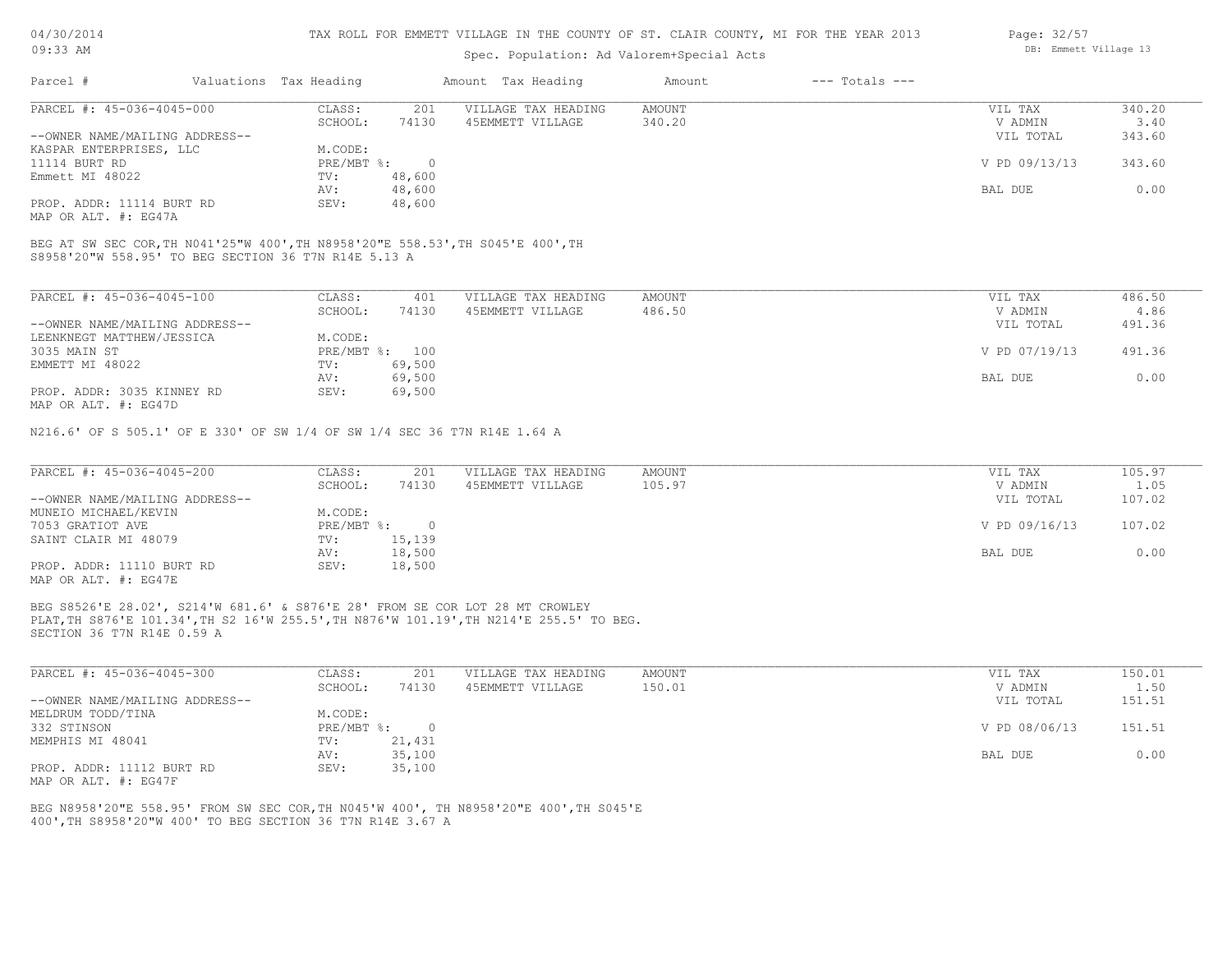# Spec. Population: Ad Valorem+Special Acts

| Parcel #                       | Valuations Tax Heading |        | Amount Tax Heading  | Amount | $---$ Totals $---$ |           |       |
|--------------------------------|------------------------|--------|---------------------|--------|--------------------|-----------|-------|
| PARCEL #: 45-036-4046-000      | CLASS:                 | 402    | VILLAGE TAX HEADING | AMOUNT |                    | VIL TAX   | 62.88 |
|                                | SCHOOL:                | 74130  | 45EMMETT VILLAGE    | 62.88  |                    | V ADMIN   | 0.62  |
| --OWNER NAME/MAILING ADDRESS-- |                        |        |                     |        |                    | VIL TOTAL | 63.50 |
| ZAWADZKI CARL ET-AL            | M.CODE:                |        |                     |        |                    |           |       |
| 13578 GILBERT RD               | PRE/MBT %:             |        |                     |        |                    | BAL DUE   | 63.50 |
| ALLENTON MI 48002              | TV:                    | 8,983  |                     |        |                    |           |       |
|                                | AV:                    | 16,800 |                     |        |                    |           |       |
| PROP. ADDR: WASHINGTON ST      | SEV:                   | 16,800 |                     |        |                    |           |       |
|                                |                        |        |                     |        |                    |           |       |

MAP OR ALT. #: EG46

OF MT CROWLEY EXC THE S 993 FT THEREOF & CONT 13.5 A. 13.5 A SEC 36 T7N R14E ALL THAT PART OF W 1/2 OF SW 1/4 LYING S OF GTRR R/W & W OF THE PLAT OF THE VILLAGE

| PARCEL #: 45-217-0001-000      | CLASS:       | 201    | VILLAGE TAX HEADING | AMOUNT | 35.92<br>VIL TAX       |
|--------------------------------|--------------|--------|---------------------|--------|------------------------|
|                                | SCHOOL:      | 74130  | 45EMMETT VILLAGE    | 35.92  | 0.35<br>V ADMIN        |
| --OWNER NAME/MAILING ADDRESS-- |              |        |                     |        | 36.27<br>VIL TOTAL     |
| BISCOS INN                     | M.CODE:      |        |                     |        |                        |
| P.O. BOX 188                   | $PRE/MBT$ %: | $\cap$ |                     |        | V PD 09/25/13<br>36.27 |
| EMMETT MI 48022                | TV:          | 5,132  |                     |        |                        |
|                                | AV:          | 5,200  |                     |        | 0.00<br>BAL DUE        |
| PROP. ADDR: 3146 MAIN ST       | SEV:         | 5,200  |                     |        |                        |
| MAP OR ALT. $\#$ : EG62/64     |              |        |                     |        |                        |

LOT 1 DUNEGANS ADDITION TO VILLAGE OF EMMETT

| PARCEL #: 45-217-0002-001      | CLASS:     | 401    | VILLAGE TAX HEADING | AMOUNT | VIL TAX       | 119.00 |
|--------------------------------|------------|--------|---------------------|--------|---------------|--------|
|                                | SCHOOL:    | 74130  | 45EMMETT VILLAGE    | 119.00 | V ADMIN       | 1.19   |
| --OWNER NAME/MAILING ADDRESS-- |            |        |                     |        | VIL TOTAL     | 120.19 |
| BIRKENSHAW ROBERT              | M.CODE:    |        |                     |        |               |        |
| P.O. BOX 188                   | PRE/MBT %: |        |                     |        | V PD 09/25/13 | 120.19 |
| EMMETT MI 48022                | TV:        | 17,000 |                     |        |               |        |
|                                | AV:        | 17,000 |                     |        | BAL DUE       | 0.00   |
| PROP. ADDR: 3146 MAIN ST       | SEV:       | 17,000 |                     |        |               |        |
| MAP OR ALT. #: EG65/69/76A     |            |        |                     |        |               |        |

19-217-0002-000, 19-217-0006-000, 19-217-0012-000; LOT 3, 12 &14 DUNEGANS ADDITION TO VILLAGE OF EMMETT SPLIT ON 11/21/2007 FROM

| PARCEL #: 45-217-0003-000      | CLASS:       | 201    | VILLAGE TAX HEADING | AMOUNT | VIL TAX       | 211.05 |
|--------------------------------|--------------|--------|---------------------|--------|---------------|--------|
|                                | SCHOOL:      | 74130  | 45EMMETT VILLAGE    | 211.05 | V ADMIN       | 2.11   |
| --OWNER NAME/MAILING ADDRESS-- |              |        |                     |        | VIL TOTAL     | 213.16 |
| FENECH RICHARD/ELIZABETH       | M.CODE:      |        |                     |        |               |        |
| PO BOX 93                      | $PRE/MBT$ %: | 100    |                     |        | V PD 09/26/13 | 213.16 |
| 3132 MAIN ST                   | TV:          | 30,150 |                     |        |               |        |
| EMMETT MI 48022                | AV:          | 48,400 |                     |        | BAL DUE       | 0.00   |
|                                | SEV:         | 48,400 |                     |        |               |        |
| PROP. ADDR: 3132 MAIN ST       |              |        |                     |        |               |        |

MAP OR ALT. #: EG66

LOT 4 DUNEGANS ADDITION TO VILLAGE OF EMMETT

Page: 33/57 DB: Emmett Village 13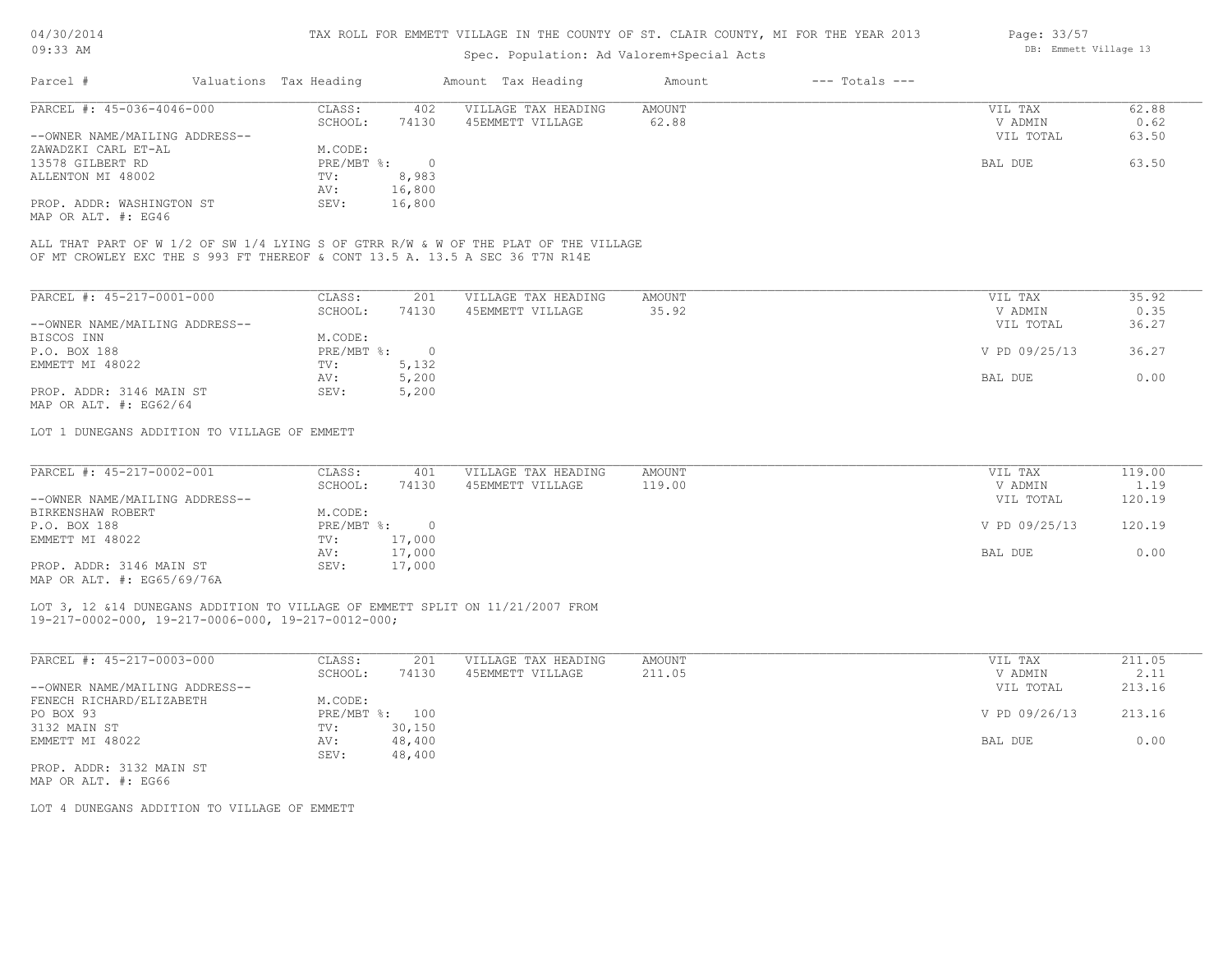# TAX ROLL FOR EMMETT VILLAGE IN THE COUNTY OF ST. CLAIR COUNTY, MI FOR THE YEAR 2013

Spec. Population: Ad Valorem+Special Acts

| Parcel #                       | Valuations Tax Heading |       | Amount Tax Heading  | Amount | $---$ Totals $---$ |           |      |
|--------------------------------|------------------------|-------|---------------------|--------|--------------------|-----------|------|
| PARCEL #: 45-217-0004-000      | CLASS:                 | 705   | VILLAGE TAX HEADING | AMOUNT |                    | VIL TAX   | 0.00 |
|                                | SCHOOL:                | 74130 | 45EMMETT VILLAGE    | 0.00   |                    | V ADMIN   | 0.00 |
| --OWNER NAME/MAILING ADDRESS-- |                        |       |                     |        |                    | VIL TOTAL | 0.00 |
| GLEASON BUTLER MEM HALL        | M.CODE:                |       |                     |        |                    |           |      |
| 3128 MAIN ST                   | PRE/MBT %:             |       |                     |        |                    | BAL DUE   | 0.00 |
| EMMETT MI 48022                | TV:                    |       |                     |        |                    |           |      |
|                                | AV:                    |       |                     |        |                    |           |      |
| PROP. ADDR: 3128 MAIN ST       | SEV:                   |       |                     |        |                    |           |      |
|                                |                        |       |                     |        |                    |           |      |

MAP OR ALT. #: EG67

LOT 5 DUNEGANS ADDITION TO VILLAGE OF EMMETT

| PARCEL #: 45-217-0005-000      | CLASS:     | 201    | VILLAGE TAX HEADING | AMOUNT | VIL TAX       | 285.93 |
|--------------------------------|------------|--------|---------------------|--------|---------------|--------|
|                                | SCHOOL:    | 74130  | 45EMMETT VILLAGE    | 285.93 | V ADMIN       | 2.85   |
| --OWNER NAME/MAILING ADDRESS-- |            |        |                     |        | VIL TOTAL     | 288.78 |
| BISCOS INC                     | M.CODE:    |        |                     |        |               |        |
| P.O. BOX 188                   | PRE/MBT %: |        |                     |        | V PD 09/25/13 | 288.78 |
| EMMETT MI 48022                | TV:        | 40,848 |                     |        |               |        |
|                                | AV:        | 82,400 |                     |        | BAL DUE       | 0.00   |
| PROP. ADDR: 3146 MAIN ST       | SEV:       | 82,400 |                     |        |               |        |

MAP OR ALT. #: EG68

LOTS 2, 6 & 7 DUNEGANS ADDITION TO VILLAGE OF EMMETT

| PARCEL #: 45-217-0007-000        | CLASS:  | 401            | VILLAGE TAX HEADING | AMOUNT | VIL TAX   | 91.70 |
|----------------------------------|---------|----------------|---------------------|--------|-----------|-------|
|                                  | SCHOOL: | 74130          | 45EMMETT VILLAGE    | 91.70  | V ADMIN   | 0.91  |
| --OWNER NAME/MAILING ADDRESS--   |         |                |                     |        | VIL TOTAL | 92.61 |
| GODD TODD HENRY/WILLETT MURIEL M | M.CODE: |                |                     |        |           |       |
| 10821 JOSEPH ST                  |         | PRE/MBT %: 100 |                     |        | BAL DUE   | 92.61 |
| EMMETT MI 48022                  | TV:     | 13,100         |                     |        |           |       |
|                                  | AV:     | 13,100         |                     |        |           |       |
| PROP. ADDR: 10821 JOSEPH ST      | SEV:    | 13,100         |                     |        |           |       |
| MAP OR ALT. #: EG70              |         |                |                     |        |           |       |

LOT 8 DUNEGANS ADDITION TO VILLAGE OF EMMETT

| PARCEL #: 45-217-0008-000      | CLASS:     | 401    | VILLAGE TAX HEADING | AMOUNT | VIL TAX       | 105.00 |
|--------------------------------|------------|--------|---------------------|--------|---------------|--------|
|                                | SCHOOL:    | 74130  | 45EMMETT VILLAGE    | 105.00 | V ADMIN       | 1.05   |
| --OWNER NAME/MAILING ADDRESS-- |            |        |                     |        | VIL TOTAL     | 106.05 |
| HOMETOWN RENTALS LLC           | M.CODE:    |        |                     |        |               |        |
| 3305 KNOLL RD                  | PRE/MBT %: |        |                     |        | V PD 09/16/13 | 106.05 |
| CAPAC MI 48014                 | TV:        | 15,000 |                     |        |               |        |
|                                | AV:        | 15,000 |                     |        | BAL DUE       | 0.00   |
| PROP. ADDR: 10817 JOSEPH ST    | SEV:       | 15,000 |                     |        |               |        |
| MAP OR ALT. $\#$ : EG71/72     |            |        |                     |        |               |        |

LOT 9 DUNEGANS ADDITION TO VILLAGE OF EMMETT

Page: 34/57 DB: Emmett Village 13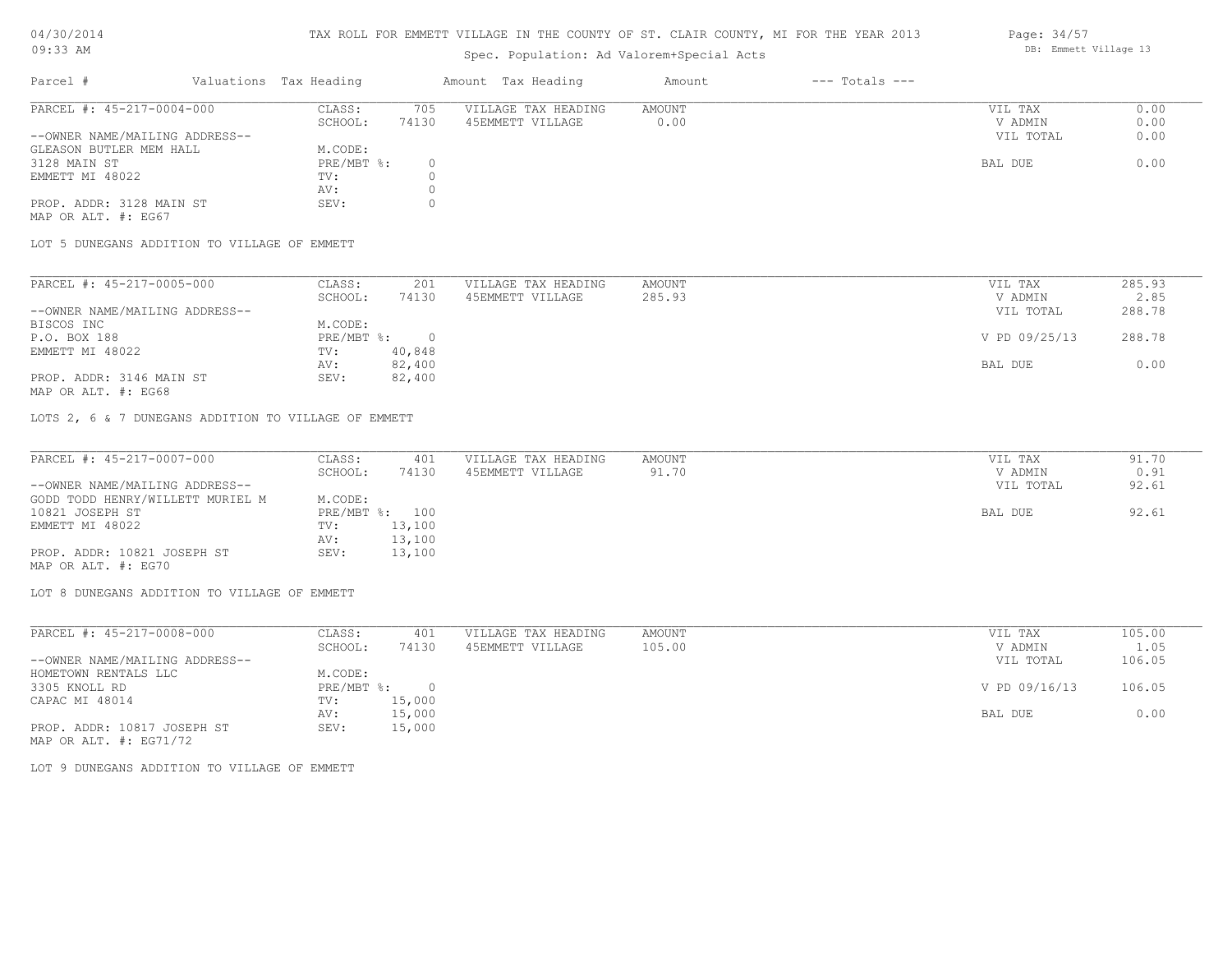# TAX ROLL FOR EMMETT VILLAGE IN THE COUNTY OF ST. CLAIR COUNTY, MI FOR THE YEAR 2013

# Spec. Population: Ad Valorem+Special Acts

| Parcel #                       | Valuations Tax Heading |        | Amount Tax Heading  | Amount | $---$ Totals $---$ |           |       |
|--------------------------------|------------------------|--------|---------------------|--------|--------------------|-----------|-------|
| PARCEL #: 45-217-0010-000      | CLASS:                 | 201    | VILLAGE TAX HEADING | AMOUNT |                    | VIL TAX   | 69.62 |
|                                | SCHOOL:                | 74130  | 45EMMETT VILLAGE    | 69.62  |                    | V ADMIN   | 0.69  |
| --OWNER NAME/MAILING ADDRESS-- |                        |        |                     |        |                    | VIL TOTAL | 70.31 |
| GAUTHIER FREDERICK J/MARTHA E  | M.CODE:                |        |                     |        |                    |           |       |
| 6800 BIG HAND RD               | PRE/MBT %:             |        |                     |        |                    | BAL DUE   | 70.31 |
| ST. CLAIR MI 48079             | TV:                    | 9,946  |                     |        |                    |           |       |
|                                | AV:                    | 10,100 |                     |        |                    |           |       |
| PROP. ADDR: JOSEPH ST          | SEV:                   | 10,100 |                     |        |                    |           |       |
|                                |                        |        |                     |        |                    |           |       |

MAP OR ALT. #: EG73/74

LOT 11 DUNEGANS ADDITION TO VILLAGE OF EMMETT

| PARCEL #: 45-217-0011-000      | CLASS:     | 705   | VILLAGE TAX HEADING | AMOUNT |         | VIL TAX   | 0.00 |
|--------------------------------|------------|-------|---------------------|--------|---------|-----------|------|
|                                | SCHOOL:    | 74130 | 45EMMETT VILLAGE    | 0.00   |         | V ADMIN   | 0.00 |
| --OWNER NAME/MAILING ADDRESS-- |            |       |                     |        |         | VIL TOTAL | 0.00 |
| GLEASON BUTLER MEM HALL        | M.CODE:    |       |                     |        |         |           |      |
| 3128 MAIN ST                   | PRE/MBT %: |       |                     |        | BAL DUE |           | 0.00 |
| EMMETT MI 48022                | TV:        |       |                     |        |         |           |      |
|                                | AV:        |       |                     |        |         |           |      |
| PROP. ADDR: MECHANIC ST        | SEV:       |       |                     |        |         |           |      |
| MAP OR ALT. #: EG75            |            |       |                     |        |         |           |      |

LOT 13 DUNEGANS ADDITION TO VILLAGE OF EMMETT

| PARCEL #: 45-218-0002-000      | CLASS:       | 702   | VILLAGE TAX HEADING | AMOUNT | VIL TAX |           | 0.00 |
|--------------------------------|--------------|-------|---------------------|--------|---------|-----------|------|
|                                | SCHOOL:      | 74130 | 45EMMETT VILLAGE    | 0.00   | V ADMIN |           | 0.00 |
| --OWNER NAME/MAILING ADDRESS-- |              |       |                     |        |         | VIL TOTAL | 0.00 |
| M-19 R/W 77023                 | M.CODE:      |       |                     |        |         |           |      |
| EMMETT MI 48022                | $PRE/MBT$ %: |       |                     |        | BAL DUE |           | 0.00 |
|                                | TV:          |       |                     |        |         |           |      |
| PROP. ADDR: JOSEPH ST          | AV:          |       |                     |        |         |           |      |
| MAP OR ALT. #: EG59D           | SEV:         |       |                     |        |         |           |      |

ADDITION THAT PART OF M-19 R/W LYING WITHIN LOTS 15, 18, 19, 22, 23 & 26 DUNEGANS FIRST

| PARCEL #: 45-538-0001-000      | CLASS:     | 201    | VILLAGE TAX HEADING | AMOUNT | VIL TAX       | 149.10 |
|--------------------------------|------------|--------|---------------------|--------|---------------|--------|
|                                | SCHOOL:    | 74130  | 45EMMETT VILLAGE    | 149.10 | V ADMIN       | 1.49   |
| --OWNER NAME/MAILING ADDRESS-- |            |        |                     |        | VIL TOTAL     | 150.59 |
| WENDLING HELEN M TRUST         | M.CODE:    |        |                     |        |               |        |
| 2775 BRICKER RD                | PRE/MBT %: | $\Box$ |                     |        | V PD 08/06/13 | 150.59 |
| GOODELLS MI 48027              | TV:        | 21,300 |                     |        |               |        |
|                                | AV:        | 21,300 |                     |        | BAL DUE       | 0.00   |
| PROP. ADDR: 3147 MAIN ST       | SEV:       | 21,300 |                     |        |               |        |
| MAP OR ALT. #: EG77            |            |        |                     |        |               |        |

 $\mathcal{L}_\mathcal{L} = \mathcal{L}_\mathcal{L} = \mathcal{L}_\mathcal{L} = \mathcal{L}_\mathcal{L} = \mathcal{L}_\mathcal{L} = \mathcal{L}_\mathcal{L} = \mathcal{L}_\mathcal{L} = \mathcal{L}_\mathcal{L} = \mathcal{L}_\mathcal{L} = \mathcal{L}_\mathcal{L} = \mathcal{L}_\mathcal{L} = \mathcal{L}_\mathcal{L} = \mathcal{L}_\mathcal{L} = \mathcal{L}_\mathcal{L} = \mathcal{L}_\mathcal{L} = \mathcal{L}_\mathcal{L} = \mathcal{L}_\mathcal{L}$ 

N1/2 OF LOT 1 VILLAGE OF MT CROWLEY ALTERATIONS & EXTENSION

Page: 35/57 DB: Emmett Village 13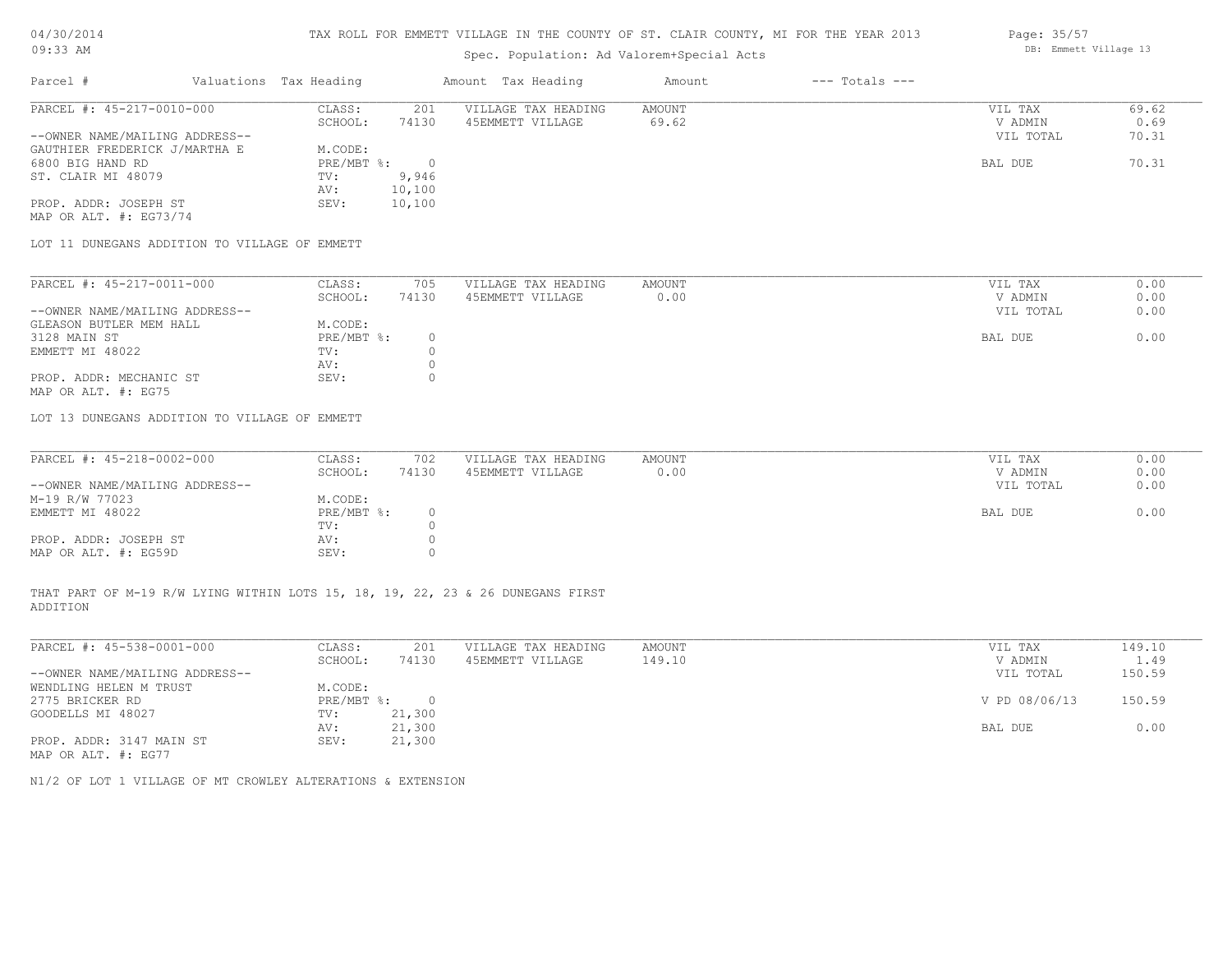| 04/30/2014 |  |
|------------|--|
| $09:33$ AM |  |

### Spec. Population: Ad Valorem+Special Acts

| Page: 36/57 |                       |  |
|-------------|-----------------------|--|
|             | DB: Emmett Village 13 |  |

| Parcel #                                                    | Valuations Tax Heading |          | Amount Tax Heading  | Amount | $---$ Totals $---$ |               |        |
|-------------------------------------------------------------|------------------------|----------|---------------------|--------|--------------------|---------------|--------|
| PARCEL #: 45-538-0002-000                                   | CLASS:                 | 201      | VILLAGE TAX HEADING | AMOUNT |                    | VIL TAX       | 234.50 |
|                                                             | SCHOOL:                | 74130    | 45EMMETT VILLAGE    | 234.50 |                    | V ADMIN       | 2.34   |
| --OWNER NAME/MAILING ADDRESS--                              |                        |          |                     |        |                    | VIL TOTAL     | 236.84 |
| GALAZKA ADRIAN/CHRISTINE                                    | M.CODE:                |          |                     |        |                    |               |        |
| 220 S. MAIN ST                                              | PRE/MBT %:             | $\Omega$ |                     |        |                    | V PD 08/06/13 | 236.84 |
| YALE MI 48097                                               | TV:                    | 33,500   |                     |        |                    |               |        |
|                                                             | AV:                    | 33,500   |                     |        |                    | BAL DUE       | 0.00   |
| PROP. ADDR: 3143 MAIN ST                                    | SEV:                   | 33,500   |                     |        |                    |               |        |
| MAP OR ALT. #: EG78                                         |                        |          |                     |        |                    |               |        |
| S1/2 OF LOT 1 VILLAGE OF MT CROWLEY ALTERATIONS & EXTENSION |                        |          |                     |        |                    |               |        |
|                                                             |                        |          |                     |        |                    |               |        |
| PARCEL #: 45-538-0004-001                                   | CLASS:                 | 201      | VILLAGE TAX HEADING | AMOUNT |                    | VIL TAX       | 35.00  |

| PARUBL #: 4J-JJ6-0004-001      | - CCATA      | ZUI   | ATTAGE TAV UEVATIMA | <b>AMOON L</b> | VIL IAA       | JJ.UU |
|--------------------------------|--------------|-------|---------------------|----------------|---------------|-------|
|                                | SCHOOL:      | 74130 | 45EMMETT VILLAGE    | 35.00          | V ADMIN       | 0.35  |
| --OWNER NAME/MAILING ADDRESS-- |              |       |                     |                | VIL TOTAL     | 35.35 |
| HESS RICHARD                   | M.CODE:      |       |                     |                |               |       |
| 4196 PINE GROVE ST             | $PRE/MBT$ %: |       |                     |                | V PD 09/09/13 | 35.35 |
| Fort Gratiot MI 48059          | TV:          | 5,000 |                     |                |               |       |
|                                | AV:          | 5,000 |                     |                | BAL DUE       | 0.00  |
| PROP. ADDR: MAIN ST            | SEV:         | 5,000 |                     |                |               |       |
| MAP OR ALT. #: EG79/80         |              |       |                     |                |               |       |

02/01/2008 FROM 19-538-004-000, 19-538-0003-000; LOT 2 & N 1/2 OF LOT 3 VILLAGE OF MT CROWLEY ALTERATIONS & EXTENSION SPLIT ON

| PARCEL #: 45-538-0005-000      | CLASS:     | 201   | VILLAGE TAX HEADING | AMOUNT | VIL TAX       | 11.30 |
|--------------------------------|------------|-------|---------------------|--------|---------------|-------|
|                                | SCHOOL:    | 74130 | 45EMMETT VILLAGE    | 11.30  | V ADMIN       | 0.11  |
| --OWNER NAME/MAILING ADDRESS-- |            |       |                     |        | VIL TOTAL     | 11.41 |
| HESS RICHARD C                 | M.CODE:    |       |                     |        |               |       |
| P.O. BOX 312                   | PRE/MBT %: |       |                     |        | V PD 09/09/13 | 11.41 |
| EMMETT MI 48022                | TV:        | 1,615 |                     |        |               |       |
|                                | AV:        | 2,500 |                     |        | BAL DUE       | 0.00  |
| PROP. ADDR: MAIN ST            | SEV:       | 2,500 |                     |        |               |       |
| MAP OR ALT. #: EG81            |            |       |                     |        |               |       |

THE N 37 FT OF THE S 60 FT OF THE E 66 FT OF LOT 4 VILLAGE OF MT CROWLEY

ALTERATIONS & EXTENSION

| PARCEL #: 45-538-0006-000      | CLASS:     | 201    | VILLAGE TAX HEADING | AMOUNT | VIL TAX       | 125.82 |  |
|--------------------------------|------------|--------|---------------------|--------|---------------|--------|--|
|                                | SCHOOL:    | 74130  | 45EMMETT VILLAGE    | 125.82 | V ADMIN       | 1.25   |  |
| --OWNER NAME/MAILING ADDRESS-- |            |        |                     |        | VIL TOTAL     | 127.07 |  |
| HESS RICHARD C                 | M.CODE:    |        |                     |        |               |        |  |
| P.O. BOX 312                   | PRE/MBT %: |        |                     |        | V PD 09/09/13 | 127.07 |  |
| EMMETT MI 48022                | TV:        | 17,975 |                     |        |               |        |  |
|                                | AV:        | 27,500 |                     |        | BAL DUE       | 0.00   |  |
| PROP. ADDR: 3137 MAIN ST       | SEV:       | 27,500 |                     |        |               |        |  |
|                                |            |        |                     |        |               |        |  |

MAP OR ALT. #: EG82

CROWLEY ALTERATIONS & EXTENSION S1/2 OF LOT 3 ALSO LOT 4 EXC THE S 60 FT OF THE E 86 FT THEREOF. VILLAGE OF MT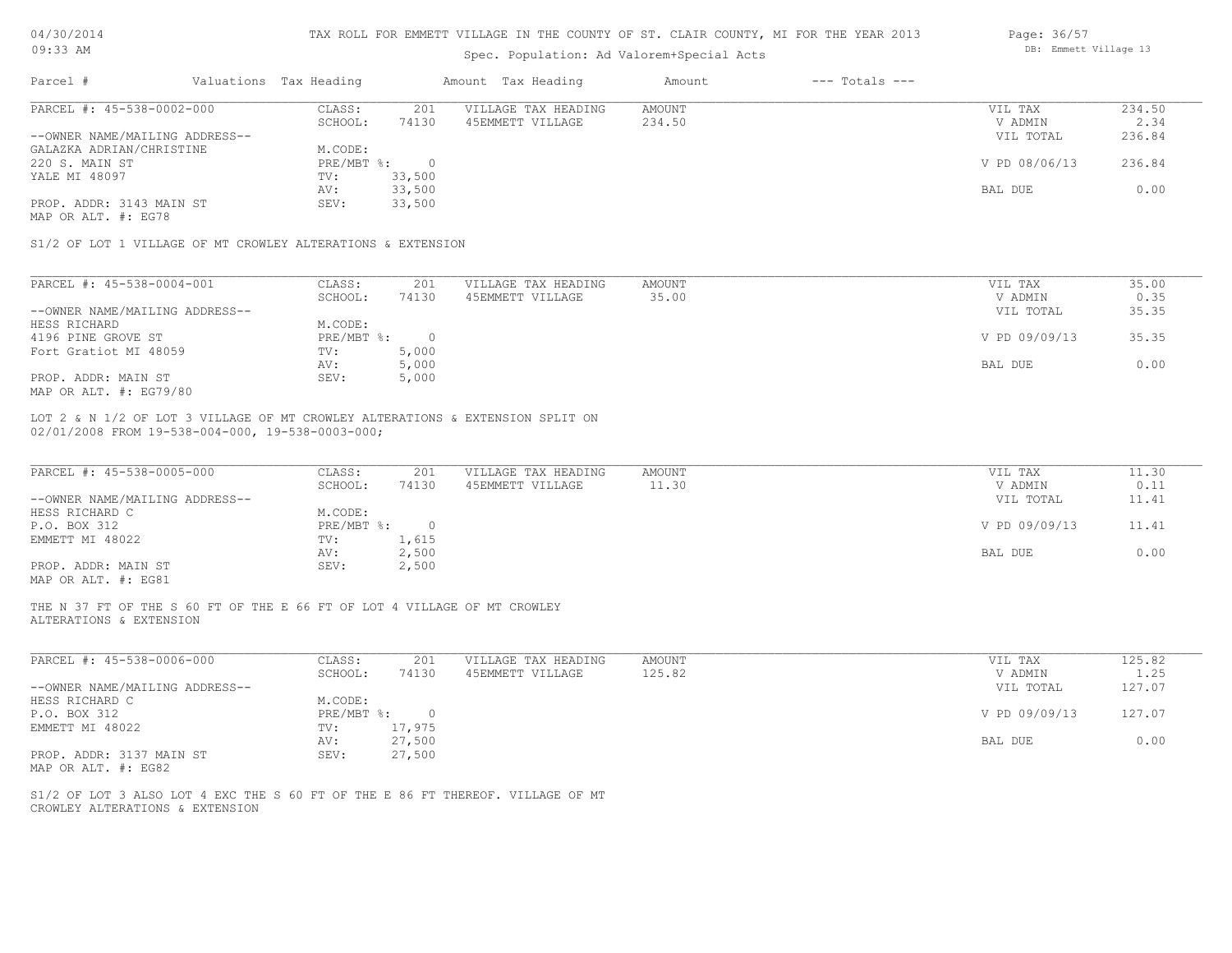| 04/30/2014 |  |
|------------|--|
| $09:33$ AM |  |

Spec. Population: Ad Val

| ST. CLAIR COUNTY, MI FOR THE YEAR 2013 |                    |  | Page: 37/57           |  |
|----------------------------------------|--------------------|--|-----------------------|--|
| lorem+Special Acts                     |                    |  | DB: Emmett Village 13 |  |
| Amount                                 | $---$ Totals $---$ |  |                       |  |

| PARCEL #: 45-538-0007-000      | CLASS:       | 201   | VILLAGE TAX HEADING | AMOUNT | VIL TAX       | 12.71 |
|--------------------------------|--------------|-------|---------------------|--------|---------------|-------|
|                                | SCHOOL:      | 74130 | 45EMMETT VILLAGE    | 12.71  | V ADMIN       | 0.12  |
| --OWNER NAME/MAILING ADDRESS-- |              |       |                     |        | VIL TOTAL     | 12.83 |
| HESS RICHARD C                 | M.CODE:      |       |                     |        |               |       |
| P.O. BOX 312                   | $PRE/MBT$ %: |       |                     |        | V PD 09/09/13 | 12.83 |
| EMMETT MI 48022                | TV:          | 1,816 |                     |        |               |       |
|                                | AV:          | 2,400 |                     |        | BAL DUE       | 0.00  |
| PROP. ADDR: MAIN ST            | SEV:         | 2,400 |                     |        |               |       |
| $\frac{1}{2}$                  |              |       |                     |        |               |       |

MAP OR ALT. #: EG83

CROWLEY ALTERATIONS & EXTENSION W20 FT OF E 86 FT OF S 60 FT & THE S 23 FT OF THE E 66 FT OF LOT 4 VILLAGE OF MT

Parcel # Valuations Tax Heading Amount Tax Heading

| PARCEL #: 45-538-0008-000                                    | CLASS:     | 703   | VILLAGE TAX HEADING | AMOUNT | 0.00<br>VIL TAX   |
|--------------------------------------------------------------|------------|-------|---------------------|--------|-------------------|
|                                                              | SCHOOL:    | 74130 | 45EMMETT VILLAGE    | 0.00   | 0.00<br>V ADMIN   |
| --OWNER NAME/MAILING ADDRESS--                               |            |       |                     |        | 0.00<br>VIL TOTAL |
| VILLAGE OF EMMETT                                            | M.CODE:    |       |                     |        |                   |
| 3119 MAIN ST                                                 | PRE/MBT %: |       |                     |        | 0.00<br>BAL DUE   |
| EMMETT MI 48022-4518                                         | TV:        |       |                     |        |                   |
|                                                              | AV:        |       |                     |        |                   |
| PROP. ADDR: 3119 MAIN ST<br>$MAD$ $CD$ $ATM$ $H$ , $DCOA/OC$ | SEV:       |       |                     |        |                   |

MAP OR ALT. #: EG84/85

LOT 5 & N 31 FT OF LOT 6 VILLAGE OF MT CROWLEY ALTERATIONS & EXTENSION

| PARCEL #: 45-538-0009-000      | CLASS:     | 703   | VILLAGE TAX HEADING | AMOUNT | VIL TAX   | 0.00 |
|--------------------------------|------------|-------|---------------------|--------|-----------|------|
|                                | SCHOOL:    | 74130 | 45EMMETT VILLAGE    | 0.00   | V ADMIN   | 0.00 |
| --OWNER NAME/MAILING ADDRESS-- |            |       |                     |        | VIL TOTAL | 0.00 |
| VILLAGE OF EMMETT              | M.CODE:    |       |                     |        |           |      |
| EMMETT MI 48022                | PRE/MBT %: |       |                     |        | BAL DUE   | 0.00 |
|                                | TV:        |       |                     |        |           |      |
| PROP. ADDR: 3099 MAIN ST       | AV:        |       |                     |        |           |      |
| MAP OR ALT. #: EG86            | SEV:       |       |                     |        |           |      |

EXTENSION LOT 6 EXC N 31 FT THEREOF & N 10 FT OF LOT 7 VILLAGE OF MT CROWLEY ALTERATIONS &

| PARCEL #: 45-538-0010-000      | CLASS:     | 703    | VILLAGE TAX HEADING | AMOUNT | VIL TAX<br>0.00   |
|--------------------------------|------------|--------|---------------------|--------|-------------------|
|                                | SCHOOL:    | 74130  | 45EMMETT VILLAGE    | 0.00   | 0.00<br>V ADMIN   |
| --OWNER NAME/MAILING ADDRESS-- |            |        |                     |        | 0.00<br>VIL TOTAL |
| VILLAGE OF EMMETT FIRE HALL    | M.CODE:    |        |                     |        |                   |
| 3109 MAIN ST                   | PRE/MBT %: | $\cap$ |                     |        | 0.00<br>BAL DUE   |
| EMMETT MI 48022                | TV:        |        |                     |        |                   |
|                                | AV:        |        |                     |        |                   |
| PROP. ADDR: 3109 MAIN ST       | SEV:       |        |                     |        |                   |
| MAP OR ALT. #: EG87A           |            |        |                     |        |                   |

EXTENSION LOT 7 EXC N 10 FT & N 38.2 FT OF LOT 8 VILLAGE OF MT CROWLEY ALTERATIONS &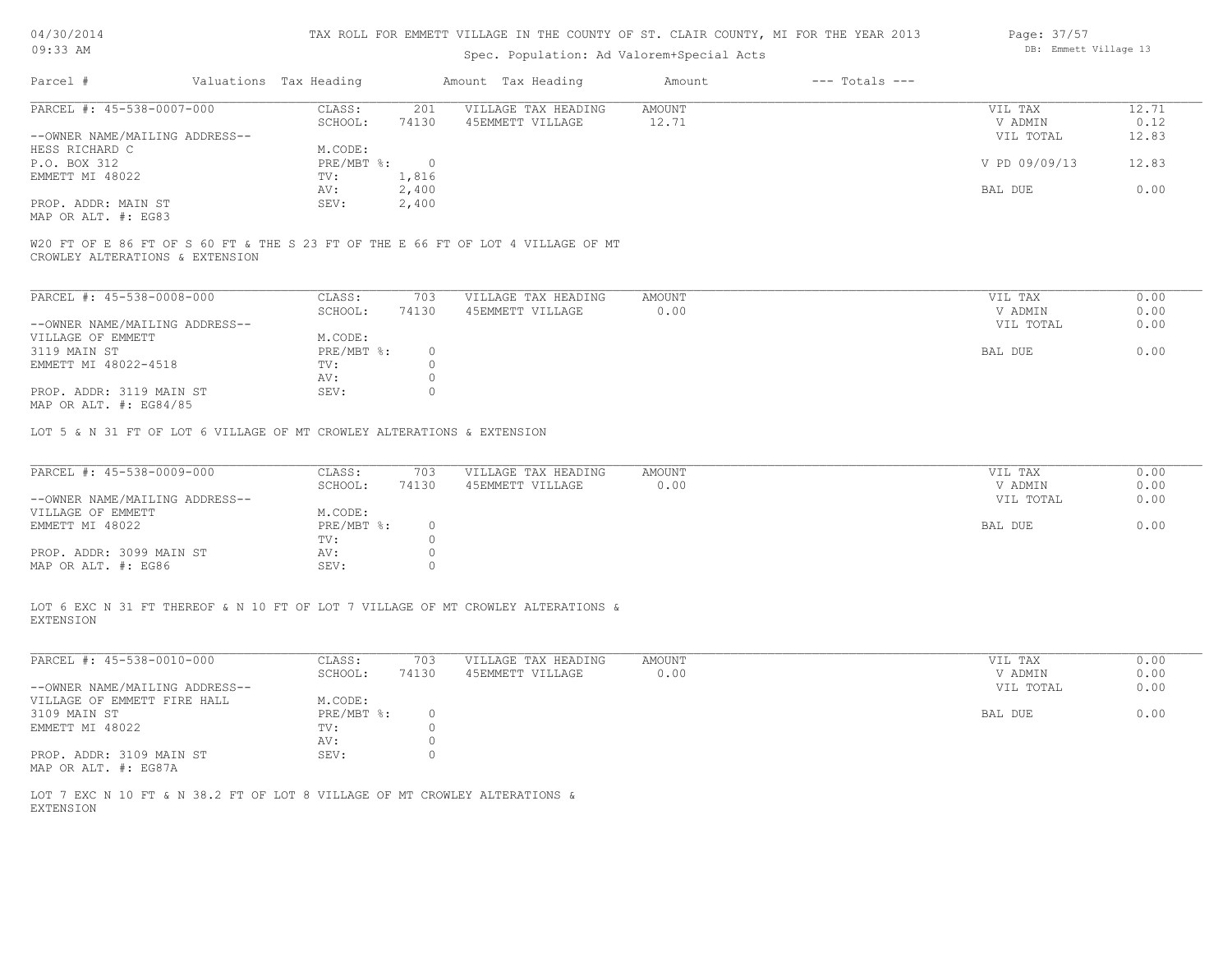## Spec. Population: Ad Valorem+Special Acts

| Parcel #                       | Valuations Tax Heading |                | Amount Tax Heading  | Amount | $---$ Totals $---$ |               |        |
|--------------------------------|------------------------|----------------|---------------------|--------|--------------------|---------------|--------|
| PARCEL #: 45-538-0011-000      | CLASS:                 | 401            | VILLAGE TAX HEADING | AMOUNT |                    | VIL TAX       | 198.80 |
|                                | SCHOOL:                | 74130          | 45EMMETT VILLAGE    | 198.80 |                    | V ADMIN       | 1.98   |
| --OWNER NAME/MAILING ADDRESS-- |                        |                |                     |        |                    | VIL TOTAL     | 200.78 |
| PATTERSON LISA REGINA          | M.CODE:                |                |                     |        |                    |               |        |
| 3093 MAIN ST                   |                        | PRE/MBT %: 100 |                     |        |                    | V PD 09/03/13 | 200.78 |
| EMMETT MI 48022                | TV:                    | 28,400         |                     |        |                    |               |        |
|                                | AV:                    | 28,400         |                     |        |                    | BAL DUE       | 0.00   |
| PROP. ADDR: 3093 MAIN ST       | SEV:                   | 28,400         |                     |        |                    |               |        |
|                                |                        |                |                     |        |                    |               |        |

MAP OR ALT. #: EG87B

CROWLEY ALTERATIONS & EXTENSION SEC 36 LYING W OF M-19 & S OF SAID PLAT, OWNED & OCC AS ONE LOT VILLAGE OF MT LOT 8 EXC N 38.2 FT ALSO N 72.2 FT OF E 165 FT OF THAT PART OF W 1/2 OF SW 1/2 OF

| PARCEL #: 45-538-0012-000      | CLASS:     | 401   | VILLAGE TAX HEADING | AMOUNT | VIL TAX       | 14.70 |
|--------------------------------|------------|-------|---------------------|--------|---------------|-------|
|                                | SCHOOL:    | 74130 | 45EMMETT VILLAGE    | 14.70  | V ADMIN       | 0.14  |
| --OWNER NAME/MAILING ADDRESS-- |            |       |                     |        | VIL TOTAL     | 14.84 |
| PROSCH TINA M                  | M.CODE:    |       |                     |        |               |       |
| 10877 MECHANIC ST              | PRE/MBT %: |       |                     |        | V PD 09/10/13 | 14.84 |
| EMMETT MI 48022                | TV:        | 2,100 |                     |        |               |       |
|                                | AV:        | 2,100 |                     |        | BAL DUE       | 0.00  |
| PROP. ADDR: WASHINGTON ST      | SEV:       | 2,100 |                     |        |               |       |
| $\cdots$                       |            |       |                     |        |               |       |

MAP OR ALT. #: EG87C

LOT 9 VILLAGE OF MT CROWLEY ALTERATIONS & EXTENSION

| PARCEL #: 45-538-0013-000      | CLASS:  | 401            | VILLAGE TAX HEADING | AMOUNT | VIL TAX       | 364.00 |
|--------------------------------|---------|----------------|---------------------|--------|---------------|--------|
|                                | SCHOOL: | 74130          | 45EMMETT VILLAGE    | 364.00 | V ADMIN       | 3.64   |
| --OWNER NAME/MAILING ADDRESS-- |         |                |                     |        | VIL TOTAL     | 367.64 |
| PROSCH TINA M                  | M.CODE: |                |                     |        |               |        |
| 10877 MECHANIC ST              |         | PRE/MBT %: 100 |                     |        | V PD 09/10/13 | 367.64 |
| EMMETT MI 48022                | TV:     | 52,000         |                     |        |               |        |
|                                | AV:     | 52,000         |                     |        | BAL DUE       | 0.00   |
| PROP. ADDR: 10877 MECHANIC ST  | SEV:    | 52,000         |                     |        |               |        |
|                                |         |                |                     |        |               |        |

MAP OR ALT. #: EG88

LOTS 10, 11 & 12 VILLAGE OF MT CROWLEY ALTERATIONS & EXTENSION

| PARCEL #: 45-538-0014-000      | CLASS:       | 401    | VILLAGE TAX HEADING | AMOUNT | VIL TAX       | 171.50 |
|--------------------------------|--------------|--------|---------------------|--------|---------------|--------|
|                                | SCHOOL:      | 74130  | 45EMMETT VILLAGE    | 171.50 | V ADMIN       | 1.71   |
| --OWNER NAME/MAILING ADDRESS-- |              |        |                     |        | VIL TOTAL     | 173.21 |
| HORON RICHARD L/MONIQUE        | M.CODE:      |        |                     |        |               |        |
| 10876 MECHANIC ST              | $PRE/MBT$ %: | 100    |                     |        | V PD 09/10/13 | 173.21 |
| EMMETT MI 48022                | TV:          | 24,500 |                     |        |               |        |
|                                | AV:          | 24,500 |                     |        | BAL DUE       | 0.00   |
| PROP. ADDR: 10876 MECHANIC ST  | SEV:         | 24,500 |                     |        |               |        |
|                                |              |        |                     |        |               |        |

MAP OR ALT. #: EG89

LOTS 13, 14 & 15 VILLAGE OF MT CROWLEY ALTERATIONS & EXTENSION

Page: 38/57 DB: Emmett Village 13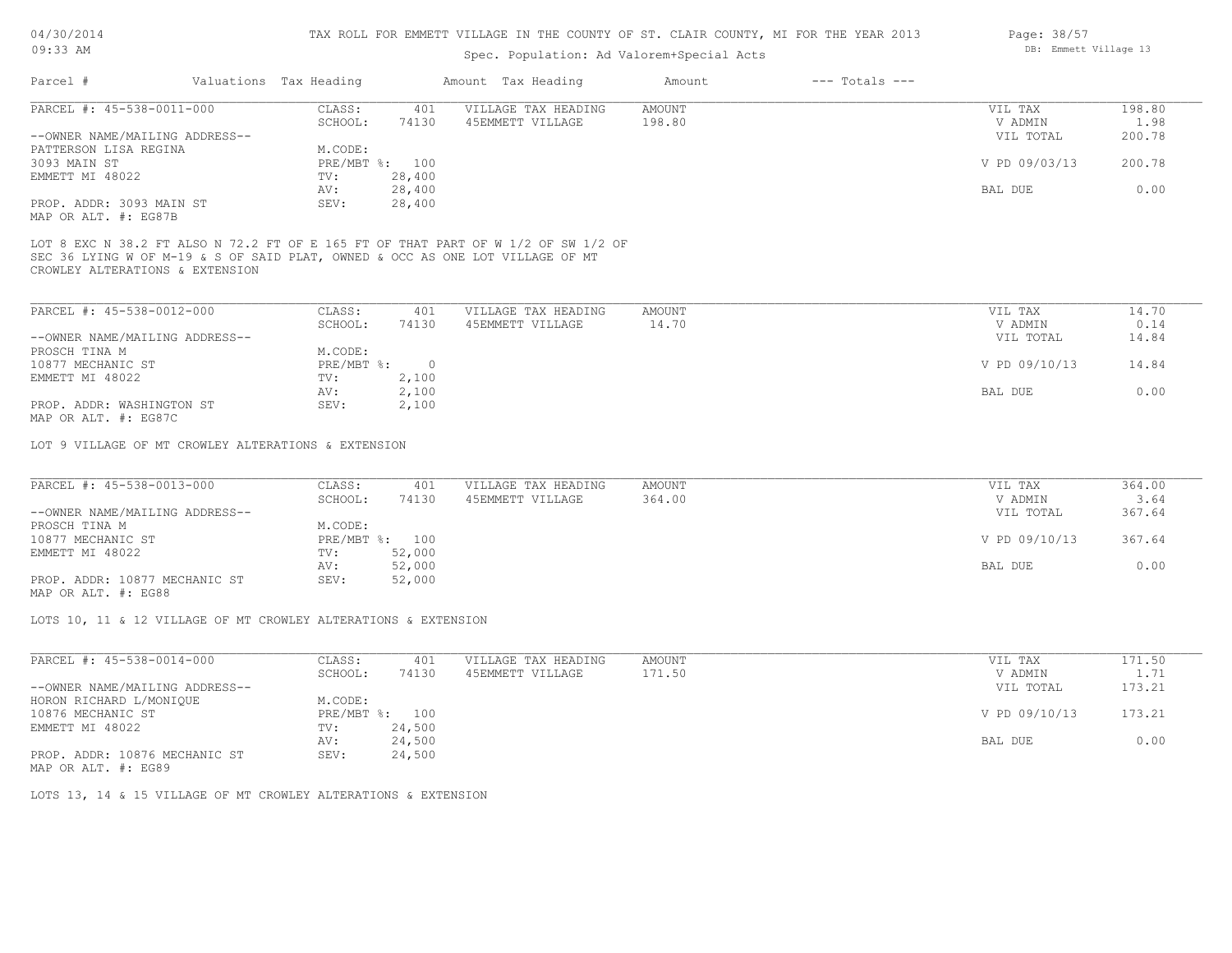### TAX ROLL FOR EMMETT VILLAGE IN THE COUNTY OF ST. CLAIR COUNTY, MI FOR THE YEAR 2013

# Spec. Population: Ad Valorem+Special Acts

| Parcel #                        | Valuations Tax Heading |       | Amount Tax Heading  | Amount | $---$ Totals $---$ |           |      |
|---------------------------------|------------------------|-------|---------------------|--------|--------------------|-----------|------|
| PARCEL #: 45-538-0015-000       | CLASS:                 | 705   | VILLAGE TAX HEADING | AMOUNT |                    | VIL TAX   | 0.00 |
|                                 | SCHOOL:                | 74130 | 45EMMETT VILLAGE    | 0.00   |                    | V ADMIN   | 0.00 |
| --OWNER NAME/MAILING ADDRESS--  |                        |       |                     |        |                    | VIL TOTAL | 0.00 |
| FRONTIER                        | M.CODE:                |       |                     |        |                    |           |      |
| PROPERTYU TAX DEPARTMENT-NCA    | PRE/MBT %:             |       |                     |        |                    | BAL DUE   | 0.00 |
| 805 CENTROL EXPY.SOUTH, STE.150 | TV:                    |       |                     |        |                    |           |      |
| Allen TX 75013-8097             | AV:                    |       |                     |        |                    |           |      |
|                                 | SEV:                   |       |                     |        |                    |           |      |
| PROP. ADDR: 3147 WASHINGTON ST  |                        |       |                     |        |                    |           |      |

MAP OR ALT. #: EG90

LOTS 16 & 17 VILLAGE OF MT CROWLEY ALTERATIONS & EXTENSION

| PARCEL #: 45-538-0016-000      | CLASS:     | 401           | VILLAGE TAX HEADING | AMOUNT | VIL TAX       | 10.22 |
|--------------------------------|------------|---------------|---------------------|--------|---------------|-------|
|                                | SCHOOL:    | 74130         | 45EMMETT VILLAGE    | 10.22  | V ADMIN       | 0.10  |
| --OWNER NAME/MAILING ADDRESS-- |            |               |                     |        | VIL TOTAL     | 10.32 |
| WENDLING HELEN M TRUST         | M.CODE:    |               |                     |        |               |       |
| 2775 BRICKER                   | PRE/MBT %: |               |                     |        | V PD 08/06/13 | 10.32 |
| GOODELLS MI 48027              | TV:        | $\perp$ , 461 |                     |        |               |       |
|                                | AV:        | 4,900         |                     |        | BAL DUE       | 0.00  |
| PROP. ADDR: JOSEPH ST          | SEV:       | 4,900         |                     |        |               |       |
|                                |            |               |                     |        |               |       |

MAP OR ALT. #: EG91

LOT 18 VILLAGE OF MT CROWLEY ALTERATIONS & EXTENSION

| PARCEL #: 45-538-0017-000      | CLASS:       | 401   | VILLAGE TAX HEADING | AMOUNT | VIL TAX   | 17.50 |
|--------------------------------|--------------|-------|---------------------|--------|-----------|-------|
|                                | SCHOOL:      | 74130 | 45EMMETT VILLAGE    | 17.50  | V ADMIN   | 0.17  |
| --OWNER NAME/MAILING ADDRESS-- |              |       |                     |        | VIL TOTAL | 17.67 |
| MCKAY GARY & APRIL             | M.CODE:      |       |                     |        |           |       |
| P.O. BOX 124                   | $PRE/MBT$ %: |       |                     |        | BAL DUE   | 17.67 |
| EMMETT MI 48022                | TV:          | 2,500 |                     |        |           |       |
|                                | AV:          | 2,500 |                     |        |           |       |
| PROP. ADDR: JOSEPH ST          | SEV:         | 2,500 |                     |        |           |       |
| MAP OR ALT. #: EG92            |              |       |                     |        |           |       |

LOT 19 VILLAGE OF MT CROWLEY ALTERATIONS & EXTENSION

| PARCEL #: 45-538-0018-001        | CLASS:  | 401            | VILLAGE TAX HEADING | AMOUNT | VIL TAX   | 111.81 |
|----------------------------------|---------|----------------|---------------------|--------|-----------|--------|
|                                  | SCHOOL: | 74130          | 45EMMETT VILLAGE    | 111.81 | V ADMIN   |        |
| --OWNER NAME/MAILING ADDRESS--   |         |                |                     |        | VIL TOTAL | 112.92 |
| MCKAY GARY & APRIL               | M.CODE: |                |                     |        |           |        |
| PO BOX 124                       |         | PRE/MBT %: 100 |                     |        | BAL DUE   | 112.92 |
| EMMETT MI 48022                  | TV:     | 15,974         |                     |        |           |        |
|                                  | AV:     | 16,200         |                     |        |           |        |
| PROP. ADDR: 3137 WASHINGTON ST   | SEV:    | 16,200         |                     |        |           |        |
| MAP OR ALT. $\#$ : EG93A/B/C/D/E |         |                |                     |        |           |        |

11/08/2007 FROM 19-538-0018-000, 19-538-0019-000, 19-538-0020-000; LOTS 20, 21, 22 & 23 VILLAGE OF MT CROWLEY ALTERATIONS & EXTENSION SPLIT ON Page: 39/57 DB: Emmett Village 13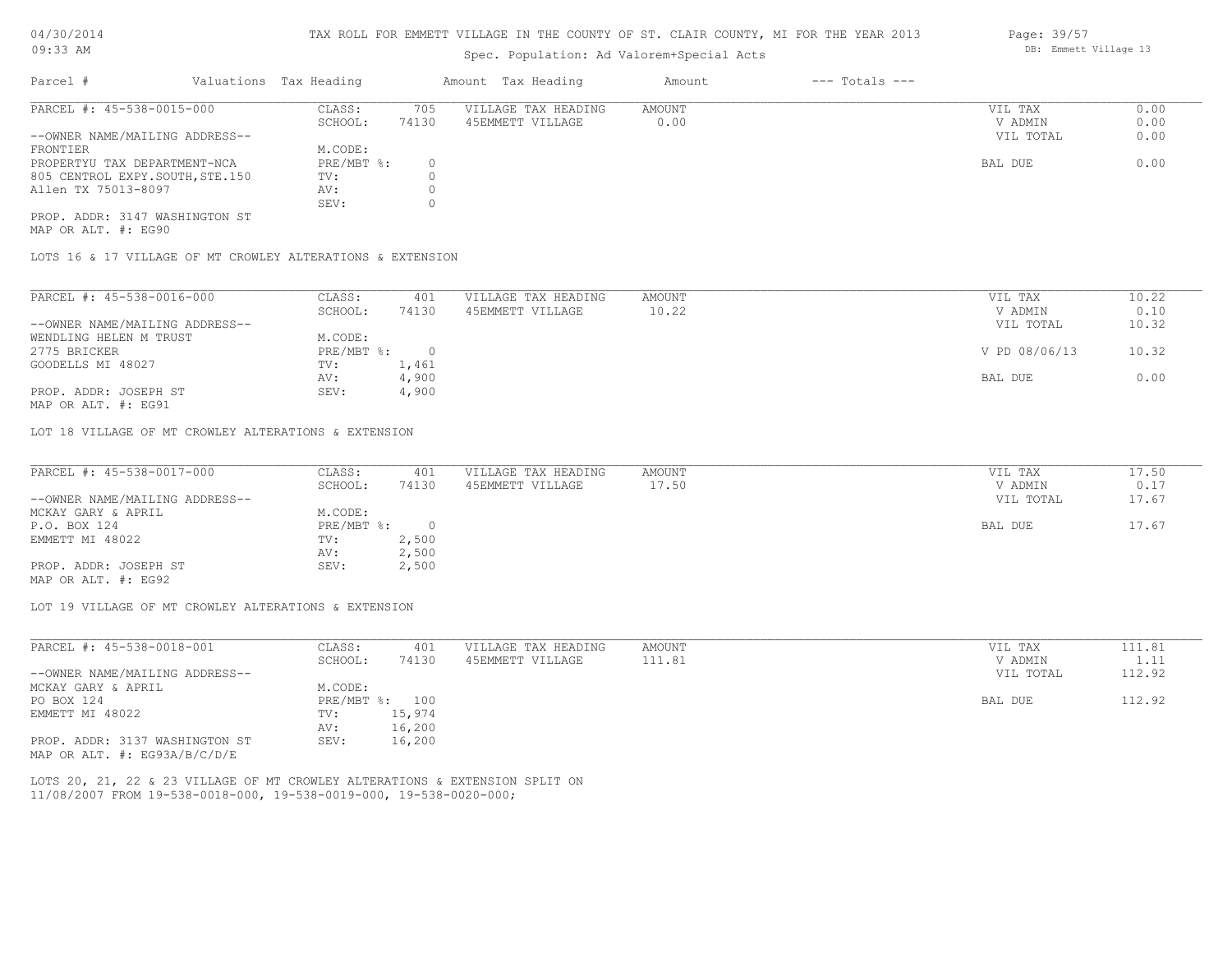# 04/30/2014

#### TAX ROLL FOR EMMETT VILLAGE IN THE COUNTY OF ST. CLAIR COUNTY, MI FOR THE YEAR 2013 Page: 40/57

| $09:33$ AM                                           |                        |                | Spec. Population: Ad Valorem+Special Acts                                       |               |                    | DB: Emmett Village 13        |                 |
|------------------------------------------------------|------------------------|----------------|---------------------------------------------------------------------------------|---------------|--------------------|------------------------------|-----------------|
| Parcel #                                             | Valuations Tax Heading |                | Amount Tax Heading                                                              | Amount        | $---$ Totals $---$ |                              |                 |
| PARCEL #: 45-538-0021-000                            | CLASS:                 | 401            | VILLAGE TAX HEADING                                                             | <b>AMOUNT</b> |                    | VIL TAX                      | 16.80           |
|                                                      | SCHOOL:                | 74130          | 45EMMETT VILLAGE                                                                | 16.80         |                    | V ADMIN                      | 0.16            |
| --OWNER NAME/MAILING ADDRESS--                       |                        |                |                                                                                 |               |                    | VIL TOTAL                    | 16.96           |
| MILLER THOMAS A.                                     | M.CODE:                |                |                                                                                 |               |                    |                              |                 |
| 11736 LABS RD                                        | PRE/MBT %:             | $\overline{0}$ |                                                                                 |               |                    | BAL DUE                      | 16.96           |
| Memphis MI 48041                                     | TV:                    | 2,400          |                                                                                 |               |                    |                              |                 |
|                                                      | AV:                    | 2,400          |                                                                                 |               |                    |                              |                 |
| PROP. ADDR: WASHINGTON ST                            | SEV:                   | 2,400          |                                                                                 |               |                    |                              |                 |
| MAP OR ALT. #: EG93F                                 |                        |                |                                                                                 |               |                    |                              |                 |
| LOT 24 VILLAGE OF MT CROWLEY ALTERATIONS & EXTENSION |                        |                |                                                                                 |               |                    |                              |                 |
| PARCEL #: 45-538-0022-001                            | CLASS:                 | 401            | VILLAGE TAX HEADING                                                             | AMOUNT        |                    | VIL TAX                      | 220.82          |
|                                                      | SCHOOL:                | 74130          | 45EMMETT VILLAGE                                                                | 220.82        |                    | V ADMIN                      | 2.20            |
| --OWNER NAME/MAILING ADDRESS--                       |                        |                |                                                                                 |               |                    | VIL TOTAL                    | 223.02          |
| PRATT ROBERT/KATHLEEN                                | M.CODE:                |                |                                                                                 |               |                    |                              |                 |
| 3119 WASHINGTON ST                                   |                        | PRE/MBT %: 100 |                                                                                 |               |                    | V PD 09/10/13                | 223.02          |
| EMMETT MI 48022                                      | TV:                    | 31,546         |                                                                                 |               |                    |                              |                 |
|                                                      | AV:                    | 40,400         |                                                                                 |               |                    | BAL DUE                      | 0.00            |
| PROP. ADDR: 3119 WASHINGTON ST                       | SEV:                   | 40,400         |                                                                                 |               |                    |                              |                 |
| MAP OR ALT. #: EG94/95                               |                        |                |                                                                                 |               |                    |                              |                 |
| 02/01/2008 FROM 19-538-0022-000, 19-538-0023-000;    |                        |                | LOTS 25,26, 27 & 28 VILLAGE OF MT CROWLEY ALTERATIONS & EXTENSION SPLIT ON      |               |                    |                              |                 |
| PARCEL #: 45-864-0001-001                            | CLASS:                 | 401            | VILLAGE TAX HEADING                                                             | <b>AMOUNT</b> |                    | VIL TAX                      | 243.60          |
|                                                      | SCHOOL:                | 74130          | 45EMMETT VILLAGE                                                                | 243.60        |                    | V ADMIN                      | 2.43            |
| --OWNER NAME/MAILING ADDRESS--                       |                        |                |                                                                                 |               |                    | VIL TOTAL                    | 246.03          |
| KOROTKO MATTHEW/JOAN                                 | M.CODE:                |                |                                                                                 |               |                    |                              |                 |
|                                                      |                        |                |                                                                                 |               |                    |                              |                 |
| 3207 MAIN ST                                         |                        | PRE/MBT %: 100 |                                                                                 |               |                    | V PD 07/19/13                | 246.03          |
| EMMETT MI 48022                                      | TV:                    | 34,800         |                                                                                 |               |                    |                              |                 |
|                                                      | AV:                    | 34,800         |                                                                                 |               |                    | BAL DUE                      | 0.00            |
| PROP. ADDR: 3207 MAIN ST<br>MAP OR ALT. #:           | SEV:                   | 34,800         |                                                                                 |               |                    |                              |                 |
| 02/01/2007 FROM 19-864-0001-000, 19-864-0005-000;    |                        |                | LOTS 1, 2, 11 & 12 WATTERS CHILLSONS ADDITION TO THE VILLAGE OF EMMETT SPLIT ON |               |                    |                              |                 |
| PARCEL #: 45-864-0003-000                            | CLASS:                 | 201            | VILLAGE TAX HEADING                                                             | <b>AMOUNT</b> |                    | VIL TAX                      | 1,234.54        |
| CLINIDD MAMP (MATTIMC ADDDROG                        | SCHOOL:                | 74130          | 45EMMETT VILLAGE                                                                | 1,234.54      |                    | V ADMIN<br><b>TITT</b> MOMAT | 12.34<br>1.2100 |
|                                                      |                        |                |                                                                                 |               |                    |                              |                 |

| --OWNER NAME/MAILING ADDRESS-- |         |              | VIL TOTAL              | 1,246.88 |
|--------------------------------|---------|--------------|------------------------|----------|
| CSB BANK                       | M.CODE: |              |                        |          |
| 206 S MAIN ST                  |         | PRE/MBT %: 0 | V PD 08/30/13 1,246.88 |          |
| CAPAC MI 48014                 | TV:     | 176,363      |                        |          |
|                                | AV:     | 192,700      | BAL DUE                | 0.00     |
| PROP. ADDR: 3177 MAIN ST       | SEV:    | 192,700      |                        |          |

MAP OR ALT. #: EG99

LOTS 3 TO 10 & LOTS 19 TO 24 WATTERS CHILLSONS ADDITION TO VILLAGE OF EMMETT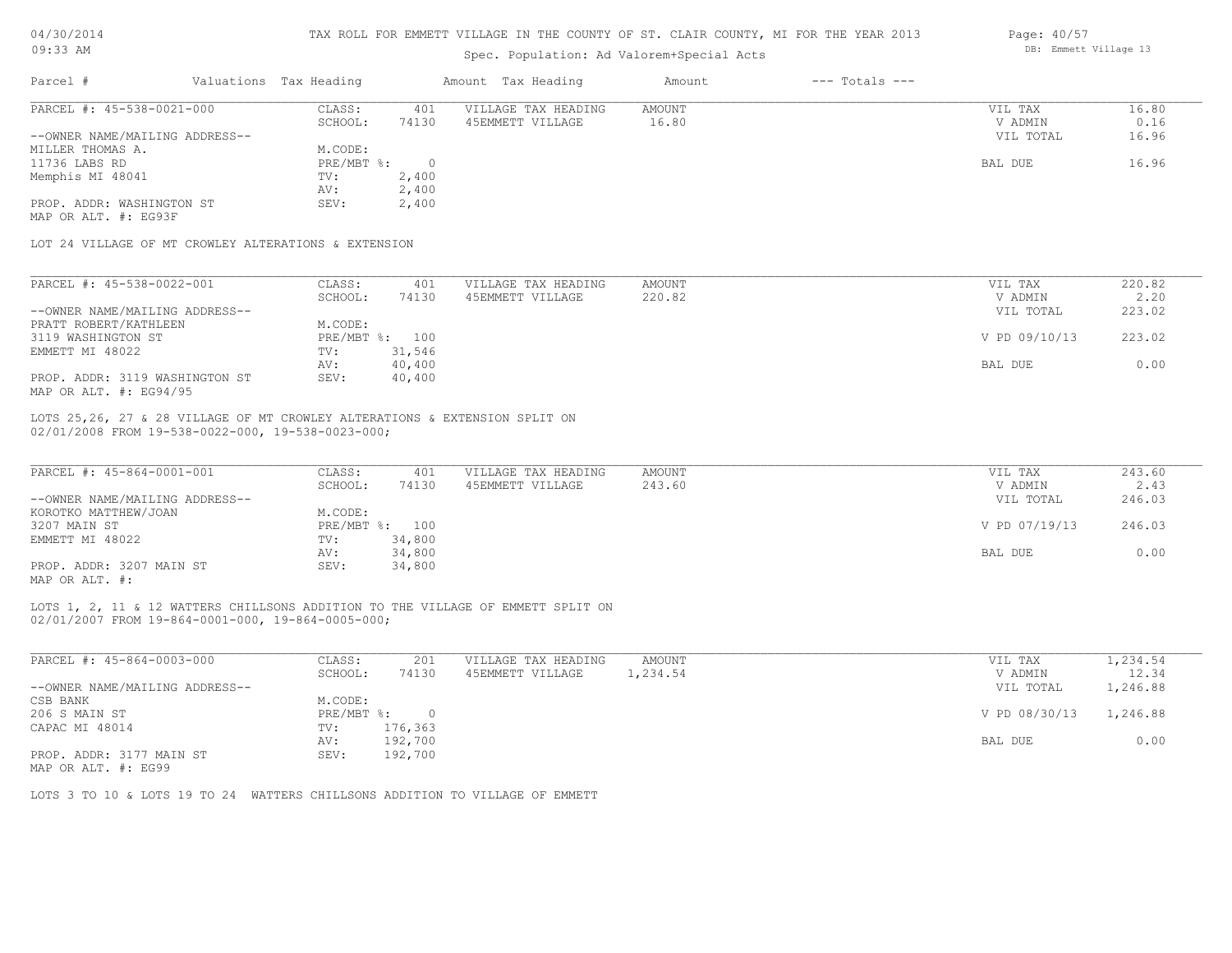| 04/30/2014 |  |
|------------|--|
| $09:33$ AM |  |

Spec. Population: Ad Valorem+Special Acts

|                                                                                                                                                                                                                                                     |                        |                             |                | spec. Population: Ad valorem special Acts                                                                                                                                  |               |                    |               |        |
|-----------------------------------------------------------------------------------------------------------------------------------------------------------------------------------------------------------------------------------------------------|------------------------|-----------------------------|----------------|----------------------------------------------------------------------------------------------------------------------------------------------------------------------------|---------------|--------------------|---------------|--------|
| Parcel #                                                                                                                                                                                                                                            | Valuations Tax Heading |                             |                | Amount Tax Heading                                                                                                                                                         | Amount        | $---$ Totals $---$ |               |        |
| PARCEL #: 45-864-0006-000                                                                                                                                                                                                                           |                        | CLASS:                      | 401            | VILLAGE TAX HEADING                                                                                                                                                        | <b>AMOUNT</b> |                    | VIL TAX       | 259.70 |
|                                                                                                                                                                                                                                                     |                        | SCHOOL:                     | 74130          | 45EMMETT VILLAGE                                                                                                                                                           | 259.70        |                    | V ADMIN       | 2.59   |
| --OWNER NAME/MAILING ADDRESS--                                                                                                                                                                                                                      |                        |                             |                |                                                                                                                                                                            |               |                    | VIL TOTAL     | 262.29 |
| VERNIER PATRICK/DOROTHY                                                                                                                                                                                                                             |                        | M.CODE:                     |                |                                                                                                                                                                            |               |                    |               |        |
| PO BOX 24                                                                                                                                                                                                                                           |                        |                             | PRE/MBT %: 100 |                                                                                                                                                                            |               |                    | V PD 09/03/13 | 262.29 |
| 10880 PROSPECT ST                                                                                                                                                                                                                                   |                        | TV:                         | 37,100         |                                                                                                                                                                            |               |                    |               |        |
| EMMETT MI 48022                                                                                                                                                                                                                                     |                        | AV:                         | 37,100         |                                                                                                                                                                            |               |                    | BAL DUE       | 0.00   |
|                                                                                                                                                                                                                                                     |                        | SEV:                        | 37,100         |                                                                                                                                                                            |               |                    |               |        |
| PROP. ADDR: 10880 PROSPECT ST                                                                                                                                                                                                                       |                        |                             |                |                                                                                                                                                                            |               |                    |               |        |
| MAP OR ALT. #: EG102                                                                                                                                                                                                                                |                        |                             |                |                                                                                                                                                                            |               |                    |               |        |
| A OWNED AND OCC AS ONE PARCEL                                                                                                                                                                                                                       |                        |                             |                | LOTS 13,14 & 15 WATTERS CHILLSON'S ADDITION & BEG AT NE COR LOT 13, TH W 198', TH<br>N230'E 124.02', TH S8953'23"E 198', TH S230'W 123.64' TO BEG SECTION 36 T7N R14E 0.56 |               |                    |               |        |
| PARCEL #: 45-864-0007-000                                                                                                                                                                                                                           |                        | CLASS:                      | 401            | VILLAGE TAX HEADING                                                                                                                                                        | <b>AMOUNT</b> |                    | VIL TAX       | 163.80 |
|                                                                                                                                                                                                                                                     |                        | SCHOOL:                     | 74130          | 45EMMETT VILLAGE                                                                                                                                                           | 163.80        |                    | V ADMIN       | 1.63   |
| --OWNER NAME/MAILING ADDRESS--                                                                                                                                                                                                                      |                        |                             |                |                                                                                                                                                                            |               |                    | VIL TOTAL     | 165.43 |
| PIERCE D.R/PATRICK R./CECILA M.WARD                                                                                                                                                                                                                 |                        | M.CODE:                     |                |                                                                                                                                                                            |               |                    |               |        |
| 10895 BRANDON RD                                                                                                                                                                                                                                    |                        | $PRE/MBT$ $\div$            | $\overline{0}$ |                                                                                                                                                                            |               |                    | V PD 09/10/13 | 165.43 |
| EMMETT MI 48022                                                                                                                                                                                                                                     |                        | TV:                         | 23,400         |                                                                                                                                                                            |               |                    |               |        |
|                                                                                                                                                                                                                                                     |                        | AV:                         | 23,400         |                                                                                                                                                                            |               |                    | BAL DUE       | 0.00   |
| PROP. ADDR: 10890 PROSPECT ST                                                                                                                                                                                                                       |                        | SEV:                        | 23,400         |                                                                                                                                                                            |               |                    |               |        |
| MAP OR ALT. #: EG103/104                                                                                                                                                                                                                            |                        |                             |                |                                                                                                                                                                            |               |                    |               |        |
| LOTS 16 & 17 & PRT SEC 36 DEXC AS BEG S0*4'13"W 495', S89*19'25"E 99', TH N<br>0*4'13"E 50' & S89*19'25"E 626.03' FROM W 1/4 COR, TH S89*19'25"E 132', TH<br>S0*19'10"W 238.42', TH N89*16'22"W 132', TH N0*19'19"E 238.30' TO POB SEC 36<br>PARCEL |                        |                             |                | T7NR14E WATTERS CHILLSONS ADDITION TO VILLAGE OF EMMETT OWNED & OCCUPIED AS ONE                                                                                            |               |                    |               |        |
| PARCEL #: 45-864-0007-200                                                                                                                                                                                                                           |                        | CLASS:                      | 401            | VILLAGE TAX HEADING                                                                                                                                                        | <b>AMOUNT</b> |                    | VIL TAX       | 29.88  |
|                                                                                                                                                                                                                                                     |                        | SCHOOL:                     | 74130          | 45EMMETT VILLAGE                                                                                                                                                           | 29.88         |                    | V ADMIN       | 0.29   |
| --OWNER NAME/MAILING ADDRESS--                                                                                                                                                                                                                      |                        |                             |                |                                                                                                                                                                            |               |                    | VIL TOTAL     | 30.17  |
| PIERCE D.R./CECILIA WARD/PAT TRUST<br>10895 BRANDON RD                                                                                                                                                                                              |                        | M.CODE:<br>$PRE/MBT$ $\div$ | $\overline{0}$ |                                                                                                                                                                            |               |                    | V PD 09/10/13 | 30.17  |
| EMMETT MI 48022                                                                                                                                                                                                                                     |                        | TV:                         | 4,269          |                                                                                                                                                                            |               |                    |               |        |
|                                                                                                                                                                                                                                                     |                        | AV:                         | 7,300          |                                                                                                                                                                            |               |                    | BAL DUE       | 0.00   |
| PROP. ADDR: PROSPECT ST                                                                                                                                                                                                                             |                        | SEV:                        | 7,300          |                                                                                                                                                                            |               |                    |               |        |
| MAP OR ALT. #: EG104                                                                                                                                                                                                                                |                        |                             |                |                                                                                                                                                                            |               |                    |               |        |
| PRT LOTS 18 & 30 & PRT SEC 36 DESC AS BEG S0*4'13"W 495', S89*19'25"E 99',<br>NO*4'13"E 50', & S89*19'25"E 456.03' FROM W 1/4 COR, TH S89*19'25"E 170', TH<br>EMMETT OWNED & OCCUPIED AS ONE PARCEL.                                                |                        |                             |                | S0*19'10"W 238.3', TH N89*16'22"W 66'; TH S0*19'10"W 41.25', TH N89*19'25"W 104',<br>TH NO*19'10"E 279.50' TO POB. SECT 36 T7N R14E WATTERS CILLSON'S ADD TO VILAGE OF     |               |                    |               |        |

Page: 41/57 DB: Emmett Village 13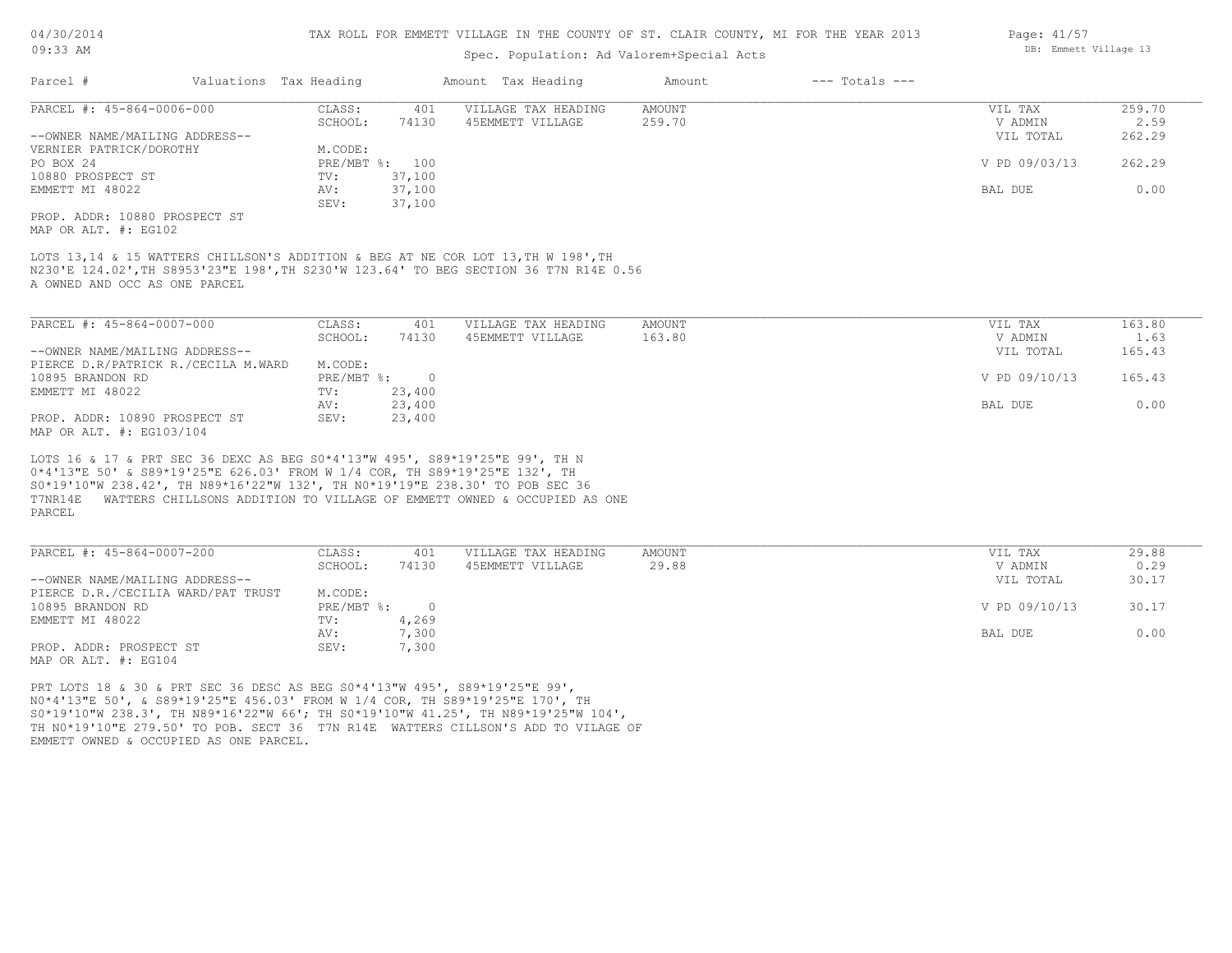# Spec. Population: Ad Valorem+Special Acts

| PARCEL #: 45-864-0008-000<br>VILLAGE TAX HEADING<br><b>AMOUNT</b><br>CLASS:<br>401<br>VIL TAX<br>29.84<br>74130<br>29.84<br>SCHOOL:<br>45EMMETT VILLAGE<br>V ADMIN<br>VIL TOTAL<br>30.13<br>--OWNER NAME/MAILING ADDRESS--<br>PIERCE DENNIS/CECILIA/PATRICK TRUST<br>M.CODE:<br>30.13<br>10895 BRANDON RD<br>PRE/MBT %: 100<br>V PD 09/10/13<br>4,264<br>TV:<br>7,600<br>0.00<br>AV:<br>BAL DUE<br>PROP. ADDR: 10900 PROSPECT ST<br>SEV:<br>7,600<br>PRT LOT 30 & PRT SEC 36 DESC AS BEG S0*4'13"W 495' FROM W 1'4 COR, TH S89*19'25"E<br>99', TH NO*4'13"E 50', TH S89*19'25"E 116.03', TH SO*19'10"W 279.5' TH N89*19'25"W<br>213.81', TH NO*4'13"E 229.5' TO POB WATTERS CHILLSON'S ADDITION TO VILLAGE OF<br>EMMETT ' SEC 36 T7N R14E OWNED & OCC AS 1 PARCEL<br>PARCEL #: 45-864-0008-200<br>CLASS:<br>29.84<br>401<br>VILLAGE TAX HEADING<br>AMOUNT<br>VIL TAX<br>29.84<br>SCHOOL:<br>74130<br>45EMMETT VILLAGE<br>V ADMIN<br>0.29<br>--OWNER NAME/MAILING ADDRESS--<br>30.13<br>VIL TOTAL<br>PIERCE DENNIS/CECILIA/PATRICK TRUST<br>M.CODE:<br>$\overline{0}$<br>10895 BRANDON RD<br>$PRE/MBT$ %:<br>V PD 09/10/13<br>30.13<br>EMMETT MI 48022<br>4,264<br>TV:<br>7,300<br>0.00<br>AV:<br>BAL DUE<br>PROP. ADDR: PROSPECT ST<br>SEV:<br>7,300<br>PRT LOT 30 & PRT SEC 36 DESC AS BEG S0*4'13"W 495', S89*19'25"E 99', N0*4'13"E 50',<br>& S89*19'25"E 116.03' FROM W 1/4 COR, TH S89*19'25"E 170', TH S0*19'10"W 279.5', TH<br>N89*19'25"W 170'; TH N0*19'10"E 279.5' TO POB. SECT 36 T7N R14E WATTERS CHILLSON'S<br>ADD TO VILAGE OF EMMETT OWNED & OCCUPIED AS ONE PARCEL.<br>PARCEL #: 45-864-0008-400<br>VILLAGE TAX HEADING<br>CLASS:<br>401<br>AMOUNT<br>VIL TAX<br>29.84<br>SCHOOL:<br>74130<br>45EMMETT VILLAGE<br>29.84<br>V ADMIN<br>0.29<br>--OWNER NAME/MAILING ADDRESS--<br>VIL TOTAL<br>30.13<br>PIERCE CECILIA M.WARD TRUST<br>M.CODE:<br>$\circ$<br>30.13<br>$PRE/MBT$ %:<br>V PD 09/10/13<br>4,264<br>TV:<br>0.00<br>7,300<br>AV:<br>BAL DUE<br>SEV:<br>7,300<br>PRT LOT 30 & PRT SEC 36 DESC AS BEG S0*4'13"W 495', S89*19'25"E 99', N0*4'13"E 50', | Parcel #                 | Valuations Tax Heading |  | Amount Tax Heading | Amount | $---$ Totals $---$ |  |
|------------------------------------------------------------------------------------------------------------------------------------------------------------------------------------------------------------------------------------------------------------------------------------------------------------------------------------------------------------------------------------------------------------------------------------------------------------------------------------------------------------------------------------------------------------------------------------------------------------------------------------------------------------------------------------------------------------------------------------------------------------------------------------------------------------------------------------------------------------------------------------------------------------------------------------------------------------------------------------------------------------------------------------------------------------------------------------------------------------------------------------------------------------------------------------------------------------------------------------------------------------------------------------------------------------------------------------------------------------------------------------------------------------------------------------------------------------------------------------------------------------------------------------------------------------------------------------------------------------------------------------------------------------------------------------------------------------------------------------------------------------------------------------------------------------------------------------------------------------------------------------------------------------------------------------------------------------------------------------------------------------------------------------------------------------------------------|--------------------------|------------------------|--|--------------------|--------|--------------------|--|
| 0.29                                                                                                                                                                                                                                                                                                                                                                                                                                                                                                                                                                                                                                                                                                                                                                                                                                                                                                                                                                                                                                                                                                                                                                                                                                                                                                                                                                                                                                                                                                                                                                                                                                                                                                                                                                                                                                                                                                                                                                                                                                                                         |                          |                        |  |                    |        |                    |  |
|                                                                                                                                                                                                                                                                                                                                                                                                                                                                                                                                                                                                                                                                                                                                                                                                                                                                                                                                                                                                                                                                                                                                                                                                                                                                                                                                                                                                                                                                                                                                                                                                                                                                                                                                                                                                                                                                                                                                                                                                                                                                              |                          |                        |  |                    |        |                    |  |
|                                                                                                                                                                                                                                                                                                                                                                                                                                                                                                                                                                                                                                                                                                                                                                                                                                                                                                                                                                                                                                                                                                                                                                                                                                                                                                                                                                                                                                                                                                                                                                                                                                                                                                                                                                                                                                                                                                                                                                                                                                                                              |                          |                        |  |                    |        |                    |  |
|                                                                                                                                                                                                                                                                                                                                                                                                                                                                                                                                                                                                                                                                                                                                                                                                                                                                                                                                                                                                                                                                                                                                                                                                                                                                                                                                                                                                                                                                                                                                                                                                                                                                                                                                                                                                                                                                                                                                                                                                                                                                              |                          |                        |  |                    |        |                    |  |
|                                                                                                                                                                                                                                                                                                                                                                                                                                                                                                                                                                                                                                                                                                                                                                                                                                                                                                                                                                                                                                                                                                                                                                                                                                                                                                                                                                                                                                                                                                                                                                                                                                                                                                                                                                                                                                                                                                                                                                                                                                                                              |                          |                        |  |                    |        |                    |  |
|                                                                                                                                                                                                                                                                                                                                                                                                                                                                                                                                                                                                                                                                                                                                                                                                                                                                                                                                                                                                                                                                                                                                                                                                                                                                                                                                                                                                                                                                                                                                                                                                                                                                                                                                                                                                                                                                                                                                                                                                                                                                              |                          |                        |  |                    |        |                    |  |
|                                                                                                                                                                                                                                                                                                                                                                                                                                                                                                                                                                                                                                                                                                                                                                                                                                                                                                                                                                                                                                                                                                                                                                                                                                                                                                                                                                                                                                                                                                                                                                                                                                                                                                                                                                                                                                                                                                                                                                                                                                                                              | EMMETT MI 48022          |                        |  |                    |        |                    |  |
|                                                                                                                                                                                                                                                                                                                                                                                                                                                                                                                                                                                                                                                                                                                                                                                                                                                                                                                                                                                                                                                                                                                                                                                                                                                                                                                                                                                                                                                                                                                                                                                                                                                                                                                                                                                                                                                                                                                                                                                                                                                                              |                          |                        |  |                    |        |                    |  |
|                                                                                                                                                                                                                                                                                                                                                                                                                                                                                                                                                                                                                                                                                                                                                                                                                                                                                                                                                                                                                                                                                                                                                                                                                                                                                                                                                                                                                                                                                                                                                                                                                                                                                                                                                                                                                                                                                                                                                                                                                                                                              | MAP OR ALT. #: EG116/120 |                        |  |                    |        |                    |  |
|                                                                                                                                                                                                                                                                                                                                                                                                                                                                                                                                                                                                                                                                                                                                                                                                                                                                                                                                                                                                                                                                                                                                                                                                                                                                                                                                                                                                                                                                                                                                                                                                                                                                                                                                                                                                                                                                                                                                                                                                                                                                              |                          |                        |  |                    |        |                    |  |
|                                                                                                                                                                                                                                                                                                                                                                                                                                                                                                                                                                                                                                                                                                                                                                                                                                                                                                                                                                                                                                                                                                                                                                                                                                                                                                                                                                                                                                                                                                                                                                                                                                                                                                                                                                                                                                                                                                                                                                                                                                                                              |                          |                        |  |                    |        |                    |  |
|                                                                                                                                                                                                                                                                                                                                                                                                                                                                                                                                                                                                                                                                                                                                                                                                                                                                                                                                                                                                                                                                                                                                                                                                                                                                                                                                                                                                                                                                                                                                                                                                                                                                                                                                                                                                                                                                                                                                                                                                                                                                              |                          |                        |  |                    |        |                    |  |
|                                                                                                                                                                                                                                                                                                                                                                                                                                                                                                                                                                                                                                                                                                                                                                                                                                                                                                                                                                                                                                                                                                                                                                                                                                                                                                                                                                                                                                                                                                                                                                                                                                                                                                                                                                                                                                                                                                                                                                                                                                                                              |                          |                        |  |                    |        |                    |  |
|                                                                                                                                                                                                                                                                                                                                                                                                                                                                                                                                                                                                                                                                                                                                                                                                                                                                                                                                                                                                                                                                                                                                                                                                                                                                                                                                                                                                                                                                                                                                                                                                                                                                                                                                                                                                                                                                                                                                                                                                                                                                              |                          |                        |  |                    |        |                    |  |
|                                                                                                                                                                                                                                                                                                                                                                                                                                                                                                                                                                                                                                                                                                                                                                                                                                                                                                                                                                                                                                                                                                                                                                                                                                                                                                                                                                                                                                                                                                                                                                                                                                                                                                                                                                                                                                                                                                                                                                                                                                                                              |                          |                        |  |                    |        |                    |  |
|                                                                                                                                                                                                                                                                                                                                                                                                                                                                                                                                                                                                                                                                                                                                                                                                                                                                                                                                                                                                                                                                                                                                                                                                                                                                                                                                                                                                                                                                                                                                                                                                                                                                                                                                                                                                                                                                                                                                                                                                                                                                              |                          |                        |  |                    |        |                    |  |
|                                                                                                                                                                                                                                                                                                                                                                                                                                                                                                                                                                                                                                                                                                                                                                                                                                                                                                                                                                                                                                                                                                                                                                                                                                                                                                                                                                                                                                                                                                                                                                                                                                                                                                                                                                                                                                                                                                                                                                                                                                                                              |                          |                        |  |                    |        |                    |  |
|                                                                                                                                                                                                                                                                                                                                                                                                                                                                                                                                                                                                                                                                                                                                                                                                                                                                                                                                                                                                                                                                                                                                                                                                                                                                                                                                                                                                                                                                                                                                                                                                                                                                                                                                                                                                                                                                                                                                                                                                                                                                              |                          |                        |  |                    |        |                    |  |
|                                                                                                                                                                                                                                                                                                                                                                                                                                                                                                                                                                                                                                                                                                                                                                                                                                                                                                                                                                                                                                                                                                                                                                                                                                                                                                                                                                                                                                                                                                                                                                                                                                                                                                                                                                                                                                                                                                                                                                                                                                                                              |                          |                        |  |                    |        |                    |  |
|                                                                                                                                                                                                                                                                                                                                                                                                                                                                                                                                                                                                                                                                                                                                                                                                                                                                                                                                                                                                                                                                                                                                                                                                                                                                                                                                                                                                                                                                                                                                                                                                                                                                                                                                                                                                                                                                                                                                                                                                                                                                              | MAP OR ALT. #: EG117     |                        |  |                    |        |                    |  |
|                                                                                                                                                                                                                                                                                                                                                                                                                                                                                                                                                                                                                                                                                                                                                                                                                                                                                                                                                                                                                                                                                                                                                                                                                                                                                                                                                                                                                                                                                                                                                                                                                                                                                                                                                                                                                                                                                                                                                                                                                                                                              |                          |                        |  |                    |        |                    |  |
|                                                                                                                                                                                                                                                                                                                                                                                                                                                                                                                                                                                                                                                                                                                                                                                                                                                                                                                                                                                                                                                                                                                                                                                                                                                                                                                                                                                                                                                                                                                                                                                                                                                                                                                                                                                                                                                                                                                                                                                                                                                                              |                          |                        |  |                    |        |                    |  |
|                                                                                                                                                                                                                                                                                                                                                                                                                                                                                                                                                                                                                                                                                                                                                                                                                                                                                                                                                                                                                                                                                                                                                                                                                                                                                                                                                                                                                                                                                                                                                                                                                                                                                                                                                                                                                                                                                                                                                                                                                                                                              |                          |                        |  |                    |        |                    |  |
|                                                                                                                                                                                                                                                                                                                                                                                                                                                                                                                                                                                                                                                                                                                                                                                                                                                                                                                                                                                                                                                                                                                                                                                                                                                                                                                                                                                                                                                                                                                                                                                                                                                                                                                                                                                                                                                                                                                                                                                                                                                                              |                          |                        |  |                    |        |                    |  |
|                                                                                                                                                                                                                                                                                                                                                                                                                                                                                                                                                                                                                                                                                                                                                                                                                                                                                                                                                                                                                                                                                                                                                                                                                                                                                                                                                                                                                                                                                                                                                                                                                                                                                                                                                                                                                                                                                                                                                                                                                                                                              |                          |                        |  |                    |        |                    |  |
|                                                                                                                                                                                                                                                                                                                                                                                                                                                                                                                                                                                                                                                                                                                                                                                                                                                                                                                                                                                                                                                                                                                                                                                                                                                                                                                                                                                                                                                                                                                                                                                                                                                                                                                                                                                                                                                                                                                                                                                                                                                                              | 10895 BRANDON RD         |                        |  |                    |        |                    |  |
|                                                                                                                                                                                                                                                                                                                                                                                                                                                                                                                                                                                                                                                                                                                                                                                                                                                                                                                                                                                                                                                                                                                                                                                                                                                                                                                                                                                                                                                                                                                                                                                                                                                                                                                                                                                                                                                                                                                                                                                                                                                                              | EMMETT MI 48022          |                        |  |                    |        |                    |  |
|                                                                                                                                                                                                                                                                                                                                                                                                                                                                                                                                                                                                                                                                                                                                                                                                                                                                                                                                                                                                                                                                                                                                                                                                                                                                                                                                                                                                                                                                                                                                                                                                                                                                                                                                                                                                                                                                                                                                                                                                                                                                              |                          |                        |  |                    |        |                    |  |
|                                                                                                                                                                                                                                                                                                                                                                                                                                                                                                                                                                                                                                                                                                                                                                                                                                                                                                                                                                                                                                                                                                                                                                                                                                                                                                                                                                                                                                                                                                                                                                                                                                                                                                                                                                                                                                                                                                                                                                                                                                                                              | PROP. ADDR: PROSPECT ST  |                        |  |                    |        |                    |  |
|                                                                                                                                                                                                                                                                                                                                                                                                                                                                                                                                                                                                                                                                                                                                                                                                                                                                                                                                                                                                                                                                                                                                                                                                                                                                                                                                                                                                                                                                                                                                                                                                                                                                                                                                                                                                                                                                                                                                                                                                                                                                              | MAP OR ALT. #: EG116     |                        |  |                    |        |                    |  |
|                                                                                                                                                                                                                                                                                                                                                                                                                                                                                                                                                                                                                                                                                                                                                                                                                                                                                                                                                                                                                                                                                                                                                                                                                                                                                                                                                                                                                                                                                                                                                                                                                                                                                                                                                                                                                                                                                                                                                                                                                                                                              |                          |                        |  |                    |        |                    |  |
|                                                                                                                                                                                                                                                                                                                                                                                                                                                                                                                                                                                                                                                                                                                                                                                                                                                                                                                                                                                                                                                                                                                                                                                                                                                                                                                                                                                                                                                                                                                                                                                                                                                                                                                                                                                                                                                                                                                                                                                                                                                                              |                          |                        |  |                    |        |                    |  |
| & S89*19'25"E 286.03' FROM W 1/4 COR, TH S89*19'25"E 170', TH S0*19'10"W 279.5', TH                                                                                                                                                                                                                                                                                                                                                                                                                                                                                                                                                                                                                                                                                                                                                                                                                                                                                                                                                                                                                                                                                                                                                                                                                                                                                                                                                                                                                                                                                                                                                                                                                                                                                                                                                                                                                                                                                                                                                                                          |                          |                        |  |                    |        |                    |  |

CHILLSON'S ADD TO VILAGE OF EMMETT OWNED & OCCUPIED AS ONE PARCEL. N89\*16'25"W 170'; TH N0\*19'10"E 279.50' TO POB. SECT 36 T7N R14E WATTERS

| PARCEL #: 45-864-0013-000      | CLASS:     | 401   | VILLAGE TAX HEADING | AMOUNT | VIL TAX       | 16.34 |
|--------------------------------|------------|-------|---------------------|--------|---------------|-------|
|                                | SCHOOL:    | 74130 | 45EMMETT VILLAGE    | 16.34  | V ADMIN       | 0.16  |
| --OWNER NAME/MAILING ADDRESS-- |            |       |                     |        | VIL TOTAL     | 16.50 |
| HOFMAN CARL A                  | M.CODE:    |       |                     |        |               |       |
| P.O. BOX 73                    | PRE/MBT %: |       |                     |        | V PD 08/07/13 | 16.50 |
| EMMETT MI 48022                | TV:        | 2,335 |                     |        |               |       |
|                                | AV:        | 3,700 |                     |        | BAL DUE       | 0.00  |
| PROP. ADDR: MARY ST            | SEV:       | 3,700 |                     |        |               |       |
| MAP OR ALT. #: EG107/109       |            |       |                     |        |               |       |

LOT 25 WATTERS CHILLSONS ADDITION TO VILLAGE OF EMMETT

Page: 42/57 DB: Emmett Village 13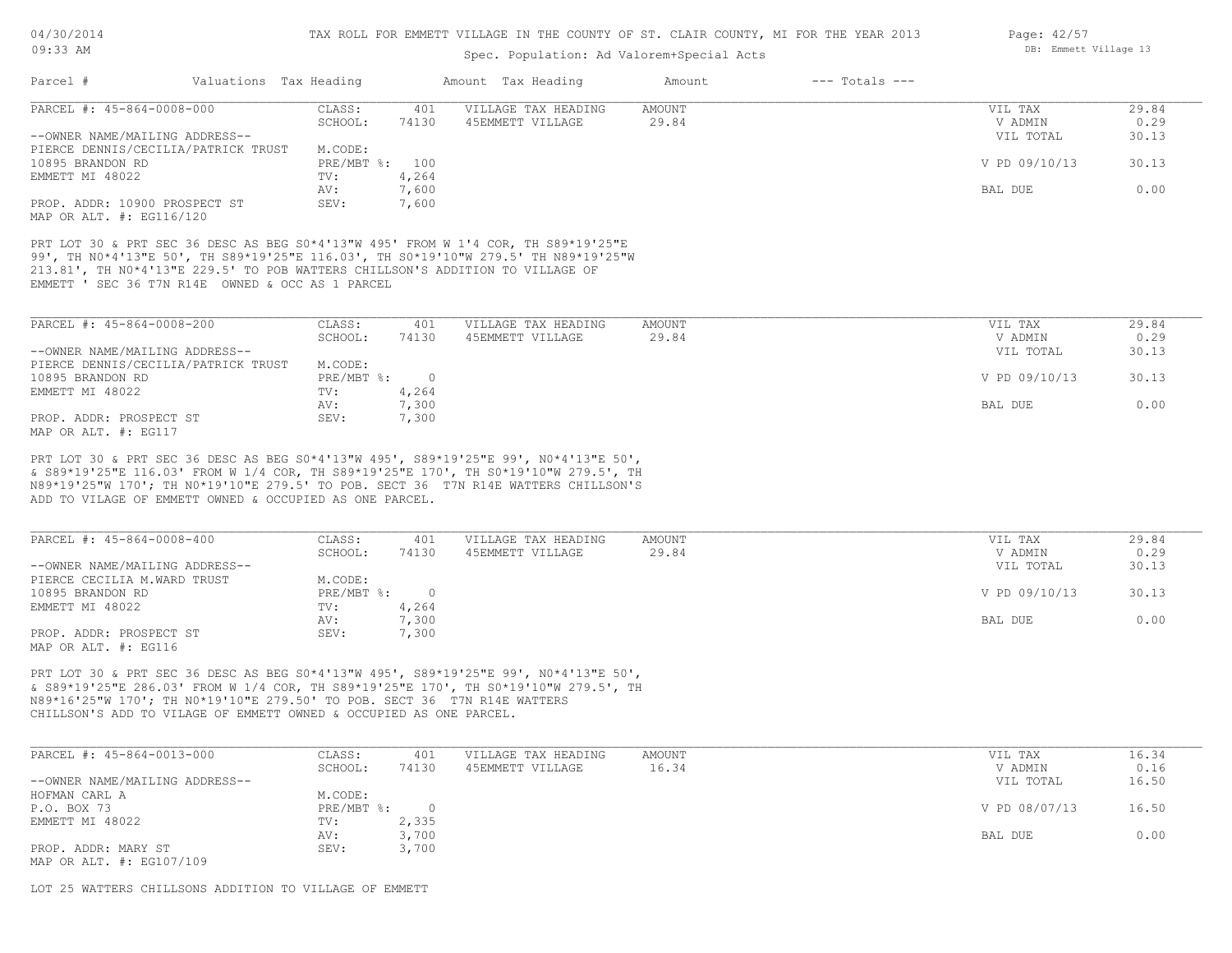| 04/30/2014 |  |
|------------|--|
| 09:33 AM   |  |

# Spec. Population: Ad Valorem+Special Acts

| Page: 43/57 |                       |  |
|-------------|-----------------------|--|
|             | DB: Emmett Village 13 |  |

| Parcel #                                                                      | Valuations Tax Heading |        | Amount Tax Heading                                                                 | Amount | $---$ Totals $---$ |               |        |
|-------------------------------------------------------------------------------|------------------------|--------|------------------------------------------------------------------------------------|--------|--------------------|---------------|--------|
| PARCEL #: 45-864-0014-000                                                     | CLASS:                 | 401    | VILLAGE TAX HEADING                                                                | AMOUNT |                    | VIL TAX       | 104.30 |
|                                                                               | SCHOOL:                | 74130  | 45EMMETT VILLAGE                                                                   | 104.30 |                    | V ADMIN       | 1.04   |
| --OWNER NAME/MAILING ADDRESS--                                                |                        |        |                                                                                    |        |                    | VIL TOTAL     | 105.34 |
| HOFMAN CARL A                                                                 | M.CODE:                |        |                                                                                    |        |                    |               |        |
| P.O. 73                                                                       | PRE/MBT %: 0           |        |                                                                                    |        |                    | V PD 08/07/13 | 105.34 |
| EMMETT MI 48022                                                               | TV:                    | 14,900 |                                                                                    |        |                    |               |        |
|                                                                               | AV:                    | 14,900 |                                                                                    |        |                    | BAL DUE       | 0.00   |
| PROP. ADDR: 10888 MARY ST                                                     | SEV:                   | 14,900 |                                                                                    |        |                    |               |        |
| MAP OR ALT. #: EG110                                                          |                        |        |                                                                                    |        |                    |               |        |
|                                                                               |                        |        |                                                                                    |        |                    |               |        |
| LOT 26 WATTERS CHILLSONS ADDITION TO VILLAGE OF EMMETT                        |                        |        |                                                                                    |        |                    |               |        |
|                                                                               |                        |        |                                                                                    |        |                    |               |        |
| PARCEL #: 45-864-0015-001                                                     | CLASS:                 | 401    | VILLAGE TAX HEADING                                                                | AMOUNT |                    | VIL TAX       | 24.92  |
|                                                                               | SCHOOL:                | 74130  | 45EMMETT VILLAGE                                                                   | 24.92  |                    | V ADMIN       | 0.24   |
| --OWNER NAME/MAILING ADDRESS--                                                |                        |        |                                                                                    |        |                    | VIL TOTAL     | 25.16  |
| MCGUIRE JEAN M.TRUST                                                          | M.CODE:                |        |                                                                                    |        |                    |               |        |
| P.O. BOX 56                                                                   | $PRE/MBT$ $\div$ 0     |        |                                                                                    |        |                    | BAL DUE       | 25.16  |
| GOODELLS MI 48027                                                             | TV:                    | 3,560  |                                                                                    |        |                    |               |        |
|                                                                               | AV:                    | 21,100 |                                                                                    |        |                    |               |        |
| PROP. ADDR: 10894 MARY ST                                                     | SEV:                   | 21,100 |                                                                                    |        |                    |               |        |
| MAP OR ALT. #: EG111/112                                                      |                        |        |                                                                                    |        |                    |               |        |
|                                                                               |                        |        |                                                                                    |        |                    |               |        |
| FROM 19-864-0015-000, 19-864-0016-000;                                        |                        |        | LOTS 27 & 28 WATTERS CHILLSONS ADDITION TO VILLAGE OF EMMETT SPLIT ON 10/02/2007   |        |                    |               |        |
|                                                                               |                        |        |                                                                                    |        |                    |               |        |
| PARCEL #: 45-864-0017-000                                                     | CLASS:                 | 401    | VILLAGE TAX HEADING                                                                | AMOUNT |                    | VIL TAX       | 207.20 |
|                                                                               |                        |        |                                                                                    |        |                    | V ADMIN       |        |
|                                                                               | SCHOOL:                | 74130  | 45EMMETT VILLAGE                                                                   | 207.20 |                    |               | 2.07   |
| --OWNER NAME/MAILING ADDRESS--                                                |                        |        |                                                                                    |        |                    | VIL TOTAL     | 209.27 |
| CORNEILLIE DANNY/CYNTHIA                                                      | M.CODE:                |        |                                                                                    |        |                    |               |        |
| PO BOX 162                                                                    | PRE/MBT %: 100         |        |                                                                                    |        |                    | V PD 09/16/13 | 209.27 |
| EMMETT MI 48022                                                               | TV:                    | 29,600 |                                                                                    |        |                    |               |        |
|                                                                               | AV:                    | 29,600 |                                                                                    |        |                    | BAL DUE       | 0.00   |
| PROP. ADDR: 3195 2ND ST                                                       | SEV:                   | 29,600 |                                                                                    |        |                    |               |        |
| MAP OR ALT. #: EG113                                                          |                        |        |                                                                                    |        |                    |               |        |
|                                                                               |                        |        | S8.25 FT OF LOT 30 & LOT 29 EXC THE E 11 RDS OF S 5 RDS THEREOF. WATTERS CHILLSONS |        |                    |               |        |
| ADDITION TO VILLAGE OF EMMETT                                                 |                        |        |                                                                                    |        |                    |               |        |
|                                                                               |                        |        |                                                                                    |        |                    |               |        |
| PARCEL #: 45-864-0018-000                                                     | CLASS:                 | 401    | VILLAGE TAX HEADING                                                                | AMOUNT |                    | VIL TAX       | 221.20 |
|                                                                               | SCHOOL:                | 74130  | 45EMMETT VILLAGE                                                                   | 221.20 |                    | V ADMIN       | 2.21   |
| --OWNER NAME/MAILING ADDRESS--                                                |                        |        |                                                                                    |        |                    | VIL TOTAL     | 223.41 |
| TAYLOR JONNY                                                                  | M.CODE:                |        |                                                                                    |        |                    |               |        |
| 3187 2ND ST.                                                                  | $PRE/MBT$ $\div$ 0     |        |                                                                                    |        |                    | BAL DUE       | 223.41 |
| EMMETT MI 48022                                                               | TV:                    | 31,600 |                                                                                    |        |                    |               |        |
|                                                                               | AV:                    | 31,600 |                                                                                    |        |                    |               |        |
| PROP. ADDR: 3187 2ND ST                                                       | SEV:                   | 31,600 |                                                                                    |        |                    |               |        |
| MAP OR ALT. #: EG114/115                                                      |                        |        |                                                                                    |        |                    |               |        |
|                                                                               |                        |        |                                                                                    |        |                    |               |        |
| THE E 11 RDS OF LOT 29 EXC THE N 5 RDS THEREOF. WATTERS CHILLSONS ADDITION TO |                        |        |                                                                                    |        |                    |               |        |
| VILLAGE OF EMMETT                                                             |                        |        |                                                                                    |        |                    |               |        |
|                                                                               |                        |        |                                                                                    |        |                    |               |        |
|                                                                               |                        |        |                                                                                    |        |                    |               |        |
|                                                                               |                        |        |                                                                                    |        |                    |               |        |
|                                                                               |                        |        |                                                                                    |        |                    |               |        |
|                                                                               |                        |        |                                                                                    |        |                    |               |        |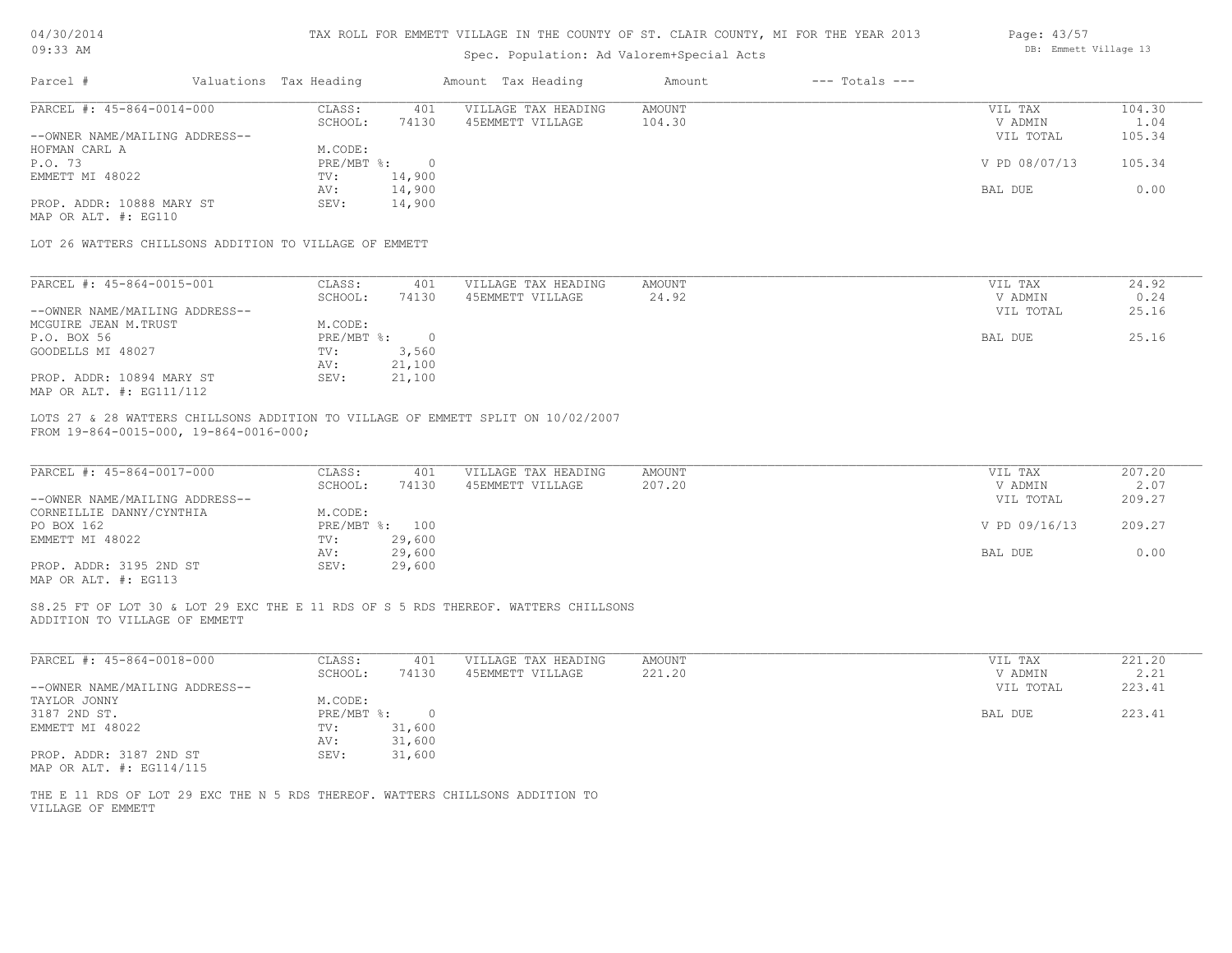# TAX ROLL FOR EMMETT VILLAGE IN THE COUNTY OF ST. CLAIR COUNTY, MI FOR THE YEAR 2013

# Spec. Population: Ad Valorem+Special Acts

| Page: 44/57 |                       |  |
|-------------|-----------------------|--|
|             | DB: Emmett Village 13 |  |

| Parcel #                                                  | Valuations Tax Heading |                           |              | Amount Tax Heading                      | Amount          | $---$ Totals $---$ |                    |               |
|-----------------------------------------------------------|------------------------|---------------------------|--------------|-----------------------------------------|-----------------|--------------------|--------------------|---------------|
| PARCEL #: 45-870-0001-000                                 |                        | CLASS:<br>SCHOOL:         | 401<br>74130 | VILLAGE TAX HEADING<br>45EMMETT VILLAGE | AMOUNT<br>11.90 |                    | VIL TAX<br>V ADMIN | 11.90<br>0.11 |
| --OWNER NAME/MAILING ADDRESS--                            |                        |                           |              |                                         |                 |                    | VIL TOTAL          | 12.01         |
| KEEGAN JAMES/NANCY<br>3516 EMMETT RD                      |                        | M.CODE:<br>PRE/MBT %: 0   |              |                                         |                 |                    | V PD 08/30/13      | 12.01         |
| EMMETT MI 48022                                           |                        | TV:                       | 1,700        |                                         |                 |                    |                    |               |
|                                                           |                        | AV:                       | 1,700        |                                         |                 |                    | BAL DUE            | 0.00          |
| PROP. ADDR: EMMETT RD<br>MAP OR ALT. #: EG121             |                        | SEV:                      | 1,700        |                                         |                 |                    |                    |               |
| LOT 1 MARTIN F WEIR SUBDIVISION                           |                        |                           |              |                                         |                 |                    |                    |               |
| PARCEL #: 45-870-0002-000                                 |                        | CLASS:                    | 401          | VILLAGE TAX HEADING                     | <b>AMOUNT</b>   |                    | VIL TAX            | 170.80        |
|                                                           |                        | SCHOOL:                   | 74130        | 45EMMETT VILLAGE                        | 170.80          |                    | V ADMIN            | 1.70          |
| --OWNER NAME/MAILING ADDRESS--<br>WELSH WILLIAM L/LAURA K |                        | M.CODE:                   |              |                                         |                 |                    | VIL TOTAL          | 172.50        |
| 3427 EMMETT RD                                            |                        | PRE/MBT %: 100            |              |                                         |                 |                    | V PD 09/13/13      | 172.50        |
| EMMETT MI 48022-4516                                      |                        | TV:                       | 24,400       |                                         |                 |                    |                    |               |
|                                                           |                        | AV:                       | 24,400       |                                         |                 |                    | BAL DUE            | 0.00          |
| PROP. ADDR: 3427 EMMETT RD<br>MAP OR ALT. #: EG122        |                        | SEV:                      | 24,400       |                                         |                 |                    |                    |               |
| LOT 2 MARTIN F WEIR SUBDIVISION                           |                        |                           |              |                                         |                 |                    |                    |               |
| PARCEL #: 45-870-0003-000                                 |                        | CLASS:                    | 401          | VILLAGE TAX HEADING                     | <b>AMOUNT</b>   |                    | VIL TAX            | 222.67        |
|                                                           |                        | SCHOOL:                   | 74130        | 45EMMETT VILLAGE                        | 222.67          |                    | V ADMIN            | 2.22          |
| --OWNER NAME/MAILING ADDRESS--                            |                        |                           |              |                                         |                 |                    | VIL TOTAL          | 224.89        |
| BETHWAY IRENE ET-AL                                       |                        | M.CODE:                   |              |                                         |                 |                    |                    |               |
| 3423 EMMETT RD                                            |                        | PRE/MBT %: 100<br>TV:     | 31,810       |                                         |                 |                    | V PD 09/16/13      | 224.89        |
| EMMETT MI 48022-4516                                      |                        | AV:                       | 35,900       |                                         |                 |                    | BAL DUE            | 0.00          |
| PROP. ADDR: 3423 EMMETT RD<br>MAP OR ALT. #: EG123        |                        | SEV:                      | 35,900       |                                         |                 |                    |                    |               |
| LOT 3 MARTIN F WEIR SUBDIVISION                           |                        |                           |              |                                         |                 |                    |                    |               |
| PARCEL #: 45-870-0004-000                                 |                        | CLASS:                    | 401          | VILLAGE TAX HEADING                     | AMOUNT          |                    | VIL TAX            | 279.30        |
|                                                           |                        | SCHOOL:                   | 74130        | 45EMMETT VILLAGE                        | 279.30          |                    | V ADMIN            | 2.79          |
| --OWNER NAME/MAILING ADDRESS--                            |                        |                           |              |                                         |                 |                    | VIL TOTAL          | 282.09        |
| FOX BRIAN/MATHEWS JENNIFER<br>4425 KILGORE RD             |                        | M.CODE:<br>PRE/MBT %: 100 |              |                                         |                 |                    | V PD 09/10/13      | 282.09        |
| Avoca MI 48006-3820                                       |                        | TV:                       | 39,900       |                                         |                 |                    |                    |               |
|                                                           |                        | AV:                       | 39,900       |                                         |                 |                    | BAL DUE            | 0.00          |
| PROP. ADDR: 3419 EMMETT RD<br>MAP OR ALT. #: EG124        |                        | SEV:                      | 39,900       |                                         |                 |                    |                    |               |
| LOT 4 MARTIN F WEIR SUBDIVISION                           |                        |                           |              |                                         |                 |                    |                    |               |
|                                                           |                        |                           |              |                                         |                 |                    |                    |               |
|                                                           |                        |                           |              |                                         |                 |                    |                    |               |
|                                                           |                        |                           |              |                                         |                 |                    |                    |               |
|                                                           |                        |                           |              |                                         |                 |                    |                    |               |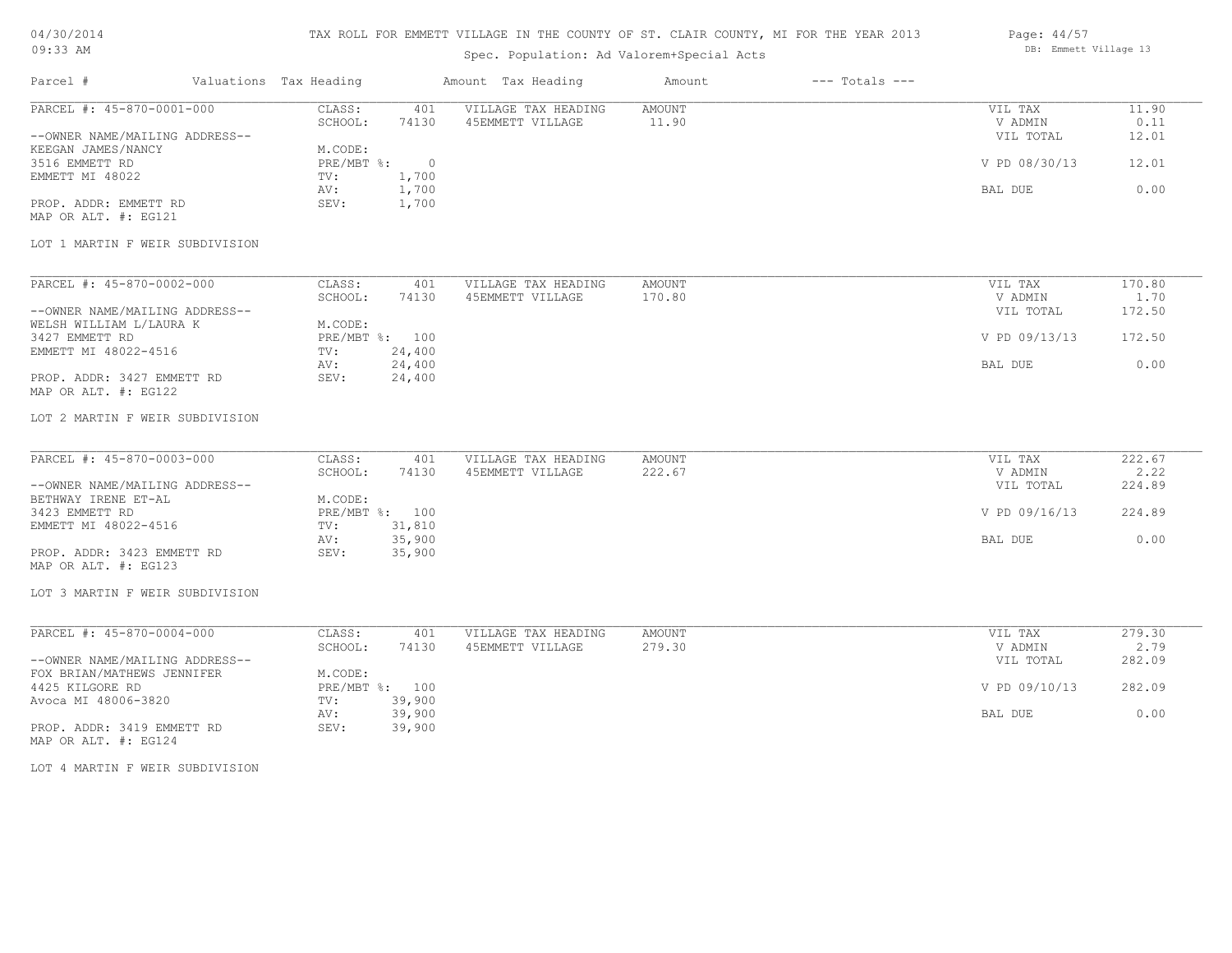# TAX ROLL FOR EMMETT VILLAGE IN THE COUNTY OF ST. CLAIR COUNTY, MI FOR THE YEAR 2013

# Spec. Population: Ad Valorem+Special Acts

| Parcel #                       | Valuations Tax Heading |                | Amount Tax Heading  | Amount | $---$ Totals $---$ |           |        |
|--------------------------------|------------------------|----------------|---------------------|--------|--------------------|-----------|--------|
| PARCEL #: 45-870-0005-000      | CLASS:                 | 401            | VILLAGE TAX HEADING | AMOUNT |                    | VIL TAX   | 226.10 |
|                                | SCHOOL:                | 74130          | 45EMMETT VILLAGE    | 226.10 |                    | V ADMIN   | 2.26   |
| --OWNER NAME/MAILING ADDRESS-- |                        |                |                     |        |                    | VIL TOTAL | 228.36 |
| MC CARTY PATRICK/EVELYN        | M.CODE:                |                |                     |        |                    |           |        |
| 3415 EMMETT RD                 |                        | PRE/MBT %: 100 |                     |        |                    | BAL DUE   | 228.36 |
| EMMETT MI 48022-4516           | TV:                    | 32,300         |                     |        |                    |           |        |
|                                | AV:                    | 32,300         |                     |        |                    |           |        |
| PROP. ADDR: 3415 EMMETT RD     | SEV:                   | 32,300         |                     |        |                    |           |        |
|                                |                        |                |                     |        |                    |           |        |

MAP OR ALT. #: EG125

#### LOT 5 MARTIN F WEIR SUBDIVISION

| PARCEL #: 45-870-0006-001      | CLASS:  | 401            | VILLAGE TAX HEADING | AMOUNT | VIL TAX       | 402.50 |
|--------------------------------|---------|----------------|---------------------|--------|---------------|--------|
|                                | SCHOOL: | 74130          | 45EMMETT VILLAGE    | 402.50 | V ADMIN       | 4.02   |
| --OWNER NAME/MAILING ADDRESS-- |         |                |                     |        | VIL TOTAL     | 406.52 |
| SCHADE VIRGINIA                | M.CODE: |                |                     |        |               |        |
| 3395 EMMETT RD                 |         | PRE/MBT %: 100 |                     |        | V PD 08/13/13 | 406.52 |
| EMMETT MI 48022                | TV:     | 57,500         |                     |        |               |        |
|                                | AV:     | 57,500         |                     |        | BAL DUE       | 0.00   |
| PROP. ADDR: 3395 EMMETT RD     | SEV:    | 57,500         |                     |        |               |        |
| MAP OR ALT. #: EG126/127       |         |                |                     |        |               |        |

19-870-0007-000; LOT 6 & LOT 7 MARTIN F WEIR SUBDIVISION SPLIT ON 07/24/2007 FROM 19-870-0006-000,

| PARCEL #: 45-870-0009-001      | CLASS:  | 401            | VILLAGE TAX HEADING | AMOUNT | VIL TAX   | 292.60 |
|--------------------------------|---------|----------------|---------------------|--------|-----------|--------|
|                                | SCHOOL: | 74130          | 45EMMETT VILLAGE    | 292.60 | V ADMIN   | 2.92   |
| --OWNER NAME/MAILING ADDRESS-- |         |                |                     |        | VIL TOTAL | 295.52 |
| CHENCHICK DANIEL J.            | M.CODE: |                |                     |        |           |        |
| 3379 EMMETT RD                 |         | PRE/MBT %: 100 |                     |        | BAL DUE   | 295.52 |
| EMMETT MI 48022                | TV:     | 41,800         |                     |        |           |        |
|                                | AV:     | 41,800         |                     |        |           |        |
| PROP. ADDR: 3379 EMMETT RD     | SEV:    | 41,800         |                     |        |           |        |
| MAP OR ALT. #: EG128/129/130   |         |                |                     |        |           |        |

19-870-0008-000, 19-870-0010-000; LOTS 8, 9 & 10 MARTIN F WEIR SUBDIVISION SPLIT ON 11/08/2007 FROM 19-870-0009-000,

| PARCEL #: 45-870-0011-000      | CLASS:     | 401    | VILLAGE TAX HEADING | AMOUNT | VIL TAX       | 242.20 |
|--------------------------------|------------|--------|---------------------|--------|---------------|--------|
|                                | SCHOOL:    | 74130  | 45EMMETT VILLAGE    | 242.20 | V ADMIN       | 2.42   |
| --OWNER NAME/MAILING ADDRESS-- |            |        |                     |        | VIL TOTAL     | 244.62 |
| HULL JAMES                     | M.CODE:    |        |                     |        |               |        |
| 11933 BRYCE RD                 | PRE/MBT %: |        |                     |        | V PD 09/10/13 | 244.62 |
| EMMETT MI 48022                | TV:        | 34,600 |                     |        |               |        |
|                                | AV:        | 34,600 |                     |        | BAL DUE       | 0.00   |
| PROP. ADDR: 3365 EMMETT RD     | SEV:       | 34,600 |                     |        |               |        |
| MAP OR ALT. #: EG131           |            |        |                     |        |               |        |

LOT 11 MARTIN F WEIR SUBDIVISION

Page: 45/57 DB: Emmett Village 13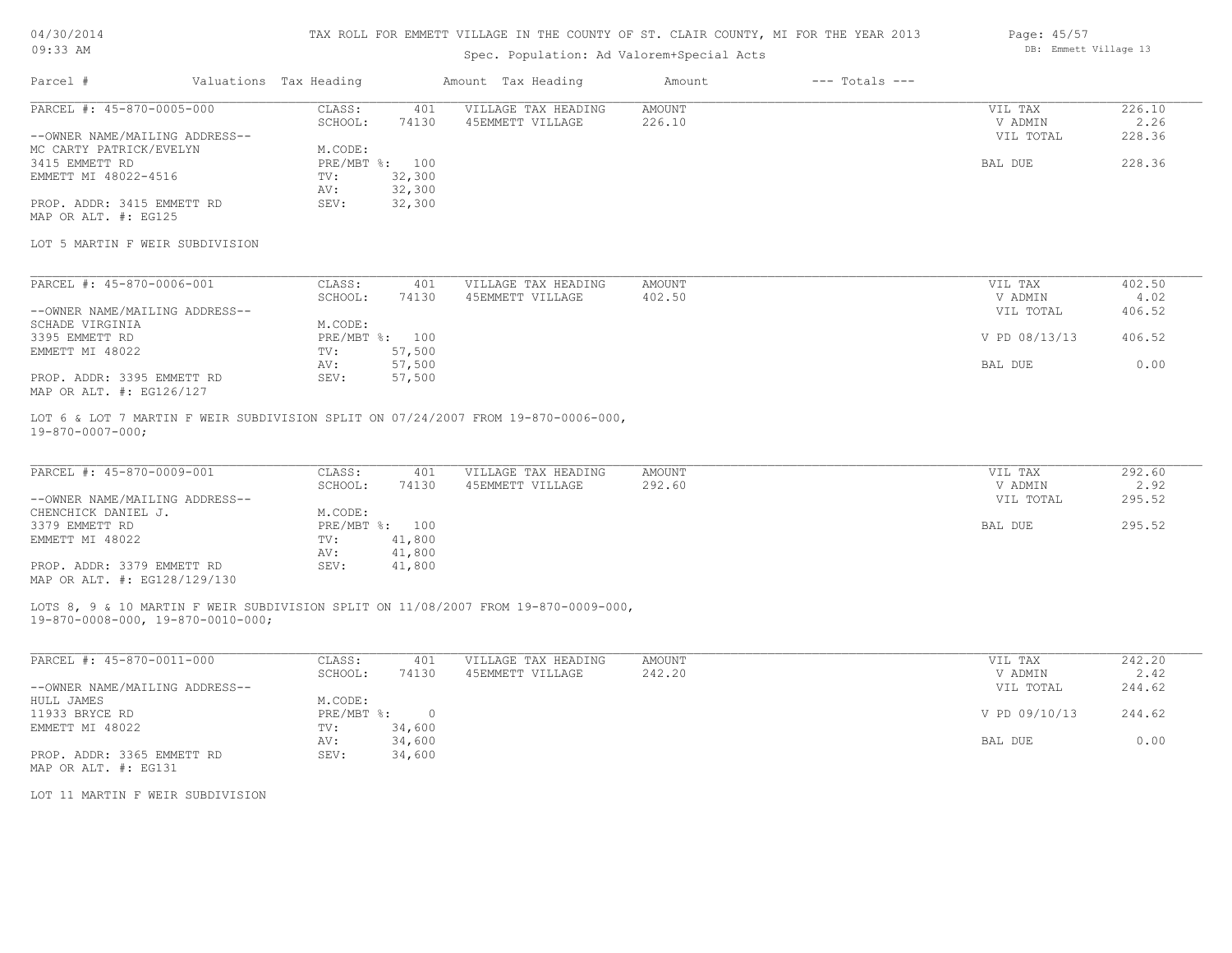# TAX ROLL FOR EMMETT VILLAGE IN THE COUNTY OF ST. CLAIR COUNTY, MI FOR THE YEAR 2013

# Spec. Population: Ad Valorem+Special Acts

| Parcel #                       | Valuations Tax Heading |        | Amount Tax Heading  | Amount | $---$ Totals $---$ |               |        |
|--------------------------------|------------------------|--------|---------------------|--------|--------------------|---------------|--------|
| PARCEL #: 45-870-0012-000      | CLASS:                 | 401    | VILLAGE TAX HEADING | AMOUNT |                    | VIL TAX       | 168.70 |
|                                | SCHOOL:                | 74130  | 45EMMETT VILLAGE    | 168.70 |                    | V ADMIN       | 1.68   |
| --OWNER NAME/MAILING ADDRESS-- |                        |        |                     |        |                    | VIL TOTAL     | 170.38 |
| SPEIGEL WILLIAM/JOANN          | M.CODE:                |        |                     |        |                    |               |        |
| PO BOX 7                       | PRE/MBT %: 100         |        |                     |        |                    | V PD 09/13/13 | 170.38 |
| 3359 EMMETT RD                 | TV:                    | 24,100 |                     |        |                    |               |        |
| EMMETT MI 48022                | AV:                    | 24,100 |                     |        |                    | BAL DUE       | 0.00   |
|                                | SEV:                   | 24,100 |                     |        |                    |               |        |
| PROP. ADDR: 3359 EMMETT RD     |                        |        |                     |        |                    |               |        |

MAP OR ALT. #: EG132

### LOT 12 MARTIN F WEIR SUBDIVISION

| PARCEL #: 45-870-0013-001        | CLASS:     | 401    | VILLAGE TAX HEADING | AMOUNT | VIL TAX       | 36.39 |
|----------------------------------|------------|--------|---------------------|--------|---------------|-------|
|                                  | SCHOOL:    | 74130  | 45EMMETT VILLAGE    | 36.39  | V ADMIN       | 0.36  |
| --OWNER NAME/MAILING ADDRESS--   |            |        |                     |        | VIL TOTAL     | 36.75 |
| MCINTYRE DENNIS/WEBB MICHAEL     | M.CODE:    |        |                     |        |               |       |
| 1217 ALLEN RD                    | PRE/MBT %: | $\cap$ |                     |        | V PD 09/09/13 | 36.75 |
| SMITHS CREEK MI 48074            | TV:        | 5,199  |                     |        |               |       |
|                                  | AV:        | 7,400  |                     |        | BAL DUE       | 0.00  |
| PROP. ADDR: DUNNIGAN RD          | SEV:       | 7,400  |                     |        |               |       |
| MAP OR ALT. #: EG133/134/135/136 |            |        |                     |        |               |       |

LOT 13,14,15, & 16 MARTIN F WEIR SUBDIVISION

| PARCEL #: 45-870-0017-000      | CLASS:       | 401   | VILLAGE TAX HEADING | AMOUNT | VIL TAX       | 8.40 |
|--------------------------------|--------------|-------|---------------------|--------|---------------|------|
|                                | SCHOOL:      | 74130 | 45EMMETT VILLAGE    | 8.40   | V ADMIN       | 0.08 |
| --OWNER NAME/MAILING ADDRESS-- |              |       |                     |        | VIL TOTAL     | 8.48 |
| NEUMANN DONALD J./DONNA        | M.CODE:      |       |                     |        |               |      |
| 5575 GLEASON RD                | $PRE/MBT$ %: |       |                     |        | V PD 09/16/13 | 8.48 |
| EMMETT MI 48022                | TV:          | 1,200 |                     |        |               |      |
|                                | AV:          | 1,200 |                     |        | BAL DUE       | 0.00 |
| PROP. ADDR: EMMETT RD          | SEV:         | 1,200 |                     |        |               |      |
| MAP OR ALT. #: EG137           |              |       |                     |        |               |      |

# LOT 17 MARTIN F WEIR SUBDIVISION

| PARCEL #: 45-870-0017-500      | CLASS:     | 401   | VILLAGE TAX HEADING | AMOUNT | VIL TAX       | 28.70 |
|--------------------------------|------------|-------|---------------------|--------|---------------|-------|
|                                | SCHOOL:    | 74130 | 45EMMETT VILLAGE    | 28.70  | V ADMIN       | 0.28  |
| --OWNER NAME/MAILING ADDRESS-- |            |       |                     |        | VIL TOTAL     | 28.98 |
| NEUMANN DONALD/DONNA           | M.CODE:    |       |                     |        |               |       |
| 5575 GLEASON RD                | PRE/MBT %: |       |                     |        | V PD 09/16/13 | 28.98 |
| Emmett MI 48022                | TV:        | 4,100 |                     |        |               |       |
|                                | AV:        | 4,100 |                     |        | BAL DUE       | 0.00  |
| PROP. ADDR: DUNNIGAN RD        | SEV:       | 4,100 |                     |        |               |       |
|                                |            |       |                     |        |               |       |

MAP OR ALT. #: EG138

LOT 18 MARTIN F WEIR SUBDIVISION

Page: 46/57 DB: Emmett Village 13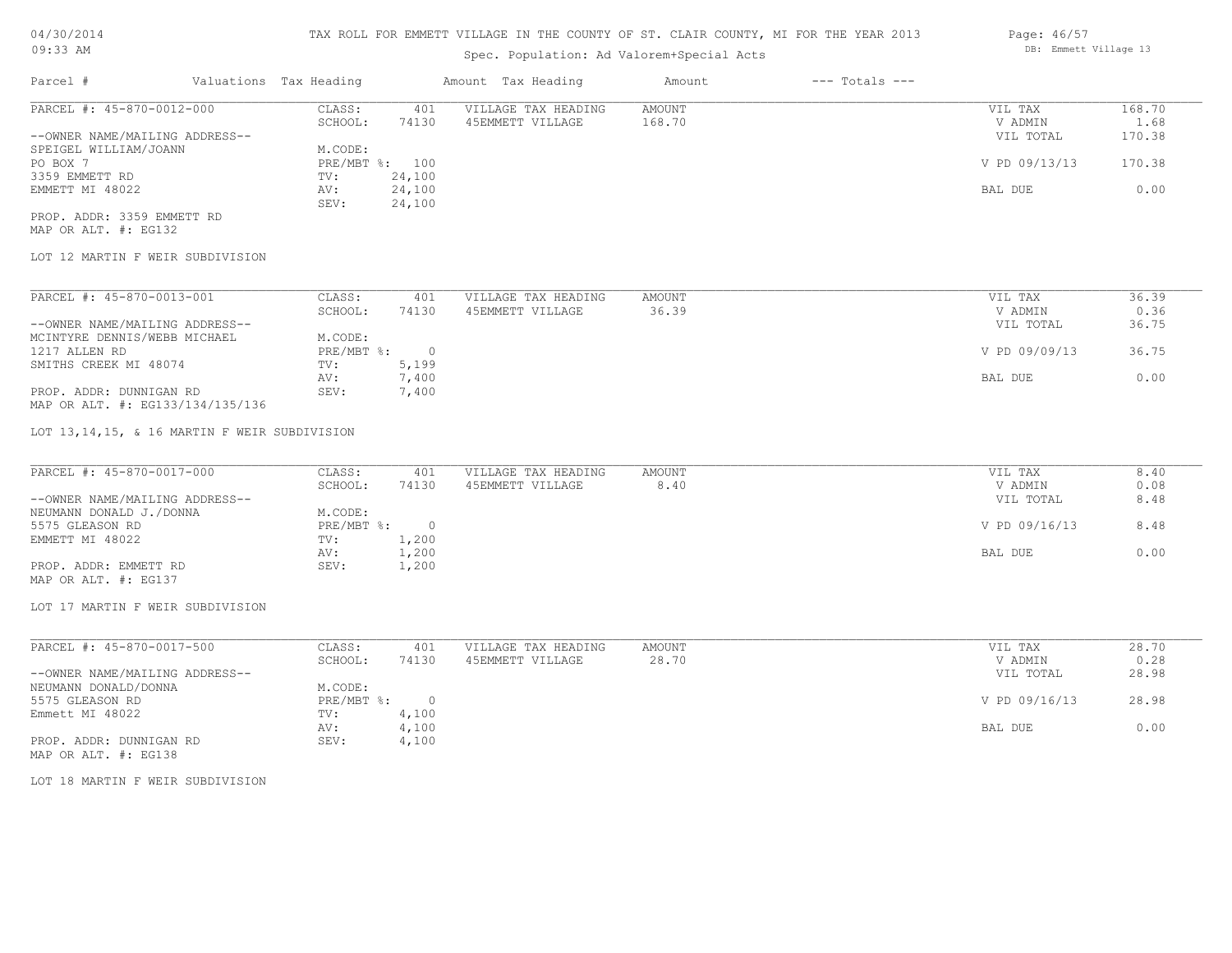#### TAX ROLL FOR EMMETT VILLAGE IN THE COUNTY OF ST. CLAIR COUNTY, MI FOR THE YEAR 2013

## Spec. Population: Ad Valorem+Special Acts

| Page: 47/57 |                       |  |
|-------------|-----------------------|--|
|             | DB: Emmett Village 13 |  |

| Parcel #                         | Valuations Tax Heading |        | Amount Tax Heading  | Amount | $---$ Totals $---$ |               |       |
|----------------------------------|------------------------|--------|---------------------|--------|--------------------|---------------|-------|
| PARCEL #: 45-870-0018-000        | CLASS:                 | 401    | VILLAGE TAX HEADING | AMOUNT |                    | VIL TAX       | 73.05 |
|                                  | SCHOOL:                | 74130  | 45EMMETT VILLAGE    | 73.05  |                    | V ADMIN       | 0.73  |
| --OWNER NAME/MAILING ADDRESS--   |                        |        |                     |        |                    | VIL TOTAL     | 73.78 |
| BTS INVESTMENTS LLC              | M.CODE:                |        |                     |        |                    |               |       |
| 8423 HEWITT RD                   | PRE/MBT %:             | - 0    |                     |        |                    | V PD 08/30/13 | 73.78 |
| AVOCA MI 48006                   | TV:                    | 10,436 |                     |        |                    |               |       |
|                                  | AV:                    | 14,800 |                     |        |                    | BAL DUE       | 0.00  |
| PROP. ADDR: 3340 KINNEY RD       | SEV:                   | 14,800 |                     |        |                    |               |       |
| MAP OR ALT. #: EG139             |                        |        |                     |        |                    |               |       |
|                                  |                        |        |                     |        |                    |               |       |
| LOT 19 MARTIN F WEIR SUBDIVISION |                        |        |                     |        |                    |               |       |

| PARCEL #: 45-870-0019-001        | CLASS:  | 401            | VILLAGE TAX HEADING | AMOUNT | VIL TAX       | 454.69 |
|----------------------------------|---------|----------------|---------------------|--------|---------------|--------|
|                                  | SCHOOL: | 74130          | 45EMMETT VILLAGE    | 454.69 | V ADMIN       | 4.54   |
| --OWNER NAME/MAILING ADDRESS--   |         |                |                     |        | VIL TOTAL     | 459.23 |
| SZYSKA JOSEPH/MARY               | M.CODE: |                |                     |        |               |        |
| 3418 KINNEY RD                   |         | PRE/MBT %: 100 |                     |        | V PD 09/17/13 | 459.23 |
| EMMETT MI 48022                  | TV:     | 64,957         |                     |        |               |        |
|                                  | AV:     | 68,700         |                     |        | BAL DUE       | 0.00   |
| PROP. ADDR: 3418 KINNEY RD       | SEV:    | 68,700         |                     |        |               |        |
| MAP OR ALT. #: EG140/141/142/143 |         |                |                     |        |               |        |

19-870-0019-000, 19-870-0020-000, 19-870-0021-000, 19-870-0022-000; LOTS 20, 21, 22 & 23 MARTIN F WEIR SUBDIVISION SPLIT ON 11/21/2007 FROM

| PARCEL #: 45-900-1000-000        | CLASS:       | 305     | VILLAGE TAX HEADING | AMOUNT | VIL TAX       | 875.00 |
|----------------------------------|--------------|---------|---------------------|--------|---------------|--------|
|                                  | SCHOOL:      | 74130   | 45EMMETT VILLAGE    | 875.00 | V ADMIN       | 0.00   |
| --OWNER NAME/MAILING ADDRESS--   |              |         |                     |        | VIL TOTAL     | 875.00 |
| EASTERN MICHIGAN GRAIN           | M.CODE:      |         |                     |        |               |        |
| THE STAR OF THE WEST MILLING CO. | $PRE/MBT$ %: |         |                     |        | V PD 09/10/13 | 875.00 |
| P.O. BOX 146                     | TV:          | 250,000 |                     |        |               |        |
| FRANKENMUTH MI 48734             | AV:          | 250,000 |                     |        | BAL DUE       | 0.00   |
|                                  | SEV:         | 250,000 |                     |        |               |        |
| PROP. ADDR: 10668 MARY ST        |              |         |                     |        |               |        |

MAP OR ALT. #:

403.67 TO BEG.T7N R14E 11.41 A. 1017.71',TH S 3D 36M 50S W 243.45',TH S 77D 32M 40S E 1030.67'TH N 3D 30M 46S E 20SW 1307.26'&S 3D 30M 46S W 1059.99 FROM E 1/4 COR. FROM 1/4 COR.TH 86D 29M 14S 52M E 243.45', TH N 77D 30M 30S W 769.35', TH S7 18M 30S W200;TO BEG. N 87D 13M COR.TH S77D 30M 30S E 550;,TH S 10D 10M W 41.58',TH N 77 30M 30S E 235.88' TH N 3D BEG. S 87D 5M E 1321.57;,TH S 2D 30M W 974.91',&S 77D 30M 30S E 855.35',FROM W 1/4

| PARCEL #: 45-901-1001-000        | CLASS:  | 352            | VILLAGE TAX HEADING | AMOUNT | VIL TAX       | 828.10 |
|----------------------------------|---------|----------------|---------------------|--------|---------------|--------|
|                                  | SCHOOL: | 74130          | 45EMMETT VILLAGE    | 828.10 | V ADMIN       | 0.00   |
| --OWNER NAME/MAILING ADDRESS--   |         |                |                     |        | VIL TOTAL     | 828.10 |
| EASTERN MICHIGAN GRAIN INC       | M.CODE: |                |                     |        |               |        |
| THE STAR OF THE WEST MILLING CO. |         | PRE/MBT %: 100 |                     |        | V PD 09/10/13 | 828.10 |
| $953 - IFT$                      | TV:     | 236,600        |                     |        |               |        |
| P.O. BOX 146                     | AV:     | 236,600        |                     |        | BAL DUE       | 0.00   |
| FRANKENMUTH MI 48734             | SEV:    | 236,600        |                     |        |               |        |

MAP OR ALT. #: PROP. ADDR: 10668 MARY ST

PERSONAL PROPERTY IFT 953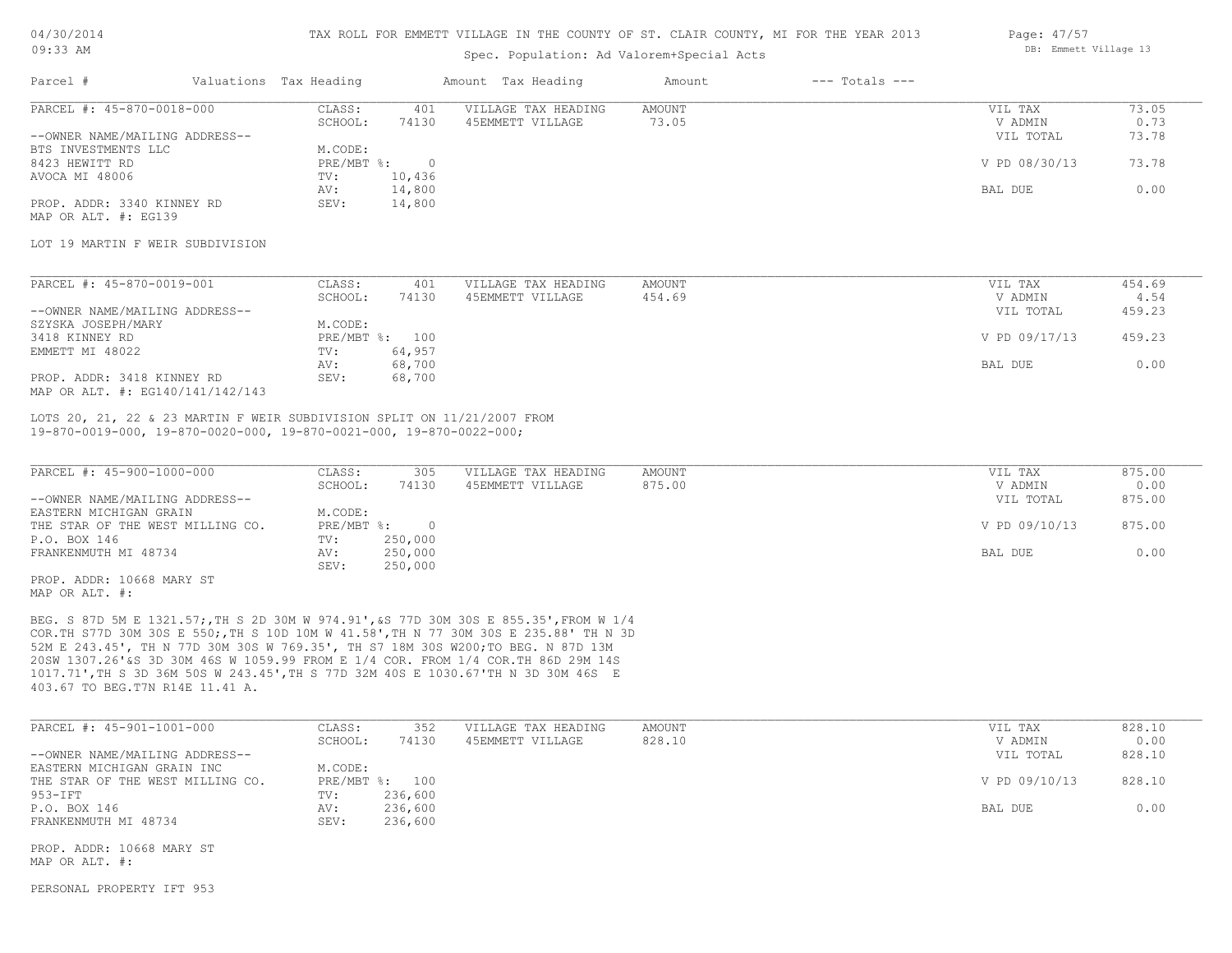# $04/30/20$  $09:33$  A

| 04/30/2014                                          |                        |                | TAX ROLL FOR EMMETT VILLAGE IN THE COUNTY OF ST. CLAIR COUNTY, MI FOR THE YEAR 2013 |               |                    | Page: 48/57           |          |
|-----------------------------------------------------|------------------------|----------------|-------------------------------------------------------------------------------------|---------------|--------------------|-----------------------|----------|
| $09:33$ AM                                          |                        |                | Spec. Population: Ad Valorem+Special Acts                                           |               |                    | DB: Emmett Village 13 |          |
| Parcel #                                            | Valuations Tax Heading |                | Amount Tax Heading                                                                  | Amount        | $---$ Totals $---$ |                       |          |
| PARCEL #: 45-999-0002-000                           | CLASS:                 | 251            | VILLAGE TAX HEADING                                                                 | <b>AMOUNT</b> |                    | VIL TAX               | 23.10    |
|                                                     | SCHOOL:                | 74130          | 45EMMETT VILLAGE                                                                    | 23.10         |                    | V ADMIN               | 0.23     |
| --OWNER NAME/MAILING ADDRESS--                      |                        |                |                                                                                     |               |                    | VIL TOTAL             | 23.33    |
| BISCOS INN                                          | M.CODE:                |                |                                                                                     |               |                    |                       |          |
| PO BOX 188                                          | PRE/MBT %:             | 100            |                                                                                     |               |                    | V PD 09/25/13         | 23.33    |
| 3146 MAIN ST                                        | TV:                    | 3,300          |                                                                                     |               |                    |                       |          |
| EMMETT MI 48022                                     | AV:<br>SEV:            | 3,300<br>3,300 |                                                                                     |               |                    | BAL DUE               | 0.00     |
| PROP. ADDR: 3146 MAIN ST                            |                        |                |                                                                                     |               |                    |                       |          |
| MAP OR ALT. #:                                      |                        |                |                                                                                     |               |                    |                       |          |
|                                                     |                        |                |                                                                                     |               |                    |                       |          |
| PERSONAL PROPERTY                                   |                        |                |                                                                                     |               |                    |                       |          |
| PARCEL #: 45-999-0003-075                           | CLASS:                 | 551            | VILLAGE TAX HEADING                                                                 | <b>AMOUNT</b> |                    | VIL TAX               | 1,797.60 |
|                                                     | SCHOOL:                | 74130          | 45EMMETT VILLAGE                                                                    | 1,797.60      |                    | V ADMIN               | 17.97    |
| --OWNER NAME/MAILING ADDRESS--                      |                        |                |                                                                                     |               |                    | VIL TOTAL             | 1,815.57 |
| DTE ENERGY COM.                                     | M.CODE:                |                |                                                                                     |               |                    |                       |          |
| P.O. BOX 33017                                      | PRE/MBT %:             | $\circ$        |                                                                                     |               |                    | V PD 08/30/13         | 1,815.57 |
| DETROIT MI 48232                                    | TV:                    | 256,800        |                                                                                     |               |                    |                       |          |
|                                                     | AV:                    | 256,800        |                                                                                     |               |                    | BAL DUE               | 0.00     |
| PROP. ADDR: VILLAGE OF EMMETT<br>MAP OR ALT. #:     | SEV:                   | 256,800        |                                                                                     |               |                    |                       |          |
| PERSONAL PROPERTY                                   |                        |                |                                                                                     |               |                    |                       |          |
| PARCEL #: 45-999-0005-000                           | CLASS:                 | 251            | VILLAGE TAX HEADING                                                                 | <b>AMOUNT</b> |                    | VIL TAX               | 98.00    |
|                                                     | SCHOOL:                | 74130          | 45EMMETT VILLAGE                                                                    | 98.00         |                    | V ADMIN               | 0.98     |
| --OWNER NAME/MAILING ADDRESS--                      |                        |                |                                                                                     |               |                    | VIL TOTAL             | 98.98    |
| GREENIA SHELL SERVICE                               | M.CODE:                |                |                                                                                     |               |                    |                       |          |
| PO BOX 155<br>10820 DUNNIGAN RD                     | PRE/MBT %: 100<br>TV:  | 14,000         |                                                                                     |               |                    | V PD 09/13/13         | 98.98    |
| EMMETT MI 48022                                     | AV:                    | 14,000         |                                                                                     |               |                    | BAL DUE               | 0.00     |
|                                                     | SEV:                   | 14,000         |                                                                                     |               |                    |                       |          |
| PROP. ADDR: 10820 DUNNIGAN RD                       |                        |                |                                                                                     |               |                    |                       |          |
| MAP OR ALT. #:                                      |                        |                |                                                                                     |               |                    |                       |          |
| PERSONAL PROPERTY                                   |                        |                |                                                                                     |               |                    |                       |          |
|                                                     |                        |                |                                                                                     |               |                    |                       |          |
| PARCEL #: 45-999-0007-000                           | CLASS:                 | 251            | VILLAGE TAX HEADING                                                                 | <b>AMOUNT</b> |                    | VIL TAX               | 0.00     |
|                                                     | SCHOOL:                | 74130          | 45EMMETT VILLAGE                                                                    | 0.00          |                    | V ADMIN               | 0.00     |
| --OWNER NAME/MAILING ADDRESS--<br>CRAZY DANCE MOVES | M.CODE:                |                |                                                                                     |               |                    | VIL TOTAL             | 0.00     |
| 3035 MAIN ST                                        | PRE/MBT %:             | 100            |                                                                                     |               |                    | BAL DUE               | 0.00     |
| EMMETT MI 48022                                     | TV:                    | $\circ$        |                                                                                     |               |                    |                       |          |
|                                                     | AV:                    | 1,000          |                                                                                     |               |                    |                       |          |
|                                                     |                        |                |                                                                                     |               |                    |                       |          |

MAP OR ALT. #:

PERSONAL PROPERTY

PROP. ADDR: SEV: 1,000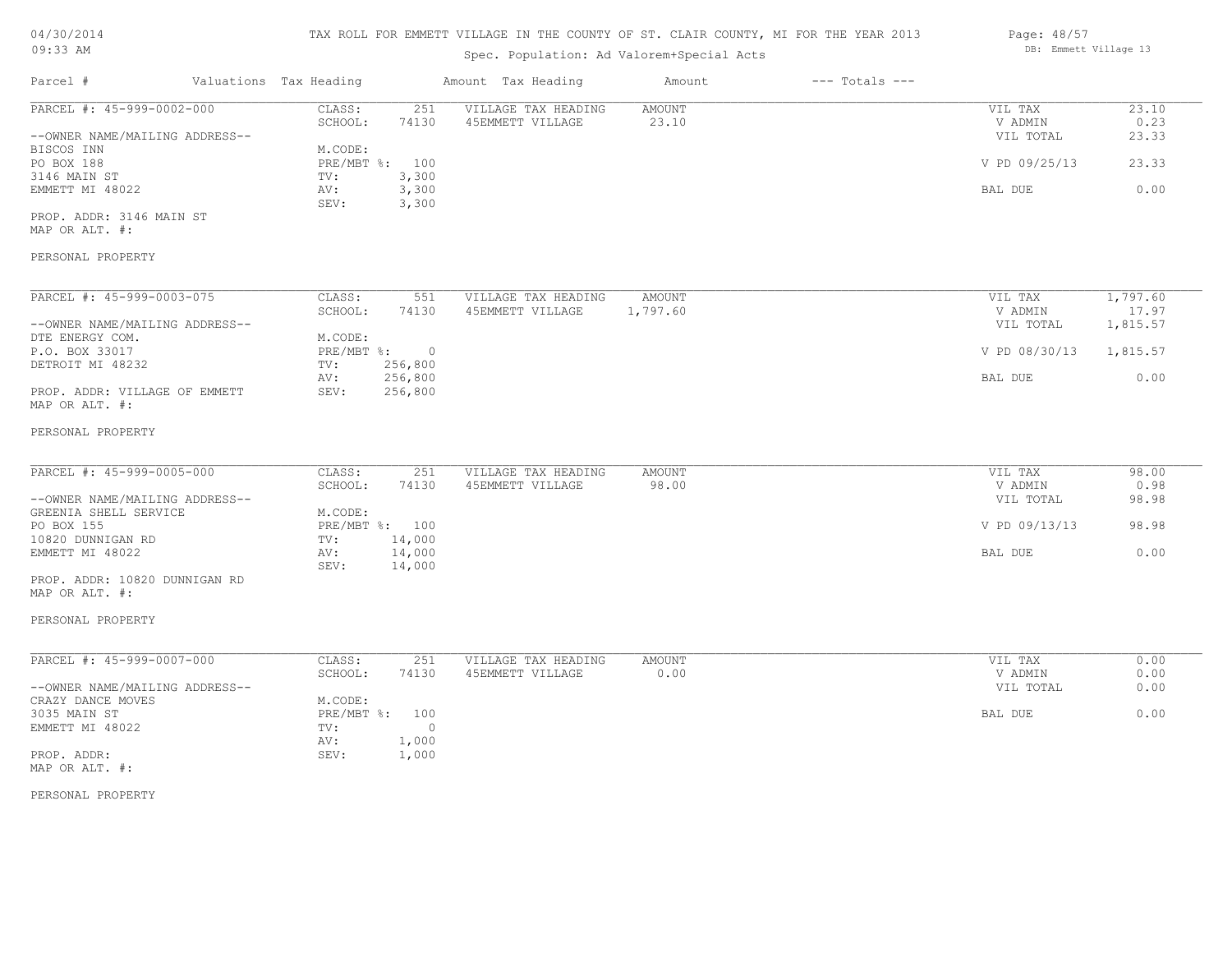# 04/30/2014  $09:33$

### TAX ROLL FOR EMMETT VILLAGE IN THE COUNTY OF ST. CLAIR COUNTY, MI FOR THE YEAR 2013

| $09:33$ AM                                      |                                   | Spec. Population: Ad Valorem+Special Acts |                       |                    |                    | DB: Emmett Village 13 |
|-------------------------------------------------|-----------------------------------|-------------------------------------------|-----------------------|--------------------|--------------------|-----------------------|
| Parcel #                                        | Valuations Tax Heading            | Amount Tax Heading                        | Amount                | $---$ Totals $---$ |                    |                       |
| PARCEL #: 45-999-0012-000                       | CLASS:<br>551                     | VILLAGE TAX HEADING                       | AMOUNT                |                    | VIL TAX            | 446.60                |
|                                                 | SCHOOL:<br>74130                  | 45EMMETT VILLAGE                          | 446.60                |                    | V ADMIN            | 4.46                  |
| --OWNER NAME/MAILING ADDRESS--                  |                                   |                                           |                       |                    | VIL TOTAL          | 451.06                |
| SEMCO ENERGY, INC.                              | M.CODE:                           |                                           |                       |                    |                    |                       |
| 1411 3RD ST STE A                               | PRE/MBT %:<br>$\circ$             |                                           |                       |                    | V PD 09/09/13      | 451.06                |
| Port Huron MI 48061-5004                        | 63,800<br>TV:                     |                                           |                       |                    |                    |                       |
|                                                 | 63,800<br>AV:                     |                                           |                       |                    | BAL DUE            | 0.00                  |
| PROP. ADDR: VILLAGE OF EMMETT<br>MAP OR ALT. #: | SEV:<br>63,800                    |                                           |                       |                    |                    |                       |
| PERSONAL PROPERTY                               |                                   |                                           |                       |                    |                    |                       |
| PARCEL #: 45-999-0013-000                       |                                   |                                           |                       |                    |                    |                       |
|                                                 | CLASS:<br>251<br>SCHOOL:<br>74130 | VILLAGE TAX HEADING<br>45EMMETT VILLAGE   | <b>AMOUNT</b><br>2.10 |                    | VIL TAX<br>V ADMIN | 2.10<br>0.02          |
|                                                 |                                   |                                           |                       |                    |                    |                       |
| --OWNER NAME/MAILING ADDRESS--                  | M.CODE:                           |                                           |                       |                    | VIL TOTAL          | 2.12                  |
| EMMETT HARDWARE<br>2775 BRICKER                 | PRE/MBT %:<br>100                 |                                           |                       |                    | V PD 08/06/13      | 2.12                  |
| GOODELLS MI 48027                               | 300<br>TV:                        |                                           |                       |                    |                    |                       |
|                                                 | 300<br>AV:                        |                                           |                       |                    | BAL DUE            | 0.00                  |
| PROP. ADDR: 3147 MAIN ST                        | 300<br>SEV:                       |                                           |                       |                    |                    |                       |
| MAP OR ALT. #:                                  |                                   |                                           |                       |                    |                    |                       |
|                                                 |                                   |                                           |                       |                    |                    |                       |
| PERSONAL PROPERTY                               |                                   |                                           |                       |                    |                    |                       |
| PARCEL #: 45-999-0014-000                       | CLASS:<br>351                     | VILLAGE TAX HEADING                       | <b>AMOUNT</b>         |                    | VIL TAX            | 2,158.10              |
|                                                 | SCHOOL:<br>74130                  | 45EMMETT VILLAGE                          | 2,158.10              |                    | V ADMIN            | 21.58                 |
| --OWNER NAME/MAILING ADDRESS--                  |                                   |                                           |                       |                    | VIL TOTAL          | 2,179.68              |
| EASTERN MICHIGAN GRAIN LLC                      | M.CODE:                           |                                           |                       |                    |                    |                       |
| THE STAR OF THE WEST MILLING CO                 | PRE/MBT %: 100                    |                                           |                       |                    | V PD 09/10/13      | 2,179.68              |
| P.O. BOX 146                                    | 308,300<br>TV:                    |                                           |                       |                    |                    |                       |
| FRANKENMUTH MI 48734                            | 308,300<br>AV:                    |                                           |                       |                    | BAL DUE            | 0.00                  |
|                                                 | SEV:<br>308,300                   |                                           |                       |                    |                    |                       |
| PROP. ADDR: 10730 MARY ST<br>MAP OR ALT. #:     |                                   |                                           |                       |                    |                    |                       |
| PERSONAL PROPERTY                               |                                   |                                           |                       |                    |                    |                       |
| PARCEL #: 45-999-0015-000                       | CLASS:<br>251                     | VILLAGE TAX HEADING                       | <b>AMOUNT</b>         |                    | VIL TAX            | 21.00                 |
|                                                 | SCHOOL:<br>74130                  | 45EMMETT VILLAGE                          | 21.00                 |                    | V ADMIN            | 0.21                  |
| --OWNER NAME/MAILING ADDRESS--                  |                                   |                                           |                       |                    | VIL TOTAL          | 21.21                 |
| FREEDOM DISPOSAL                                | M.CODE:                           |                                           |                       |                    |                    |                       |
| P.O. BOX 113                                    | PRE/MBT %: 100                    |                                           |                       |                    | V PD 09/13/13      | 21.21                 |
| EMMETT MI 48022                                 | 3,000<br>TV:                      |                                           |                       |                    |                    |                       |
|                                                 | 3,000<br>AV:                      |                                           |                       |                    | BAL DUE            | 0.00                  |
| PROP. ADDR:                                     | 3,000<br>SEV:                     |                                           |                       |                    |                    |                       |
| MAP OR ALT. #:                                  |                                   |                                           |                       |                    |                    |                       |
|                                                 |                                   |                                           |                       |                    |                    |                       |

PERSONAL PROPERTY

Page: 49/57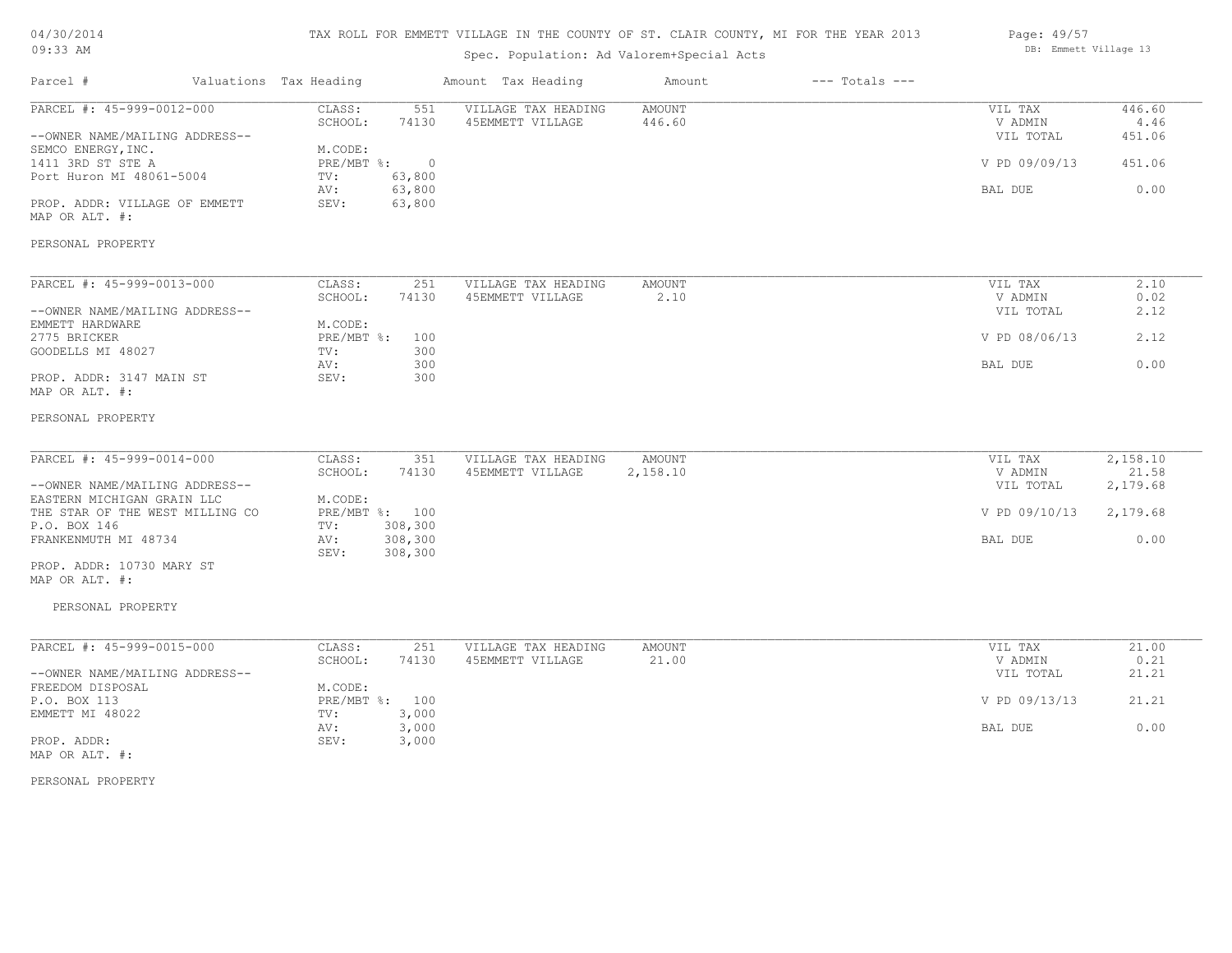| 04/30/2014 |  |
|------------|--|
| $09:33$ AM |  |

Spec. Population: Ad Valorem+Special Acts

| Page: 50/57 |                       |  |
|-------------|-----------------------|--|
|             | DB: Emmett Village 13 |  |

| PARCEL #: 45-999-0016-000<br>VILLAGE TAX HEADING<br>27.30<br>CLASS:<br>251<br>AMOUNT<br>VIL TAX<br>0.27<br>SCHOOL:<br>74130<br>45EMMETT VILLAGE<br>27.30<br>V ADMIN<br>VIL TOTAL<br>27.57<br>--OWNER NAME/MAILING ADDRESS--<br>JEFF'S RUBBISH DISPOSAL<br>M.CODE:<br>19.08<br>10580 METCALF RD<br>PRE/MBT %: 100<br>V PD 07/31/13<br>YALE MI 48097<br>3,900<br>TV:<br>3,900<br>8.49<br>BAL DUE<br>AV:<br>SEV:<br>3,900<br>PROP. ADDR:<br>MAP OR ALT. #:<br>PERSONAL PROPERTY<br>PARCEL #: 45-999-0017-000<br>CLASS:<br>251<br>VILLAGE TAX HEADING<br>AMOUNT<br>VIL TAX<br>12.60<br>V ADMIN<br>SCHOOL:<br>74130<br>45EMMETT VILLAGE<br>12.60<br>0.12<br>--OWNER NAME/MAILING ADDRESS--<br>VIL TOTAL<br>12.72<br>WASTE MANAGEMENT<br>M.CODE:<br>Marvin F.Poer & Co.<br>PRE/MBT %: 100<br>V PD 09/09/13<br>12.72<br>P.O. BOX 802206<br>1,800<br>TV:<br>Dallas TX 75380-2206<br>1,800<br>0.00<br>AV:<br>BAL DUE<br>SEV:<br>1,800<br>PROP. ADDR:<br>MAP OR ALT. #:<br>PERSONAL PROPERTY<br>PARCEL #: 45-999-0018-000<br>CLASS:<br>251<br>VILLAGE TAX HEADING<br>AMOUNT<br>VIL TAX<br>35.00<br>35.00<br>SCHOOL:<br>74130<br>45EMMETT VILLAGE<br>V ADMIN<br>0.35<br>35.35<br>--OWNER NAME/MAILING ADDRESS--<br>VIL TOTAL<br>EMMETT MAIN STREET DINER<br>M.CODE:<br>PRE/MBT %: 100<br>V PD 07/23/13<br>35.35<br>3134 MAIN ST<br>8080 BRYCE RD<br>TV:<br>5,000<br>5,000<br>0.00<br>Avoca MI 48006<br>AV:<br>BAL DUE<br>5,000<br>SEV:<br>PROP. ADDR: 3134 MAIN STREET<br>MAP OR ALT. #:<br>PERSONAL PROPERTY<br>PARCEL #: 45-999-0020-000<br>16.80<br>CLASS:<br>251<br>VILLAGE TAX HEADING<br>AMOUNT<br>VIL TAX<br>SCHOOL:<br>74130<br>45EMMETT VILLAGE<br>16.80<br>V ADMIN<br>0.16<br>--OWNER NAME/MAILING ADDRESS--<br>VIL TOTAL<br>16.96<br>FENECH ELIZABETH M/RICHARD S<br>M.CODE:<br>SCOOTERS PUB<br>16.96<br>PRE/MBT %: 100<br>V PD 09/26/13<br>PO BOX 93<br>2,400<br>TV:<br>0.00<br>3132 MAIN ST<br>2,400<br>BAL DUE<br>AV:<br>EMMETT MI 48022<br>SEV:<br>2,400 | Parcel # | Valuations Tax Heading |  | Amount Tax Heading | Amount | $---$ Totals $---$ |  |
|--------------------------------------------------------------------------------------------------------------------------------------------------------------------------------------------------------------------------------------------------------------------------------------------------------------------------------------------------------------------------------------------------------------------------------------------------------------------------------------------------------------------------------------------------------------------------------------------------------------------------------------------------------------------------------------------------------------------------------------------------------------------------------------------------------------------------------------------------------------------------------------------------------------------------------------------------------------------------------------------------------------------------------------------------------------------------------------------------------------------------------------------------------------------------------------------------------------------------------------------------------------------------------------------------------------------------------------------------------------------------------------------------------------------------------------------------------------------------------------------------------------------------------------------------------------------------------------------------------------------------------------------------------------------------------------------------------------------------------------------------------------------------------------------------------------------------------------------------------------------------------------------------------------------------------------------------------------|----------|------------------------|--|--------------------|--------|--------------------|--|
|                                                                                                                                                                                                                                                                                                                                                                                                                                                                                                                                                                                                                                                                                                                                                                                                                                                                                                                                                                                                                                                                                                                                                                                                                                                                                                                                                                                                                                                                                                                                                                                                                                                                                                                                                                                                                                                                                                                                                              |          |                        |  |                    |        |                    |  |
|                                                                                                                                                                                                                                                                                                                                                                                                                                                                                                                                                                                                                                                                                                                                                                                                                                                                                                                                                                                                                                                                                                                                                                                                                                                                                                                                                                                                                                                                                                                                                                                                                                                                                                                                                                                                                                                                                                                                                              |          |                        |  |                    |        |                    |  |
|                                                                                                                                                                                                                                                                                                                                                                                                                                                                                                                                                                                                                                                                                                                                                                                                                                                                                                                                                                                                                                                                                                                                                                                                                                                                                                                                                                                                                                                                                                                                                                                                                                                                                                                                                                                                                                                                                                                                                              |          |                        |  |                    |        |                    |  |
|                                                                                                                                                                                                                                                                                                                                                                                                                                                                                                                                                                                                                                                                                                                                                                                                                                                                                                                                                                                                                                                                                                                                                                                                                                                                                                                                                                                                                                                                                                                                                                                                                                                                                                                                                                                                                                                                                                                                                              |          |                        |  |                    |        |                    |  |
|                                                                                                                                                                                                                                                                                                                                                                                                                                                                                                                                                                                                                                                                                                                                                                                                                                                                                                                                                                                                                                                                                                                                                                                                                                                                                                                                                                                                                                                                                                                                                                                                                                                                                                                                                                                                                                                                                                                                                              |          |                        |  |                    |        |                    |  |
|                                                                                                                                                                                                                                                                                                                                                                                                                                                                                                                                                                                                                                                                                                                                                                                                                                                                                                                                                                                                                                                                                                                                                                                                                                                                                                                                                                                                                                                                                                                                                                                                                                                                                                                                                                                                                                                                                                                                                              |          |                        |  |                    |        |                    |  |
|                                                                                                                                                                                                                                                                                                                                                                                                                                                                                                                                                                                                                                                                                                                                                                                                                                                                                                                                                                                                                                                                                                                                                                                                                                                                                                                                                                                                                                                                                                                                                                                                                                                                                                                                                                                                                                                                                                                                                              |          |                        |  |                    |        |                    |  |
|                                                                                                                                                                                                                                                                                                                                                                                                                                                                                                                                                                                                                                                                                                                                                                                                                                                                                                                                                                                                                                                                                                                                                                                                                                                                                                                                                                                                                                                                                                                                                                                                                                                                                                                                                                                                                                                                                                                                                              |          |                        |  |                    |        |                    |  |
|                                                                                                                                                                                                                                                                                                                                                                                                                                                                                                                                                                                                                                                                                                                                                                                                                                                                                                                                                                                                                                                                                                                                                                                                                                                                                                                                                                                                                                                                                                                                                                                                                                                                                                                                                                                                                                                                                                                                                              |          |                        |  |                    |        |                    |  |
|                                                                                                                                                                                                                                                                                                                                                                                                                                                                                                                                                                                                                                                                                                                                                                                                                                                                                                                                                                                                                                                                                                                                                                                                                                                                                                                                                                                                                                                                                                                                                                                                                                                                                                                                                                                                                                                                                                                                                              |          |                        |  |                    |        |                    |  |
|                                                                                                                                                                                                                                                                                                                                                                                                                                                                                                                                                                                                                                                                                                                                                                                                                                                                                                                                                                                                                                                                                                                                                                                                                                                                                                                                                                                                                                                                                                                                                                                                                                                                                                                                                                                                                                                                                                                                                              |          |                        |  |                    |        |                    |  |
|                                                                                                                                                                                                                                                                                                                                                                                                                                                                                                                                                                                                                                                                                                                                                                                                                                                                                                                                                                                                                                                                                                                                                                                                                                                                                                                                                                                                                                                                                                                                                                                                                                                                                                                                                                                                                                                                                                                                                              |          |                        |  |                    |        |                    |  |
|                                                                                                                                                                                                                                                                                                                                                                                                                                                                                                                                                                                                                                                                                                                                                                                                                                                                                                                                                                                                                                                                                                                                                                                                                                                                                                                                                                                                                                                                                                                                                                                                                                                                                                                                                                                                                                                                                                                                                              |          |                        |  |                    |        |                    |  |
|                                                                                                                                                                                                                                                                                                                                                                                                                                                                                                                                                                                                                                                                                                                                                                                                                                                                                                                                                                                                                                                                                                                                                                                                                                                                                                                                                                                                                                                                                                                                                                                                                                                                                                                                                                                                                                                                                                                                                              |          |                        |  |                    |        |                    |  |
|                                                                                                                                                                                                                                                                                                                                                                                                                                                                                                                                                                                                                                                                                                                                                                                                                                                                                                                                                                                                                                                                                                                                                                                                                                                                                                                                                                                                                                                                                                                                                                                                                                                                                                                                                                                                                                                                                                                                                              |          |                        |  |                    |        |                    |  |
|                                                                                                                                                                                                                                                                                                                                                                                                                                                                                                                                                                                                                                                                                                                                                                                                                                                                                                                                                                                                                                                                                                                                                                                                                                                                                                                                                                                                                                                                                                                                                                                                                                                                                                                                                                                                                                                                                                                                                              |          |                        |  |                    |        |                    |  |
|                                                                                                                                                                                                                                                                                                                                                                                                                                                                                                                                                                                                                                                                                                                                                                                                                                                                                                                                                                                                                                                                                                                                                                                                                                                                                                                                                                                                                                                                                                                                                                                                                                                                                                                                                                                                                                                                                                                                                              |          |                        |  |                    |        |                    |  |
|                                                                                                                                                                                                                                                                                                                                                                                                                                                                                                                                                                                                                                                                                                                                                                                                                                                                                                                                                                                                                                                                                                                                                                                                                                                                                                                                                                                                                                                                                                                                                                                                                                                                                                                                                                                                                                                                                                                                                              |          |                        |  |                    |        |                    |  |
|                                                                                                                                                                                                                                                                                                                                                                                                                                                                                                                                                                                                                                                                                                                                                                                                                                                                                                                                                                                                                                                                                                                                                                                                                                                                                                                                                                                                                                                                                                                                                                                                                                                                                                                                                                                                                                                                                                                                                              |          |                        |  |                    |        |                    |  |
|                                                                                                                                                                                                                                                                                                                                                                                                                                                                                                                                                                                                                                                                                                                                                                                                                                                                                                                                                                                                                                                                                                                                                                                                                                                                                                                                                                                                                                                                                                                                                                                                                                                                                                                                                                                                                                                                                                                                                              |          |                        |  |                    |        |                    |  |
|                                                                                                                                                                                                                                                                                                                                                                                                                                                                                                                                                                                                                                                                                                                                                                                                                                                                                                                                                                                                                                                                                                                                                                                                                                                                                                                                                                                                                                                                                                                                                                                                                                                                                                                                                                                                                                                                                                                                                              |          |                        |  |                    |        |                    |  |
|                                                                                                                                                                                                                                                                                                                                                                                                                                                                                                                                                                                                                                                                                                                                                                                                                                                                                                                                                                                                                                                                                                                                                                                                                                                                                                                                                                                                                                                                                                                                                                                                                                                                                                                                                                                                                                                                                                                                                              |          |                        |  |                    |        |                    |  |
|                                                                                                                                                                                                                                                                                                                                                                                                                                                                                                                                                                                                                                                                                                                                                                                                                                                                                                                                                                                                                                                                                                                                                                                                                                                                                                                                                                                                                                                                                                                                                                                                                                                                                                                                                                                                                                                                                                                                                              |          |                        |  |                    |        |                    |  |
|                                                                                                                                                                                                                                                                                                                                                                                                                                                                                                                                                                                                                                                                                                                                                                                                                                                                                                                                                                                                                                                                                                                                                                                                                                                                                                                                                                                                                                                                                                                                                                                                                                                                                                                                                                                                                                                                                                                                                              |          |                        |  |                    |        |                    |  |
|                                                                                                                                                                                                                                                                                                                                                                                                                                                                                                                                                                                                                                                                                                                                                                                                                                                                                                                                                                                                                                                                                                                                                                                                                                                                                                                                                                                                                                                                                                                                                                                                                                                                                                                                                                                                                                                                                                                                                              |          |                        |  |                    |        |                    |  |
|                                                                                                                                                                                                                                                                                                                                                                                                                                                                                                                                                                                                                                                                                                                                                                                                                                                                                                                                                                                                                                                                                                                                                                                                                                                                                                                                                                                                                                                                                                                                                                                                                                                                                                                                                                                                                                                                                                                                                              |          |                        |  |                    |        |                    |  |
|                                                                                                                                                                                                                                                                                                                                                                                                                                                                                                                                                                                                                                                                                                                                                                                                                                                                                                                                                                                                                                                                                                                                                                                                                                                                                                                                                                                                                                                                                                                                                                                                                                                                                                                                                                                                                                                                                                                                                              |          |                        |  |                    |        |                    |  |
|                                                                                                                                                                                                                                                                                                                                                                                                                                                                                                                                                                                                                                                                                                                                                                                                                                                                                                                                                                                                                                                                                                                                                                                                                                                                                                                                                                                                                                                                                                                                                                                                                                                                                                                                                                                                                                                                                                                                                              |          |                        |  |                    |        |                    |  |
|                                                                                                                                                                                                                                                                                                                                                                                                                                                                                                                                                                                                                                                                                                                                                                                                                                                                                                                                                                                                                                                                                                                                                                                                                                                                                                                                                                                                                                                                                                                                                                                                                                                                                                                                                                                                                                                                                                                                                              |          |                        |  |                    |        |                    |  |
|                                                                                                                                                                                                                                                                                                                                                                                                                                                                                                                                                                                                                                                                                                                                                                                                                                                                                                                                                                                                                                                                                                                                                                                                                                                                                                                                                                                                                                                                                                                                                                                                                                                                                                                                                                                                                                                                                                                                                              |          |                        |  |                    |        |                    |  |
|                                                                                                                                                                                                                                                                                                                                                                                                                                                                                                                                                                                                                                                                                                                                                                                                                                                                                                                                                                                                                                                                                                                                                                                                                                                                                                                                                                                                                                                                                                                                                                                                                                                                                                                                                                                                                                                                                                                                                              |          |                        |  |                    |        |                    |  |
|                                                                                                                                                                                                                                                                                                                                                                                                                                                                                                                                                                                                                                                                                                                                                                                                                                                                                                                                                                                                                                                                                                                                                                                                                                                                                                                                                                                                                                                                                                                                                                                                                                                                                                                                                                                                                                                                                                                                                              |          |                        |  |                    |        |                    |  |
|                                                                                                                                                                                                                                                                                                                                                                                                                                                                                                                                                                                                                                                                                                                                                                                                                                                                                                                                                                                                                                                                                                                                                                                                                                                                                                                                                                                                                                                                                                                                                                                                                                                                                                                                                                                                                                                                                                                                                              |          |                        |  |                    |        |                    |  |
|                                                                                                                                                                                                                                                                                                                                                                                                                                                                                                                                                                                                                                                                                                                                                                                                                                                                                                                                                                                                                                                                                                                                                                                                                                                                                                                                                                                                                                                                                                                                                                                                                                                                                                                                                                                                                                                                                                                                                              |          |                        |  |                    |        |                    |  |
|                                                                                                                                                                                                                                                                                                                                                                                                                                                                                                                                                                                                                                                                                                                                                                                                                                                                                                                                                                                                                                                                                                                                                                                                                                                                                                                                                                                                                                                                                                                                                                                                                                                                                                                                                                                                                                                                                                                                                              |          |                        |  |                    |        |                    |  |
|                                                                                                                                                                                                                                                                                                                                                                                                                                                                                                                                                                                                                                                                                                                                                                                                                                                                                                                                                                                                                                                                                                                                                                                                                                                                                                                                                                                                                                                                                                                                                                                                                                                                                                                                                                                                                                                                                                                                                              |          |                        |  |                    |        |                    |  |
|                                                                                                                                                                                                                                                                                                                                                                                                                                                                                                                                                                                                                                                                                                                                                                                                                                                                                                                                                                                                                                                                                                                                                                                                                                                                                                                                                                                                                                                                                                                                                                                                                                                                                                                                                                                                                                                                                                                                                              |          |                        |  |                    |        |                    |  |
|                                                                                                                                                                                                                                                                                                                                                                                                                                                                                                                                                                                                                                                                                                                                                                                                                                                                                                                                                                                                                                                                                                                                                                                                                                                                                                                                                                                                                                                                                                                                                                                                                                                                                                                                                                                                                                                                                                                                                              |          |                        |  |                    |        |                    |  |
|                                                                                                                                                                                                                                                                                                                                                                                                                                                                                                                                                                                                                                                                                                                                                                                                                                                                                                                                                                                                                                                                                                                                                                                                                                                                                                                                                                                                                                                                                                                                                                                                                                                                                                                                                                                                                                                                                                                                                              |          |                        |  |                    |        |                    |  |
|                                                                                                                                                                                                                                                                                                                                                                                                                                                                                                                                                                                                                                                                                                                                                                                                                                                                                                                                                                                                                                                                                                                                                                                                                                                                                                                                                                                                                                                                                                                                                                                                                                                                                                                                                                                                                                                                                                                                                              |          |                        |  |                    |        |                    |  |
| PROP. ADDR: 3132 MAIN ST<br>MAP OR ALT. #:                                                                                                                                                                                                                                                                                                                                                                                                                                                                                                                                                                                                                                                                                                                                                                                                                                                                                                                                                                                                                                                                                                                                                                                                                                                                                                                                                                                                                                                                                                                                                                                                                                                                                                                                                                                                                                                                                                                   |          |                        |  |                    |        |                    |  |

PERSONAL PROPERTY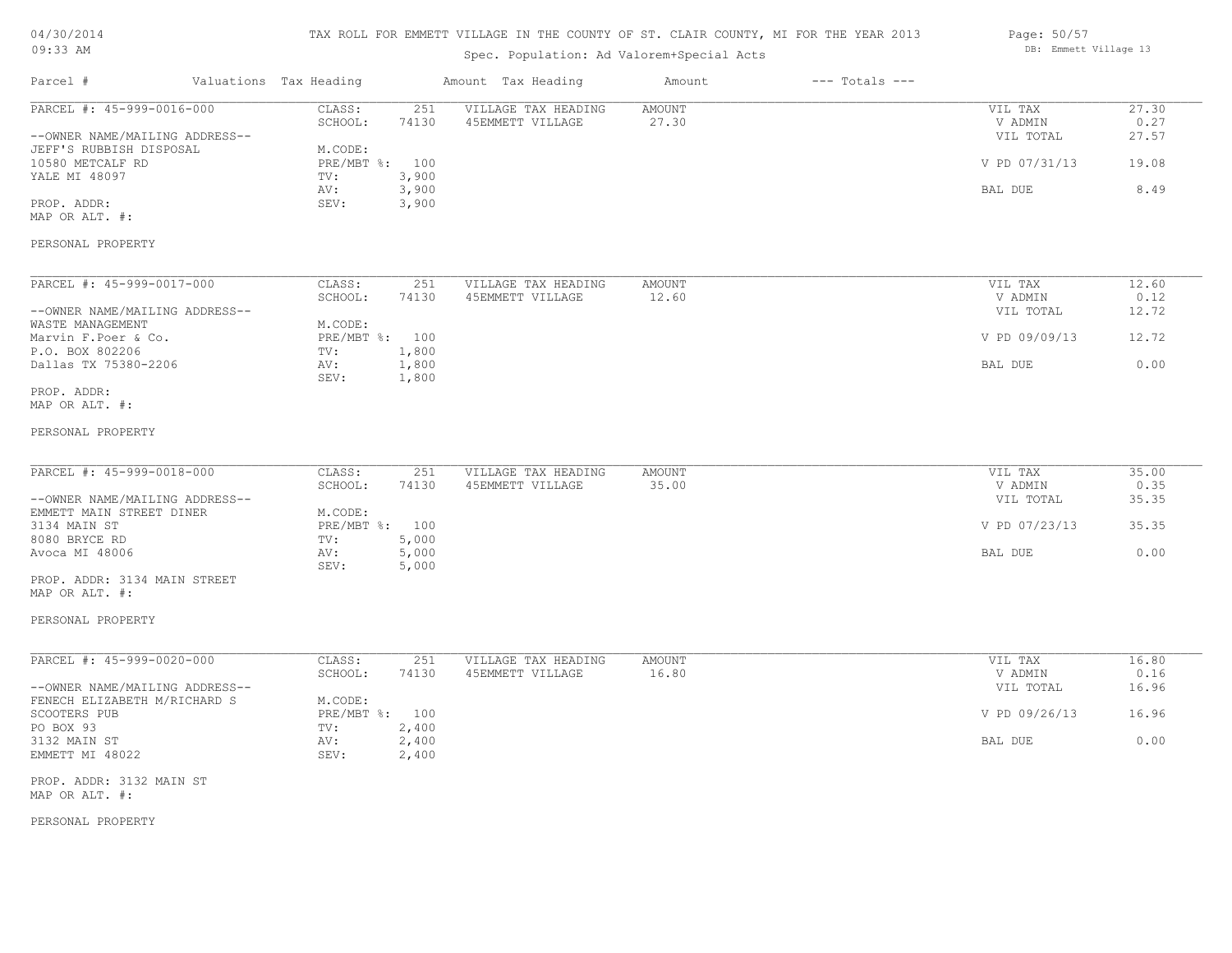| 04/30/2014 |  |
|------------|--|
| $09:33$ AM |  |

Spec. Population: Ad Valorem+Special Acts

| Page: 51/57 |                       |  |
|-------------|-----------------------|--|
|             | DB: Emmett Village 13 |  |

| Parcel #                                       | Valuations Tax Heading                   | Amount Tax Heading                      | Amount                 | $---$ Totals $---$ |                      |               |
|------------------------------------------------|------------------------------------------|-----------------------------------------|------------------------|--------------------|----------------------|---------------|
| PARCEL #: 45-999-0024-000                      | CLASS:<br>251                            | VILLAGE TAX HEADING                     | <b>AMOUNT</b>          |                    | VIL TAX              | 21.00         |
| --OWNER NAME/MAILING ADDRESS--                 | SCHOOL:<br>74130                         | 45EMMETT VILLAGE                        | 21.00                  |                    | V ADMIN<br>VIL TOTAL | 0.21<br>21.21 |
| MORAN WELDING<br>3188 MAIN ST                  | M.CODE:<br>PRE/MBT %: 100                |                                         |                        |                    | V PD 08/30/13        | 21.21         |
| EMMETT MI 48022                                | 3,000<br>TV:<br>3,000<br>AV:             |                                         |                        |                    | BAL DUE              | 0.00          |
| PROP. ADDR: 3188 MAIN ST<br>MAP OR ALT. #:     | SEV:<br>3,000                            |                                         |                        |                    |                      |               |
| PARCEL #: 45-999-0059-000                      | CLASS:<br>251                            | VILLAGE TAX HEADING                     | AMOUNT                 |                    | VIL TAX              | 0.00          |
| --OWNER NAME/MAILING ADDRESS--                 | SCHOOL:<br>74040                         |                                         |                        |                    | V ADMIN<br>VIL TOTAL | 0.00<br>0.00  |
| EMMETT BLD & LANDSCAPE SUPPLIES LLC            | M.CODE:                                  |                                         |                        |                    |                      |               |
| 11114 BURT RD<br>Emmett MI 48022               | PRE/MBT %: 100<br>$\circ$<br>TV:         |                                         |                        |                    | BAL DUE              | 0.00          |
| PROP. ADDR: 11114 BURT RD                      | $\circledcirc$<br>AV:<br>SEV:<br>$\circ$ |                                         |                        |                    |                      |               |
| MAP OR ALT. #:                                 |                                          |                                         |                        |                    |                      |               |
| PARCEL #: 45-999-0060-000                      | CLASS:<br>251                            | VILLAGE TAX HEADING                     | <b>AMOUNT</b>          |                    | VIL TAX              | 1.40          |
| --OWNER NAME/MAILING ADDRESS--                 | SCHOOL:<br>74130                         | 45EMMETT VILLAGE                        | 1.40                   |                    | V ADMIN<br>VIL TOTAL | 0.01<br>1.41  |
| LOEHNIS TRUCKING                               | M.CODE:                                  |                                         |                        |                    |                      |               |
| 11114 BURT RD<br>EMMETT MI 48022               | $PRE/MBT$ $\div$<br>100<br>TV:<br>200    |                                         |                        |                    | V PD 09/13/13        | 1.41          |
| PROP. ADDR: 11114 BURT RD                      | 200<br>AV:<br>SEV:<br>200                |                                         |                        |                    | BAL DUE              | 0.00          |
| MAP OR ALT. #:                                 |                                          |                                         |                        |                    |                      |               |
| PERSONAL PROPERTY                              |                                          |                                         |                        |                    |                      |               |
| PARCEL #: 45-999-0061-000                      | CLASS:<br>251                            | VILLAGE TAX HEADING                     | <b>AMOUNT</b>          |                    | VIL TAX              | 0.00          |
| --OWNER NAME/MAILING ADDRESS--                 | SCHOOL:<br>74130                         | 45EMMETT VILLAGE                        | 0.00                   |                    | V ADMIN<br>VIL TOTAL | 0.00<br>0.00  |
| LOEHNIS INC<br>11114 BURT RD                   | M.CODE:<br>$PRE/MBT$ $\div$<br>100       |                                         |                        |                    | V PD 09/13/13        | 84.84         |
| EMMETT MI 48022                                | $\circ$<br>TV:                           |                                         |                        |                    |                      |               |
| PROP. ADDR: 11114 BURT RD<br>MAP OR ALT. #:    | $\circ$<br>AV:<br>$\circ$<br>SEV:        |                                         |                        |                    | BAL DUE              | 0.00          |
| PERSONAL PROPERTY                              |                                          |                                         |                        |                    |                      |               |
|                                                |                                          |                                         |                        |                    |                      |               |
| PARCEL #: 45-999-0062-000                      | 251<br>CLASS:<br>SCHOOL:<br>74130        | VILLAGE TAX HEADING<br>45EMMETT VILLAGE | <b>AMOUNT</b><br>18.90 |                    | VIL TAX<br>V ADMIN   | 18.90<br>0.18 |
| --OWNER NAME/MAILING ADDRESS--<br>TODD MELDRUM |                                          |                                         |                        |                    | VIL TOTAL            | 19.08         |
| 332 STINSON RD                                 | M.CODE:<br>PRE/MBT %: 100                |                                         |                        |                    | V PD 08/06/13        | 19.08         |
| Memphis MI 48041                               | 2,700<br>TV:<br>2,700<br>AV:             |                                         |                        |                    | BAL DUE              | 0.00          |
| PROP. ADDR: 11112 BURT RD<br>MAP OR ALT. #:    | SEV:<br>2,700                            |                                         |                        |                    |                      |               |

PERSONAL PROPERTY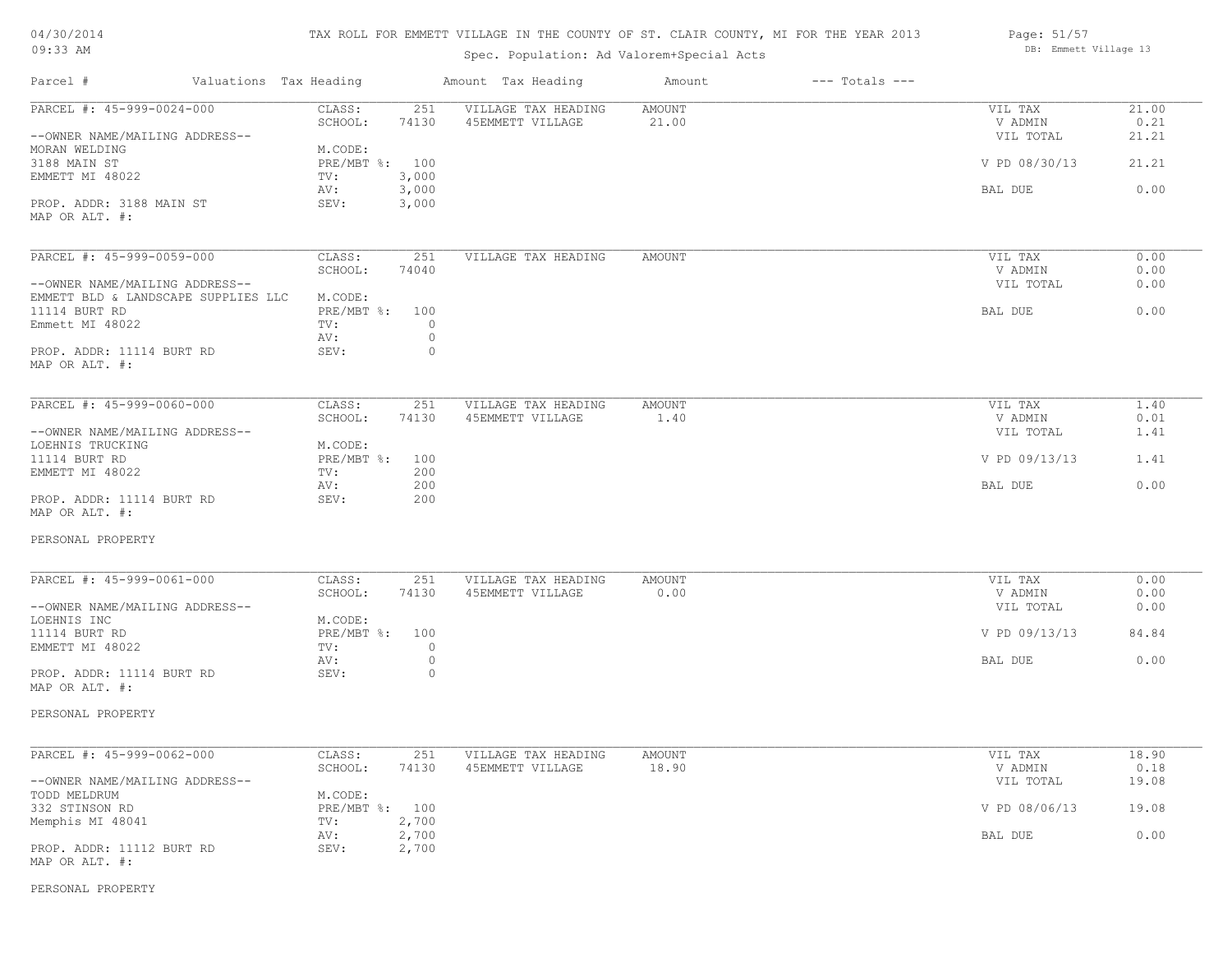Spec. Population: Ad Valorem+Special Acts

| Parcel #                        | Valuations Tax Heading |       | Amount Tax Heading  | Amount | $---$ Totals $---$ |               |      |
|---------------------------------|------------------------|-------|---------------------|--------|--------------------|---------------|------|
| PARCEL #: 45-999-0066-000       | CLASS:                 | 251   | VILLAGE TAX HEADING | AMOUNT |                    | VIL TAX       | 6.30 |
|                                 | SCHOOL:                | 74130 | 45EMMETT VILLAGE    | 6.30   |                    | V ADMIN       | 0.06 |
| --OWNER NAME/MAILING ADDRESS--  |                        |       |                     |        |                    | VIL TOTAL     | 6.36 |
| PBG MICHIGAN LLC PEPSI BOTTLING | M.CODE:                |       |                     |        |                    |               |      |
| ATTN=TAX DEPT, 3A-300           | $PRE/MBT$ %:           | 100   |                     |        |                    | V PD 09/16/13 | 9.89 |
| P.O. BOX 660634                 | TV:                    | 900   |                     |        |                    |               |      |
| DALLAS TX 75266--063            | AV:                    | 900   |                     |        |                    | BAL DUE       | 0.00 |
|                                 | SEV:                   | 900   |                     |        |                    |               |      |
| PROP. ADDR:                     |                        |       |                     |        |                    |               |      |

MAP OR ALT. #:

PERSONAL PROPERTY VILLAGE OF EMMETT

| PARCEL #: 45-999-0070-000           | CLASS:       | 251   | VILLAGE TAX HEADING | AMOUNT | VIL TAX   | 2.10 |
|-------------------------------------|--------------|-------|---------------------|--------|-----------|------|
|                                     | SCHOOL:      | 74130 | 45EMMETT VILLAGE    | 2.10   | V ADMIN   | 0.02 |
| --OWNER NAME/MAILING ADDRESS--      |              |       |                     |        | VIL TOTAL | 2.12 |
| PITNEY BOWES GLOBAL FIN.SVES L.L.C. | M.CODE:      |       |                     |        |           |      |
| 5310 CYPRESS CENTER DR-STE 110      | $PRE/MBT$ %: | 100   |                     |        | BAL DUE   | 2.12 |
| Tampa FL 33609                      | TV:          | 300   |                     |        |           |      |
|                                     | AV:          | 300   |                     |        |           |      |
| PROP. ADDR: 10730                   | SEV:         | 300   |                     |        |           |      |
| MAP OR ALT. #:                      |              |       |                     |        |           |      |
|                                     |              |       |                     |        |           |      |
|                                     |              |       |                     |        |           |      |
| PARCEL #: 45-999-0072-000           | CLASS:       | 251   | VILLAGE TAX HEADING | AMOUNT | VIL TAX   | 0.00 |
|                                     | SCHOOL:      | 74040 |                     |        | V ADMIN   | 0.00 |
| --OWNER NAME/MAILING ADDRESS--      |              |       |                     |        | VIL TOTAL | 0.00 |
| NAVITAS LEASE CORP.                 | M.CODE:      |       |                     |        |           |      |
| 1909 ROUTE 70 EAST STE-302          | $PRE/MBT$ %: | 100   |                     |        | BAL DUE   | 0.00 |
| Cherry Hill NJ 08003                | TV:          | 2,800 |                     |        |           |      |
|                                     | AV:          | 2,800 |                     |        |           |      |
| PROP. ADDR: 3996 KEEGAN RD          | SEV:         | 2,800 |                     |        |           |      |
| MAP OR ALT. #:                      |              |       |                     |        |           |      |

Page: 52/57 DB: Emmett Village 13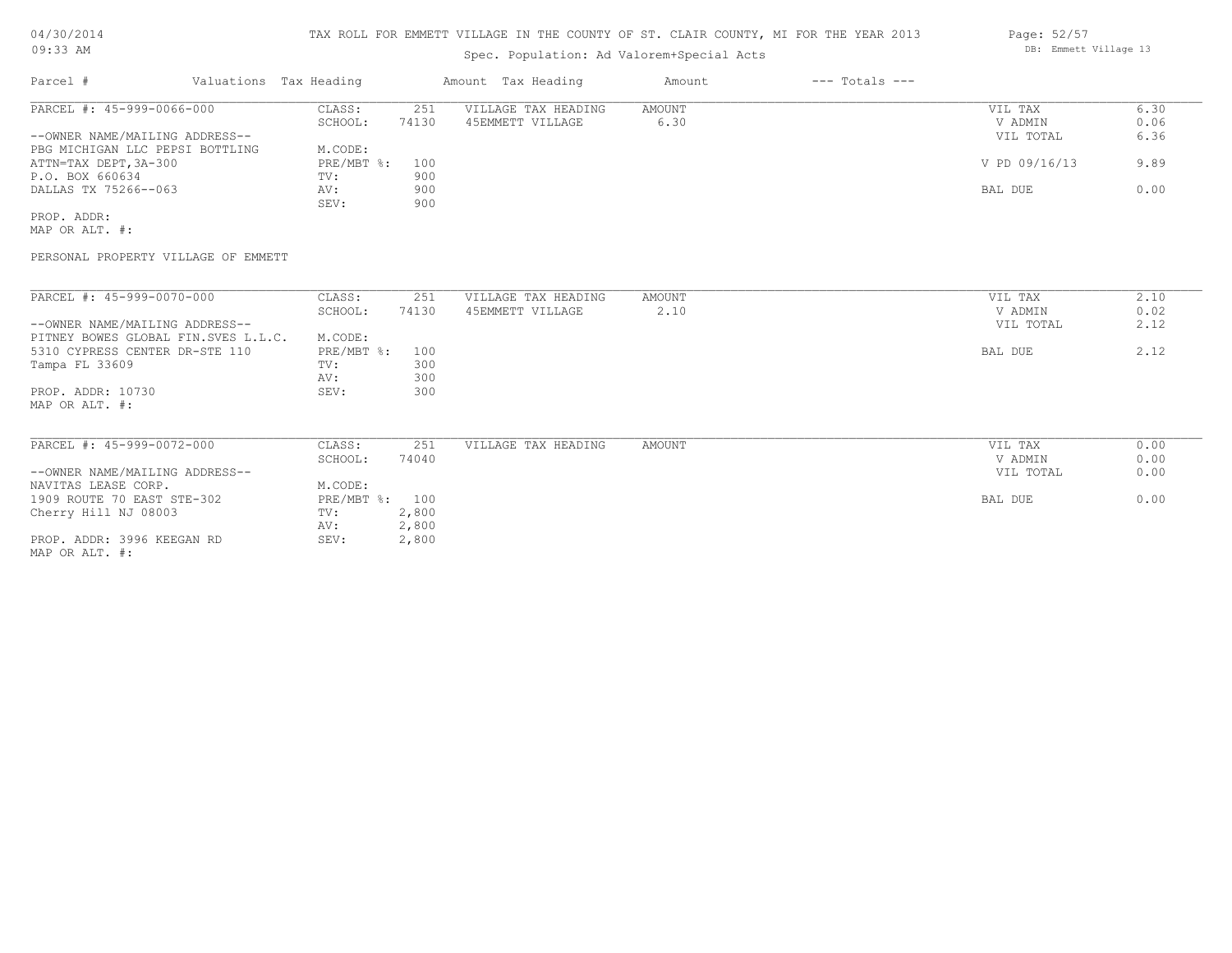Spec. Population: Ad Valorem+Special Acts

Page: 53/57 DB: Emmett Village 13

| TOTAL ALL DISTRICTS | REAL      | (BAL DUE) | PERSONAL | (BAL DUE) | <b>EXEMPT</b> | (BAL DUE) |
|---------------------|-----------|-----------|----------|-----------|---------------|-----------|
| PARCEL COUNT        | 165       |           | 21       |           | 14            |           |
| TAXABLE VALUE       | 5,447,748 |           | 909,100  |           | 0             |           |
| ASSESSED VALUE      | 6,240,600 |           | 910,100  |           | $\circ$       |           |
| SEV VALUE           | 6,240,600 |           | 910,100  |           | $\circ$       |           |
| PRE/MBT TAXABLE     | 3,656,446 |           | 588,500  |           | $\circ$       |           |
| N PRE/MBT TAXABLE   | 1,791,302 |           | 320,600  |           | 0             |           |
| V 45EMMETT VILLAG   | 37,258.97 | 3,767.80  | 5,516.00 | 10.50     | 0.00          | 0.00      |
| * SP. ASSESSMENTS   | 0.00      | 0.00      | 0.00     | 0.00      | 0.00          | 0.00      |
| V ADMIN FEE         | 363.06    | 37.53     | 46.83    | 0.11      | 0.00          | 0.00      |
| V TOTALS            | 37,622.03 | 3,805.33  | 5,562.83 | 10.61     | 0.00          | 0.00      |
| GRAND TOTALS        | 37,622.03 | 3,805.33  | 5,562.83 | 10.61     | 0.00          | 0.00      |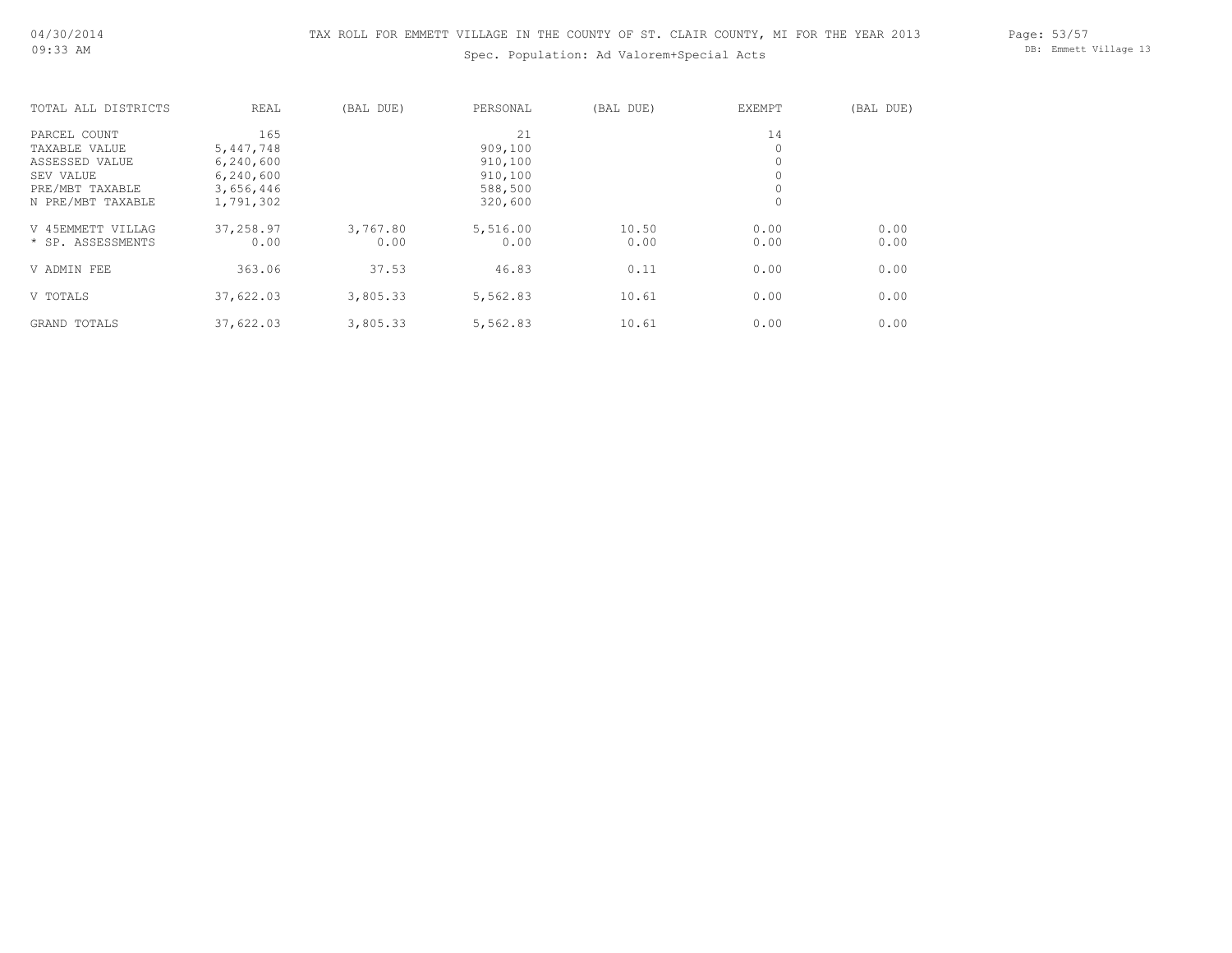# Spec. Population: Ad Valorem+Special Acts

Page: 54/57 DB: Emmett Village 13

| TOTAL ALL DISTRICTS | LEASED LAND | (BAL DUE) | TOTAL       | (BAL DUE) |
|---------------------|-------------|-----------|-------------|-----------|
| PARCEL COUNT        | $\circ$     |           | 200         |           |
| TAXABLE VALUE       |             |           | 6,356,848   |           |
| ASSESSED VALUE      |             |           | 7,150,700   |           |
| SEV VALUE           |             |           | 7,150,700   |           |
| PRE/MBT TAXABLE     |             |           | 4,244,946   |           |
| NON PRE/MBT TAXABLE |             |           | 2, 111, 902 |           |
| V 45EMMETT VILLAGE  | 0.00        | 0.00      | 42,774.97   | 3,778.30  |
| * SP. ASSESSMENTS   | 0.00        | 0.00      | 0.00        | 0.00      |
| V ADMIN FEE         | 0.00        | 0.00      | 409.89      | 37.64     |
| V TOTALS            | 0.00        | 0.00      | 43,184.86   | 3,815.94  |
| GRAND TOTALS        | 0.00        | 0.00      | 43,184.86   | 3,815.94  |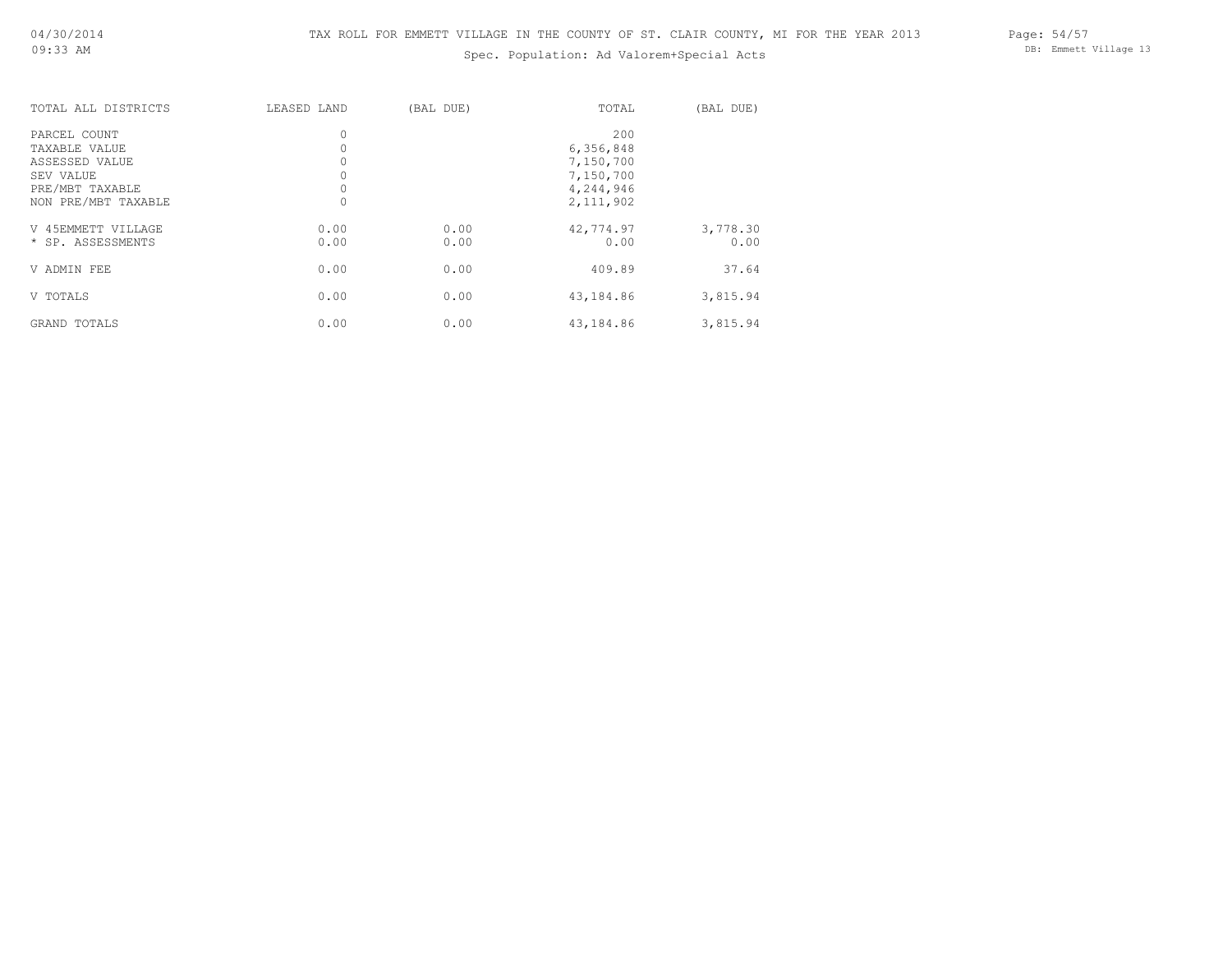Spec. Population: Ad Valorem+Special Acts

Page: 55/57 DB: Emmett Village 13

| SCHOOL DISTRICT 74040<br>UNIT 45 | REAL | PERSONAL | EXEMPT | LEASED LAND | TOTAL |
|----------------------------------|------|----------|--------|-------------|-------|
| PARCEL COUNT                     |      |          |        |             |       |
| TAXABLE VALUE                    |      | 2,800    |        |             | 2,800 |
| ASSESSED VALUE                   |      | 2,800    |        |             | 2,800 |
| SEV VALUE                        |      | 2,800    |        |             | 2,800 |
| PRE/MBT TAXABLE                  |      | 2,800    |        |             | 2,800 |
| NON PRE/MBT TAXABLE              |      |          |        |             |       |
| SP. ASSESSMENTS<br>$(*)$         | 0.00 | 0.00     | 0.00   | 0.00        | 0.00  |
|                                  |      |          |        |             |       |
| GRAND TOTALS                     | 0.00 | 0.00     | 0.00   | 0.00        | 0.00  |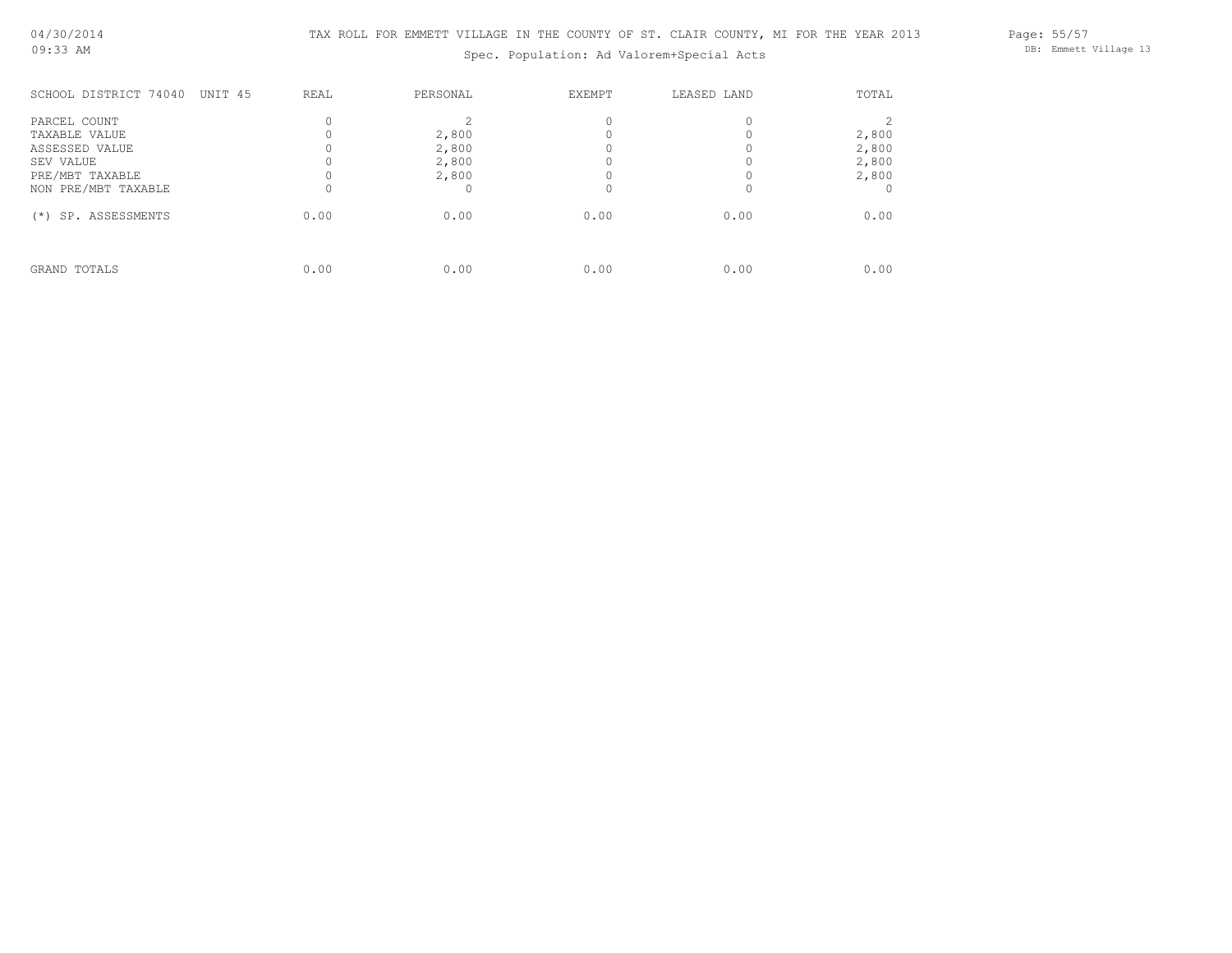Spec. Population: Ad Valorem+Special Acts

Page: 56/57 DB: Emmett Village 13

| SCHOOL DISTRICT 74130     | UNIT <sub>45</sub><br>REAL | PERSONAL | EXEMPT   | LEASED LAND | TOTAL       |
|---------------------------|----------------------------|----------|----------|-------------|-------------|
| PARCEL COUNT              | 165                        | 19       | 14       |             | 198         |
| TAXABLE VALUE             | 5,447,748                  | 906,300  | 0        |             | 6,354,048   |
| ASSESSED VALUE            | 6,240,600                  | 907,300  | 0        |             | 7,147,900   |
| SEV VALUE                 | 6,240,600                  | 907,300  |          |             | 7,147,900   |
| PRE/MBT TAXABLE           | 3,656,446                  | 585,700  | $\Omega$ |             | 4,242,146   |
| NON PRE/MBT TAXABLE       | 1,791,302                  | 320,600  | $\Omega$ |             | 2, 111, 902 |
| 45EMMETT VILLAGE<br>(V)   | 37,258.97                  | 5,516.00 | 0.00     | 0.00        | 42,774.97   |
| SP. ASSESSMENTS<br>$(* )$ | 0.00                       | 0.00     | 0.00     | 0.00        | 0.00        |
| ADMIN FEE<br>(V)          | 363.06                     | 46.83    | 0.00     | 0.00        | 409.89      |
| (V) TOTALS                | 37,622.03                  | 5,562.83 | 0.00     | 0.00        | 43,184.86   |
| <b>GRAND TOTALS</b>       | 37,622.03                  | 5,562.83 | 0.00     | 0.00        | 43,184.86   |